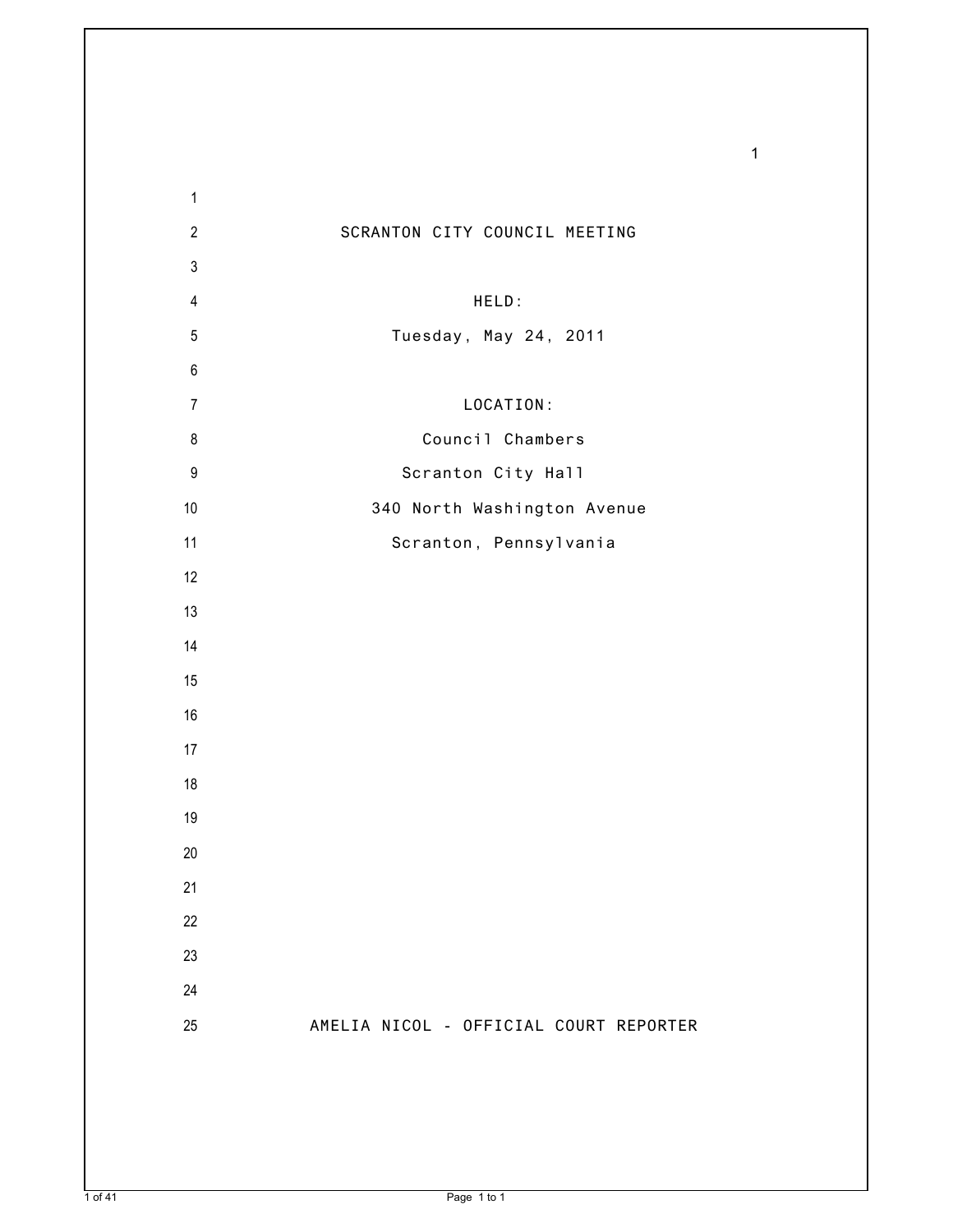|              | 2                                                                            |                | 4                                                           |
|--------------|------------------------------------------------------------------------------|----------------|-------------------------------------------------------------|
| 1            | CITY OF SCRANTON COUNCIL:                                                    | 1              | MS. EVANS: Roll call, please.                               |
| $\mathbf{2}$ |                                                                              | $\mathbf{2}$   | MS. CARRERA: Mr. McGoff?                                    |
| 3            | JANET EVANS, PRESIDENT                                                       | 3              | MR. MCGOFF: Here.                                           |
| 4            | PATRICK ROGAN, VICE-PRESIDENT                                                | 4              | MS. CARRERA: Mr. Rogan?                                     |
| 5            | <b>ROBERT MCGOFF</b>                                                         | 5              | MR. ROGAN: Here.                                            |
| 6            | <b>FRANK JOYCE</b>                                                           | 6              | MS. CARRERA: Mr. Loscombe?                                  |
| 7            | JOHN LOSCOMBE                                                                | $\overline{7}$ | MR. LOSCOMBE: Here.                                         |
| 8            | NANCY KRAKE, CITY CLERK                                                      | 8              | MS. CARRERA: Mr. Joyce?                                     |
| 9            | KATHY CARRERA, ASSISTANT CITY CLERK                                          | 9              | (No response.)                                              |
| 10           | BOYD HUGHES, SOLICITOR                                                       | 10             | MS. CARRERA: Mrs. Evans?                                    |
| 11           |                                                                              | 11             | MS. EVANS: Here.                                            |
| 12           |                                                                              | 12             | MS. EVANS: Dispense with the                                |
| 13           |                                                                              | 13             | reading of the minutes, please.                             |
| 14           |                                                                              | 14             | MS. KRAKE: 3A, AGENDA FOR THE                               |
| 15           |                                                                              | 15             | CITY PLANNING COMMISSION MEETING HELD                       |
| 16           |                                                                              | 16             | MAY 18, 2011.                                               |
| 17           |                                                                              | 17             | MS. EVANS: Are there any                                    |
| 18           |                                                                              | 18             | comments? If not received and filed.                        |
| 19           |                                                                              | 19             | MS. KRAKE: 3B. APPLICATIONS                                 |
| 20           |                                                                              | 20             | ALONG WITH THE DECISIONS RENDERED BY                        |
| 21           |                                                                              | 21             | THE ZONING HEARING BOARD ON WEDNESDAY                       |
| 22           |                                                                              | 22             | MAY 11, 2011.                                               |
| 23           |                                                                              | 23             | MS. EVANS: Are there any                                    |
| 24           |                                                                              | 24             | comments? If not received and filed.                        |
| 25           |                                                                              | 25             | MS. KRAKE: 3C. CONTROLLER'S                                 |
|              | 3                                                                            |                | 5                                                           |
| 1            | (Pledge of Allegiance)                                                       | 1              | REPORT FOR THE MONTH ENDING APRIL 30,                       |
| $\mathbf{2}$ | MS. EVANS: Please remain                                                     | $\mathbf{2}$   | 2011.                                                       |
| 3            | standing for a moment of reflection                                          | 3              | MS. EVANS: Are there any                                    |
| 4            | for our servicemen and women                                                 | 4              | comments? If not, received and filed.                       |
| 5            | throughout the world and for all those                                       | 5              | MS. KRAKE: 3D. SCRANTON'S OFFICE                            |
| 6<br>7       | who have died in our community in the                                        | 6<br>7         | OF ECONOMIC AND COMMUNITY                                   |
| 8            | last week, particularly Dorothy A.<br>Conway, beloved wife, mother, daughter | 8              | DEVELOPMENT REPORTS FOR FEBRUARY,<br>MARCH AND APRIL, 2011. |
| 9            | and sister who courageously battled                                          | 9              | MS. EVANS: Are there any                                    |
| 10           | cancer for many years of her short                                           | 10             | comments? If not, received and filed.                       |
| 11           | life; my good friend, Vincent J.                                             | 11             | Are there any clerks notes?                                 |
| 12           | Hopkins, devoted husband, father,                                            | 12             | MS. KRAKE: We don't have any at                             |
| 13           | grandfather, brother and uncle, Navy                                         | 13             | this meeting, Mrs. Evans.                                   |
| 14           | veteran of World War II and retired                                          | 14             | MS. EVANS: Thank you. Do any                                |
| 15           | Scranton firefighter who served our                                          | 15             | council members have announcements at                       |
| 16           | city bravely for 26 years and their                                          | 16             | this time?                                                  |
| 17           | dear family and many friends who                                             | 17             | MR. ROGAN: Just one. There will                             |
| 18           | suffer their loss. Also, please                                              | 18             | a Pig Roast at the Elm Park Church                          |
| 19           | remember in your prayers my dear                                             | 19             | located at 712 Linden Street,                               |
| 20           | friend, Mr. Girard Mitchell, Sr., for                                        | 20             | Scranton, Pennsylvania, on June 18th,                       |
| 21           | a full recovery to good health and for                                       | 21             | 2011, at 1:00 p.m. The cost is \$10.                        |
| 22           | Bob and Joan Koslosky, Jack Loscombe's                                       | 22             | For tickets you can call Jack                               |
| 23           | father-in-law and mother-in-law for                                          | 23             | Balvenhouser, 909-4974; Jason Miller,                       |
|              |                                                                              |                |                                                             |
| 24           |                                                                              | 24             | 342-4794; or Brian Ross, 343-8076.                          |
| 25           | successful surgeries this week.<br>(Moment of Silence.)                      | 25             | MS. EVANS: Are there any other                              |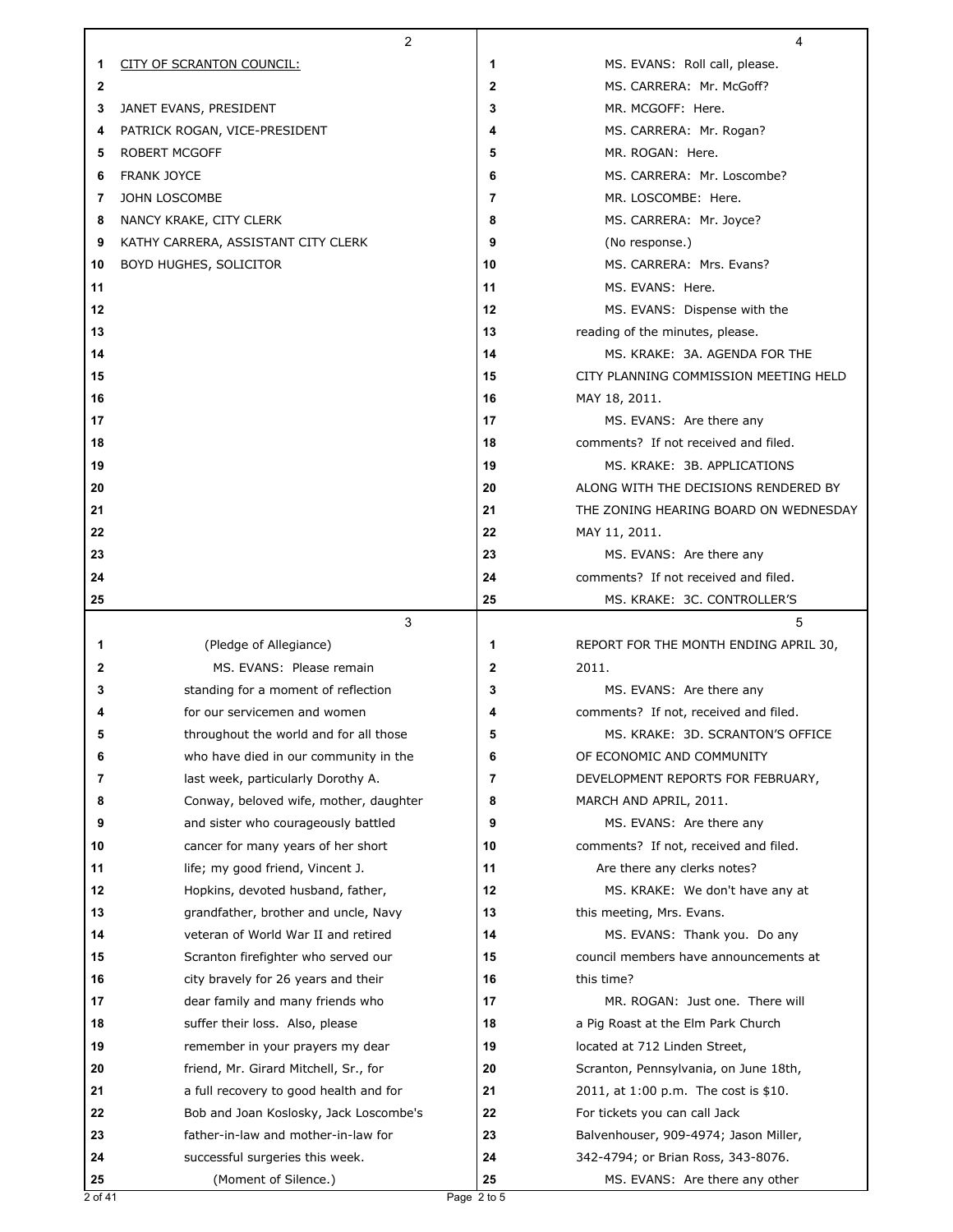|          | 6                                                                           |                | 8                                                                              |
|----------|-----------------------------------------------------------------------------|----------------|--------------------------------------------------------------------------------|
| 1        | council members?                                                            | 1              | believe the job should now get done as                                         |
| 2        | (No response.)                                                              | $\mathbf{2}$   | a unified council. What I would like                                           |
| 3        | MS. EVANS: The Albright Memorial                                            | 3              | to do today is take Mr. Loscombe up on                                         |
| 4        | Library will conduct a fundraiser,                                          | 4              | his offer now that the election is                                             |
| 5        | Swingin' on the Vine this Friday, May                                       | 5              | over, we won't have any political                                              |
| 6        | 27th from 5 to 8 p.m. in front of the                                       | 6              | grandstanding or anything here                                                 |
| 7        | library at 500 Vine Street.                                                 | 7              | regarding my home on East Mountain and                                         |
| 8        | (Mr. Joyce seats himself on                                                 | 8              | the issues that have taken place.                                              |
| 9        | council.)                                                                   | 9              | Today was one of the interesting                                               |
| 10       | MS. EVANS: Paul LaBelle and the                                             | 10             | days. As my vacated, abandoned                                                 |
| 11       | Exact Change will be featured. Food                                         | 11             | uninhabitable home as it was deemed,                                           |
| 12       | will be provided by local restaurants                                       | 12             | as I was leaving my home today, I                                              |
| 13       | and refreshments will include                                               | 13             | looked up in the woods and I see three                                         |
| 14       | Margaritas, beer, soda and wine. You                                        | 14             | people walking around, and I'm                                                 |
| 15       | must be 21-years-old to attend the                                          | 15             | wondering like what are they doing up                                          |
| 16       | event. Tickets are \$15 in advance,                                         | 16             | at the back of yard, way up in the                                             |
|          | \$20 at the door and are on sale at the                                     | 17             | back there. So I confronted them.                                              |
| 17       | Albright Memorial Library and the                                           | 18             | They said, "Well, we're taking this                                            |
| 18<br>19 | Nancy Kay Green Ridge Branch Library.                                       | 19             | iron." I said, "What do you mean                                               |
| 20       | Kick off the Memorial Day weekend with                                      | 20             | you're taking iron here?" "Well,                                               |
| 21       | great music and delicious food in                                           | 21             | yeah, we saw the iron while we were on                                         |
| 22       | support of our local public library.                                        | 22             | our ATVs and we're taking it." I aid,                                          |
| 23       | If you cannot attend, please consider                                       | 23             | "You realize you're on private                                                 |
| 24       | a donation to the Albright Memorial                                         | 24             | property." And they're going, "We                                              |
| 25       | Library.                                                                    | 25             | didn't see any signs." I said, "Do                                             |
|          |                                                                             |                |                                                                                |
|          | 7                                                                           |                |                                                                                |
|          |                                                                             | 1              | 9                                                                              |
| 1        | On Monday, May 30th we celebrate                                            | $\overline{2}$ | you own the property?" He goes, "No."                                          |
| 2<br>3   | Memorial Day as a proud nation.                                             | 3              | I said, "Well, I do. Get off it." So                                           |
| 4        | Numerous services honoring our                                              | 4              | I'm waiting for them -- they leave.                                            |
| 5        | departed servicemen and women will be                                       | 5              | They have bull cutters with them and                                           |
| 6        | conducted throughout our community                                          | 6              | everything else, a couple nap saks and                                         |
| 7        | including at Nay Aug Park and Keyser                                        | 7              | they walk away and I'm thinking, you                                           |
| 8        | Community Center in Scranton. I was                                         | 8              | know, this just doesn't sound right.                                           |
| 9        | encouraged to see increased volume of                                       | 9              | So I'm listening to see if they                                                |
| 10       | people in attendance at the Scranton                                        | 10             | started up their ATVs and left. Well,<br>I never heard a motor start. So a     |
| 11       | Armed Forces Day Parade this past                                           | 11             |                                                                                |
| 12       | Saturday and I hope that many will<br>also attend Memorial Day services, if | 12             | friend of mine was there and I said,<br>"Let's take a ride over the other side |
| 13       | possible. And that's it.                                                    | 13             | of lake. I want to see where these                                             |
| 14       | MS. KRAKE: FOURTH ORDER,                                                    | 14             | guys are going to leave." Well, low                                            |
| 15       | CITIZENS PARTICIPATION.                                                     | 15             | and behold, the parking on other side                                          |
| 16       | MS. EVANS: Our first speaker                                                | 16             | by Robinson's Apartment, on the other                                          |
| 17       | this evening is Bob Bolus.                                                  | 17             | lake side back into the woods is an                                            |
| 18       | MR. BOLUS: Good evening,                                                    | 18             | SUV with a trailer loaded with iron                                            |
| 19       | council. Bob Bolus, Scranton.                                               | 19             | and different products. So I                                                   |
| 20       | The one thing I'd like to do is                                             | 20             | confronted him. I blocked them in so                                           |
| 21       | congratulate the winners, Mr. McGoff                                        | 21             | they couldn't move. I called Scranton                                          |
| 22       | and Mr. Loscombe. You did well. You                                         | 22             | PD and told them that we had a                                                 |
| 23       | surprised me a little bit but you know                                      | 23             | situation up here, and I will commend                                          |
| 24       | what, people speak, and you are what                                        | 24             | the Scranton Police Department, they                                           |
| 25       | you are, your council people and I                                          | 25             | arrived without hesitation. One of                                             |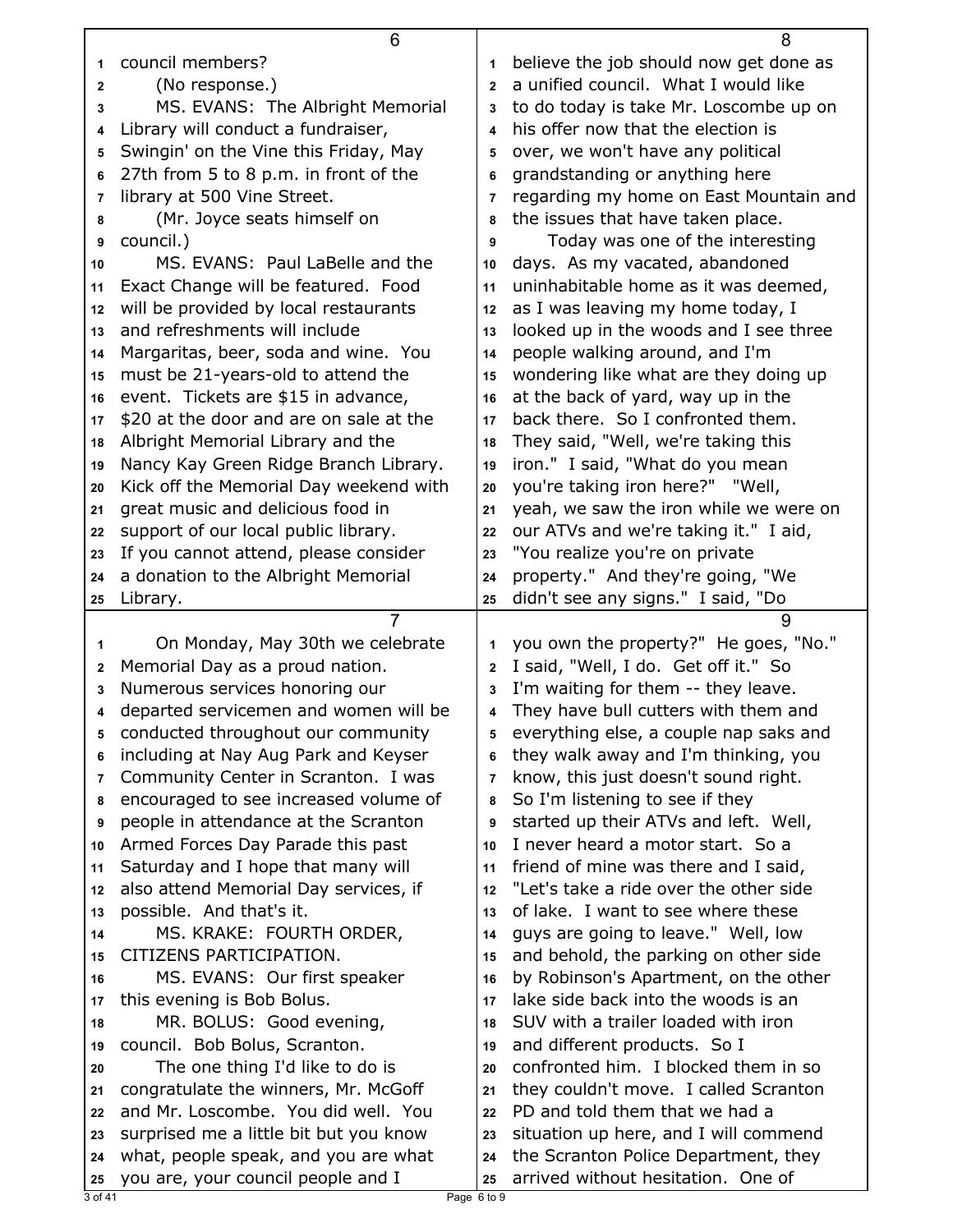|    | 10                                                                           |                         | 12                                                                         |
|----|------------------------------------------------------------------------------|-------------------------|----------------------------------------------------------------------------|
| 1  | the individuals was taken into custody                                       | 1                       | time the city becomes aggressive.                                          |
| 2  | with warrants for his arrest that were                                       | $\overline{2}$          | He's absolutely right. The time is                                         |
| 3  | outstanding and the other two were                                           | 3                       | now to be aggressive. Let's get it                                         |
| 4  | charged with trespassing. And I find                                         | $\overline{\mathbf{4}}$ | done and let's straighten out. Let's                                       |
| 5  | it amusing. I'm home at my home and I                                        | 5                       | find out why he's built his house in                                       |
| 6  | see what is going on but I'm not in my                                       | 6                       | an illegal subdivision, broke the law,                                     |
| 7  | home, remember, I'm supposed to be a                                         | $\overline{7}$          | knew darn right before he built his                                        |
| 8  | ghost. Mary Dunleavy, Joe Wexchler,                                          | 8                       | house in an it was illegal when he was                                     |
| 9  | the Mustis, Slotterback and, of                                              | 9                       | doing it yet but because of his                                            |
| 10 | course, Mr. Hartman who testifies that                                       | 10                      | political connections, he went ahead                                       |
| 11 | he hasn't seen anybody in my house in                                        | 11                      | and did what he felt like doing. He's                                      |
| 12 | over two years. The other incidents                                          | 12                      | created a problem, he's ignored                                            |
| 13 | that the East Mountain Residents                                             | 13                      | everybody else, he has a truck parked                                      |
| 14 | Association to challenge my residency.                                       | 14                      | there, it's been parked there over a                                       |
| 15 | They put us through all this                                                 | 15                      | year, a dump truck. I went to see                                          |
| 16 | aggravation we're going on. I would                                          | 16                      | Wallace about it and he goes, "I can't                                     |
| 17 | like to know where the heck they were                                        | 17                      | talk to you. We're in litigation." I                                       |
| 18 | today. All these people that condemn                                         | 18                      | said, "You had nothing to do in                                            |
| 19 | me of not being around, where the heck                                       | 19                      | litigation regarding that truck. We                                        |
| 20 | were they. When people walking around                                        | 20                      | sent you a written asking you what's                                       |
| 21 | with bull it could have been in their                                        | 21                      | going on with it. Well, he ignored it                                      |
| 22 | home today that was robbed. Well, for                                        | 22                      | hiding behind this bailiwick of                                            |
| 23 | their information it's Bob Bolus that                                        | 23                      | litigation. He has nothing to do with                                      |
| 24 | saved their butts today. They didn't                                         | 24                      | that. Your job is to represent the                                         |
| 25 | save mine. I saved theirs. Because                                           | 25                      | citizens of this city whether you like                                     |
|    |                                                                              |                         |                                                                            |
|    | 11                                                                           |                         | 13                                                                         |
| 1  | we don't know what their intent would                                        | 1                       |                                                                            |
| 2  | have been or where this stuff came                                           | $\mathbf{2}$            | it or you don't, and that's the                                            |
| 3  | from. Because this has been                                                  | 3                       | problem we have here, and I'm asking                                       |
|    |                                                                              | 4                       | council tonight to please intervene.                                       |
| 5  | publicized, the house is condemned,                                          | 5                       | I want this over more than anybody. I                                      |
| 6  | they put me in jeopardy. And I thank                                         | 6                       | still live in my house whether they                                        |
| 7  | Paul Kelly because he's in the                                               | $\overline{7}$          | like it, I'm saying it publicly. It's                                      |
| 8  | pinnacle of all this. I tried sitting                                        | 8                       | my home and until you prove beyond a                                       |
| 9  | down prior. It's not been done. It                                           | 9                       | reasonable doubt and abide by the law,                                     |
| 10 | started with containers, started with                                        | 10                      | Mr. Kelly, that my house is abandoned,                                     |
| 11 | trailers, it started what is this,<br>what is that. I made the trailers      | 11                      | vacate or uninhabitable, I will see                                        |
| 12 | into containers. Now, if they want to                                        | 12                      | you in court and I will take them all                                      |
| 13 |                                                                              | 13                      | the way. But this should be resolved<br>and I believe council right now to |
| 14 | challenge me which I hope to God they                                        | 14                      |                                                                            |
| 15 | do, every container in this city will                                        | 15                      | make everybody accountable act as the                                      |
| 16 | be removed, not only ours, everybody's                                       | 16                      | mediator and let's get this resolved.<br>MS. EVANS: Thank you, Mr. Bolus.  |
| 17 | because, remember, a container gets<br>there on a chaise with wheels; and    | 17                      | MR. BOLUS: Okay? And, again,                                               |
| 18 |                                                                              | 18                      | thanks to the Scranton Police                                              |
| 19 | when it's separated from the chaise,<br>it's no different than what we have. | 19                      | Department because we thought we were                                      |
| 20 | They can continue to play their games,                                       | 20                      | going to have a confrontation there.                                       |
| 21 | they can completely ignore the law.                                          | 21                      | Thank you.                                                                 |
| 22 | Hartman built on city owned property,                                        | 22                      | MS. EVANS: Thank you. Andy                                                 |
| 23 | 16 and a half acres, he doesn't belong                                       | 23                      | Sbaraglia.                                                                 |
| 24 | there. Yeah, wasn't he in the paper                                          | 24                      | MR. SBARAGLIA: Andy Sbaraglia,                                             |
| 25 | who shot his big mouth off that it's                                         | 25                      | citizen of Scranton, Fellow                                                |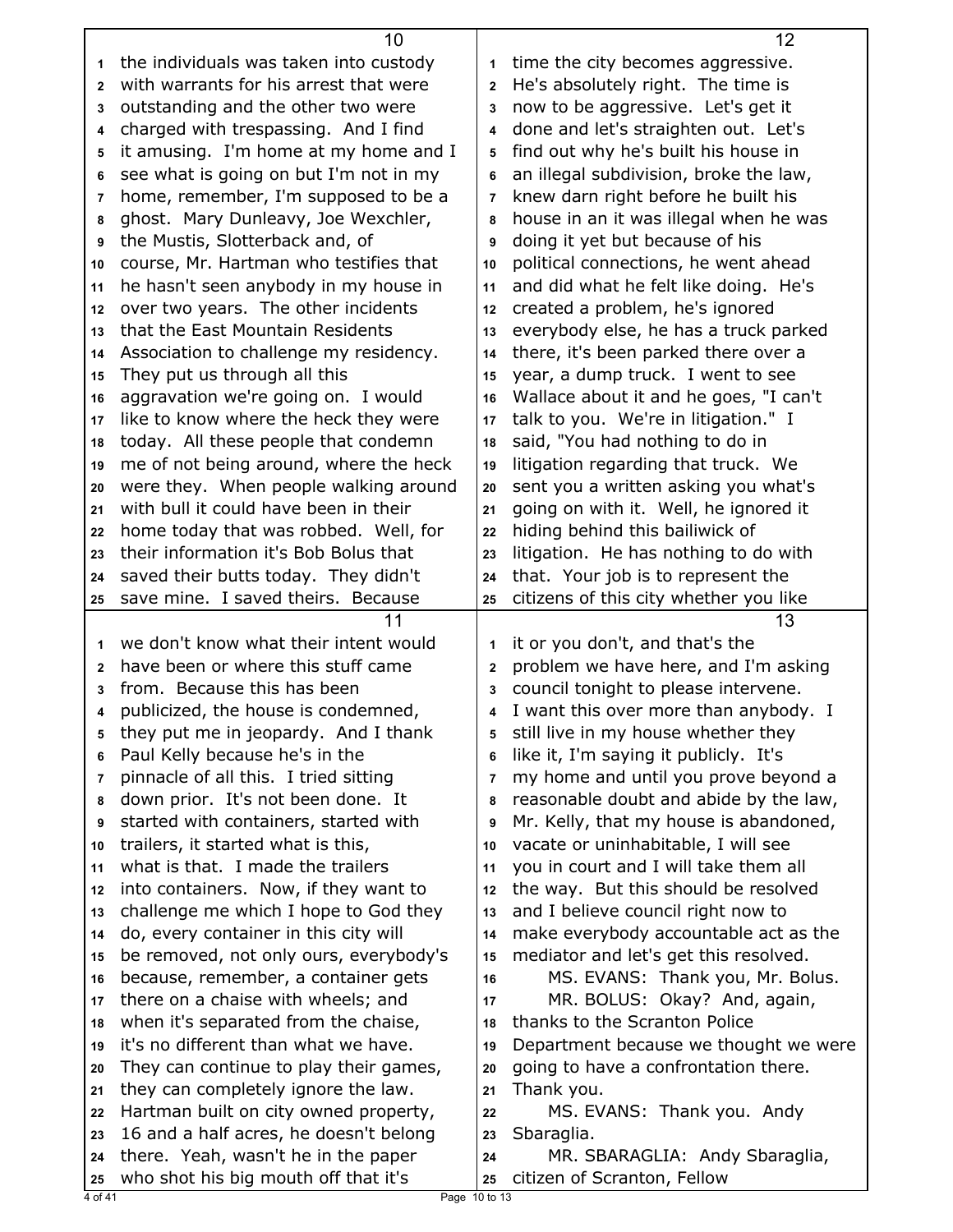|              | 14                                                                             |                | 16                                                                        |
|--------------|--------------------------------------------------------------------------------|----------------|---------------------------------------------------------------------------|
| 1            | Scrantonian. I see Northeast                                                   | 1              | have been a two-year period to the                                        |
| $\mathbf{2}$ | Associates are back on the agenda.                                             | $\mathbf{2}$   | Scranton Redevelopment Authority. In                                      |
| 3            | Your 5C to enter a professional                                                | 3              | turn, the Scranton Redevelopment                                          |
| 4            | service contract with Northeast                                                | 4              | Authority took out a loan from                                            |
| 5            | Revenue Services. Isn't that the same                                          | 5              | Pennstar Bank to make that purchase of                                    |
| 6            | group that used to be up there in West                                         | 6              | the delinquent taxes from the city and                                    |
| 7            | Side, Keyser Valley.                                                           | $\overline{7}$ | somewhere involved in all of this was                                     |
| 8            | MS. EVANS: No. That was                                                        | 8              | Municipal Revenue Services who then, I                                    |
| 9            | Northeast Credit and Collection. I                                             | 9              | believe, may have purchased them from                                     |
| 10           | think this is --                                                               | 10             | the SRA and NCC was like a                                                |
| 11           | MR. SBARAGLIA: And this is a                                                   | 11             | subcontractor with Municipal Revenue                                      |
| 12           | different group?                                                               | 12             | services but it's a -- let's put it                                       |
| 13           | MS. EVANS: This is a different                                                 | 13             | this way. It was a bad deal from the                                      |
| 14           | group. I believe they may be located                                           | 14             | get go. From the moment the ink dried                                     |
| 15           | in Wilkes-Barre.                                                               | 15             | on his signature because the amounts                                      |
| 16           | MR. SBARAGLIA: No                                                              | 16             | purported to be collected were                                            |
| 17           | interconnection between that other                                             | 17             | impossible to collect and, you know,                                      |
| 18           | group and this one?                                                            | 18             | it seems that either the bank or the                                      |
| 19           | MS. EVANS: Pardon?                                                             | 19             | SRA should certainly have been aware                                      |
| 20           | MR. SBARAGLIA: No                                                              | 20             | of that, that you cannot collect --                                       |
| 21           | interconnections for the people that                                           | 21             | that you cannot reasonable expect to                                      |
| 22           | served with Northeast and its                                                  | 22             | collect that amount of delinquent                                         |
| 23           | associate board with this one?                                                 | 23             | taxes. And so it was really I would                                       |
| 24           | MS. EVANS: Not that I am aware                                                 | 24             | say the deal was doomed to failure                                        |
| 25           | of.                                                                            | 25             | from the time of the signing.                                             |
|              |                                                                                |                |                                                                           |
|              | 15                                                                             |                | 17                                                                        |
| $\mathbf 1$  | MR. SBARAGLIA: Was an FRP                                                      | 1              | MR. SBARAGLIA: I understand                                               |
| $\mathbf{2}$ | requested? Did you request and FRP on                                          | $\mathbf{2}$   | that. The question is, how did the                                        |
| 3            | this?                                                                          | 3              | SRA continue to have our delinquent                                       |
| 4            | MS. EVANS: FRP?                                                                |                | 4 fees if we only gave a contract for                                     |
| 5            | MR. SBARAGLIA: Yes.                                                            | 5              | two years?                                                                |
| 6            | MS. EVANS: I believe there was.                                                | 6              | MS. EVANS: They would still have                                          |
| 7            | It wasn't requested by us because                                              | 7              | been collecting them -- well, NCC                                         |
| 8            | obviously it's the SRA that was                                                | 8              | would have been collecting on those                                       |
| 9            | declared in default by Pennstar Bank                                           | 9              | years.                                                                    |
| 10           | but I believe it was issued and this                                           | 10             | MR. SBARAGLIA: That's something                                           |
| 11           | was the lowest responsible bid.                                                | 11             | like 2004, what's in there, 2004,                                         |
| 12           | MR. SBARAGLIA: How did the SRA                                                 | 12             | 2005, 2006, 2007, 2008, that's quite a                                    |
| 13           | get our delinquent loans again? Is                                             | 13             | few years instead of two.                                                 |
| 14           | this ever ending with that first time                                          | 14             | MS. EVANS: Well, I think what                                             |
| 15           | that you passed it?                                                            | 15             | they might be doing, I'm not quite                                        |
| 16           | MS. EVANS: This goes back                                                      | 16             | sure. Actually our attorney is going                                      |
| 17           | several years.                                                                 | 17             | to be discussing this under motions                                       |
| 18           | MR. SBARAGLIA: In other words,                                                 | 18             | this evening at length. But they may,                                     |
| 19           | that first council that was in tune                                            | 19             | in fact, be adding additional years to                                    |
| 20           | with the mayor's absence, now we have                                          | 20             | this, meaning that they're including                                      |
| 21           | to live with it for the rest of our                                            | 21             | not only those years that were                                            |
| 22           | lives.                                                                         | 22             | contracted to be collected previously,                                    |
| 23           | MR. EVANS: Well, actually I                                                    | 23             | but they are now looking to add                                           |
| 24<br>25     | think the situation was that the city<br>sold delinquent taxes for -- it might | 24<br>25       | additional years to that. I think it<br>might be 2007, 2008, for example. |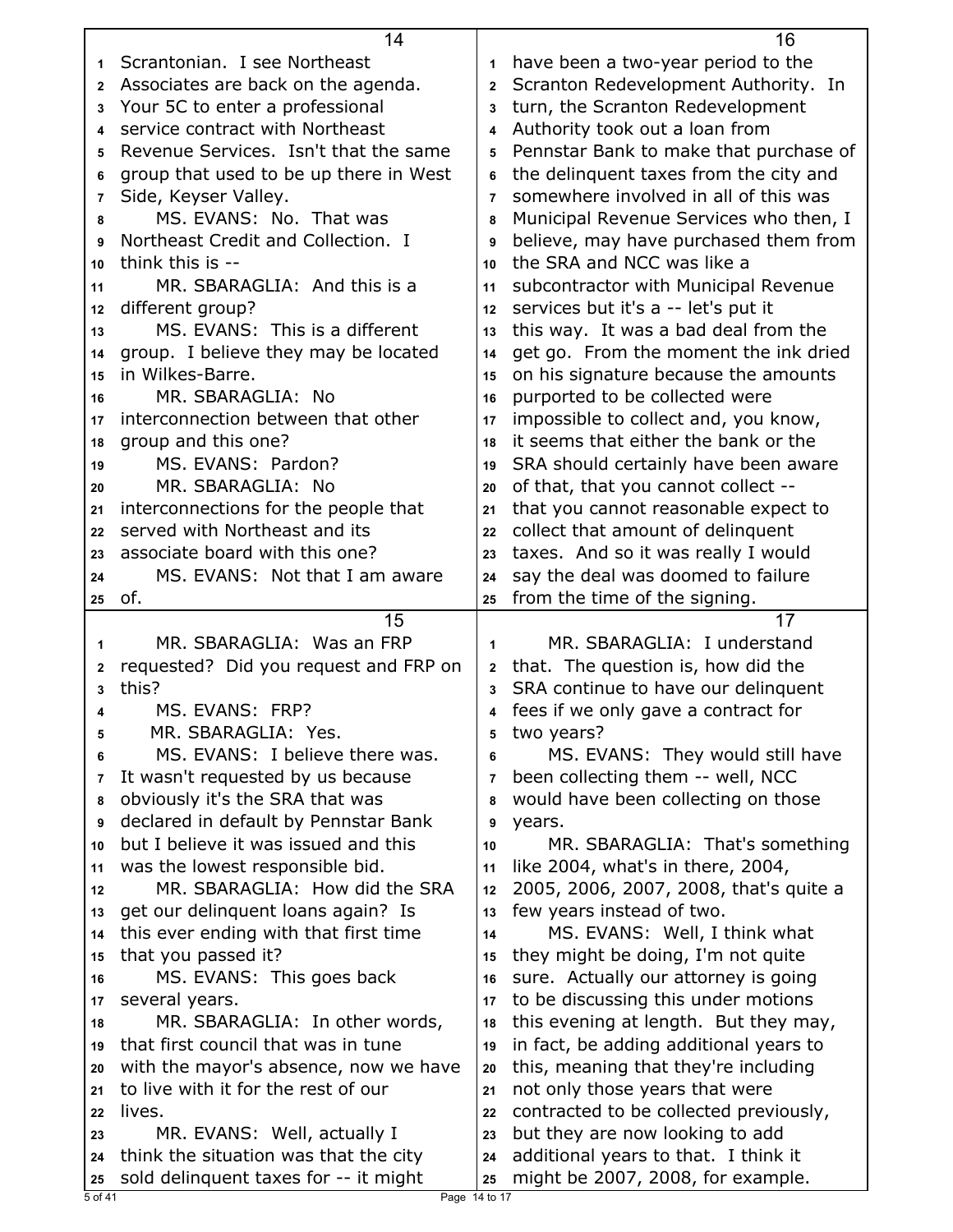|              | 18                                                                         |                | 20                                                                         |
|--------------|----------------------------------------------------------------------------|----------------|----------------------------------------------------------------------------|
| $\mathbf 1$  | MR. SBARAGLIA: Oh, yeah, there's                                           | 1              | dissolution with the Commonwealth of                                       |
| $\mathbf{2}$ | quite a few all the way back from                                          | $\mathbf{2}$   | Pennsylvania, however, they have to be                                     |
| 3            | 2004.                                                                      | 3              | filed by the authority. It's up to                                         |
| 4            | MS. EVANS: Yes. That would have                                            | 4              | the mayor to bring that action to                                          |
| 5            | been with the original agreement, that                                     | 5              | dissolve the authority and to compel                                       |
| 6            | might have involved MRS --                                                 | 6              | the deeds to be retransferred -- for                                       |
| 7            | MR. SBARAGLIA: 2004, 2005, 2006,                                           | 7              | it to be transferred to the city.                                          |
| 8            | 2007 and 2008.                                                             | 8              | Council can't too anything with it                                         |
| 9            | MS. EVANS: I believe they've                                               | 9              | other than take the action that we                                         |
| 10           | added additional years to this new                                         | 10             | have.                                                                      |
| 11           | agreement for the new collection                                           | 11             | MR. SBARAGLIA: But you can cite                                            |
| 12           | agency to collect.                                                         | 12             | the mayor?                                                                 |
| 13           | MR. SBARAGLIA: But they do need                                            | 13             | MR. HUGHES: Well, I don't see                                              |
| 14           | your approval?                                                             | 14             | how we can cite the mayor.                                                 |
| 15           | MS. EVANS: Yes.                                                            | 15             | MR. SBARAGLIA: Sure, you can                                               |
| 16           | MR. SBARAGLIA: Okay. Let's go                                              | 16             | cite him. Why not? You're a                                                |
| 17           | onto -- where are the deeds to the                                         | 17             | legislative branch. You can cite him.                                      |
| 18           | library?                                                                   | 18             | They went down here and cited poor                                         |
| 19           | MS. EVANS: Can you say that                                                | 19             | Connors down in Harrisburg and I'm                                         |
| 20           | again?                                                                     | 20             | sure if they can do that, we can do                                        |
| 21           | MR. SBARAGLIA: Where are the                                               | 21             | with this. This is actually holding                                        |
| 22           | deeds to the library? They were                                            | 22             | property that belongs to the people of                                     |
| 23           | transferred to the Library Authority.                                      | 23             | Scranton. And it's up to every                                             |
| 24           | Do they now have been returned to the                                      | 24             | Scrantonian to demand our property be                                      |
| 25           | city?                                                                      | 25             | given back to us.                                                          |
|              |                                                                            |                |                                                                            |
|              | 19                                                                         |                | 21                                                                         |
| 1            | MS. EVANS: They were never                                                 | 1              | Now, let's move to the West Side                                           |
| 2            | returned to the city.                                                      | $\mathbf{2}$   | pool. You read the notice in the                                           |
| 3            | MR. SBARAGLIA: Why not?                                                    | 3              | paper that he plans to not open the                                        |
| 4            | MS. EVANS: Because the mayor who                                           | 4              | West Side pool, Novembrino pool to                                         |
| 5            | should be enforcing the ordinance has                                      | 5              | these people. Okay. You know, how                                          |
| 6            | not done so. He did not require the                                        | 6              | many -- the population of West Side is                                     |
| 7            | Library Authority to return the deeds                                      | $\overline{7}$ | the most populated area in Scranton.                                       |
| 8            | to the city.                                                               | 8              | We have two people or three that live                                      |
| 9            | MR. SBARAGLIA: Don't you think                                             | 9              | up in West Side. I know you have two                                       |
| 10           | he should take action to see that this                                     | 10             | councilmen that live up there. I'm                                         |
| 11           | property is returned to the city?                                          | 11             | familiar with Mr. Joyce, you live in                                       |
| 12           | MS. EVANS: I can defer to                                                  | 12             | West Side.                                                                 |
| 13           | Solicitor Hughes on this?                                                  | 13             | MR. ROGAN: That's correct.                                                 |
| 14           | MR. HUGHES: Council cannot file                                            | 14             | MR. SBARAGLIA: And you have                                                |
| 15           | a lawsuit to have those deeds returned                                     | 15             | three of you's up there. I would                                           |
| 16           | to the city. The administrator --                                          | 16             | demand it. I mean, what does he want                                       |
| 17           | the authority has been -- council took                                     | 17             | to do that requires the pool not be                                        |
| 18           | action to dissolve the authority,                                          | 18             | open and why can't the work be done in                                     |
| 19           | overwrote the mayor's veto. It's up                                        | 19             | the fall or I know the money didn't                                        |
| 20           | to the mayor to enforce that. The                                          | 20             | come in yet, but why couldn't the work                                     |
| 21           | deeds are recorded after council took                                      | 21             | be done on this pool in the fall or                                        |
| 22           | action to dissolve the authority.                                          | 22             | late August and let them kids use that                                     |
| 23           | They were with the authority, the                                          | 23             | pool. Nay Aug is a pool where they                                         |
| 24<br>25     | authority then recorded an affiant of<br>dissolution. We filed articles of | 24<br>25       | have to pay and for the paper to even<br>put that in with that is a crying |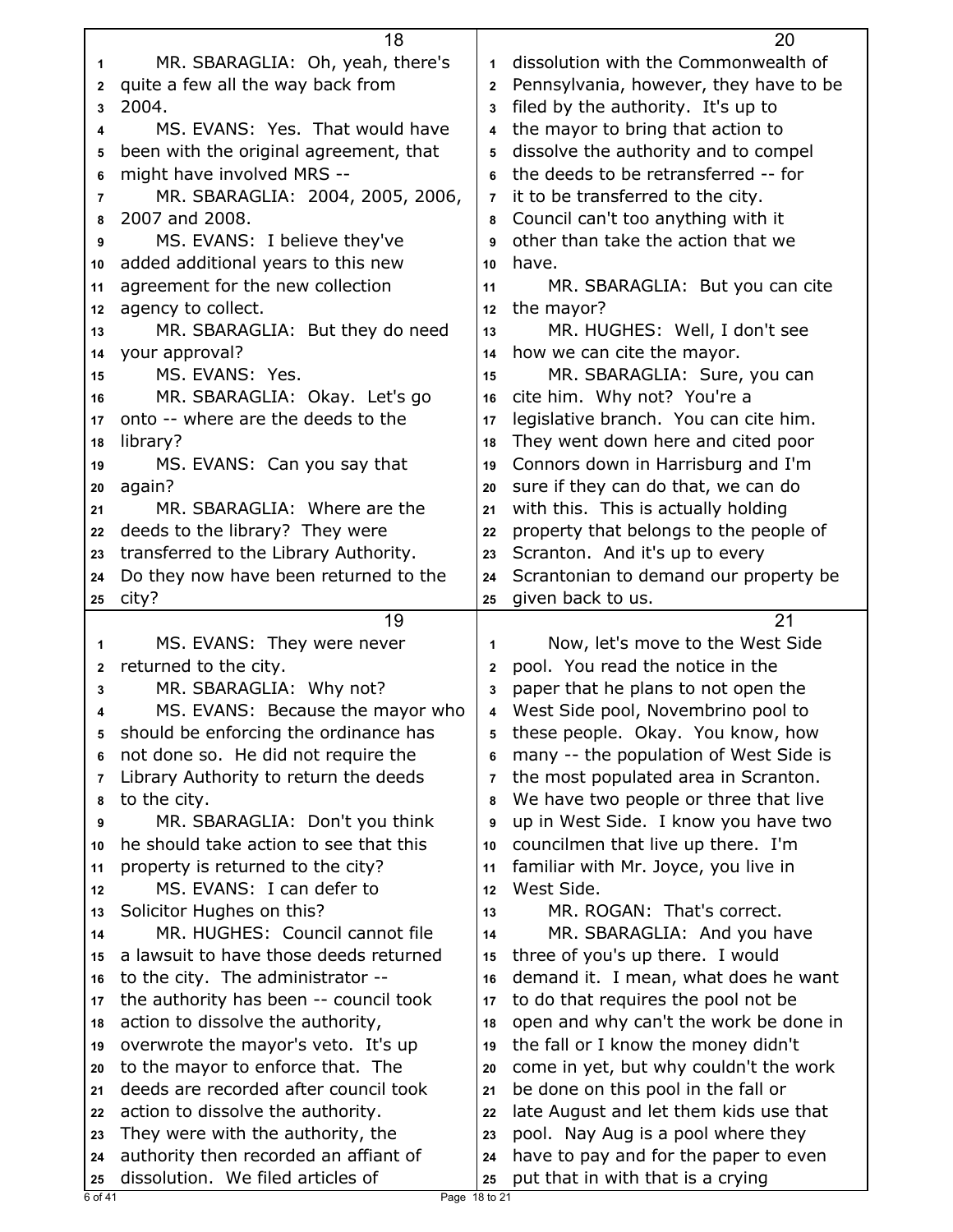|              | 22                                                                            |                | 24                                                                         |
|--------------|-------------------------------------------------------------------------------|----------------|----------------------------------------------------------------------------|
| 1            | shame. I mean, you have to pay four                                           | 1              | doesn't know what a soul source is.                                        |
| $\mathbf{2}$ | bucks to swim up at Nay Aug unless                                            | $\overline{2}$ | The mayor himself said that the people                                     |
| 3            | they're going to give free swimming up                                        | 3              | putting bids on this are similar to                                        |
| 4            | there until West Side pool opens.                                             | 4              | Street Smart, not exact. This never                                        |
| 5            | Look into it. Fight them tool and                                             | 5              | should have gone to bid. Street Smart                                      |
| 6            | nail.                                                                         | 6              | should have been in service months and                                     |
| 7            | MS. EVANS: Thank you, Mr.                                                     | 7              | months ago. This is just the                                               |
| 8            | Sbaraglia. Les Spindler.                                                      | 8              | administration dragging their feet,                                        |
| 9            | MR. SPINDLER: Good evening,                                                   | 9              | depriving the city of bringing money                                       |
| 10           | Council. Les Spindler, city resident,                                         | 10             | in and it's just a darn shame.                                             |
| 11           | homeowner and taxpayer. Two weeks ago                                         | 11             | MS. EVANS: I just wanted to add                                            |
| 12           | when I was here I talked about the                                            | 12             | something to your comments. When the                                       |
| 13           | federal civil rights lawsuit against                                          | 13             | trial period was instituted within the                                     |
| 14           | Gene Duffy and several other police                                           | 14             | City of Wilkes-Barre, there were no                                        |
| 15           | officers. That Sunday after that                                              | 15             | RFPs issued for a trial period.                                            |
| 16           | meeting and the goal of the Lackawanna                                        | 16             | Wilkes-Barre simply made the agreement                                     |
| 17           | newspaper, they ran a story on that                                           | 17             | with Street Smart to begin the trial                                       |
| 18           | subject. It's says Sue Tart against                                           | 18             | period, and I believe that they're                                         |
| 19           | Duffy and officers in 2010 incident.                                          | 19             | still in the mist of that trial. I                                         |
| 20           | It's funny how you hear nothing about                                         | 20             | think the manner in which the City of                                      |
| 21           | this in the Doherty newsletter, a/k/a                                         | 21             | Scranton has approached this has been                                      |
| 22           | Times Tribune. They don't want to                                             | 22             | very unusual in that other cities have                                     |
| 23           | tarnish Super Cop Duffy's name. He                                            | 23             | not approached it in the same way.                                         |
| 24           | might have done something bad. What                                           | 24             | They seem to have moved ahead very                                         |
| 25           | he did to these people was just                                               | 25             | quickly, and as a result, are enjoying                                     |
|              | 23                                                                            |                | 25                                                                         |
|              |                                                                               |                |                                                                            |
|              |                                                                               |                |                                                                            |
| 1            | disgusting and I know I gave a copy to                                        | 1              | increased revenues within their                                            |
| $\mathbf{2}$ | each council person and I hope                                                | $\overline{2}$ | cities.                                                                    |
| 3            | everybody reads this because it's                                             | 3              | Mr. SPINDLER. Absolutely. And                                              |
| 4            | terrible what happened to these two                                           | 4              | that's just more proof about how this                                      |
| 5            | people. As I stated before, they                                              | 5              | administration is dragging their feet.                                     |
| 6            | weren't allowed to use their cell                                             | 6              | And, again, in the Doherty newsletter                                      |
| 7            | phones, they were locked in the cell                                          | 7              | the blame always goes back to city                                         |
| 8            | for hours upon hours, not allowed to                                          | 8              | council which is a crying shame                                            |
| 9            | go to the bathroom, illegally stripped                                        | 9<br>10        | because this council in my ten years                                       |
| 10<br>11     | searched because they weren't arrested                                        | 11             | of coming here is the best one that                                        |
| 12           | and you don't hear one bit about this                                         | 12             | I've ever talked before.                                                   |
| 13           | in the Doherty newsletter. God forbid                                         | 13             | Lastly, an article about the                                               |
| 14           | they print something negative about                                           | 14             | election. And I want to read a quote                                       |
| 15           | Chris Doherty's pride appointee but,                                          | 15             | by Mr. McGoff. And I quote, "To me it                                      |
| 16           | you know what, some people still think                                        | 16             | vindicates what I do," Mr. McGoff                                          |
| 17           | this man can walk on water, and I                                             | 17             | said. "A good portion of the                                               |
|              | think Mr. McGoff is one of them. But                                          |                | residents of the City of Scranton                                          |
| 18<br>19     | after this case goes to trial, he's                                           | 18<br>19       | appreciate what I do." Well, maybe if                                      |
| 20           | going to sink like a rock. Moving on.                                         | 20             | they saw on TV what we see here, Mr.                                       |
| 21           | This article in the paper a few                                               | 21             | McGoff, you pay no attention at all to                                     |
| 22           | days about the parking meters. Again,                                         | 22             | the speakers, disrespecting them,                                          |
| 23           | I've spoken about this before.                                                | 23             | maybe they will feel a little                                              |
| 24           | There's no doubt that there's a soul<br>source on this even though Mr. McGoff | 24             | differently, you wouldn't get all the<br>votes that you got. Maybe they'll |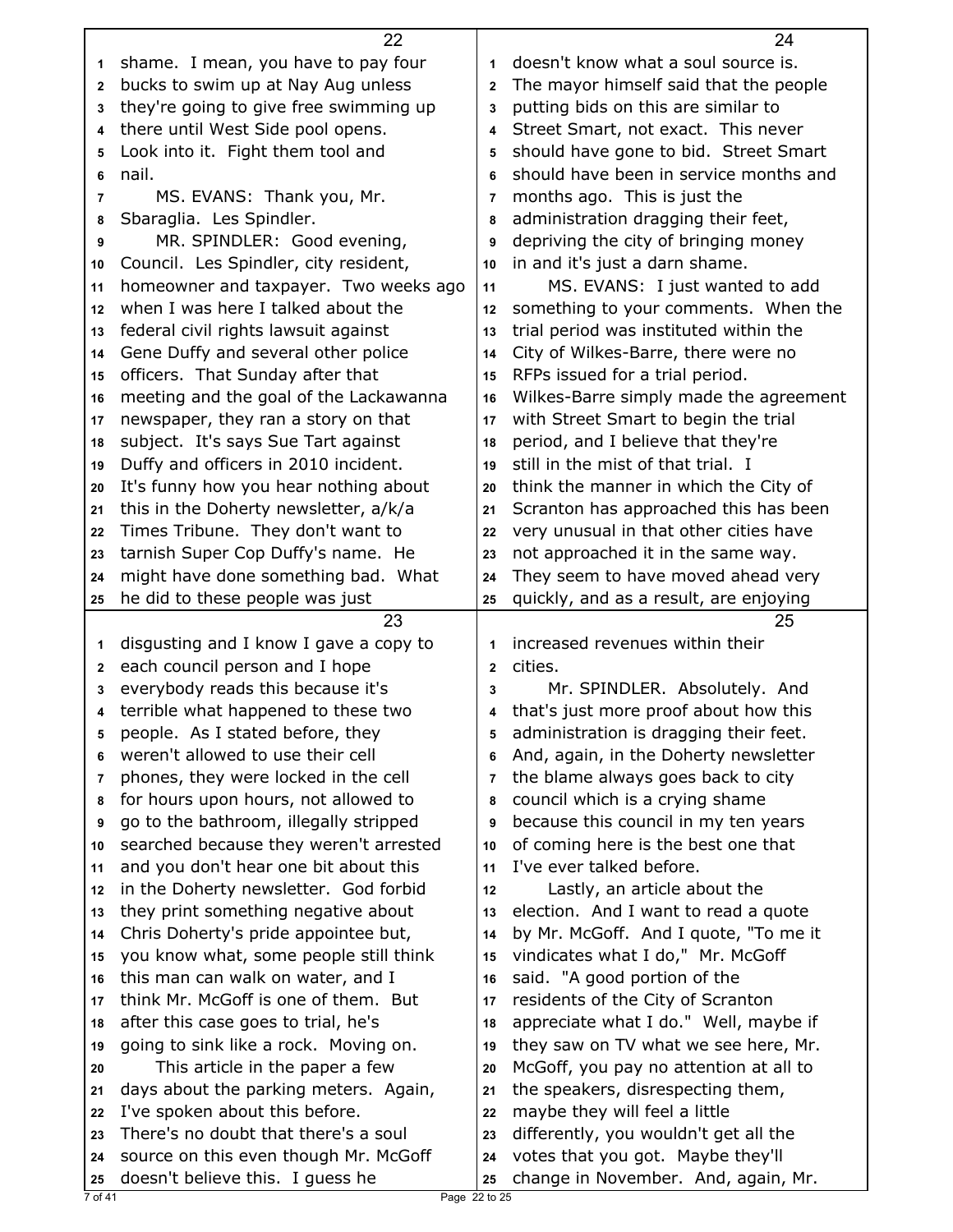|          | 26                                                                         |                | 28                                                                           |
|----------|----------------------------------------------------------------------------|----------------|------------------------------------------------------------------------------|
| 1        | McGoff, "However noted that the                                            | 1              | a prime example of what I've been                                            |
| 2        | outcome of the primary election risks                                      | $\mathbf{2}$   | asking myself for years now. Are                                             |
| 3        | a continuation of the status quo."                                         | 3              | candidates seeking office for the                                            |
| 4        | Well, in my opinion the status quo was                                     | 4              | right reason? Why does it seem that                                          |
| 5        | just fine. Because under you and all                                       | 5              | after each election season those who                                         |
| 6        | the other Doherty puppets before this                                      | 6              | aren't victorious go into hibernation                                        |
| 7        | council we had a 25 percent tax hike.                                      | $\overline{7}$ | for four years and then come back                                            |
| 8        | With this council we had a ten percent                                     | 8              | eager to serve the people? Why are                                           |
| 9        | tax cut. So I will take the status                                         | 9              | these individuals only passionate                                            |
| 10       | quo, Mr. McGoff, not the rubber                                            | 10             | about public service in our city                                             |
| 11       | stamped council that you were part of                                      | 11             | during elections? Now, I would just                                          |
| 12       | before. Thank you for your time.                                           | 12             | like to ask the residents of this city                                       |
| 13       | MS. EVANS: Thank you. Our next                                             | 13             | to just sit back for a moment and                                            |
| 14       | speaker is Doug Miller.                                                    | 14             | think about that.                                                            |
| 15       | MR. MILLER: Good evening,                                                  | 15             | Moving onto another matter. I                                                |
| 16       | council. Doug Miller, Scranton. I'd                                        | 16             | would like to briefly touch how the                                          |
| 17       | just like to begin this evening by                                         | 17             | recent activity that has occurred in                                         |
| 18       | commenting on a few of the agenda                                          | 18             | South Side over the last few weeks.                                          |
| 19       | items here, 5B through G. I was                                            | 19             | I'm deeply concerned for the residents                                       |
| 20       | curious to know if you're adhering to                                      | 20             | and businesses who have been affected                                        |
| 21       | your policy that you've instituted in                                      | 21             | by the deadly violence and a lot of                                          |
| 22       | the past. I'm just curious to know if                                      | 22             | the drug activity that have occurred                                         |
| 23       | you had received any resumes and cover                                     | 23             | over there. Unfortunately this                                               |
| 24       | letters from these --                                                      | 24             | conduct has seriously jeopardized the                                        |
| 25       | MS. EVANS: Yes, each individual                                            | 25             | health, safety and wellbeing of the                                          |
|          |                                                                            |                |                                                                              |
|          |                                                                            |                |                                                                              |
|          | 27                                                                         |                | 29                                                                           |
| 1        | submitted a resume.                                                        | 1              | South Side residents and businesses.                                         |
| 2        | MR. MILLER: Okay. Very good.                                               | $\mathbf 2$    | It upsets me that we can't provide the                                       |
| 3        | Thank you.                                                                 | 3              | protection that our citizens deserve                                         |
| 4        | MS. EVANS: You're welcome.                                                 | 4              | by providing additional police                                               |
| 5        | MR. MILLER: I'd like to begin                                              | 5              | officers on our streets. I can only                                          |
| 6        | this evening by congratulating                                             | 6              | hope that these tragedies will open up                                       |
| 7        | Councilman Loscombe and McGoff on                                          | 7              | the administration's eyes and allow                                          |
| 8        | their victories in last Tuesday's                                          | 8              | them to understand that we can't                                             |
| 9        | primary election. I think it's safe                                        | 9              | afford to remove any more officers                                           |
| 10       | to say we can now throw the rubber                                         | 10             | from our staff. The bottom line here                                         |
| 11       | stamps away and we can continue to                                         | 11             | is really simple. It's not a secret.                                         |
| 12       | move full speed ahead. I did take                                          | 12             | We all know this. It's not a secret.                                         |
| 13       | notice this evening that none of the                                       | 13             | We all know this. We simply do not                                           |
| 14       | candidates who sought office for                                           | 14             | have enough police officers and the                                          |
| 15       | Scranton City Council are here in                                          | 15             | last thing we should be doing is                                             |
| 16       | attendance. And I'm troubled by this                                       | 16             | taking them off the streets. I'm                                             |
| 17       | because during the campaign, each                                          | 17             | extremely confident that the majority                                        |
| 18       | candidate raised issues, made                                              | 18             | of this council will do their part to                                        |
| 19       | suggestions and argued why they were                                       | 19             | insure that the residents and                                                |
| 20       | the best candidate for the job. Now                                        | 20             | businesses of South Side and the rest                                        |
| 21       | that the election is behind us, it                                         | 21             | of the city won't have to live in fear                                       |
| 22       | seems as if these individuals don't                                        | 22             | of each day. The majority of council                                         |
| 23       | feel that their suggestions and                                            | 23             | has already proven that they are                                             |
| 24<br>25 | opinions matter anymore. And as a<br>result, I firmly believe that this is | 24<br>25       | committed to protecting our citizens<br>by restating the police officers and |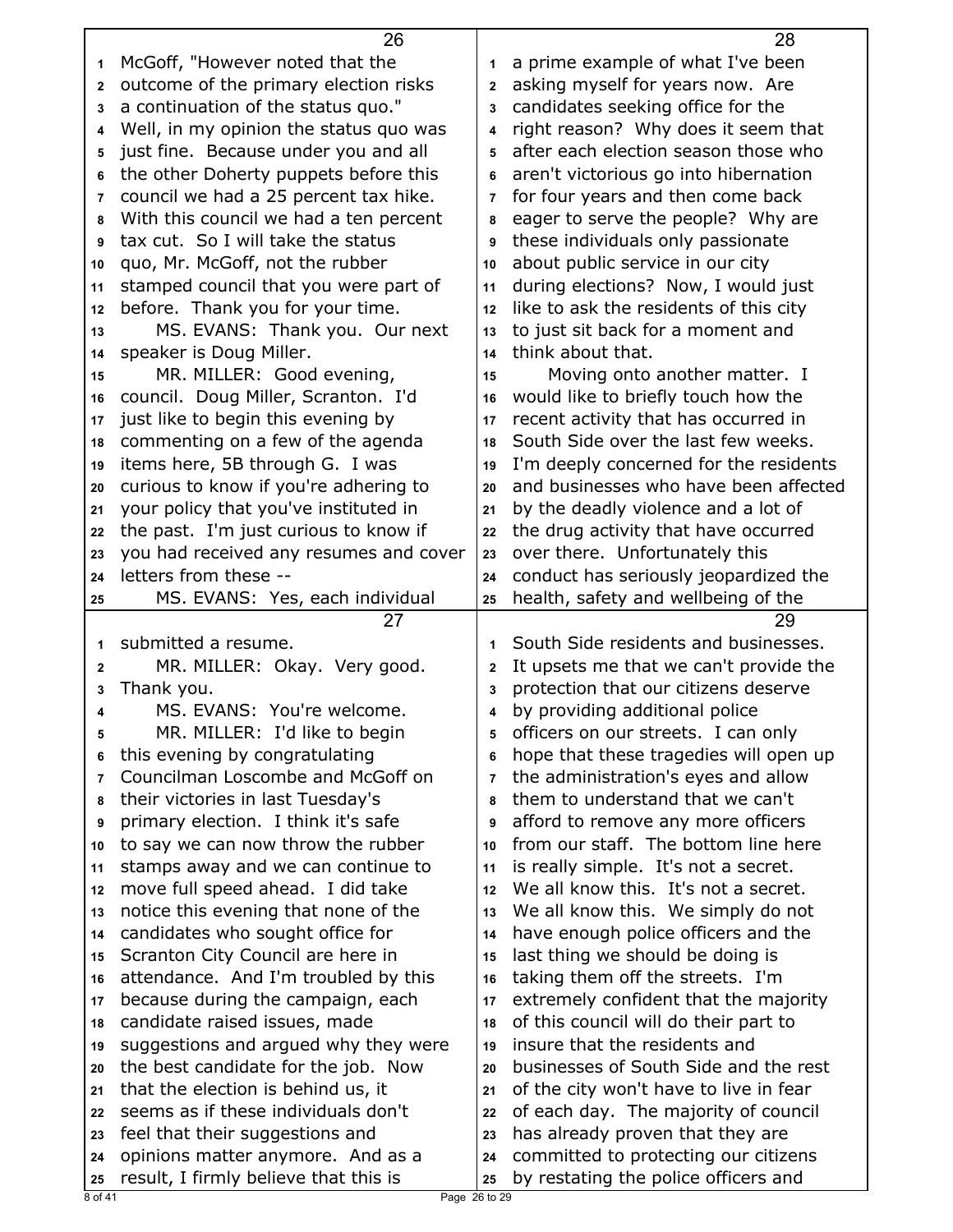|                   | 30                                                                           |                     | 32                                                                           |
|-------------------|------------------------------------------------------------------------------|---------------------|------------------------------------------------------------------------------|
| 1                 | firemen that would have been removed                                         | 1                   | Memorial Library. It does a wonderful                                        |
| $\mathbf{2}$      | in the mayor's 2011 budget. I commend                                        | $\overline{2}$      | job and it is most deserving of our                                          |
| 3                 | you for taking the health, safety and                                        | 3                   | support.                                                                     |
| 4                 | wellbeing of our citizens serious, and                                       | 4                   | MR. THOMAS: Thank you, Mrs.                                                  |
| 5                 | I hope the administration will follow                                        | 5                   | Evans. And it will be a very good                                            |
| 6                 | your lead moving forward. Thank you.                                         | 6                   | party so, you know, if you can attend,                                       |
| $\overline{7}$    | MS. EVANS: Thank you, Mr.                                                    | $\overline{7}$      | please do.                                                                   |
| 8                 | Miller. And Scott Thomas.                                                    | 8                   | MS. EVANS: Thank you very much.                                              |
| 9                 | MR. THOMAS: I'm Scott Thomas                                                 | 9                   | Ron Ellman.                                                                  |
| 10                | from the Albright Memorial Library,                                          | 10                  | MR. ELLMAN: Hello, council.                                                  |
| 11                | and I'm not here to talk about the                                           | 11                  | I've just got a couple things to say.                                        |
| 12                | deeds or the authority. I'm here to                                          | 12                  | I wanted to thank all those --                                               |
| 13                | talk the Swingin' on the Vine block                                          | 13                  | actually the bunch of candidates that                                        |
| 14                | party. Mrs. Evans, you did just a                                            | 14                  | we had that didn't get office but                                            |
|                   | great job that I don't have much to                                          | 15                  | there was some real good people that                                         |
| 15                | add but I will say that it is a rain                                         |                     | ran, and I hope they keep pursuing                                           |
| 16                | or shine event and given the weather                                         | 16                  | this. And somebody asked me if we got                                        |
| 17                |                                                                              | 17                  |                                                                              |
| 18                | lately that is a good thing to say.<br>If it rains, we're going to just hold | 18                  | that land back at Nay Aug that was<br>given to Lackawanna College. I         |
| 19                | it inside the library. So it's going                                         | 19                  | thought it went back to the city,                                            |
| 20<br>21          | to happen no matter what. And tickets                                        | 20<br>21            | didn't it?                                                                   |
| 22                | are also being sold on line at                                               | 22                  | MS. EVANS: It never went to                                                  |
| 23                | www.albright.org so if you want to buy                                       | 23                  | Lackawanna. That was in discussion                                           |
| 24                | them online, you can.                                                        | 24                  | and then Lackawanna College pulled out                                       |
| 25                | And I think that's about it.                                                 | 25                  | of the agreement and they are                                                |
|                   |                                                                              |                     |                                                                              |
|                   |                                                                              |                     |                                                                              |
|                   | 31                                                                           |                     | 33                                                                           |
| 1                 | Also coming soon to the library we're                                        | 1                   | constructing their science center                                            |
| $\mathbf{2}$<br>3 | going to have downloadable E-books and                                       | $\overline{2}$<br>3 | elsewhere, so --                                                             |
|                   | also the Lackawanna County Valley                                            | 4                   | MR. ELLMAN: Well, I didn't know                                              |
| 4                 | digital archives so you're going to be                                       |                     | the legalities at all about that.                                            |
| 5                 | hearing more about these projects in                                         | 5<br>6              | MS. EVANS: So that property                                                  |
| 6                 | the very near future and that's all I                                        |                     | remains in the city's hands.                                                 |
| 7                 | have. Thank you.                                                             | $\overline{7}$<br>8 | MR. ELLMAN: I was tinkering with                                             |
| 8<br>9            | MS. EVANS: Thank you. I think                                                | 9                   | my car and my carburetor caught fire,                                        |
|                   | maybe I will add, though, to what Mr.                                        |                     | my antique car. So I was squirting                                           |
| 10                | Thomas said to further encourage                                             | 10                  | away with my fire extinguisher and it                                        |
| 11<br>12          | everyone to support this event. The                                          | 11<br>12            | quit so then I ran in the house. This                                        |
|                   | library as some of you may be aware                                          |                     | is just a little thing and phoned the                                        |
| 13                | has undergone deep cuts in the state                                         | 13<br>14            | Fire Department and they got right                                           |
| 14                | budget, not only this year what is                                           |                     | there in a couple minutes and I wanted                                       |
| 15<br>16          | proposed but in previous years, and it                                       | 15<br>16            | to thank them. Just I don't know                                             |
| 17                | becomes increasingly difficult for the                                       | 17                  | where they came from but they got                                            |
| 18                | library to continue to operate at a<br>level that is so beneficial to our    | 18                  | there in about two minutes, I guess,<br>but I almost had it out. But I think |
| 19                | community. And so if we can support                                          | 19                  | every automobile in the city should                                          |
| 20                | the library in any way possible, it                                          | 20                  | have to carry one of those little fire                                       |
| 21                | certainly behooves all of us to do so                                        | 21                  | extinguishers but they surely help,                                          |
| 22                | in whatever manner we can. If you                                            | 22                  | you know. This was my fault, I guess.                                        |
| 23                | can't attend this function, certainly                                        | 23                  | Two weeks ago -- in the last week                                            |
| 24                | I'm sure any size donation will be                                           | 24                  | really in the paper was this article                                         |
| 25                | greatly appreciated by the Albright                                          | 25                  | about the University of Scranton                                             |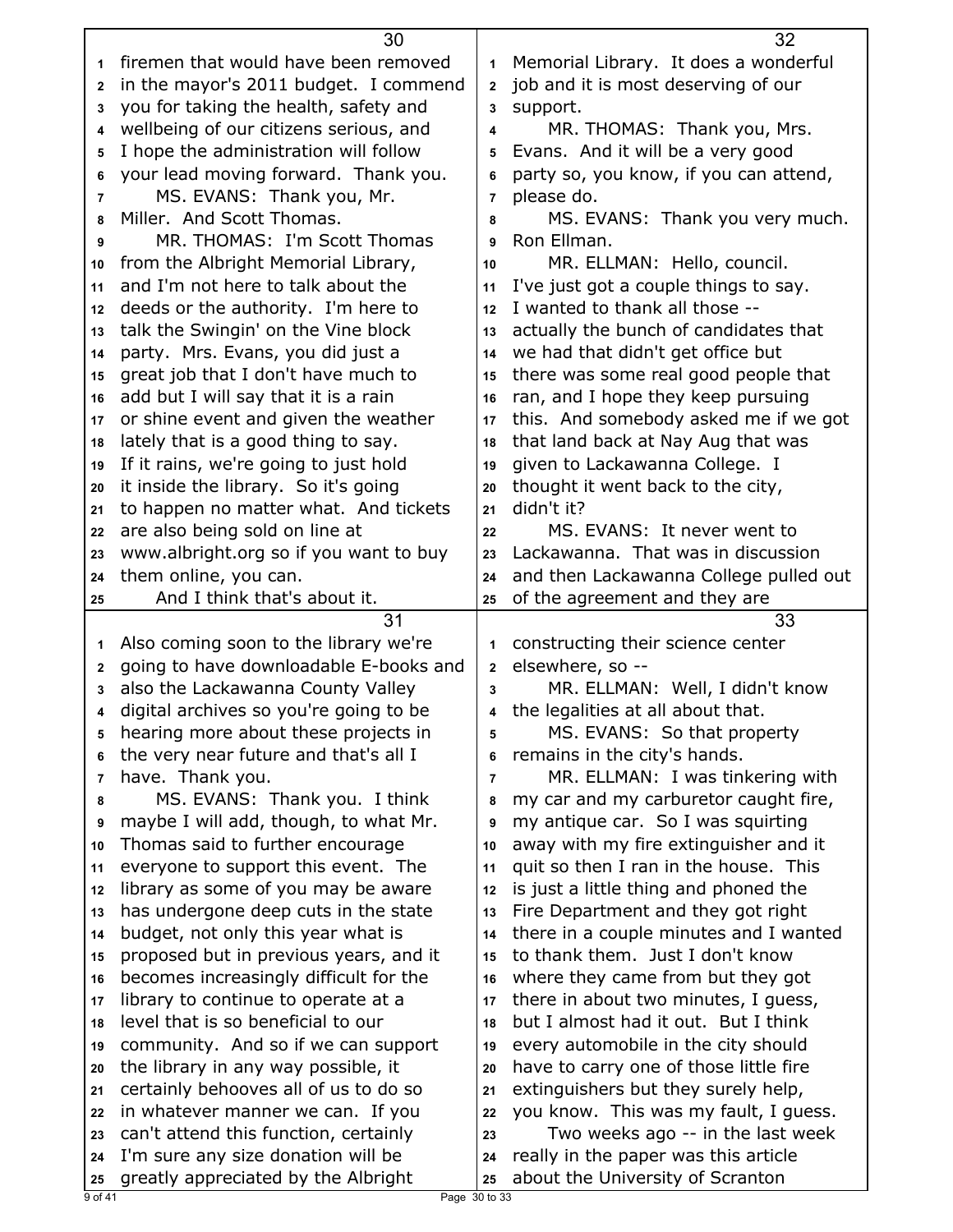|                | 34                                     |                | 36                                     |
|----------------|----------------------------------------|----------------|----------------------------------------|
| 1.             | commissioned a study. You remember a   | 1              | Lackawanna Neighbors. It's not         |
| $\mathbf 2$    | couple months ago they said that 5,000 | $\overline{2}$ | supposed to be spent anywhere else     |
| 3              | students were spending about a \$100 a | 3              | according to the bylaws. See, there's  |
| 4              | piece. Well, they seem to be error     | 4              | just no enforcement to anything like   |
| 5              | because this is the same study it says | 5              | this. And the taxpayer is the one      |
| 6              | it's been going on a year, it said     | 6              | that is always losing.                 |
| $\overline{7}$ | that they were generating 400 million  | 7              | You know, talking about fire           |
| 8              | which is 16 times as much as they      | 8              | extinguishers, did you ever look at    |
| 9              | thought which that's \$1,600 a week a  | 9              | that fire extinguisher out in the      |
| 10             | student, you know. This is phenomenal  | 10             | hall? You know, it's serviced by a     |
| 11             | according to them. We should all be    | 11             | guy in Pittston. We've got companies   |
| 12             | elated to have a windfall like this    | 12             | here in town. They should be           |
| 13             | because 20, 30 percent should come to  | 13             | servicing that, not somebody in        |
| 14             | the city as taxes, I guess, and you    | 14             | Pittston. And I have nothing in the    |
| 15             | take in -- they have to be another     | 15             | world to do with anybody in town, but  |
| 16             | couple thousand with the other three   | 16             | I'm just saying we ought to keep our   |
| 17             | universities, this is just a windfall  | 17             | money in town. That's all, you know.   |
| 18             | of money, you know. I just can't       | 18             | It's not helping in Pittston. Thank    |
| 19             | figure out where it is, neither can    | 19             | you.                                   |
| 20             | anyone else. Why are we having such a  | 20             | MR. LOSCOMBE: Thank you, Ron.          |
| 21             | problem when we got five, 6,000        | 21             | MS. EVANS: Thank you, Mr.              |
| 22             | students spending \$1,600 a piece      | 22             | Ellman. Dave Dobrzyn.                  |
| 23             | according to them. Well, part of it    | 23             | MR. DOBRZYN: Good evening, Dave        |
| 24             | they say it's downtown, the developing | 24             | Dobrzyn, resident of Scranton.         |
| 25             | downtown which means Mr. Rinaldi and   | 25             | I'd also at a risk of sounding         |
|                |                                        |                |                                        |
|                | 35                                     |                | 37                                     |
| 1              | some of these other business people,   | 1              | like a golden parrott on 5C echoing    |
| 2              | they don't seem to -- they think       | 2              | Andy's concerns, do whatever you can   |
| 3              | they're ordained by God not to pay     | 3              | to keep it fair. Nothing like NCC.     |
| 4              | taxes to the city. So it seems like    | 4              | Do as much as you can because once     |
| 5              | you five people should just hang your  | 5              | these contracts get signed, they're -- |
| 6              | head in shame asking these             | 6              | it just snowballs into a thing where   |
| 7              | universities for anything. With all    | 7              | you can never seem to get out from     |
| 8              | this income, this hundreds of millions | 8              | under it no matter how hard you try.   |
| 9              | of dollars out there, we should be     | 9              | And everybody that gets elected to     |
| 10             | paying them to keep these students     | 10             | office lives with a legacy and that's  |
| 11             | coming like this. It can turn into a   | 11             | the last guy that was in office, so.   |
| 12             | tremendous business.                   | 12             | But whatever you can do to keep them   |
| 13             | And I got one other thing. Last        | 13             | fair and reasonable, please, do so     |
| 14             | week Lackawanna Neighbors which is     | 14             | within your power.                     |
| 15             | about as phony an organization as      | 15             | With the issues in South Side,         |
| 16             | there is selling a piece of property   | 16             | they seem to have done a pretty good   |
| 17             | for 99,000 on Prospect. It hadn't      | 17             | job at cleaning things out but         |
| 18             | been put on tax rolls. This is what    | 18             | something we all have to keep in mind  |
| 19             | we talked about one time about these   | 19             | is that whether anybody else is hiring |
| 20             | pieces of property that are bought     | 20             | that guy on the corner, he's always    |
| 21             | like churches and all are never put    | 21             | looking for a replacement for the push |
| 22             | back on the tax rolls. And I'd like    | 22             | most that wind up in prison for years. |
| 23             | to know about this 99,000, I was told  | 23             | So I don't want to blame Mayor         |
| 24             | it's none of my business, but it's     | 24             | Doherty, I don't want to blame         |
| 25             | supposed to go right back to           | 25             | council, but when it gets to the top   |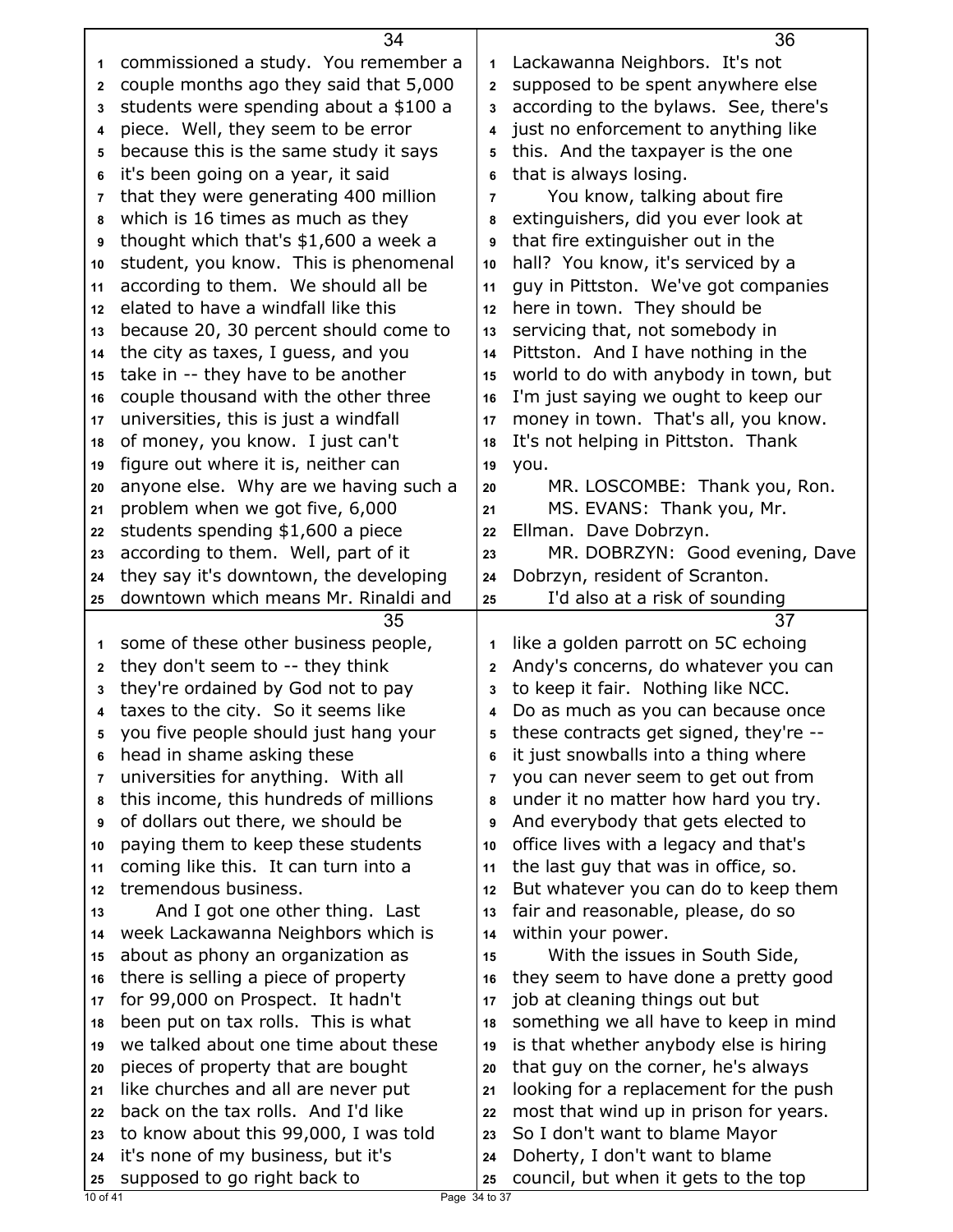|                | 38                                                                        |              | 40                                                                              |
|----------------|---------------------------------------------------------------------------|--------------|---------------------------------------------------------------------------------|
| 1              | of the pile like the U.S. Chamber of                                      | 1            | should be supporting somebody that's a                                          |
| $\mathbf{2}$   | Congress throwing seminars on how to                                      | $\mathbf{2}$ | viable incumbent. It would be much                                              |
| 3              | move to China, well, that's just                                          | 3            | better. We have a hoopla with the                                               |
| 4              | wonderful but something they better                                       | 4            | county within the Democratic party,                                             |
| 5              | keep in mind as they might want a                                         | 5            | two guys beat each other to death, who                                          |
| 6              | country to live in some day.                                              | 6            | knows what will come of it, and we                                              |
| 7              | And I'd also like to echo a                                               | 7            | have a councilman that was not                                                  |
| 8              | concern with the library. Do what you                                     | 8            | supported that's going to be running                                            |
| 9              | can people out there in TV land if you                                    | 9            | this fall. So, Harry McGrath, you get                                           |
| 10             | give them five bucks to help. Last                                        | 10           | the golden parrot, kwak, kwak. Have a                                           |
| 11             | year I beat Uncle Sam out of quite a                                      | 11           | good night.                                                                     |
| 12             | bit of taxes when I whipped out a few                                     | 12           | MS. EVANS: Is there anyone else                                                 |
| 13             | receipts for charity so it's a good                                       | 13           | who cares to address city council?                                              |
| 14             | investment. There you go. All right.                                      | 14           | MR. MORGAN: Good evening,                                                       |
| 15             | And it's time for -- oh, the                                              | 15           | council you know, I'd like to after                                             |
| 16             | meters. Anything we can do to get                                         | 16           | listening to a couple previous                                                  |
| 17             | that Street Smart implemented would be                                    | 17           | speakers here and I know a couple of                                            |
| 18             | just great. I'm sure you people have                                      | 18           | them had some very valid points. I                                              |
| 19             | been working diligently on it and                                         | 19           | think Mr. Miller's points were on                                               |
| 20             | somebody wants to hold up the parade                                      | 20           | point talking about people running for                                          |
| 21             | for whatever reason.                                                      | 21           | office. You know, I think that                                                  |
| 22             | And I'd like to mention that a                                            | 22           | Andy's -- a lot of statements that                                              |
| 23             | few days ago I was at the library and                                     | 23           | Andy Sbaraglia had to say had a lot of                                          |
| 24             | I spent a little time there picking                                       | 24           | merit to them. And I guess everybody                                            |
|                | out some new items that I wanted                                          | 25           | is happy that the primary is over but,                                          |
| 25             |                                                                           |              |                                                                                 |
|                | 39                                                                        |              | 41                                                                              |
| 1              | charge out and I ran out of time on                                       | 1            | you know, things just really haven't                                            |
| $\mathbf 2$    | the meter so I bought a token there,                                      | 2            | changed here very much. I personally                                            |
| 3              | dropped it in the meter and I didn't                                      | 3            | think that one of our major problems                                            |
| 4              | get any time for it. So they should                                       | 4            | from reading the newspapers, the 47                                             |
| 5              | check out their tokens, you know, that                                    | 5            | percent rate increase the Scranton                                              |
| 6              | -- because there was -- the only other                                    | 6            | Sewer Authority is thinking about                                               |
| $\overline{7}$ | prerogative was I just drove away and                                     | 7            | levying in April. And I just don't                                              |
| 8              | came down here. I wanted to pay my                                        | 8            | know where this city is going. You                                              |
| 9              | garbage bill but I decided not to walk                                    | 9            | know, I was going to do a right to                                              |
| 10             | but there again if you buy a token, it                                    | 10           | know in regards to council's allegedly                                          |
| 11             | should work, and all I had left was a                                     | 11           | losing authority with any oversight on                                          |
| 12             | 20 in my pocket. So there you go for                                      | 12           | the Scranton Sewer Authority. That                                              |
| 13             | a real hoopla for what.                                                   | 13           | issue has come here before council,                                             |
| 14             | Now it's time to me for the                                               | 14           | and I would like to have a lot more                                             |
| 15             | golden parrot. You know, a lot of                                         | 15           | information in regards to that. But,                                            |
| 16             | people that get elected to different                                      | 16           | you know, it's just my opinion that I                                           |
| 17             | post and offices within their parties                                     | 17           | agree with what previous speakers have                                          |
| 18             | or in Washington, they think they                                         | 18           | said in regards to loss of fire and                                             |
| 19             | should provide leadership, and I                                          | 19           | police protection and DPW and                                                   |
| 20             | always thought it was the House of                                        | 20           | clerical. I mean, we've got some real                                           |
| 21             | Representatives, and I always thought                                     | 21           | problems here. I just don't think                                               |
| 22             | that maybe somebody in the Democratic                                     | 22           | that the answers are raising more                                               |
| 23             | party who picks his candidates and                                        | 23           | revenue. I can't say that I agree                                               |
| 24<br>25       | decides who to support and who not to<br>support. It's probably -- really | 24<br>25     | with the parking meter theory. I just<br>don't see that, where that is going to |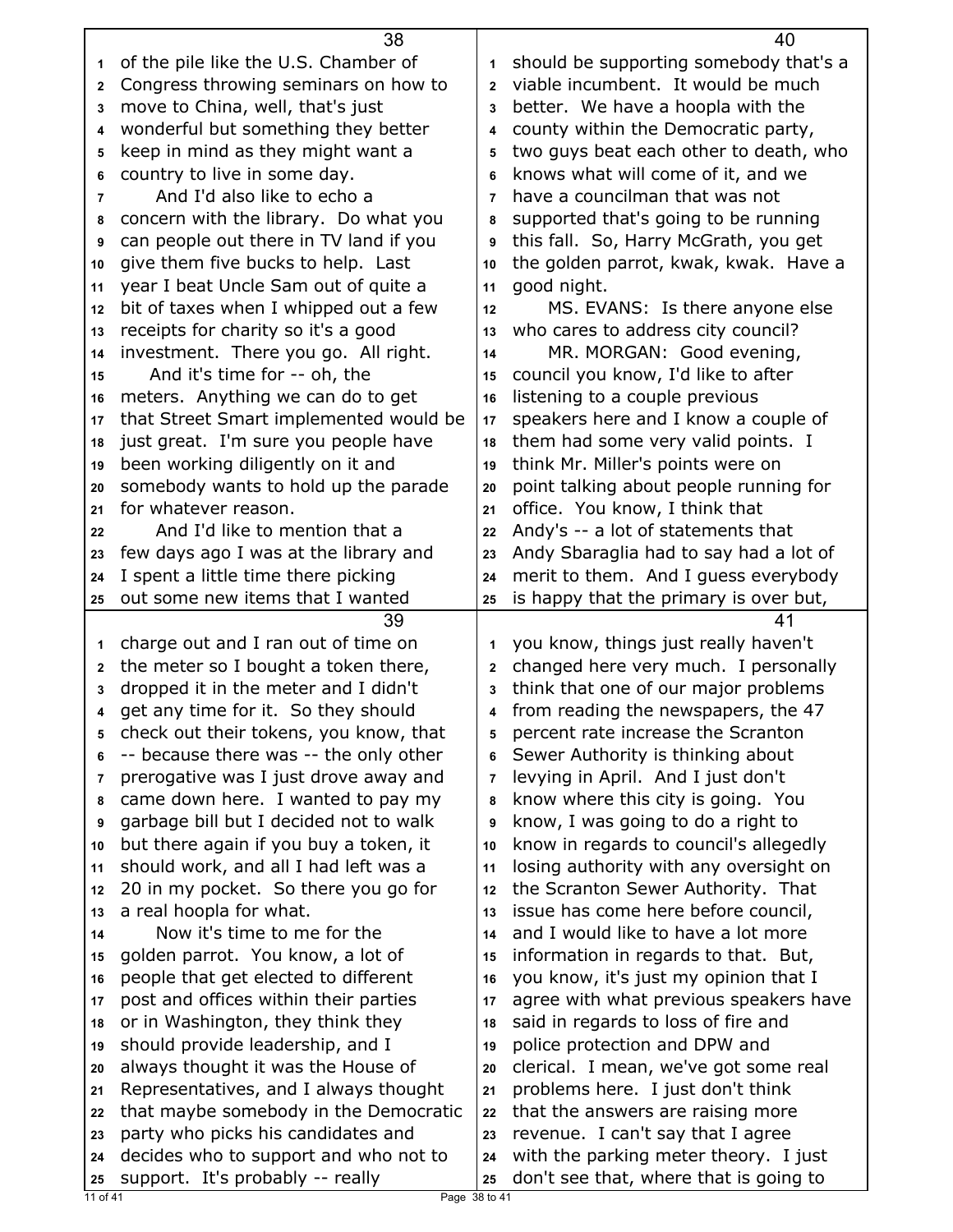| take us. I think that it's pretty<br>hard look at finding solutions that<br>1<br>1<br>obvious from looking at the way the<br>cost very little money and can very<br>$\mathbf{2}$<br>$\mathbf{2}$<br>city is at this point that there's an<br>seriously change the direction of the<br>3<br>3<br>awful lot of abandoned homes in the<br>city. You know, we can keep -- like<br>4<br>4<br>city, there's a lot of condemned homes<br>today you read the newspaper and<br>5<br>5<br>in the city. I just -- you know, I<br>they're talking about enhancing the<br>6<br>6<br>watched the debates of the Democratic<br>hotel tax. Well, you know, it reaches<br>$\overline{7}$<br>$\overline{7}$<br>candidates for Scranton City Council.<br>a point where people have no money and<br>8<br>8<br>I thought it was a wonderful thing,<br>that's the point I think that we<br>9<br>9<br>but I just think that we need to find<br>compromise the city. PPL has come<br>10<br>10<br>a new avenue of approach here and, you<br>with an empty hand telling us that we<br>11<br>11<br>know, I can't make judgments on what<br>have to keep going back to the<br>12<br>12<br>the newspaper sees or what people see<br>residents for more money. And if the<br>13<br>13<br>but it's a -- I think we're too soon<br>people in the city haven't figured out<br>14<br>14<br>to jump to conclusion that somebody is<br>that the middle class abandoning the<br>15<br>15 |    | 42                                     |    | 44                                     |
|-----------------------------------------------------------------------------------------------------------------------------------------------------------------------------------------------------------------------------------------------------------------------------------------------------------------------------------------------------------------------------------------------------------------------------------------------------------------------------------------------------------------------------------------------------------------------------------------------------------------------------------------------------------------------------------------------------------------------------------------------------------------------------------------------------------------------------------------------------------------------------------------------------------------------------------------------------------------------------------------------------------------------------------------------------------------------------------------------------------------------------------------------------------------------------------------------------------------------------------------------------------------------------------------------------------------------------------------------------------------------------------------------------------------------------------------------------|----|----------------------------------------|----|----------------------------------------|
|                                                                                                                                                                                                                                                                                                                                                                                                                                                                                                                                                                                                                                                                                                                                                                                                                                                                                                                                                                                                                                                                                                                                                                                                                                                                                                                                                                                                                                                     |    |                                        |    |                                        |
|                                                                                                                                                                                                                                                                                                                                                                                                                                                                                                                                                                                                                                                                                                                                                                                                                                                                                                                                                                                                                                                                                                                                                                                                                                                                                                                                                                                                                                                     |    |                                        |    |                                        |
|                                                                                                                                                                                                                                                                                                                                                                                                                                                                                                                                                                                                                                                                                                                                                                                                                                                                                                                                                                                                                                                                                                                                                                                                                                                                                                                                                                                                                                                     |    |                                        |    |                                        |
|                                                                                                                                                                                                                                                                                                                                                                                                                                                                                                                                                                                                                                                                                                                                                                                                                                                                                                                                                                                                                                                                                                                                                                                                                                                                                                                                                                                                                                                     |    |                                        |    |                                        |
|                                                                                                                                                                                                                                                                                                                                                                                                                                                                                                                                                                                                                                                                                                                                                                                                                                                                                                                                                                                                                                                                                                                                                                                                                                                                                                                                                                                                                                                     |    |                                        |    |                                        |
|                                                                                                                                                                                                                                                                                                                                                                                                                                                                                                                                                                                                                                                                                                                                                                                                                                                                                                                                                                                                                                                                                                                                                                                                                                                                                                                                                                                                                                                     |    |                                        |    |                                        |
|                                                                                                                                                                                                                                                                                                                                                                                                                                                                                                                                                                                                                                                                                                                                                                                                                                                                                                                                                                                                                                                                                                                                                                                                                                                                                                                                                                                                                                                     |    |                                        |    |                                        |
|                                                                                                                                                                                                                                                                                                                                                                                                                                                                                                                                                                                                                                                                                                                                                                                                                                                                                                                                                                                                                                                                                                                                                                                                                                                                                                                                                                                                                                                     |    |                                        |    |                                        |
|                                                                                                                                                                                                                                                                                                                                                                                                                                                                                                                                                                                                                                                                                                                                                                                                                                                                                                                                                                                                                                                                                                                                                                                                                                                                                                                                                                                                                                                     |    |                                        |    |                                        |
|                                                                                                                                                                                                                                                                                                                                                                                                                                                                                                                                                                                                                                                                                                                                                                                                                                                                                                                                                                                                                                                                                                                                                                                                                                                                                                                                                                                                                                                     |    |                                        |    |                                        |
|                                                                                                                                                                                                                                                                                                                                                                                                                                                                                                                                                                                                                                                                                                                                                                                                                                                                                                                                                                                                                                                                                                                                                                                                                                                                                                                                                                                                                                                     |    |                                        |    |                                        |
|                                                                                                                                                                                                                                                                                                                                                                                                                                                                                                                                                                                                                                                                                                                                                                                                                                                                                                                                                                                                                                                                                                                                                                                                                                                                                                                                                                                                                                                     |    |                                        |    |                                        |
|                                                                                                                                                                                                                                                                                                                                                                                                                                                                                                                                                                                                                                                                                                                                                                                                                                                                                                                                                                                                                                                                                                                                                                                                                                                                                                                                                                                                                                                     |    |                                        |    |                                        |
|                                                                                                                                                                                                                                                                                                                                                                                                                                                                                                                                                                                                                                                                                                                                                                                                                                                                                                                                                                                                                                                                                                                                                                                                                                                                                                                                                                                                                                                     |    |                                        |    |                                        |
|                                                                                                                                                                                                                                                                                                                                                                                                                                                                                                                                                                                                                                                                                                                                                                                                                                                                                                                                                                                                                                                                                                                                                                                                                                                                                                                                                                                                                                                     |    |                                        |    |                                        |
|                                                                                                                                                                                                                                                                                                                                                                                                                                                                                                                                                                                                                                                                                                                                                                                                                                                                                                                                                                                                                                                                                                                                                                                                                                                                                                                                                                                                                                                     | 16 | a rubber stamper. I have to really     | 16 | city isn't what is happening here, you |
| say that because I think the city goes<br>know, I don't know what to say. You<br>17<br>17                                                                                                                                                                                                                                                                                                                                                                                                                                                                                                                                                                                                                                                                                                                                                                                                                                                                                                                                                                                                                                                                                                                                                                                                                                                                                                                                                           |    |                                        |    |                                        |
| through phases where, you know, the<br>know, there's an influx of immigrants<br>18<br>18                                                                                                                                                                                                                                                                                                                                                                                                                                                                                                                                                                                                                                                                                                                                                                                                                                                                                                                                                                                                                                                                                                                                                                                                                                                                                                                                                            |    |                                        |    |                                        |
| four members from Orloski to Mr. Rogan<br>here, most of them probably are below<br>19<br>19                                                                                                                                                                                                                                                                                                                                                                                                                                                                                                                                                                                                                                                                                                                                                                                                                                                                                                                                                                                                                                                                                                                                                                                                                                                                                                                                                         |    |                                        |    |                                        |
| are rubber stampers but that may not<br>the poverty level but we forced out<br>20<br>20                                                                                                                                                                                                                                                                                                                                                                                                                                                                                                                                                                                                                                                                                                                                                                                                                                                                                                                                                                                                                                                                                                                                                                                                                                                                                                                                                             |    |                                        |    |                                        |
| be true and just from the last council<br>the people that were making money and<br>21<br>21                                                                                                                                                                                                                                                                                                                                                                                                                                                                                                                                                                                                                                                                                                                                                                                                                                                                                                                                                                                                                                                                                                                                                                                                                                                                                                                                                         |    |                                        |    |                                        |
| where the mayor may have had a<br>by the same token, we have to in my<br>22<br>22                                                                                                                                                                                                                                                                                                                                                                                                                                                                                                                                                                                                                                                                                                                                                                                                                                                                                                                                                                                                                                                                                                                                                                                                                                                                                                                                                                   |    |                                        |    |                                        |
| majority. I don't think that<br>opinion come up with a way to create<br>23<br>23                                                                                                                                                                                                                                                                                                                                                                                                                                                                                                                                                                                                                                                                                                                                                                                                                                                                                                                                                                                                                                                                                                                                                                                                                                                                                                                                                                    |    |                                        |    |                                        |
| necessarily means that somebody is<br>an industrial base here or a light<br>24<br>24                                                                                                                                                                                                                                                                                                                                                                                                                                                                                                                                                                                                                                                                                                                                                                                                                                                                                                                                                                                                                                                                                                                                                                                                                                                                                                                                                                |    |                                        |    |                                        |
| rubber stamping. I think that takes a<br>manufacturing base to create a wage<br>25<br>25                                                                                                                                                                                                                                                                                                                                                                                                                                                                                                                                                                                                                                                                                                                                                                                                                                                                                                                                                                                                                                                                                                                                                                                                                                                                                                                                                            |    |                                        |    |                                        |
| 43<br>45                                                                                                                                                                                                                                                                                                                                                                                                                                                                                                                                                                                                                                                                                                                                                                                                                                                                                                                                                                                                                                                                                                                                                                                                                                                                                                                                                                                                                                            |    |                                        |    |                                        |
| lot of legitimacy away from our<br>base which can pay our taxes, and we<br>1<br>1                                                                                                                                                                                                                                                                                                                                                                                                                                                                                                                                                                                                                                                                                                                                                                                                                                                                                                                                                                                                                                                                                                                                                                                                                                                                                                                                                                   |    |                                        |    |                                        |
| government as it tries to function and<br>have to figure a way in this city to<br>$\mathbf{2}$<br>$\mathbf{2}$                                                                                                                                                                                                                                                                                                                                                                                                                                                                                                                                                                                                                                                                                                                                                                                                                                                                                                                                                                                                                                                                                                                                                                                                                                                                                                                                      |    |                                        |    |                                        |
| I think it closes a lot of doors and<br>increase our population and taxing<br>3<br>3                                                                                                                                                                                                                                                                                                                                                                                                                                                                                                                                                                                                                                                                                                                                                                                                                                                                                                                                                                                                                                                                                                                                                                                                                                                                                                                                                                |    |                                        |    |                                        |
| avenues to the residents of this city.<br>everybody will just lead us to the<br>4<br>4                                                                                                                                                                                                                                                                                                                                                                                                                                                                                                                                                                                                                                                                                                                                                                                                                                                                                                                                                                                                                                                                                                                                                                                                                                                                                                                                                              |    |                                        |    |                                        |
|                                                                                                                                                                                                                                                                                                                                                                                                                                                                                                                                                                                                                                                                                                                                                                                                                                                                                                                                                                                                                                                                                                                                                                                                                                                                                                                                                                                                                                                     |    |                                        |    |                                        |
|                                                                                                                                                                                                                                                                                                                                                                                                                                                                                                                                                                                                                                                                                                                                                                                                                                                                                                                                                                                                                                                                                                                                                                                                                                                                                                                                                                                                                                                     |    |                                        |    |                                        |
|                                                                                                                                                                                                                                                                                                                                                                                                                                                                                                                                                                                                                                                                                                                                                                                                                                                                                                                                                                                                                                                                                                                                                                                                                                                                                                                                                                                                                                                     | 5  | And I just really think that it's time | 5  | point where there will be nobody here, |
|                                                                                                                                                                                                                                                                                                                                                                                                                                                                                                                                                                                                                                                                                                                                                                                                                                                                                                                                                                                                                                                                                                                                                                                                                                                                                                                                                                                                                                                     | 6  | just to stop allowing people to define | 6  | and I just hope that this council      |
|                                                                                                                                                                                                                                                                                                                                                                                                                                                                                                                                                                                                                                                                                                                                                                                                                                                                                                                                                                                                                                                                                                                                                                                                                                                                                                                                                                                                                                                     | 7  | what the council members are and what  | 7  | would try to interact with the         |
|                                                                                                                                                                                                                                                                                                                                                                                                                                                                                                                                                                                                                                                                                                                                                                                                                                                                                                                                                                                                                                                                                                                                                                                                                                                                                                                                                                                                                                                     | 8  | the mayor is and it's only my opinion  | 8  | Scranton Sewer Authority, because in   |
|                                                                                                                                                                                                                                                                                                                                                                                                                                                                                                                                                                                                                                                                                                                                                                                                                                                                                                                                                                                                                                                                                                                                                                                                                                                                                                                                                                                                                                                     | 9  | that the city is really in a bad way.  | 9  | my opinion, you know, you keep putting |
|                                                                                                                                                                                                                                                                                                                                                                                                                                                                                                                                                                                                                                                                                                                                                                                                                                                                                                                                                                                                                                                                                                                                                                                                                                                                                                                                                                                                                                                     | 10 | Just walking through the city you can  | 10 | taxes on people and now a rate         |
|                                                                                                                                                                                                                                                                                                                                                                                                                                                                                                                                                                                                                                                                                                                                                                                                                                                                                                                                                                                                                                                                                                                                                                                                                                                                                                                                                                                                                                                     | 11 | see it, the amount of lack of          | 11 | increase on the sewer rates is just    |
|                                                                                                                                                                                                                                                                                                                                                                                                                                                                                                                                                                                                                                                                                                                                                                                                                                                                                                                                                                                                                                                                                                                                                                                                                                                                                                                                                                                                                                                     | 12 | employment here, lack of opportunity,  | 12 | going to be unbelievable. I think the  |
|                                                                                                                                                                                                                                                                                                                                                                                                                                                                                                                                                                                                                                                                                                                                                                                                                                                                                                                                                                                                                                                                                                                                                                                                                                                                                                                                                                                                                                                     | 13 | amount of blight. I can't understand   | 13 | people have reached the threshold      |
|                                                                                                                                                                                                                                                                                                                                                                                                                                                                                                                                                                                                                                                                                                                                                                                                                                                                                                                                                                                                                                                                                                                                                                                                                                                                                                                                                                                                                                                     | 14 | why we can't ask the mayor and why     | 14 | where they have no more money. Even    |
|                                                                                                                                                                                                                                                                                                                                                                                                                                                                                                                                                                                                                                                                                                                                                                                                                                                                                                                                                                                                                                                                                                                                                                                                                                                                                                                                                                                                                                                     | 15 | this council can't try to put forth a  | 15 | Walmart by the end of the month        |
|                                                                                                                                                                                                                                                                                                                                                                                                                                                                                                                                                                                                                                                                                                                                                                                                                                                                                                                                                                                                                                                                                                                                                                                                                                                                                                                                                                                                                                                     | 16 | program where we can enlarge the list  | 16 | spending in their store really drops   |
|                                                                                                                                                                                                                                                                                                                                                                                                                                                                                                                                                                                                                                                                                                                                                                                                                                                                                                                                                                                                                                                                                                                                                                                                                                                                                                                                                                                                                                                     | 17 | of licensed contractors in the city to | 17 | off. So that seems to tell you that    |
|                                                                                                                                                                                                                                                                                                                                                                                                                                                                                                                                                                                                                                                                                                                                                                                                                                                                                                                                                                                                                                                                                                                                                                                                                                                                                                                                                                                                                                                     | 18 | bring down costs to renovations inside | 18 | high gas prices, high taxation, lack   |
|                                                                                                                                                                                                                                                                                                                                                                                                                                                                                                                                                                                                                                                                                                                                                                                                                                                                                                                                                                                                                                                                                                                                                                                                                                                                                                                                                                                                                                                     | 19 | the city. I don't know why we can't    | 19 | of opportunity, lack of jobs, the      |
|                                                                                                                                                                                                                                                                                                                                                                                                                                                                                                                                                                                                                                                                                                                                                                                                                                                                                                                                                                                                                                                                                                                                                                                                                                                                                                                                                                                                                                                     | 20 | have city inspectors. I know there     | 20 | people have no money, and we just      |
|                                                                                                                                                                                                                                                                                                                                                                                                                                                                                                                                                                                                                                                                                                                                                                                                                                                                                                                                                                                                                                                                                                                                                                                                                                                                                                                                                                                                                                                     | 21 | are few but I don't know why we can't  | 21 | can't keep going back to the same      |
|                                                                                                                                                                                                                                                                                                                                                                                                                                                                                                                                                                                                                                                                                                                                                                                                                                                                                                                                                                                                                                                                                                                                                                                                                                                                                                                                                                                                                                                     | 22 | hire some and have them working hand   | 22 | people. You know, like we're talking   |
|                                                                                                                                                                                                                                                                                                                                                                                                                                                                                                                                                                                                                                                                                                                                                                                                                                                                                                                                                                                                                                                                                                                                                                                                                                                                                                                                                                                                                                                     | 23 | in hand with residents to the city     | 23 | about selling delinquent taxes again.  |
| think we really need to take a good<br>you.<br>25<br>25<br>Page 42 to 45<br>12 of 41                                                                                                                                                                                                                                                                                                                                                                                                                                                                                                                                                                                                                                                                                                                                                                                                                                                                                                                                                                                                                                                                                                                                                                                                                                                                                                                                                                | 24 | that are property owners. I just       | 24 | It's not taking us anywhere. Thank     |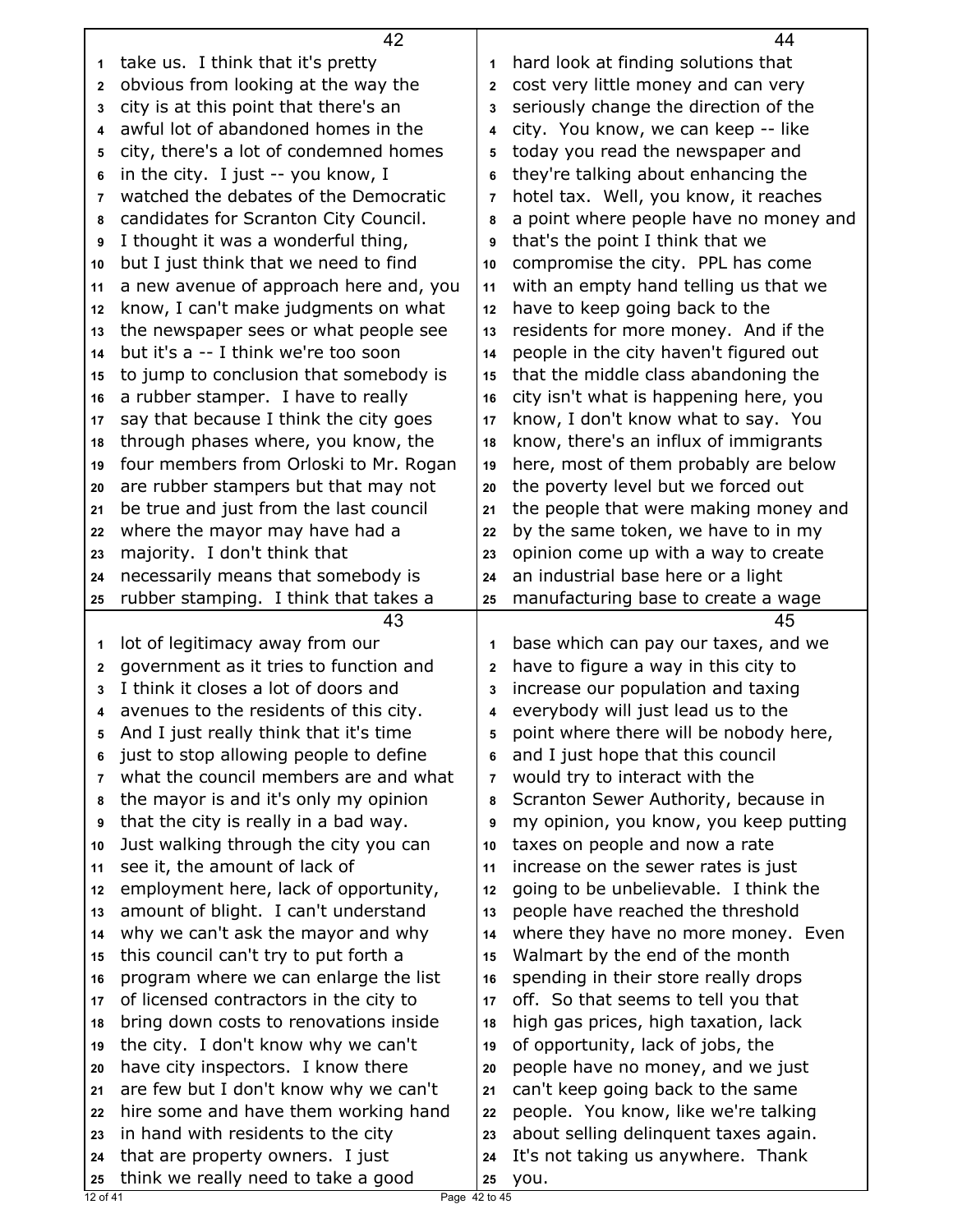|                | 46                                                                         |                | 48                                                                             |
|----------------|----------------------------------------------------------------------------|----------------|--------------------------------------------------------------------------------|
| 1              | MS. EVANS: Thank you. Is there                                             | 1              | deals with these but I don't know how                                          |
| $\mathbf{2}$   | anyone else who cares to address                                           | $\mathbf{2}$   | we can go back and do the three years                                          |
| 3              | council?                                                                   | 3              | that were previously sold to the SRA.                                          |
| 4              | MS. SCHUMACHER: Good evening.                                              | 4              | Again, they already had them and we --                                         |
| 5              | Marie Schumacher. I'll start off with                                      | 5              | I don't believe taking them back until                                         |
| 6              | a question I've asked before but                                           | 6              | the end of the year if they truly                                              |
| $\overline{7}$ | haven't submitted it in the writing so                                     | $\overline{7}$ | default. So I do have a question on                                            |
| 8              | I will submit it in the writing this                                       | 8              | that and, again, if the back up to                                             |
| 9              | evening. And that is will the capital                                      | 9              | this gives the Scranton City taxpayers                                         |
| 10             | budget be amended to reflect the Perry                                     | 10             | any compensation for adding -- if this                                         |
| 11             | Street Playground?                                                         | 11             | is the legislation, if that -- if                                              |
| 12             | MR. JOYCE: Once the capital                                                | 12             | we're going to get compensation for                                            |
| 13             | budget is submitted, we will look it                                       | 13             | the 2007 and 2008 taxes that are going                                         |
| 14             | over and see if the administration                                         | 14             | to be collected or if that's just                                              |
| 15             | does amend it to reflect the Perry                                         | 15             | money down the tubes.                                                          |
| 16             | Street Playground, and if not, perhaps                                     | 16             | On another point. Mr. Joyce, you                                               |
| 17             | that is something that council can do.                                     | 17             | often report information from the                                              |
| 18             | MS. SCHUMACHER: Well, it would                                             | 18             | Single Tax Office -- -                                                         |
| 19             | seem the current one should be                                             | 19             | MR. JOYCE: Correct.                                                            |
| 20             | amended.                                                                   | 20             | MR. SCHUMACHER: As far as the                                                  |
| 21             | MR. JOYCE: Right.                                                          | 21             | funds distributed, for example, back                                           |
| 22             | MS. SCHUMACHER: Okay. Now, back                                            | 22             | in the February 15th meeting you                                               |
| 23             | in March Solicitor Hughes reported                                         | 23             | reported the tax collection, the local                                         |
| 24             | there's a possibility that Scranton                                        | 24             | tax collection totalled roughly two                                            |
| 25             | Development Authority may default on a                                     | 25             | million, 219 thousand, 831 dollars so                                          |
|                |                                                                            |                |                                                                                |
|                | 47                                                                         |                | 49                                                                             |
| 1              | Pennstar loan related to the                                               | 1              | far in 2011, yet the city reported                                             |
| 2              | collection of delinquent taxes for                                         | $\mathbf{2}$   | local taxes of one million, 625                                                |
| 3              | calendar years: 2004, '05 and '06.                                         | 3              | thousand, 886 dollars for the month of                                         |
| 4              | At which point the city would have to                                      | 4              | January, a difference of almost                                                |
| 5              | pay off the loan which could be as                                         | 5              | \$600,000. Now, I'm wondering if the                                           |
| 6              | high as \$1.6 million. Solicitor                                           | 6              | information that you presented was                                             |
| 7              | Hughes further reported that the SRI                                       | 7              | provided for the month of January or                                           |
| 8              | was soliciting bids for a collection                                       | 8              | through the 15th when you reported it,                                         |
| 9              | agency to replace NCC and forecast the                                     | 9              | and if not, if it's for the same                                               |
| 10             | administration would request the 2007                                      | 10             | period, if you've done any                                                     |
| 11             | and 2008 delinquent taxes be given to                                      | 11             | investigating on why the city's number                                         |
| 12             | the SRA without compensation to                                            | 12             | is 25 percent less than the Single Tax                                         |
| 13             | increase the amount of collections                                         | 13             | Office reported.                                                               |
| 14             | that could be made to reduce the                                           | 14             | MR. JOYCE: We have some                                                        |
| 15             | amount of the Pennstar loan exposure.                                      | 15             | investigating with the tax --                                                  |
| 16             | My questions are whether council has                                       | 16             | MS. SCHUMACHER: Was that for the                                               |
| 17             | any information regarding whether a                                        | 17             | month of January when you reported on                                          |
| 18             | new collection agency is under                                             | 18             | February 15th?                                                                 |
| 19             | contract with the SRA and the amount                                       | 19             | MR. JOYCE: On February 15th I --                                               |
| 20             | of collections made since early March.                                     | 20             | honestly I don't have the information                                          |
| 21             | Also, does council still expect                                            | 21             | I reported in front of me. I can go                                            |
| 22             | legislation to give SRA the delinquent                                     | 22             | back and look at it, however, and find                                         |
| 23<br>24       | 2007 and 2008 and, if so, when will<br>taxpayers expect to see this on the | 23<br>24       | out if that was what we have received<br>through the middle of February versus |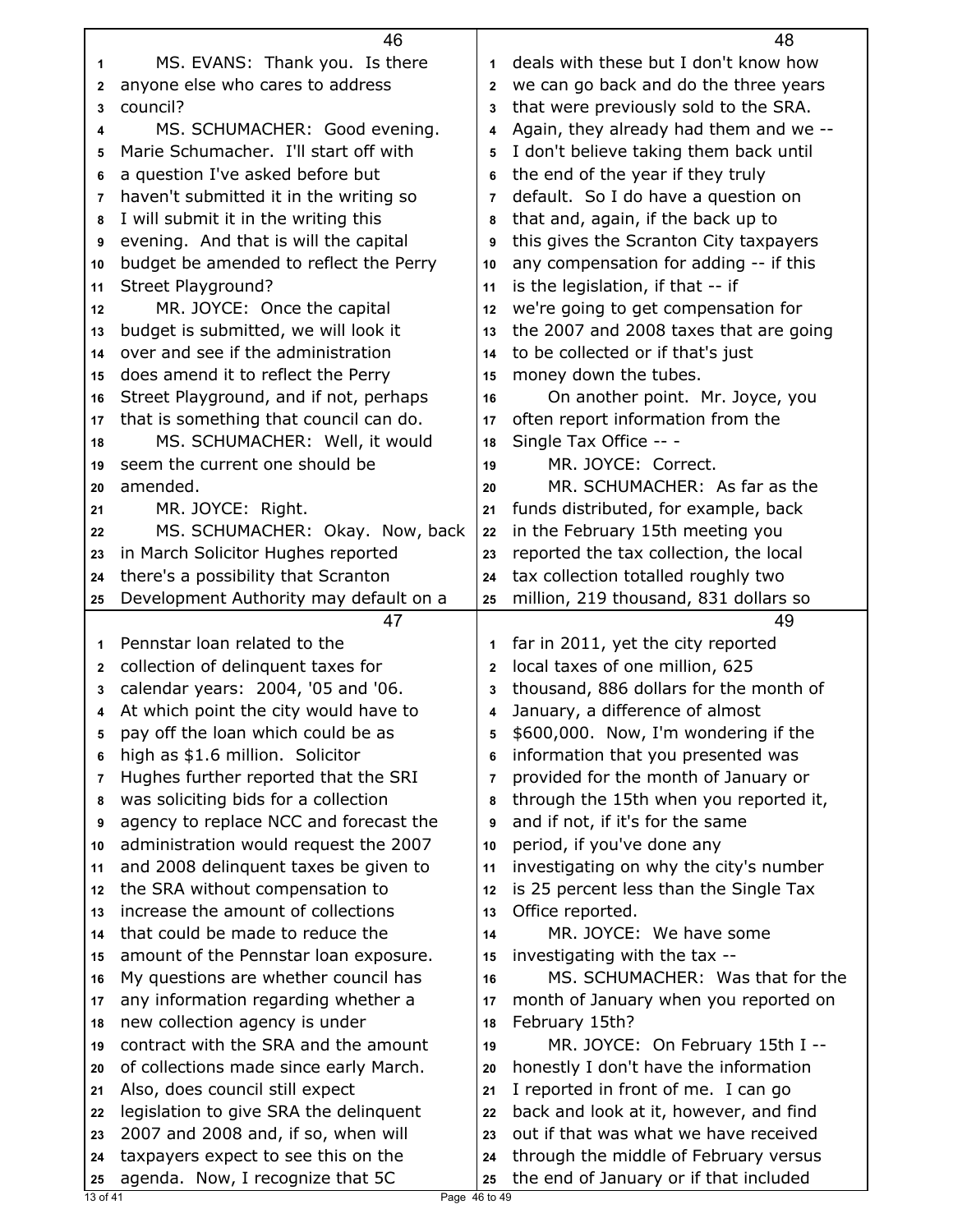| the end of January and the first week<br>and check things like that but if it<br>1<br>1<br>of February. So I will go and look<br>was for one dollar, it had to be an<br>2<br>$\mathbf{2}$<br>back over that, and also I will<br>affidavit of value even though the<br>3<br>3<br>address the loan -- the SRA loan later<br>Redevelopment Authority is tax exempt<br>4<br>4<br>on motions as well.<br>from paying the realty transfer tax,<br>5<br>5<br>MS. SCHUMACHER: And now back to<br>the grantee since it is a corporation<br>6<br>6<br>the parking authority. The last city<br>would have to pay both the transfer or<br>7<br>7<br>ordinance related to the Scranton<br>the grantor and grantees realty<br>8<br>8<br>Parking Authority was file of Council<br>transfer tax to the City of Scranton<br>9<br>9<br>100 of 2009 which shows two hour<br>School District and to the state.<br>10<br>10<br>parking meters for the 400, 500 and<br>That would be with the affidavit of<br>11<br>11<br>600 blocks of Lackawanna Avenue. So<br>value.<br>12<br>12<br>my question tonight is when will the<br>MS. SCHUMACHER: Okay. Thank<br>13<br>13<br>meters be installed in the 500 block<br>you. The next time I'm down there,<br>14<br>14<br>I'll check that.<br>of Lackawanna Avenue. We have --<br>15<br>15<br>every place else in the city has<br>And then I would like to -- two<br>16<br>16<br>meters but not the 500 block of<br>more quick things. One was DPW<br>17<br>17<br>Lackawanna Avenue and I would like to<br>requested by council to provide an<br>18<br>18<br>estimate to correct the stormwater<br>know when that would be in compliance<br>19<br>19<br>with the ordinance. And then still in<br>drainage problem created by the Tripp<br>20<br>20<br>Village Development according to the<br>the 500 block, I recall the vacant lot<br>21<br>21<br>at 500 Lackawanna Avenue was bought<br>court case, and if so, has a response<br>22<br>22<br>for about a quarter of a million<br>been received as yet and then --<br>23<br>23<br>dollars and then subsequently sold to<br>MR. ROGAN: Miss Schumacher, I<br>24<br>24<br>500 Lackawanna Avenue Development<br>did receive your message. I'm sorry.<br>25<br>25<br>51<br>53<br>I completely forgot but I had it on my<br>Company with the recorded purchase<br>1<br>1<br>price as one dollar, and I would like<br>list for tonight and I was looking<br>$\overline{2}$<br>2<br>to know why did the taxpayers spend a<br>through my notes. I didn't see<br>3<br>3<br>quarter of a million dollars only to<br>anything came from the DPW.<br>4<br>4<br>MS. SCHUMACHER: But something<br>give the property away.<br>5<br>5<br>MR. HUGHES: If you want me to<br>did go to them.<br>6<br>6<br>answer that. The taxpayers didn't<br>MR. ROGAN: I believe so. We can<br>7<br>7<br>spend the money. That was purchased<br>ask --<br>8<br>8<br>by the Redevelopment Authority with<br>MS. SCHUMACHER: Okay. Thank<br>9<br>9<br>money from the developer, then it was<br>you. And then finally has any<br>10<br>10<br>conveyed by the Redevelopment<br>response been forthcoming on the<br>11<br>11<br>question I previously submitted on the<br>Authority to the 500 Development<br>12<br>12<br>Ice Box feedback where what was<br>Company or Corporation. Supposedly<br>13<br>13<br>recorded with the deed was different<br>that was a transaction. There was no<br>14<br>14<br>taxpayer money involved in that that I<br>from what council approved as the<br>15<br>15<br>am aware of. That money was given by<br>agreement.<br>16<br>16<br>the developer to the SRA in order to<br>MS. EVANS: We haven't receive<br>17<br>17<br>make that closing because the SRA<br>any information, but I did want to ask<br>18<br>18<br>didn't have the money.<br>you one quick question before you<br>19<br>19<br>leave the podium.<br>MS. SCHUMACHER: Okay. Because I<br>20<br>20<br>know it was shown as an SRA purchase<br>With regard to the parking meter<br>21<br>21<br>installation in the 500 block of<br>of that vacant lot. Thank you.<br>22<br>22<br>MR. HUGHES: Even though the deed<br>Lackawanna Avenue you quoted or cited<br>23<br>23<br>rather an ordinance of 2009. What was<br>should have been, it's none of my<br>24<br>24<br>business, I don't have time to go down<br>the number of the ordinance?<br>25<br>25<br>14 of 41<br>Page 50 to 53 | 50 | 52 |
|----------------------------------------------------------------------------------------------------------------------------------------------------------------------------------------------------------------------------------------------------------------------------------------------------------------------------------------------------------------------------------------------------------------------------------------------------------------------------------------------------------------------------------------------------------------------------------------------------------------------------------------------------------------------------------------------------------------------------------------------------------------------------------------------------------------------------------------------------------------------------------------------------------------------------------------------------------------------------------------------------------------------------------------------------------------------------------------------------------------------------------------------------------------------------------------------------------------------------------------------------------------------------------------------------------------------------------------------------------------------------------------------------------------------------------------------------------------------------------------------------------------------------------------------------------------------------------------------------------------------------------------------------------------------------------------------------------------------------------------------------------------------------------------------------------------------------------------------------------------------------------------------------------------------------------------------------------------------------------------------------------------------------------------------------------------------------------------------------------------------------------------------------------------------------------------------------------------------------------------------------------------------------------------------------------------------------------------------------------------------------------------------------------------------------------------------------------------------------------------------------------------------------------------------------------------------------------------------------------------------------------------------------------------------------------------------------------------------------------------------------------------------------------------------------------------------------------------------------------------------------------------------------------------------------------------------------------------------------------------------------------------------------------------------------------------------------------------------------------------------------------------------------------------------------------------------------------------------------------------------------------------------------------------------------------------------------------------------------------------------------------------------------------------------------------------------------------------------------------------------------------------------------------------------------------------------------------------------------------------------------------------------------------------------------------------------------------------------------------------------------------------------------------------------------------------------------------------------------------------------------------------------------------------------------------------------------------------------------------------------------------------------------------------------------------------------------------------------------------------------------------------------------------------------------------------------------------------------------------------------------------------------------------------------------------------------------------------------------------------------------------------------------------------------|----|----|
|                                                                                                                                                                                                                                                                                                                                                                                                                                                                                                                                                                                                                                                                                                                                                                                                                                                                                                                                                                                                                                                                                                                                                                                                                                                                                                                                                                                                                                                                                                                                                                                                                                                                                                                                                                                                                                                                                                                                                                                                                                                                                                                                                                                                                                                                                                                                                                                                                                                                                                                                                                                                                                                                                                                                                                                                                                                                                                                                                                                                                                                                                                                                                                                                                                                                                                                                                                                                                                                                                                                                                                                                                                                                                                                                                                                                                                                                                                                                                                                                                                                                                                                                                                                                                                                                                                                                                                                                                      |    |    |
|                                                                                                                                                                                                                                                                                                                                                                                                                                                                                                                                                                                                                                                                                                                                                                                                                                                                                                                                                                                                                                                                                                                                                                                                                                                                                                                                                                                                                                                                                                                                                                                                                                                                                                                                                                                                                                                                                                                                                                                                                                                                                                                                                                                                                                                                                                                                                                                                                                                                                                                                                                                                                                                                                                                                                                                                                                                                                                                                                                                                                                                                                                                                                                                                                                                                                                                                                                                                                                                                                                                                                                                                                                                                                                                                                                                                                                                                                                                                                                                                                                                                                                                                                                                                                                                                                                                                                                                                                      |    |    |
|                                                                                                                                                                                                                                                                                                                                                                                                                                                                                                                                                                                                                                                                                                                                                                                                                                                                                                                                                                                                                                                                                                                                                                                                                                                                                                                                                                                                                                                                                                                                                                                                                                                                                                                                                                                                                                                                                                                                                                                                                                                                                                                                                                                                                                                                                                                                                                                                                                                                                                                                                                                                                                                                                                                                                                                                                                                                                                                                                                                                                                                                                                                                                                                                                                                                                                                                                                                                                                                                                                                                                                                                                                                                                                                                                                                                                                                                                                                                                                                                                                                                                                                                                                                                                                                                                                                                                                                                                      |    |    |
|                                                                                                                                                                                                                                                                                                                                                                                                                                                                                                                                                                                                                                                                                                                                                                                                                                                                                                                                                                                                                                                                                                                                                                                                                                                                                                                                                                                                                                                                                                                                                                                                                                                                                                                                                                                                                                                                                                                                                                                                                                                                                                                                                                                                                                                                                                                                                                                                                                                                                                                                                                                                                                                                                                                                                                                                                                                                                                                                                                                                                                                                                                                                                                                                                                                                                                                                                                                                                                                                                                                                                                                                                                                                                                                                                                                                                                                                                                                                                                                                                                                                                                                                                                                                                                                                                                                                                                                                                      |    |    |
|                                                                                                                                                                                                                                                                                                                                                                                                                                                                                                                                                                                                                                                                                                                                                                                                                                                                                                                                                                                                                                                                                                                                                                                                                                                                                                                                                                                                                                                                                                                                                                                                                                                                                                                                                                                                                                                                                                                                                                                                                                                                                                                                                                                                                                                                                                                                                                                                                                                                                                                                                                                                                                                                                                                                                                                                                                                                                                                                                                                                                                                                                                                                                                                                                                                                                                                                                                                                                                                                                                                                                                                                                                                                                                                                                                                                                                                                                                                                                                                                                                                                                                                                                                                                                                                                                                                                                                                                                      |    |    |
|                                                                                                                                                                                                                                                                                                                                                                                                                                                                                                                                                                                                                                                                                                                                                                                                                                                                                                                                                                                                                                                                                                                                                                                                                                                                                                                                                                                                                                                                                                                                                                                                                                                                                                                                                                                                                                                                                                                                                                                                                                                                                                                                                                                                                                                                                                                                                                                                                                                                                                                                                                                                                                                                                                                                                                                                                                                                                                                                                                                                                                                                                                                                                                                                                                                                                                                                                                                                                                                                                                                                                                                                                                                                                                                                                                                                                                                                                                                                                                                                                                                                                                                                                                                                                                                                                                                                                                                                                      |    |    |
|                                                                                                                                                                                                                                                                                                                                                                                                                                                                                                                                                                                                                                                                                                                                                                                                                                                                                                                                                                                                                                                                                                                                                                                                                                                                                                                                                                                                                                                                                                                                                                                                                                                                                                                                                                                                                                                                                                                                                                                                                                                                                                                                                                                                                                                                                                                                                                                                                                                                                                                                                                                                                                                                                                                                                                                                                                                                                                                                                                                                                                                                                                                                                                                                                                                                                                                                                                                                                                                                                                                                                                                                                                                                                                                                                                                                                                                                                                                                                                                                                                                                                                                                                                                                                                                                                                                                                                                                                      |    |    |
|                                                                                                                                                                                                                                                                                                                                                                                                                                                                                                                                                                                                                                                                                                                                                                                                                                                                                                                                                                                                                                                                                                                                                                                                                                                                                                                                                                                                                                                                                                                                                                                                                                                                                                                                                                                                                                                                                                                                                                                                                                                                                                                                                                                                                                                                                                                                                                                                                                                                                                                                                                                                                                                                                                                                                                                                                                                                                                                                                                                                                                                                                                                                                                                                                                                                                                                                                                                                                                                                                                                                                                                                                                                                                                                                                                                                                                                                                                                                                                                                                                                                                                                                                                                                                                                                                                                                                                                                                      |    |    |
|                                                                                                                                                                                                                                                                                                                                                                                                                                                                                                                                                                                                                                                                                                                                                                                                                                                                                                                                                                                                                                                                                                                                                                                                                                                                                                                                                                                                                                                                                                                                                                                                                                                                                                                                                                                                                                                                                                                                                                                                                                                                                                                                                                                                                                                                                                                                                                                                                                                                                                                                                                                                                                                                                                                                                                                                                                                                                                                                                                                                                                                                                                                                                                                                                                                                                                                                                                                                                                                                                                                                                                                                                                                                                                                                                                                                                                                                                                                                                                                                                                                                                                                                                                                                                                                                                                                                                                                                                      |    |    |
|                                                                                                                                                                                                                                                                                                                                                                                                                                                                                                                                                                                                                                                                                                                                                                                                                                                                                                                                                                                                                                                                                                                                                                                                                                                                                                                                                                                                                                                                                                                                                                                                                                                                                                                                                                                                                                                                                                                                                                                                                                                                                                                                                                                                                                                                                                                                                                                                                                                                                                                                                                                                                                                                                                                                                                                                                                                                                                                                                                                                                                                                                                                                                                                                                                                                                                                                                                                                                                                                                                                                                                                                                                                                                                                                                                                                                                                                                                                                                                                                                                                                                                                                                                                                                                                                                                                                                                                                                      |    |    |
|                                                                                                                                                                                                                                                                                                                                                                                                                                                                                                                                                                                                                                                                                                                                                                                                                                                                                                                                                                                                                                                                                                                                                                                                                                                                                                                                                                                                                                                                                                                                                                                                                                                                                                                                                                                                                                                                                                                                                                                                                                                                                                                                                                                                                                                                                                                                                                                                                                                                                                                                                                                                                                                                                                                                                                                                                                                                                                                                                                                                                                                                                                                                                                                                                                                                                                                                                                                                                                                                                                                                                                                                                                                                                                                                                                                                                                                                                                                                                                                                                                                                                                                                                                                                                                                                                                                                                                                                                      |    |    |
|                                                                                                                                                                                                                                                                                                                                                                                                                                                                                                                                                                                                                                                                                                                                                                                                                                                                                                                                                                                                                                                                                                                                                                                                                                                                                                                                                                                                                                                                                                                                                                                                                                                                                                                                                                                                                                                                                                                                                                                                                                                                                                                                                                                                                                                                                                                                                                                                                                                                                                                                                                                                                                                                                                                                                                                                                                                                                                                                                                                                                                                                                                                                                                                                                                                                                                                                                                                                                                                                                                                                                                                                                                                                                                                                                                                                                                                                                                                                                                                                                                                                                                                                                                                                                                                                                                                                                                                                                      |    |    |
|                                                                                                                                                                                                                                                                                                                                                                                                                                                                                                                                                                                                                                                                                                                                                                                                                                                                                                                                                                                                                                                                                                                                                                                                                                                                                                                                                                                                                                                                                                                                                                                                                                                                                                                                                                                                                                                                                                                                                                                                                                                                                                                                                                                                                                                                                                                                                                                                                                                                                                                                                                                                                                                                                                                                                                                                                                                                                                                                                                                                                                                                                                                                                                                                                                                                                                                                                                                                                                                                                                                                                                                                                                                                                                                                                                                                                                                                                                                                                                                                                                                                                                                                                                                                                                                                                                                                                                                                                      |    |    |
|                                                                                                                                                                                                                                                                                                                                                                                                                                                                                                                                                                                                                                                                                                                                                                                                                                                                                                                                                                                                                                                                                                                                                                                                                                                                                                                                                                                                                                                                                                                                                                                                                                                                                                                                                                                                                                                                                                                                                                                                                                                                                                                                                                                                                                                                                                                                                                                                                                                                                                                                                                                                                                                                                                                                                                                                                                                                                                                                                                                                                                                                                                                                                                                                                                                                                                                                                                                                                                                                                                                                                                                                                                                                                                                                                                                                                                                                                                                                                                                                                                                                                                                                                                                                                                                                                                                                                                                                                      |    |    |
|                                                                                                                                                                                                                                                                                                                                                                                                                                                                                                                                                                                                                                                                                                                                                                                                                                                                                                                                                                                                                                                                                                                                                                                                                                                                                                                                                                                                                                                                                                                                                                                                                                                                                                                                                                                                                                                                                                                                                                                                                                                                                                                                                                                                                                                                                                                                                                                                                                                                                                                                                                                                                                                                                                                                                                                                                                                                                                                                                                                                                                                                                                                                                                                                                                                                                                                                                                                                                                                                                                                                                                                                                                                                                                                                                                                                                                                                                                                                                                                                                                                                                                                                                                                                                                                                                                                                                                                                                      |    |    |
|                                                                                                                                                                                                                                                                                                                                                                                                                                                                                                                                                                                                                                                                                                                                                                                                                                                                                                                                                                                                                                                                                                                                                                                                                                                                                                                                                                                                                                                                                                                                                                                                                                                                                                                                                                                                                                                                                                                                                                                                                                                                                                                                                                                                                                                                                                                                                                                                                                                                                                                                                                                                                                                                                                                                                                                                                                                                                                                                                                                                                                                                                                                                                                                                                                                                                                                                                                                                                                                                                                                                                                                                                                                                                                                                                                                                                                                                                                                                                                                                                                                                                                                                                                                                                                                                                                                                                                                                                      |    |    |
|                                                                                                                                                                                                                                                                                                                                                                                                                                                                                                                                                                                                                                                                                                                                                                                                                                                                                                                                                                                                                                                                                                                                                                                                                                                                                                                                                                                                                                                                                                                                                                                                                                                                                                                                                                                                                                                                                                                                                                                                                                                                                                                                                                                                                                                                                                                                                                                                                                                                                                                                                                                                                                                                                                                                                                                                                                                                                                                                                                                                                                                                                                                                                                                                                                                                                                                                                                                                                                                                                                                                                                                                                                                                                                                                                                                                                                                                                                                                                                                                                                                                                                                                                                                                                                                                                                                                                                                                                      |    |    |
|                                                                                                                                                                                                                                                                                                                                                                                                                                                                                                                                                                                                                                                                                                                                                                                                                                                                                                                                                                                                                                                                                                                                                                                                                                                                                                                                                                                                                                                                                                                                                                                                                                                                                                                                                                                                                                                                                                                                                                                                                                                                                                                                                                                                                                                                                                                                                                                                                                                                                                                                                                                                                                                                                                                                                                                                                                                                                                                                                                                                                                                                                                                                                                                                                                                                                                                                                                                                                                                                                                                                                                                                                                                                                                                                                                                                                                                                                                                                                                                                                                                                                                                                                                                                                                                                                                                                                                                                                      |    |    |
|                                                                                                                                                                                                                                                                                                                                                                                                                                                                                                                                                                                                                                                                                                                                                                                                                                                                                                                                                                                                                                                                                                                                                                                                                                                                                                                                                                                                                                                                                                                                                                                                                                                                                                                                                                                                                                                                                                                                                                                                                                                                                                                                                                                                                                                                                                                                                                                                                                                                                                                                                                                                                                                                                                                                                                                                                                                                                                                                                                                                                                                                                                                                                                                                                                                                                                                                                                                                                                                                                                                                                                                                                                                                                                                                                                                                                                                                                                                                                                                                                                                                                                                                                                                                                                                                                                                                                                                                                      |    |    |
|                                                                                                                                                                                                                                                                                                                                                                                                                                                                                                                                                                                                                                                                                                                                                                                                                                                                                                                                                                                                                                                                                                                                                                                                                                                                                                                                                                                                                                                                                                                                                                                                                                                                                                                                                                                                                                                                                                                                                                                                                                                                                                                                                                                                                                                                                                                                                                                                                                                                                                                                                                                                                                                                                                                                                                                                                                                                                                                                                                                                                                                                                                                                                                                                                                                                                                                                                                                                                                                                                                                                                                                                                                                                                                                                                                                                                                                                                                                                                                                                                                                                                                                                                                                                                                                                                                                                                                                                                      |    |    |
|                                                                                                                                                                                                                                                                                                                                                                                                                                                                                                                                                                                                                                                                                                                                                                                                                                                                                                                                                                                                                                                                                                                                                                                                                                                                                                                                                                                                                                                                                                                                                                                                                                                                                                                                                                                                                                                                                                                                                                                                                                                                                                                                                                                                                                                                                                                                                                                                                                                                                                                                                                                                                                                                                                                                                                                                                                                                                                                                                                                                                                                                                                                                                                                                                                                                                                                                                                                                                                                                                                                                                                                                                                                                                                                                                                                                                                                                                                                                                                                                                                                                                                                                                                                                                                                                                                                                                                                                                      |    |    |
|                                                                                                                                                                                                                                                                                                                                                                                                                                                                                                                                                                                                                                                                                                                                                                                                                                                                                                                                                                                                                                                                                                                                                                                                                                                                                                                                                                                                                                                                                                                                                                                                                                                                                                                                                                                                                                                                                                                                                                                                                                                                                                                                                                                                                                                                                                                                                                                                                                                                                                                                                                                                                                                                                                                                                                                                                                                                                                                                                                                                                                                                                                                                                                                                                                                                                                                                                                                                                                                                                                                                                                                                                                                                                                                                                                                                                                                                                                                                                                                                                                                                                                                                                                                                                                                                                                                                                                                                                      |    |    |
|                                                                                                                                                                                                                                                                                                                                                                                                                                                                                                                                                                                                                                                                                                                                                                                                                                                                                                                                                                                                                                                                                                                                                                                                                                                                                                                                                                                                                                                                                                                                                                                                                                                                                                                                                                                                                                                                                                                                                                                                                                                                                                                                                                                                                                                                                                                                                                                                                                                                                                                                                                                                                                                                                                                                                                                                                                                                                                                                                                                                                                                                                                                                                                                                                                                                                                                                                                                                                                                                                                                                                                                                                                                                                                                                                                                                                                                                                                                                                                                                                                                                                                                                                                                                                                                                                                                                                                                                                      |    |    |
|                                                                                                                                                                                                                                                                                                                                                                                                                                                                                                                                                                                                                                                                                                                                                                                                                                                                                                                                                                                                                                                                                                                                                                                                                                                                                                                                                                                                                                                                                                                                                                                                                                                                                                                                                                                                                                                                                                                                                                                                                                                                                                                                                                                                                                                                                                                                                                                                                                                                                                                                                                                                                                                                                                                                                                                                                                                                                                                                                                                                                                                                                                                                                                                                                                                                                                                                                                                                                                                                                                                                                                                                                                                                                                                                                                                                                                                                                                                                                                                                                                                                                                                                                                                                                                                                                                                                                                                                                      |    |    |
|                                                                                                                                                                                                                                                                                                                                                                                                                                                                                                                                                                                                                                                                                                                                                                                                                                                                                                                                                                                                                                                                                                                                                                                                                                                                                                                                                                                                                                                                                                                                                                                                                                                                                                                                                                                                                                                                                                                                                                                                                                                                                                                                                                                                                                                                                                                                                                                                                                                                                                                                                                                                                                                                                                                                                                                                                                                                                                                                                                                                                                                                                                                                                                                                                                                                                                                                                                                                                                                                                                                                                                                                                                                                                                                                                                                                                                                                                                                                                                                                                                                                                                                                                                                                                                                                                                                                                                                                                      |    |    |
|                                                                                                                                                                                                                                                                                                                                                                                                                                                                                                                                                                                                                                                                                                                                                                                                                                                                                                                                                                                                                                                                                                                                                                                                                                                                                                                                                                                                                                                                                                                                                                                                                                                                                                                                                                                                                                                                                                                                                                                                                                                                                                                                                                                                                                                                                                                                                                                                                                                                                                                                                                                                                                                                                                                                                                                                                                                                                                                                                                                                                                                                                                                                                                                                                                                                                                                                                                                                                                                                                                                                                                                                                                                                                                                                                                                                                                                                                                                                                                                                                                                                                                                                                                                                                                                                                                                                                                                                                      |    |    |
|                                                                                                                                                                                                                                                                                                                                                                                                                                                                                                                                                                                                                                                                                                                                                                                                                                                                                                                                                                                                                                                                                                                                                                                                                                                                                                                                                                                                                                                                                                                                                                                                                                                                                                                                                                                                                                                                                                                                                                                                                                                                                                                                                                                                                                                                                                                                                                                                                                                                                                                                                                                                                                                                                                                                                                                                                                                                                                                                                                                                                                                                                                                                                                                                                                                                                                                                                                                                                                                                                                                                                                                                                                                                                                                                                                                                                                                                                                                                                                                                                                                                                                                                                                                                                                                                                                                                                                                                                      |    |    |
|                                                                                                                                                                                                                                                                                                                                                                                                                                                                                                                                                                                                                                                                                                                                                                                                                                                                                                                                                                                                                                                                                                                                                                                                                                                                                                                                                                                                                                                                                                                                                                                                                                                                                                                                                                                                                                                                                                                                                                                                                                                                                                                                                                                                                                                                                                                                                                                                                                                                                                                                                                                                                                                                                                                                                                                                                                                                                                                                                                                                                                                                                                                                                                                                                                                                                                                                                                                                                                                                                                                                                                                                                                                                                                                                                                                                                                                                                                                                                                                                                                                                                                                                                                                                                                                                                                                                                                                                                      |    |    |
|                                                                                                                                                                                                                                                                                                                                                                                                                                                                                                                                                                                                                                                                                                                                                                                                                                                                                                                                                                                                                                                                                                                                                                                                                                                                                                                                                                                                                                                                                                                                                                                                                                                                                                                                                                                                                                                                                                                                                                                                                                                                                                                                                                                                                                                                                                                                                                                                                                                                                                                                                                                                                                                                                                                                                                                                                                                                                                                                                                                                                                                                                                                                                                                                                                                                                                                                                                                                                                                                                                                                                                                                                                                                                                                                                                                                                                                                                                                                                                                                                                                                                                                                                                                                                                                                                                                                                                                                                      |    |    |
|                                                                                                                                                                                                                                                                                                                                                                                                                                                                                                                                                                                                                                                                                                                                                                                                                                                                                                                                                                                                                                                                                                                                                                                                                                                                                                                                                                                                                                                                                                                                                                                                                                                                                                                                                                                                                                                                                                                                                                                                                                                                                                                                                                                                                                                                                                                                                                                                                                                                                                                                                                                                                                                                                                                                                                                                                                                                                                                                                                                                                                                                                                                                                                                                                                                                                                                                                                                                                                                                                                                                                                                                                                                                                                                                                                                                                                                                                                                                                                                                                                                                                                                                                                                                                                                                                                                                                                                                                      |    |    |
|                                                                                                                                                                                                                                                                                                                                                                                                                                                                                                                                                                                                                                                                                                                                                                                                                                                                                                                                                                                                                                                                                                                                                                                                                                                                                                                                                                                                                                                                                                                                                                                                                                                                                                                                                                                                                                                                                                                                                                                                                                                                                                                                                                                                                                                                                                                                                                                                                                                                                                                                                                                                                                                                                                                                                                                                                                                                                                                                                                                                                                                                                                                                                                                                                                                                                                                                                                                                                                                                                                                                                                                                                                                                                                                                                                                                                                                                                                                                                                                                                                                                                                                                                                                                                                                                                                                                                                                                                      |    |    |
|                                                                                                                                                                                                                                                                                                                                                                                                                                                                                                                                                                                                                                                                                                                                                                                                                                                                                                                                                                                                                                                                                                                                                                                                                                                                                                                                                                                                                                                                                                                                                                                                                                                                                                                                                                                                                                                                                                                                                                                                                                                                                                                                                                                                                                                                                                                                                                                                                                                                                                                                                                                                                                                                                                                                                                                                                                                                                                                                                                                                                                                                                                                                                                                                                                                                                                                                                                                                                                                                                                                                                                                                                                                                                                                                                                                                                                                                                                                                                                                                                                                                                                                                                                                                                                                                                                                                                                                                                      |    |    |
|                                                                                                                                                                                                                                                                                                                                                                                                                                                                                                                                                                                                                                                                                                                                                                                                                                                                                                                                                                                                                                                                                                                                                                                                                                                                                                                                                                                                                                                                                                                                                                                                                                                                                                                                                                                                                                                                                                                                                                                                                                                                                                                                                                                                                                                                                                                                                                                                                                                                                                                                                                                                                                                                                                                                                                                                                                                                                                                                                                                                                                                                                                                                                                                                                                                                                                                                                                                                                                                                                                                                                                                                                                                                                                                                                                                                                                                                                                                                                                                                                                                                                                                                                                                                                                                                                                                                                                                                                      |    |    |
|                                                                                                                                                                                                                                                                                                                                                                                                                                                                                                                                                                                                                                                                                                                                                                                                                                                                                                                                                                                                                                                                                                                                                                                                                                                                                                                                                                                                                                                                                                                                                                                                                                                                                                                                                                                                                                                                                                                                                                                                                                                                                                                                                                                                                                                                                                                                                                                                                                                                                                                                                                                                                                                                                                                                                                                                                                                                                                                                                                                                                                                                                                                                                                                                                                                                                                                                                                                                                                                                                                                                                                                                                                                                                                                                                                                                                                                                                                                                                                                                                                                                                                                                                                                                                                                                                                                                                                                                                      |    |    |
|                                                                                                                                                                                                                                                                                                                                                                                                                                                                                                                                                                                                                                                                                                                                                                                                                                                                                                                                                                                                                                                                                                                                                                                                                                                                                                                                                                                                                                                                                                                                                                                                                                                                                                                                                                                                                                                                                                                                                                                                                                                                                                                                                                                                                                                                                                                                                                                                                                                                                                                                                                                                                                                                                                                                                                                                                                                                                                                                                                                                                                                                                                                                                                                                                                                                                                                                                                                                                                                                                                                                                                                                                                                                                                                                                                                                                                                                                                                                                                                                                                                                                                                                                                                                                                                                                                                                                                                                                      |    |    |
|                                                                                                                                                                                                                                                                                                                                                                                                                                                                                                                                                                                                                                                                                                                                                                                                                                                                                                                                                                                                                                                                                                                                                                                                                                                                                                                                                                                                                                                                                                                                                                                                                                                                                                                                                                                                                                                                                                                                                                                                                                                                                                                                                                                                                                                                                                                                                                                                                                                                                                                                                                                                                                                                                                                                                                                                                                                                                                                                                                                                                                                                                                                                                                                                                                                                                                                                                                                                                                                                                                                                                                                                                                                                                                                                                                                                                                                                                                                                                                                                                                                                                                                                                                                                                                                                                                                                                                                                                      |    |    |
|                                                                                                                                                                                                                                                                                                                                                                                                                                                                                                                                                                                                                                                                                                                                                                                                                                                                                                                                                                                                                                                                                                                                                                                                                                                                                                                                                                                                                                                                                                                                                                                                                                                                                                                                                                                                                                                                                                                                                                                                                                                                                                                                                                                                                                                                                                                                                                                                                                                                                                                                                                                                                                                                                                                                                                                                                                                                                                                                                                                                                                                                                                                                                                                                                                                                                                                                                                                                                                                                                                                                                                                                                                                                                                                                                                                                                                                                                                                                                                                                                                                                                                                                                                                                                                                                                                                                                                                                                      |    |    |
|                                                                                                                                                                                                                                                                                                                                                                                                                                                                                                                                                                                                                                                                                                                                                                                                                                                                                                                                                                                                                                                                                                                                                                                                                                                                                                                                                                                                                                                                                                                                                                                                                                                                                                                                                                                                                                                                                                                                                                                                                                                                                                                                                                                                                                                                                                                                                                                                                                                                                                                                                                                                                                                                                                                                                                                                                                                                                                                                                                                                                                                                                                                                                                                                                                                                                                                                                                                                                                                                                                                                                                                                                                                                                                                                                                                                                                                                                                                                                                                                                                                                                                                                                                                                                                                                                                                                                                                                                      |    |    |
|                                                                                                                                                                                                                                                                                                                                                                                                                                                                                                                                                                                                                                                                                                                                                                                                                                                                                                                                                                                                                                                                                                                                                                                                                                                                                                                                                                                                                                                                                                                                                                                                                                                                                                                                                                                                                                                                                                                                                                                                                                                                                                                                                                                                                                                                                                                                                                                                                                                                                                                                                                                                                                                                                                                                                                                                                                                                                                                                                                                                                                                                                                                                                                                                                                                                                                                                                                                                                                                                                                                                                                                                                                                                                                                                                                                                                                                                                                                                                                                                                                                                                                                                                                                                                                                                                                                                                                                                                      |    |    |
|                                                                                                                                                                                                                                                                                                                                                                                                                                                                                                                                                                                                                                                                                                                                                                                                                                                                                                                                                                                                                                                                                                                                                                                                                                                                                                                                                                                                                                                                                                                                                                                                                                                                                                                                                                                                                                                                                                                                                                                                                                                                                                                                                                                                                                                                                                                                                                                                                                                                                                                                                                                                                                                                                                                                                                                                                                                                                                                                                                                                                                                                                                                                                                                                                                                                                                                                                                                                                                                                                                                                                                                                                                                                                                                                                                                                                                                                                                                                                                                                                                                                                                                                                                                                                                                                                                                                                                                                                      |    |    |
|                                                                                                                                                                                                                                                                                                                                                                                                                                                                                                                                                                                                                                                                                                                                                                                                                                                                                                                                                                                                                                                                                                                                                                                                                                                                                                                                                                                                                                                                                                                                                                                                                                                                                                                                                                                                                                                                                                                                                                                                                                                                                                                                                                                                                                                                                                                                                                                                                                                                                                                                                                                                                                                                                                                                                                                                                                                                                                                                                                                                                                                                                                                                                                                                                                                                                                                                                                                                                                                                                                                                                                                                                                                                                                                                                                                                                                                                                                                                                                                                                                                                                                                                                                                                                                                                                                                                                                                                                      |    |    |
|                                                                                                                                                                                                                                                                                                                                                                                                                                                                                                                                                                                                                                                                                                                                                                                                                                                                                                                                                                                                                                                                                                                                                                                                                                                                                                                                                                                                                                                                                                                                                                                                                                                                                                                                                                                                                                                                                                                                                                                                                                                                                                                                                                                                                                                                                                                                                                                                                                                                                                                                                                                                                                                                                                                                                                                                                                                                                                                                                                                                                                                                                                                                                                                                                                                                                                                                                                                                                                                                                                                                                                                                                                                                                                                                                                                                                                                                                                                                                                                                                                                                                                                                                                                                                                                                                                                                                                                                                      |    |    |
|                                                                                                                                                                                                                                                                                                                                                                                                                                                                                                                                                                                                                                                                                                                                                                                                                                                                                                                                                                                                                                                                                                                                                                                                                                                                                                                                                                                                                                                                                                                                                                                                                                                                                                                                                                                                                                                                                                                                                                                                                                                                                                                                                                                                                                                                                                                                                                                                                                                                                                                                                                                                                                                                                                                                                                                                                                                                                                                                                                                                                                                                                                                                                                                                                                                                                                                                                                                                                                                                                                                                                                                                                                                                                                                                                                                                                                                                                                                                                                                                                                                                                                                                                                                                                                                                                                                                                                                                                      |    |    |
|                                                                                                                                                                                                                                                                                                                                                                                                                                                                                                                                                                                                                                                                                                                                                                                                                                                                                                                                                                                                                                                                                                                                                                                                                                                                                                                                                                                                                                                                                                                                                                                                                                                                                                                                                                                                                                                                                                                                                                                                                                                                                                                                                                                                                                                                                                                                                                                                                                                                                                                                                                                                                                                                                                                                                                                                                                                                                                                                                                                                                                                                                                                                                                                                                                                                                                                                                                                                                                                                                                                                                                                                                                                                                                                                                                                                                                                                                                                                                                                                                                                                                                                                                                                                                                                                                                                                                                                                                      |    |    |
|                                                                                                                                                                                                                                                                                                                                                                                                                                                                                                                                                                                                                                                                                                                                                                                                                                                                                                                                                                                                                                                                                                                                                                                                                                                                                                                                                                                                                                                                                                                                                                                                                                                                                                                                                                                                                                                                                                                                                                                                                                                                                                                                                                                                                                                                                                                                                                                                                                                                                                                                                                                                                                                                                                                                                                                                                                                                                                                                                                                                                                                                                                                                                                                                                                                                                                                                                                                                                                                                                                                                                                                                                                                                                                                                                                                                                                                                                                                                                                                                                                                                                                                                                                                                                                                                                                                                                                                                                      |    |    |
|                                                                                                                                                                                                                                                                                                                                                                                                                                                                                                                                                                                                                                                                                                                                                                                                                                                                                                                                                                                                                                                                                                                                                                                                                                                                                                                                                                                                                                                                                                                                                                                                                                                                                                                                                                                                                                                                                                                                                                                                                                                                                                                                                                                                                                                                                                                                                                                                                                                                                                                                                                                                                                                                                                                                                                                                                                                                                                                                                                                                                                                                                                                                                                                                                                                                                                                                                                                                                                                                                                                                                                                                                                                                                                                                                                                                                                                                                                                                                                                                                                                                                                                                                                                                                                                                                                                                                                                                                      |    |    |
|                                                                                                                                                                                                                                                                                                                                                                                                                                                                                                                                                                                                                                                                                                                                                                                                                                                                                                                                                                                                                                                                                                                                                                                                                                                                                                                                                                                                                                                                                                                                                                                                                                                                                                                                                                                                                                                                                                                                                                                                                                                                                                                                                                                                                                                                                                                                                                                                                                                                                                                                                                                                                                                                                                                                                                                                                                                                                                                                                                                                                                                                                                                                                                                                                                                                                                                                                                                                                                                                                                                                                                                                                                                                                                                                                                                                                                                                                                                                                                                                                                                                                                                                                                                                                                                                                                                                                                                                                      |    |    |
|                                                                                                                                                                                                                                                                                                                                                                                                                                                                                                                                                                                                                                                                                                                                                                                                                                                                                                                                                                                                                                                                                                                                                                                                                                                                                                                                                                                                                                                                                                                                                                                                                                                                                                                                                                                                                                                                                                                                                                                                                                                                                                                                                                                                                                                                                                                                                                                                                                                                                                                                                                                                                                                                                                                                                                                                                                                                                                                                                                                                                                                                                                                                                                                                                                                                                                                                                                                                                                                                                                                                                                                                                                                                                                                                                                                                                                                                                                                                                                                                                                                                                                                                                                                                                                                                                                                                                                                                                      |    |    |
|                                                                                                                                                                                                                                                                                                                                                                                                                                                                                                                                                                                                                                                                                                                                                                                                                                                                                                                                                                                                                                                                                                                                                                                                                                                                                                                                                                                                                                                                                                                                                                                                                                                                                                                                                                                                                                                                                                                                                                                                                                                                                                                                                                                                                                                                                                                                                                                                                                                                                                                                                                                                                                                                                                                                                                                                                                                                                                                                                                                                                                                                                                                                                                                                                                                                                                                                                                                                                                                                                                                                                                                                                                                                                                                                                                                                                                                                                                                                                                                                                                                                                                                                                                                                                                                                                                                                                                                                                      |    |    |
|                                                                                                                                                                                                                                                                                                                                                                                                                                                                                                                                                                                                                                                                                                                                                                                                                                                                                                                                                                                                                                                                                                                                                                                                                                                                                                                                                                                                                                                                                                                                                                                                                                                                                                                                                                                                                                                                                                                                                                                                                                                                                                                                                                                                                                                                                                                                                                                                                                                                                                                                                                                                                                                                                                                                                                                                                                                                                                                                                                                                                                                                                                                                                                                                                                                                                                                                                                                                                                                                                                                                                                                                                                                                                                                                                                                                                                                                                                                                                                                                                                                                                                                                                                                                                                                                                                                                                                                                                      |    |    |
|                                                                                                                                                                                                                                                                                                                                                                                                                                                                                                                                                                                                                                                                                                                                                                                                                                                                                                                                                                                                                                                                                                                                                                                                                                                                                                                                                                                                                                                                                                                                                                                                                                                                                                                                                                                                                                                                                                                                                                                                                                                                                                                                                                                                                                                                                                                                                                                                                                                                                                                                                                                                                                                                                                                                                                                                                                                                                                                                                                                                                                                                                                                                                                                                                                                                                                                                                                                                                                                                                                                                                                                                                                                                                                                                                                                                                                                                                                                                                                                                                                                                                                                                                                                                                                                                                                                                                                                                                      |    |    |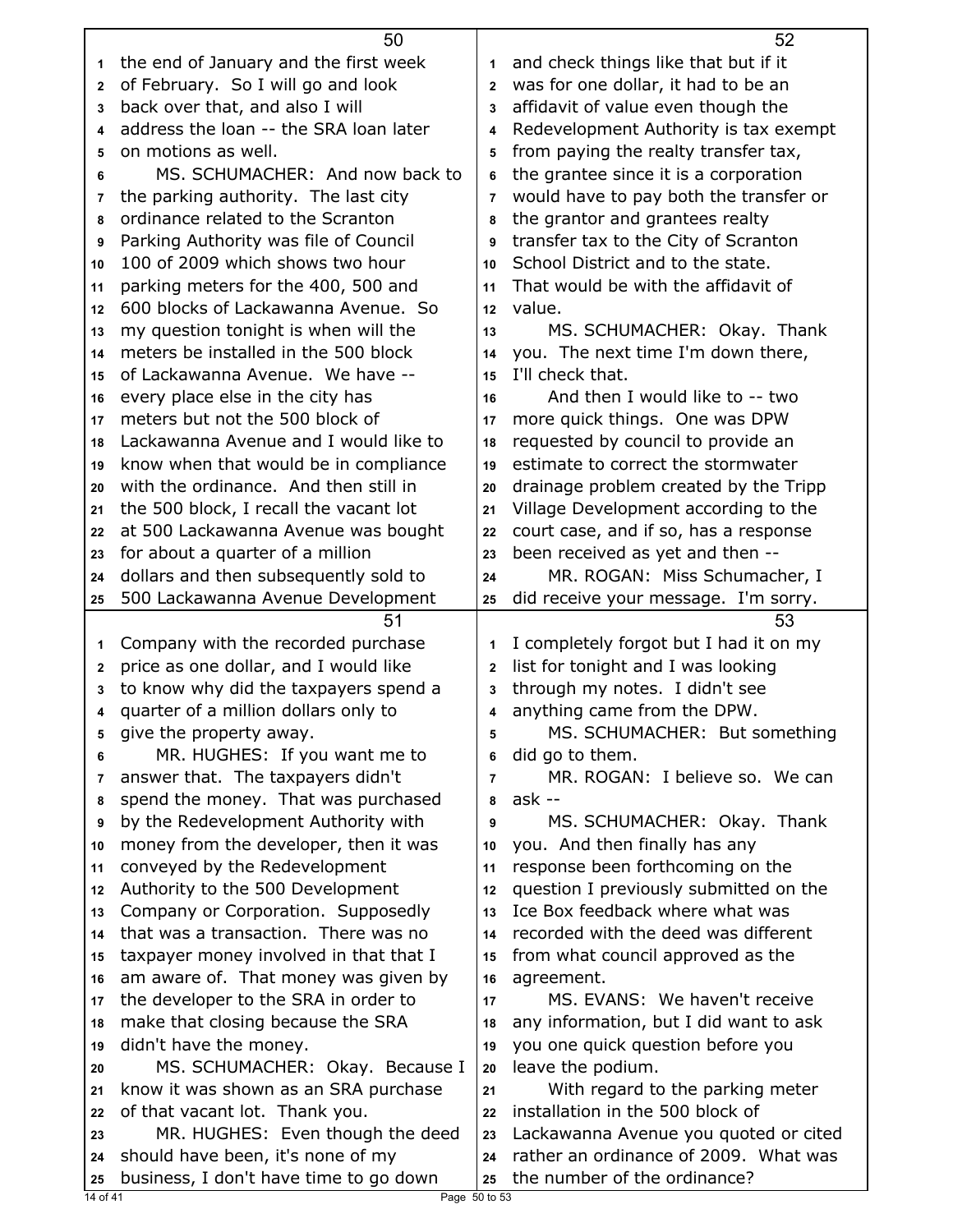|              | 54                                                                   |                | 56                                                                 |
|--------------|----------------------------------------------------------------------|----------------|--------------------------------------------------------------------|
| 1            | MS. SCHUMACHER: I think it was                                       | 1              | making progress towards redevelopment                              |
| 2            | 100. I just gave it to --                                            | $\overline{2}$ | and towards redefining itself.                                     |
| 3            | MS. EVANS: Thank you very much.                                      | 3              | There's a number of new small                                      |
| 4            | MS. SCHUMACHER: Thank you.                                           | 4              | businesses that are open, and I think                              |
| 5            | MS. EVANS: Is there anyone else                                      | 5              | that the work being done on Cedar                                  |
| 6            | who cares to address council?                                        | 6              | Avenue with the redevelopment projects                             |
| 7            | MR. SLEDNESZSKI: Good job. I'm                                       | $\overline{7}$ | there are going to do a great deal to                              |
| 8            | very proud of you. I'm serious. This                                 | 8              | transform again the neighborhood.                                  |
| 9            | cop, good cop in west -- What's the                                  | 9              | It's unfortunate that these incidents                              |
| 10           | high school down there?                                              | 10             | at McCool's and the Hotel Sun occurred                             |
| 11           | MR. LOSCOMBE: At West, Steve?                                        | 11             | and hopefully there won't be any, you                              |
| 12           | MR. SLEDNESZSKI: Steven. Yeah.                                       | 12             | know, anything else in the future, but                             |
| 13           | Officer Cullen. He does a good job                                   | 13             | I would just like to commend, you                                  |
| 14           | down there with the kids. No fudge                                   | 14             | know, the police agencies and the                                  |
| 15           | any more. So keep it up down there,                                  | 15             | district attorney for their actions                                |
| 16           | Steve. I'm proud of you. Thank you.                                  | 16             | in -- their quick actions in, first of                             |
| 17           | MS. EVANS: Thank you, Chris. Is                                      | 17             | all, finally they're coming up with                                |
| 18           | there anyone else who cares to address                               | 18             | suspects for the incident at McCool's                              |
| 19           | council?                                                             | 19             | and also for the arrest made from that                             |
| 20           | (No response.)                                                       | 20             | drug ring that supposedly was                                      |
| 21           | MS. KRAKE: 5A. MOTIONS.                                              | 21             | operating out of the Hotel Sun. I                                  |
| 22           | MS. EVANS: Mr. McGoff, do you                                        | 22             | just, again, would like commend them                               |
| 23           | have any comments or motions this                                    | 23             | for the work they did and what they're                             |
| 24           | evening?                                                             | 24             | doing to help make South Scranton a                                |
| 25           | MR. MCGOFF: Just very quickly.                                       | 25             | better place and that is all I have                                |
|              |                                                                      |                |                                                                    |
|              | 55                                                                   |                | 57                                                                 |
| 1            | I just quickly would like to comment a                               | 1              | for this evening.                                                  |
| $\mathbf{2}$ | little bit on the situations in South                                | $\mathbf{2}$   | MS. EVANS: Thank you, Councilman                                   |
| 3            | Scranton in the past two weeks. I've                                 | 3              | McGoff. Councilman Rogan, any motions                              |
| 4            | lived in South Side my entire life and                               | 4              | or comments?                                                       |
| 5            | the neighborhood has transformed in                                  | 5              | MR. ROGAN: Yes. Thank you. I                                       |
| 6            | some ways good and some ways bad, and                                | 6              | would like to first start off by                                   |
| 7            | the recent events there are just part                                | $\overline{7}$ | congratulating Councilman McGoff and                               |
| 8            | of an ongoing problem that has emerged                               | 8              | Councilman Loscombe for their wins. I                              |
| 9            | in the South Side region, and I think,                               | 9              | know running for office isn't                                      |
| 10           | you know, the Scranton Police have                                   | 10             | something that's easy. It's a lot of                               |
| 11           | done a fine job of trying to curtail                                 | 11             | work and I'm sure that both of you are                             |
| 12           | the problem but we've closed any                                     | 12             | glad the election is over. Mr.                                     |
| 13           | number of so-called nuisance bars in                                 | 13             | McGoff, I don't feel as bad now giving                             |
| 14           | South Side, and it seems as though the                               | 14             | your strong showing that you beat me                               |
| 15           | clientele just moves from one place to                               | 15             | in 2007. And, Mr. Loscombe, I know                                 |
| 16           | another, and it's hard to deter what                                 | 16             | it's very difficult running for office                             |
| 17           | is taking place, and hopefully the                                   | 17             | the first time. Most candidates lose                               |
| 18           | actions that the city has taken in                                   | 18             | their first time but you did it. You                               |
| 19           | closing down -- hopefully closing Finn                               | 19             | won. So congratulations to you as                                  |
| 20           | McCool's and the Hotel Sun and the                                   | 20             | well.                                                              |
| 21           | number of arrests that were made in                                  | 21             | MR. LOSCOMBE: Thank you.                                           |
| 22           | conjunction with those two events                                    | 22             | MR. ROGAN: Next, we received two                                   |
| 23           | hopefully will remove some of the                                    | 23             | checks in our box today, one for                                   |
| 24<br>25     | people that are the root of these<br>problems. I think South Side is | 24<br>25       | \$419,137.84 and one for \$150,172.43<br>for a total of by around, |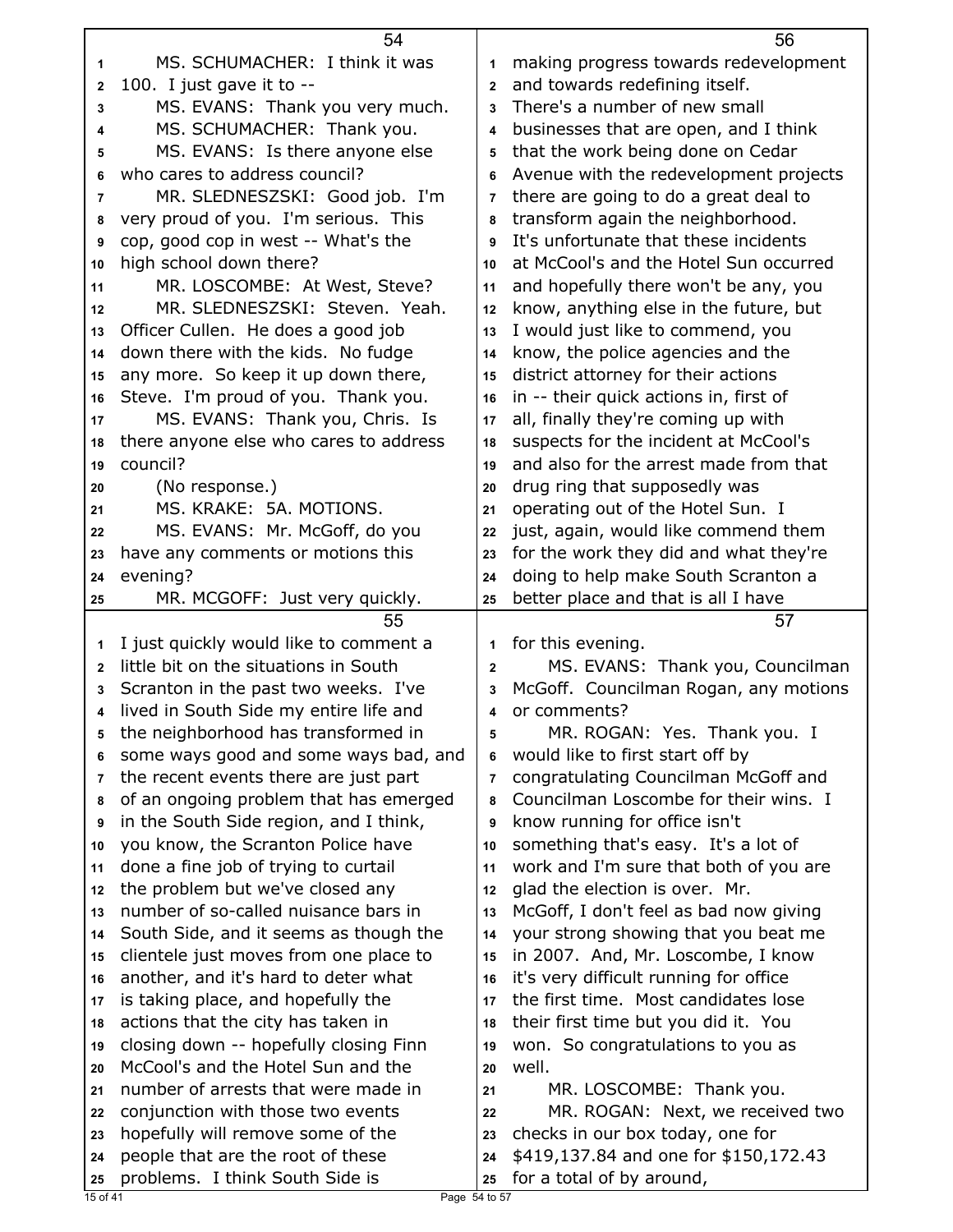|              | 58                                     |                         | 60                                     |
|--------------|----------------------------------------|-------------------------|----------------------------------------|
| 1            | approximately \$569,000, and this is   | 1                       | text message right now from a          |
| $\mathbf{2}$ | the money from the tax office that     | $\mathbf{2}$            | resident. He said he actually went     |
| 3            | wasn't distributed under the former    | 3                       | and measured the grass and when the    |
| 4            | tax collector. So I would like to      | 4                       | article was run in the newspaper, both |
| 5            | congratulate our tax collector, Bill   | 5                       | newspapers, and I thank both papers    |
| 6            | Courtright, who is doing an excellent  | 6                       | for doing it, The Lackawanna and then  |
| 7            | job over there and this money is       | $\overline{7}$          | the Scranton Times, they did do some   |
| 8            | definitely needed. And, Mrs. Krake,    | 8                       | things to clean up the cemetery. Some  |
| 9            | we also -- I know Mr. Courtright is a  | 9                       | grass was cut, some of it, you know,   |
| 10           | humble person. He wouldn't to -- what  | 10                      | busted trees that fell were cleaned up |
| 11           | do we call -- yeah, a proclamation but | 11                      | and some of the blight, but he         |
| 12           | can we please send a letter thanking   | 12                      | measured the grass and in some areas   |
| 13           | him Mr. Courtright for his efforts in  | 13                      | it's as high as 14 inches. So, you     |
| 14           | cleaning up the tax office give the    | 14                      | know, it's disappointing that still,   |
| 15           | taxpayers money back to the city       | 15                      | you know, it's not being properly      |
| 16           | coffers.                               | 16                      | taken care of. So would you please     |
| 17           | MS. EVANS: And, I think, if I          | 17                      | send that to Mr. Sietzinger.           |
| 18           | can just piggyback on that for one     | 18                      | MR. JOYCE: Councilman Rogan, if        |
| 19           | second. The auditor of city of         | 19                      | you don't mind me interrupting because |
| 20           | council, Rossi and Rossi, was also     | 20                      | I did have the opportunity to visit    |
| 21           | instrumental in location of that extra | 21                      | the Washburn Street Cemetery           |
| 22           | money that was not distributed         | 22                      | yesterday. In fact, I take the dog     |
| 23           | previously to the city. So I think a   | 23                      | over there sometimes to walk him since |
| 24           | combination of an efficient auditor    | 24                      | it's convenient and it's rather close  |
| 25           | and a very efficient tax collector now | 25                      | and it's becoming a topic of interest. |
|              |                                        |                         |                                        |
|              | 59                                     |                         | 61                                     |
| 1            | has really produced positive results   | 1                       | And I do want to say that they have    |
| $\mathbf{2}$ | for the city.                          | $\overline{2}$          | been progressing as far as cutting the |
| 3            | MR. ROGAN: But I wouldn't go as        | 3                       | lawn and taking care of some of the    |
| 4            | far as congratulating the auditor      | $\overline{\mathbf{4}}$ | problems over there and if you could   |
| 5            | because I believe Rossi and Rossi were | 5                       | add to that, Mrs, Krake, one thing     |
| 6            | the auditors in the years when the     | 6                       | that I did research and maybe it's one |
| 7            | money was missing.                     | $\overline{7}$          | of the reasons why the site has not    |
| 8            | MS. EVANS: Well, no one knew the       | 8                       | been up to par over previous years.    |
| 9            | money was missing.                     | 9                       | If you notice when walking through     |
| 10           | MR. ROGAN: But, anyway, Tax            | 10                      | there, many graves in there of people  |
| 11           | Collector Mr. Courtright, great job.   | 11                      | that are born in the 1700's and I      |
| 12           | Keep up the good work.                 | 12                      | know -- by walking through I would     |
| 13           | Finally I have a slew of               | 13                      | doubt that the owner of the cemetery   |
| 14           | requests. First, I'll start off        | 14                      | is getting a lot of business as far as |
| 15           | with -- Mrs, Krake, I have all of      | 15                      | people buying plots, therefore,        |
| 16           | these written down. Many of them are   | 16                      | probably not making a lot of money.    |
| 17           | written in our mailbox. But the first  | 17                      | Of course, it costs money to maintain  |
| 18           | one, please send a letter to licensing | 18                      | these grounds, and I know from doing   |
| 19           | and inspections. Ask them to check     | 19                      | research that if a track of land has   |
| 20           | out the Washburn Street Cemetery       | 20                      | not been used as a burial site for 50  |
| 21           | again. I didn't get a chance to stop   | 21                      | years there is an eligibility for      |
| 22           | be there the last two days, I've been  | 22                      | state grant funds. So if we could      |
| 23           | meaning to, the weather yesterday and  | 23                      | possibly relay this information to the |
| 24           | today, I just didn't have time before  | 24                      | owner and see if part of the cemetery  |
| 25           | the meeting but I received actually a  | 25                      | can be declared as historical per se   |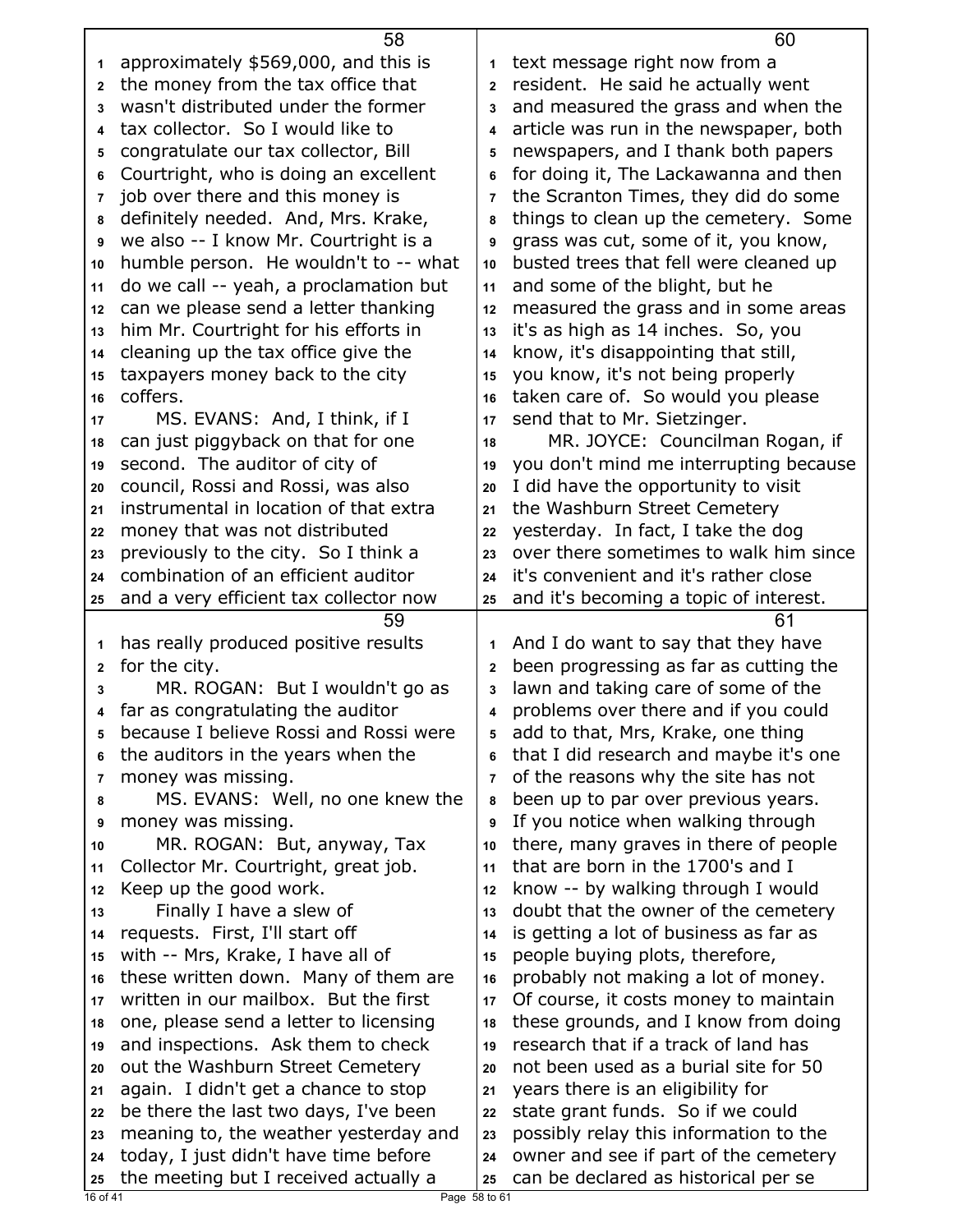|              | 62                                                                            |                         | 64                                                                         |
|--------------|-------------------------------------------------------------------------------|-------------------------|----------------------------------------------------------------------------|
| 1            | while the other part of the cemetery                                          | 1                       | with Scranton Tomorrow you can hear                                        |
| $\mathbf{2}$ | that may have had recent burials over                                         | $\overline{2}$          | what is being said at the council                                          |
| 3            | the past say 20 years be declared                                             | 3                       | meetings and I couldn't agree more                                         |
| 4            | separate. I'm not sure if that can be                                         | $\overline{\mathbf{4}}$ | because when I watched the replays of                                      |
| 5            | done, however, I think it warrants                                            | 5                       | the meetings, many times I have to                                         |
| 6            | some research, and if the owner could                                         | 6                       | turn the volume all the way up and                                         |
| 7            | possibly get some grant money from the                                        | $\overline{7}$          | when Scranton Tomorrow had the                                             |
| 8            | state to renovate the cemetery,                                               | 8                       | meetings, you know, it's crystal                                           |
|              | perhaps this is something that could                                          | 9                       | clear.                                                                     |
| 9            |                                                                               |                         |                                                                            |
| 10           | alleviate the problems that come up                                           | 10                      | A resident requested the potholes                                          |
| 11           | year after year.                                                              | 11                      | be fixed in the follow areas: The                                          |
| 12           | MR. ROGAN: I agree. That would                                                | 12                      | intersection of Jefferson Avenue and                                       |
| 13           | be great. I know what you're talking                                          | 13                      | Spruce Street near the Radisson,                                           |
| 14           | about, the left half and when Mr.                                             | 14                      | Linden Street right off Jefferson                                          |
| 15           | Howells and myself went through, one                                          | 15                      | Avenue by the University of Scranton,                                      |
| 16           | of things we said was that because                                            | 16                      | and in front of the Salvation Army                                         |
| 17           | they're so old from the 1700's and                                            | 17                      | Building on River Street. They said                                        |
| 18           | 1800's, their loved ones, most of them                                        | 18                      | they called the DPW over and over and                                      |
| 19           | still are not in the area to followup                                         | 19                      | nothing has gotten done. I'm not sure                                      |
| 20           | through generation to call up and                                             | 20                      | if some of them might be state roads.                                      |
| 21           | complain about the horrible condition                                         | 21                      | So if it's the state, I'm sure                                             |
| 22           | that it's in. And I think that's part                                         | 22                      | PennDOT -- PennDOT is usually quick                                        |
| 23           | of the problem also in that area.                                             | 23                      | with getting everything done.                                              |
| 24           | MR. JOYCE: Absolutely.                                                        | 24                      | A resident reports that a                                                  |
|              | MR. ROGAN: Again, he's not                                                    | 25                      | condemned property looks like a jungle                                     |
| 25           |                                                                               |                         |                                                                            |
|              | 63                                                                            |                         | 65                                                                         |
| 1            |                                                                               | 1                       | at 1011 Mt. Vernon Street. He states                                       |
| $\mathbf 2$  | making money. I don't care if the<br>owner of the cemetery makes money off    | $\mathbf{2}$            |                                                                            |
| 3            |                                                                               | 3                       | the property has been condemned since                                      |
| 4            | it. If he could apply, that would be                                          | 4                       | 1999 and that he has been calling                                          |
|              | great. As long as it's clean and, you                                         |                         | about it for years. He says his                                            |
| 5            | know, the dead are respected. That's,                                         | 5                       | concerns because he's now seeing rats                                      |
| 6            | I think, what we all want.                                                    | 6                       | coming out of the properties. He has                                       |
| 7            | Next letter, a letter to the DPW                                              | $\overline{7}$          | left messages for inspectors over the                                      |
| 8            | asking how much it would cost to                                              | 8                       | years and has not received a call                                          |
| 9            | correct the flood problem in the Tripp                                        | 9                       | back. Would you please forward that                                        |
| 10           | Park Development. A letter to Mr.                                             | 10                      | to LIPS. I know Mr. Joyce mentioned                                        |
| 11           | Pocius, the engineer, and Pike's Creek                                        | 11                      | this on numerous times. Unfortunately                                      |
| 12           | Construction asking is there's any                                            | 12                      | the DPW hasn't fixed it. Once again,                                       |
| 13           | status update on the Krist Avenue                                             | 13                      | the 200 block of Green Ridge Street                                        |
| 14           | Bridge. This one came from Jamie. We                                          | 14                      | and the 200 block of Reese Street. I                                       |
| 15           | received a call to let us know that                                           | 15                      | know you said it so many times, I                                          |
| 16           | the work being done at 111 Cedar Ave                                          | 16                      | remember and I remember it was you.                                        |
| 17           | has stopped a couple weeks ago and the                                        | 17                      | And finally on the 1300 block of                                           |
| 18           | construction company will not continue                                        | 18                      | Watson Street near the dead-end when                                       |
| 19           | to work until they get paid. I'm not                                          | 19                      | it rains, there's a problem with water                                     |
| 20           | sure of the background on it.                                                 | 20                      | collecting at the end of Smith Place.                                      |
| 21           | A resident called to make council                                             | 21                      | I know, Mrs. Krake, you talked to CECO                                     |
| 22           | aware of a volume problem when council                                        | 22                      | Associates about this so if there's an                                     |
| 23           | meetings are aired on ECTV. She would                                         | 23                      | update, we can talk after the meeting                                      |
| 24<br>25     | like to see ECTV be gone. She stated<br>at least twice -- she stated at least | 24<br>25                | or if we get the correspondence, I'm<br>sure we'll receive it in the mail. |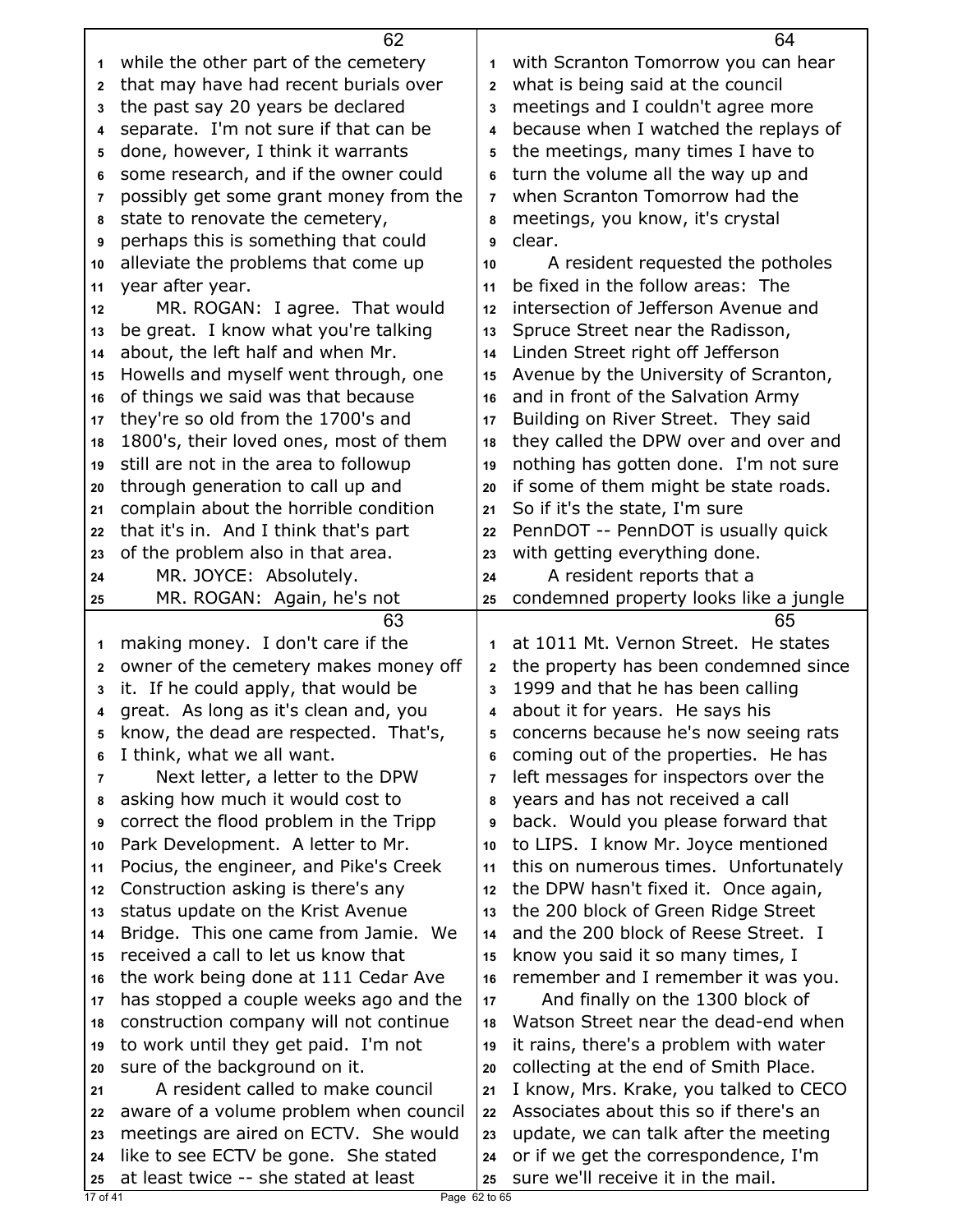| And that is all for tonight. I'll<br>that these recent accomplishments will<br>1<br>1<br>comment on the votes when we come to<br>serve to put drug dealers, nuisance<br>$\overline{2}$<br>$\mathbf{2}$<br>Fifth Order. Thank you.<br>bars and gangs on notice that you are<br>3<br>3<br>MS. EVANS: And, Councilman<br>not welcome in Scranton. And our<br>4<br>4<br>Loscombe, any comments or motions?<br>police force will be actively<br>5<br>5<br>MR. LOSCOMBE: Yes. Thank you,<br>enforcing the laws of protecting the<br>6<br>6<br>Mrs. Evans, I have a few. First, I<br>citizens from your activities. I urge<br>7<br>7<br>would like to congratulate Mr. McGoff<br>all residents to report any suspicious<br>8<br>8<br>for his election victory, and I would<br>activities to our Police Department.<br>9<br>9<br>also like to thank everyone who<br>I would also like to thank Captain<br>10<br>10<br>Carl Graziano and Lieutenant Glenn<br>supported me to provide me with the<br>11<br>11<br>primary victory. I would also like to<br>Thomas for posting the parade route<br>12<br>12<br>thank all the Republican votes for<br>for this past Saturday's Veteran's Day<br>13<br>13<br>also providing with the write-in<br>Parade, keeping the route free from<br>14<br>14<br>victory on the Republican ticket in<br>parked vehicles. I believe Lieutenant<br>15<br>15<br>November. I do appreciate that since<br>Thomas told me that there were about<br>16<br>16<br>I do represent all of our residents.<br>12 vehicles towed that day. Again,<br>17<br>17<br>I'd also like to congratulate all of<br>thank you for respecting our veterans.<br>18<br>18<br>the other candidates who were<br>In my travels I noticed for<br>19<br>19<br>victorious in their campaigns and also<br>several days that there are vehicles<br>20<br>20<br>from a Texas company called Magna Flow<br>those who were not victorious. There<br>21<br>21<br>was some very good candidates for a<br>parked on Broadway Avenue near South<br>22<br>22<br>variety of offices that were<br>Washington Avenue apparently flushing<br>23<br>23<br>unsuccessful in this primary and I<br>the sewer lines. They also told me<br>24<br>24<br>would urge them to keep their passion<br>that they were at a few other<br>25<br>25<br>67<br>69<br>for public service and to continue to<br>locations within the city. I'm just<br>1<br>1<br>pursue their goals.<br>curious as to why a company from Texas<br>$\mathbf{2}$<br>2<br>Next, I would like to recognize<br>is here doing that job when I believe<br>3<br>3<br>the great job our Police Department<br>our sewer authority should have the<br>4<br>4<br>has been doing with the recent arrest<br>same capability given the amount of<br>5<br>of a large number of drug dealers. I<br>new equipment that they own. Mrs.<br>6<br>6<br>appreciate the multi agency<br>Krake, could you please a send to the<br>7<br>7<br>cooperation that has been exhibited<br>Scranton Sewer Authority and the DPW<br>8<br>8<br>with the Attorney General's Office,<br>requesting information as to why this<br>9<br>9<br>District Attorney's Office, the county<br>Texas company is working on our<br>10<br>10<br>detectives, state police and various<br>sewers, who hired them, what is the<br>11<br>11<br>cost for their services and was this<br>other local departments that<br>12<br>12<br>participated. I wasn't dismayed to<br>service placed for bid and is this not<br>13<br>13<br>see that one of those arrested was the<br>a job that would have been able to be<br>14<br>14<br>done in-house. And I couldn't tell if<br>same individual who was selling bath<br>15<br>15<br>salts and synthetic marijuana close to<br>it was sanitary or storm sewer, that's<br>16<br>16<br>two West Scranton schools and refused<br>why I requested that both departments<br>17<br>17<br>to remove them from their shelves<br>be notified. Okay.<br>18<br>18<br>until the city council passed an<br>And another issue, I've been told<br>19<br>19<br>ordinance banning such sales. I would<br>that there's no DPW dispatcher on duty<br>20<br>20<br>also like to commend our police<br>after 10:30 p.m. on at least four<br>21<br>21<br>department for their fast work in<br>occasions in the recent past. If it<br>22<br>22<br>apprehending and arresting those<br>was a case of not wanting to call in<br>23<br>23<br>responsible for the homicide at Finn<br>someone for overtime, I would wonder<br>24<br>24<br>McCool's in South Side. I would hope<br>out loud how certain part-time<br>25<br>25<br>18 of 41<br>Page 66 to 69 |  | 66 | 68 |
|-------------------------------------------------------------------------------------------------------------------------------------------------------------------------------------------------------------------------------------------------------------------------------------------------------------------------------------------------------------------------------------------------------------------------------------------------------------------------------------------------------------------------------------------------------------------------------------------------------------------------------------------------------------------------------------------------------------------------------------------------------------------------------------------------------------------------------------------------------------------------------------------------------------------------------------------------------------------------------------------------------------------------------------------------------------------------------------------------------------------------------------------------------------------------------------------------------------------------------------------------------------------------------------------------------------------------------------------------------------------------------------------------------------------------------------------------------------------------------------------------------------------------------------------------------------------------------------------------------------------------------------------------------------------------------------------------------------------------------------------------------------------------------------------------------------------------------------------------------------------------------------------------------------------------------------------------------------------------------------------------------------------------------------------------------------------------------------------------------------------------------------------------------------------------------------------------------------------------------------------------------------------------------------------------------------------------------------------------------------------------------------------------------------------------------------------------------------------------------------------------------------------------------------------------------------------------------------------------------------------------------------------------------------------------------------------------------------------------------------------------------------------------------------------------------------------------------------------------------------------------------------------------------------------------------------------------------------------------------------------------------------------------------------------------------------------------------------------------------------------------------------------------------------------------------------------------------------------------------------------------------------------------------------------------------------------------------------------------------------------------------------------------------------------------------------------------------------------------------------------------------------------------------------------------------------------------------------------------------------------------------------------------------------------------------------------------------------------------------------------------------------------------------------------------------------------------------------------------------------------------------------------------------------------------------------------------------------------------------------------------------------------------------------------------------------------------------------------------------------------------------------------------------------------------------------------------------------------------------------------------------------------------------------------------------------------------------------------------------------------------------------------------------------------------------------------------------------------------------------------------------------------------------------------------------------------------------------------------------------------------------------------------|--|----|----|
|                                                                                                                                                                                                                                                                                                                                                                                                                                                                                                                                                                                                                                                                                                                                                                                                                                                                                                                                                                                                                                                                                                                                                                                                                                                                                                                                                                                                                                                                                                                                                                                                                                                                                                                                                                                                                                                                                                                                                                                                                                                                                                                                                                                                                                                                                                                                                                                                                                                                                                                                                                                                                                                                                                                                                                                                                                                                                                                                                                                                                                                                                                                                                                                                                                                                                                                                                                                                                                                                                                                                                                                                                                                                                                                                                                                                                                                                                                                                                                                                                                                                                                                                                                                                                                                                                                                                                                                                                                                                                                                                                                                                                                                 |  |    |    |
|                                                                                                                                                                                                                                                                                                                                                                                                                                                                                                                                                                                                                                                                                                                                                                                                                                                                                                                                                                                                                                                                                                                                                                                                                                                                                                                                                                                                                                                                                                                                                                                                                                                                                                                                                                                                                                                                                                                                                                                                                                                                                                                                                                                                                                                                                                                                                                                                                                                                                                                                                                                                                                                                                                                                                                                                                                                                                                                                                                                                                                                                                                                                                                                                                                                                                                                                                                                                                                                                                                                                                                                                                                                                                                                                                                                                                                                                                                                                                                                                                                                                                                                                                                                                                                                                                                                                                                                                                                                                                                                                                                                                                                                 |  |    |    |
|                                                                                                                                                                                                                                                                                                                                                                                                                                                                                                                                                                                                                                                                                                                                                                                                                                                                                                                                                                                                                                                                                                                                                                                                                                                                                                                                                                                                                                                                                                                                                                                                                                                                                                                                                                                                                                                                                                                                                                                                                                                                                                                                                                                                                                                                                                                                                                                                                                                                                                                                                                                                                                                                                                                                                                                                                                                                                                                                                                                                                                                                                                                                                                                                                                                                                                                                                                                                                                                                                                                                                                                                                                                                                                                                                                                                                                                                                                                                                                                                                                                                                                                                                                                                                                                                                                                                                                                                                                                                                                                                                                                                                                                 |  |    |    |
|                                                                                                                                                                                                                                                                                                                                                                                                                                                                                                                                                                                                                                                                                                                                                                                                                                                                                                                                                                                                                                                                                                                                                                                                                                                                                                                                                                                                                                                                                                                                                                                                                                                                                                                                                                                                                                                                                                                                                                                                                                                                                                                                                                                                                                                                                                                                                                                                                                                                                                                                                                                                                                                                                                                                                                                                                                                                                                                                                                                                                                                                                                                                                                                                                                                                                                                                                                                                                                                                                                                                                                                                                                                                                                                                                                                                                                                                                                                                                                                                                                                                                                                                                                                                                                                                                                                                                                                                                                                                                                                                                                                                                                                 |  |    |    |
|                                                                                                                                                                                                                                                                                                                                                                                                                                                                                                                                                                                                                                                                                                                                                                                                                                                                                                                                                                                                                                                                                                                                                                                                                                                                                                                                                                                                                                                                                                                                                                                                                                                                                                                                                                                                                                                                                                                                                                                                                                                                                                                                                                                                                                                                                                                                                                                                                                                                                                                                                                                                                                                                                                                                                                                                                                                                                                                                                                                                                                                                                                                                                                                                                                                                                                                                                                                                                                                                                                                                                                                                                                                                                                                                                                                                                                                                                                                                                                                                                                                                                                                                                                                                                                                                                                                                                                                                                                                                                                                                                                                                                                                 |  |    |    |
|                                                                                                                                                                                                                                                                                                                                                                                                                                                                                                                                                                                                                                                                                                                                                                                                                                                                                                                                                                                                                                                                                                                                                                                                                                                                                                                                                                                                                                                                                                                                                                                                                                                                                                                                                                                                                                                                                                                                                                                                                                                                                                                                                                                                                                                                                                                                                                                                                                                                                                                                                                                                                                                                                                                                                                                                                                                                                                                                                                                                                                                                                                                                                                                                                                                                                                                                                                                                                                                                                                                                                                                                                                                                                                                                                                                                                                                                                                                                                                                                                                                                                                                                                                                                                                                                                                                                                                                                                                                                                                                                                                                                                                                 |  |    |    |
|                                                                                                                                                                                                                                                                                                                                                                                                                                                                                                                                                                                                                                                                                                                                                                                                                                                                                                                                                                                                                                                                                                                                                                                                                                                                                                                                                                                                                                                                                                                                                                                                                                                                                                                                                                                                                                                                                                                                                                                                                                                                                                                                                                                                                                                                                                                                                                                                                                                                                                                                                                                                                                                                                                                                                                                                                                                                                                                                                                                                                                                                                                                                                                                                                                                                                                                                                                                                                                                                                                                                                                                                                                                                                                                                                                                                                                                                                                                                                                                                                                                                                                                                                                                                                                                                                                                                                                                                                                                                                                                                                                                                                                                 |  |    |    |
|                                                                                                                                                                                                                                                                                                                                                                                                                                                                                                                                                                                                                                                                                                                                                                                                                                                                                                                                                                                                                                                                                                                                                                                                                                                                                                                                                                                                                                                                                                                                                                                                                                                                                                                                                                                                                                                                                                                                                                                                                                                                                                                                                                                                                                                                                                                                                                                                                                                                                                                                                                                                                                                                                                                                                                                                                                                                                                                                                                                                                                                                                                                                                                                                                                                                                                                                                                                                                                                                                                                                                                                                                                                                                                                                                                                                                                                                                                                                                                                                                                                                                                                                                                                                                                                                                                                                                                                                                                                                                                                                                                                                                                                 |  |    |    |
|                                                                                                                                                                                                                                                                                                                                                                                                                                                                                                                                                                                                                                                                                                                                                                                                                                                                                                                                                                                                                                                                                                                                                                                                                                                                                                                                                                                                                                                                                                                                                                                                                                                                                                                                                                                                                                                                                                                                                                                                                                                                                                                                                                                                                                                                                                                                                                                                                                                                                                                                                                                                                                                                                                                                                                                                                                                                                                                                                                                                                                                                                                                                                                                                                                                                                                                                                                                                                                                                                                                                                                                                                                                                                                                                                                                                                                                                                                                                                                                                                                                                                                                                                                                                                                                                                                                                                                                                                                                                                                                                                                                                                                                 |  |    |    |
|                                                                                                                                                                                                                                                                                                                                                                                                                                                                                                                                                                                                                                                                                                                                                                                                                                                                                                                                                                                                                                                                                                                                                                                                                                                                                                                                                                                                                                                                                                                                                                                                                                                                                                                                                                                                                                                                                                                                                                                                                                                                                                                                                                                                                                                                                                                                                                                                                                                                                                                                                                                                                                                                                                                                                                                                                                                                                                                                                                                                                                                                                                                                                                                                                                                                                                                                                                                                                                                                                                                                                                                                                                                                                                                                                                                                                                                                                                                                                                                                                                                                                                                                                                                                                                                                                                                                                                                                                                                                                                                                                                                                                                                 |  |    |    |
|                                                                                                                                                                                                                                                                                                                                                                                                                                                                                                                                                                                                                                                                                                                                                                                                                                                                                                                                                                                                                                                                                                                                                                                                                                                                                                                                                                                                                                                                                                                                                                                                                                                                                                                                                                                                                                                                                                                                                                                                                                                                                                                                                                                                                                                                                                                                                                                                                                                                                                                                                                                                                                                                                                                                                                                                                                                                                                                                                                                                                                                                                                                                                                                                                                                                                                                                                                                                                                                                                                                                                                                                                                                                                                                                                                                                                                                                                                                                                                                                                                                                                                                                                                                                                                                                                                                                                                                                                                                                                                                                                                                                                                                 |  |    |    |
|                                                                                                                                                                                                                                                                                                                                                                                                                                                                                                                                                                                                                                                                                                                                                                                                                                                                                                                                                                                                                                                                                                                                                                                                                                                                                                                                                                                                                                                                                                                                                                                                                                                                                                                                                                                                                                                                                                                                                                                                                                                                                                                                                                                                                                                                                                                                                                                                                                                                                                                                                                                                                                                                                                                                                                                                                                                                                                                                                                                                                                                                                                                                                                                                                                                                                                                                                                                                                                                                                                                                                                                                                                                                                                                                                                                                                                                                                                                                                                                                                                                                                                                                                                                                                                                                                                                                                                                                                                                                                                                                                                                                                                                 |  |    |    |
|                                                                                                                                                                                                                                                                                                                                                                                                                                                                                                                                                                                                                                                                                                                                                                                                                                                                                                                                                                                                                                                                                                                                                                                                                                                                                                                                                                                                                                                                                                                                                                                                                                                                                                                                                                                                                                                                                                                                                                                                                                                                                                                                                                                                                                                                                                                                                                                                                                                                                                                                                                                                                                                                                                                                                                                                                                                                                                                                                                                                                                                                                                                                                                                                                                                                                                                                                                                                                                                                                                                                                                                                                                                                                                                                                                                                                                                                                                                                                                                                                                                                                                                                                                                                                                                                                                                                                                                                                                                                                                                                                                                                                                                 |  |    |    |
|                                                                                                                                                                                                                                                                                                                                                                                                                                                                                                                                                                                                                                                                                                                                                                                                                                                                                                                                                                                                                                                                                                                                                                                                                                                                                                                                                                                                                                                                                                                                                                                                                                                                                                                                                                                                                                                                                                                                                                                                                                                                                                                                                                                                                                                                                                                                                                                                                                                                                                                                                                                                                                                                                                                                                                                                                                                                                                                                                                                                                                                                                                                                                                                                                                                                                                                                                                                                                                                                                                                                                                                                                                                                                                                                                                                                                                                                                                                                                                                                                                                                                                                                                                                                                                                                                                                                                                                                                                                                                                                                                                                                                                                 |  |    |    |
|                                                                                                                                                                                                                                                                                                                                                                                                                                                                                                                                                                                                                                                                                                                                                                                                                                                                                                                                                                                                                                                                                                                                                                                                                                                                                                                                                                                                                                                                                                                                                                                                                                                                                                                                                                                                                                                                                                                                                                                                                                                                                                                                                                                                                                                                                                                                                                                                                                                                                                                                                                                                                                                                                                                                                                                                                                                                                                                                                                                                                                                                                                                                                                                                                                                                                                                                                                                                                                                                                                                                                                                                                                                                                                                                                                                                                                                                                                                                                                                                                                                                                                                                                                                                                                                                                                                                                                                                                                                                                                                                                                                                                                                 |  |    |    |
|                                                                                                                                                                                                                                                                                                                                                                                                                                                                                                                                                                                                                                                                                                                                                                                                                                                                                                                                                                                                                                                                                                                                                                                                                                                                                                                                                                                                                                                                                                                                                                                                                                                                                                                                                                                                                                                                                                                                                                                                                                                                                                                                                                                                                                                                                                                                                                                                                                                                                                                                                                                                                                                                                                                                                                                                                                                                                                                                                                                                                                                                                                                                                                                                                                                                                                                                                                                                                                                                                                                                                                                                                                                                                                                                                                                                                                                                                                                                                                                                                                                                                                                                                                                                                                                                                                                                                                                                                                                                                                                                                                                                                                                 |  |    |    |
|                                                                                                                                                                                                                                                                                                                                                                                                                                                                                                                                                                                                                                                                                                                                                                                                                                                                                                                                                                                                                                                                                                                                                                                                                                                                                                                                                                                                                                                                                                                                                                                                                                                                                                                                                                                                                                                                                                                                                                                                                                                                                                                                                                                                                                                                                                                                                                                                                                                                                                                                                                                                                                                                                                                                                                                                                                                                                                                                                                                                                                                                                                                                                                                                                                                                                                                                                                                                                                                                                                                                                                                                                                                                                                                                                                                                                                                                                                                                                                                                                                                                                                                                                                                                                                                                                                                                                                                                                                                                                                                                                                                                                                                 |  |    |    |
|                                                                                                                                                                                                                                                                                                                                                                                                                                                                                                                                                                                                                                                                                                                                                                                                                                                                                                                                                                                                                                                                                                                                                                                                                                                                                                                                                                                                                                                                                                                                                                                                                                                                                                                                                                                                                                                                                                                                                                                                                                                                                                                                                                                                                                                                                                                                                                                                                                                                                                                                                                                                                                                                                                                                                                                                                                                                                                                                                                                                                                                                                                                                                                                                                                                                                                                                                                                                                                                                                                                                                                                                                                                                                                                                                                                                                                                                                                                                                                                                                                                                                                                                                                                                                                                                                                                                                                                                                                                                                                                                                                                                                                                 |  |    |    |
|                                                                                                                                                                                                                                                                                                                                                                                                                                                                                                                                                                                                                                                                                                                                                                                                                                                                                                                                                                                                                                                                                                                                                                                                                                                                                                                                                                                                                                                                                                                                                                                                                                                                                                                                                                                                                                                                                                                                                                                                                                                                                                                                                                                                                                                                                                                                                                                                                                                                                                                                                                                                                                                                                                                                                                                                                                                                                                                                                                                                                                                                                                                                                                                                                                                                                                                                                                                                                                                                                                                                                                                                                                                                                                                                                                                                                                                                                                                                                                                                                                                                                                                                                                                                                                                                                                                                                                                                                                                                                                                                                                                                                                                 |  |    |    |
|                                                                                                                                                                                                                                                                                                                                                                                                                                                                                                                                                                                                                                                                                                                                                                                                                                                                                                                                                                                                                                                                                                                                                                                                                                                                                                                                                                                                                                                                                                                                                                                                                                                                                                                                                                                                                                                                                                                                                                                                                                                                                                                                                                                                                                                                                                                                                                                                                                                                                                                                                                                                                                                                                                                                                                                                                                                                                                                                                                                                                                                                                                                                                                                                                                                                                                                                                                                                                                                                                                                                                                                                                                                                                                                                                                                                                                                                                                                                                                                                                                                                                                                                                                                                                                                                                                                                                                                                                                                                                                                                                                                                                                                 |  |    |    |
|                                                                                                                                                                                                                                                                                                                                                                                                                                                                                                                                                                                                                                                                                                                                                                                                                                                                                                                                                                                                                                                                                                                                                                                                                                                                                                                                                                                                                                                                                                                                                                                                                                                                                                                                                                                                                                                                                                                                                                                                                                                                                                                                                                                                                                                                                                                                                                                                                                                                                                                                                                                                                                                                                                                                                                                                                                                                                                                                                                                                                                                                                                                                                                                                                                                                                                                                                                                                                                                                                                                                                                                                                                                                                                                                                                                                                                                                                                                                                                                                                                                                                                                                                                                                                                                                                                                                                                                                                                                                                                                                                                                                                                                 |  |    |    |
|                                                                                                                                                                                                                                                                                                                                                                                                                                                                                                                                                                                                                                                                                                                                                                                                                                                                                                                                                                                                                                                                                                                                                                                                                                                                                                                                                                                                                                                                                                                                                                                                                                                                                                                                                                                                                                                                                                                                                                                                                                                                                                                                                                                                                                                                                                                                                                                                                                                                                                                                                                                                                                                                                                                                                                                                                                                                                                                                                                                                                                                                                                                                                                                                                                                                                                                                                                                                                                                                                                                                                                                                                                                                                                                                                                                                                                                                                                                                                                                                                                                                                                                                                                                                                                                                                                                                                                                                                                                                                                                                                                                                                                                 |  |    |    |
|                                                                                                                                                                                                                                                                                                                                                                                                                                                                                                                                                                                                                                                                                                                                                                                                                                                                                                                                                                                                                                                                                                                                                                                                                                                                                                                                                                                                                                                                                                                                                                                                                                                                                                                                                                                                                                                                                                                                                                                                                                                                                                                                                                                                                                                                                                                                                                                                                                                                                                                                                                                                                                                                                                                                                                                                                                                                                                                                                                                                                                                                                                                                                                                                                                                                                                                                                                                                                                                                                                                                                                                                                                                                                                                                                                                                                                                                                                                                                                                                                                                                                                                                                                                                                                                                                                                                                                                                                                                                                                                                                                                                                                                 |  |    |    |
|                                                                                                                                                                                                                                                                                                                                                                                                                                                                                                                                                                                                                                                                                                                                                                                                                                                                                                                                                                                                                                                                                                                                                                                                                                                                                                                                                                                                                                                                                                                                                                                                                                                                                                                                                                                                                                                                                                                                                                                                                                                                                                                                                                                                                                                                                                                                                                                                                                                                                                                                                                                                                                                                                                                                                                                                                                                                                                                                                                                                                                                                                                                                                                                                                                                                                                                                                                                                                                                                                                                                                                                                                                                                                                                                                                                                                                                                                                                                                                                                                                                                                                                                                                                                                                                                                                                                                                                                                                                                                                                                                                                                                                                 |  |    |    |
|                                                                                                                                                                                                                                                                                                                                                                                                                                                                                                                                                                                                                                                                                                                                                                                                                                                                                                                                                                                                                                                                                                                                                                                                                                                                                                                                                                                                                                                                                                                                                                                                                                                                                                                                                                                                                                                                                                                                                                                                                                                                                                                                                                                                                                                                                                                                                                                                                                                                                                                                                                                                                                                                                                                                                                                                                                                                                                                                                                                                                                                                                                                                                                                                                                                                                                                                                                                                                                                                                                                                                                                                                                                                                                                                                                                                                                                                                                                                                                                                                                                                                                                                                                                                                                                                                                                                                                                                                                                                                                                                                                                                                                                 |  |    |    |
|                                                                                                                                                                                                                                                                                                                                                                                                                                                                                                                                                                                                                                                                                                                                                                                                                                                                                                                                                                                                                                                                                                                                                                                                                                                                                                                                                                                                                                                                                                                                                                                                                                                                                                                                                                                                                                                                                                                                                                                                                                                                                                                                                                                                                                                                                                                                                                                                                                                                                                                                                                                                                                                                                                                                                                                                                                                                                                                                                                                                                                                                                                                                                                                                                                                                                                                                                                                                                                                                                                                                                                                                                                                                                                                                                                                                                                                                                                                                                                                                                                                                                                                                                                                                                                                                                                                                                                                                                                                                                                                                                                                                                                                 |  |    |    |
|                                                                                                                                                                                                                                                                                                                                                                                                                                                                                                                                                                                                                                                                                                                                                                                                                                                                                                                                                                                                                                                                                                                                                                                                                                                                                                                                                                                                                                                                                                                                                                                                                                                                                                                                                                                                                                                                                                                                                                                                                                                                                                                                                                                                                                                                                                                                                                                                                                                                                                                                                                                                                                                                                                                                                                                                                                                                                                                                                                                                                                                                                                                                                                                                                                                                                                                                                                                                                                                                                                                                                                                                                                                                                                                                                                                                                                                                                                                                                                                                                                                                                                                                                                                                                                                                                                                                                                                                                                                                                                                                                                                                                                                 |  |    |    |
|                                                                                                                                                                                                                                                                                                                                                                                                                                                                                                                                                                                                                                                                                                                                                                                                                                                                                                                                                                                                                                                                                                                                                                                                                                                                                                                                                                                                                                                                                                                                                                                                                                                                                                                                                                                                                                                                                                                                                                                                                                                                                                                                                                                                                                                                                                                                                                                                                                                                                                                                                                                                                                                                                                                                                                                                                                                                                                                                                                                                                                                                                                                                                                                                                                                                                                                                                                                                                                                                                                                                                                                                                                                                                                                                                                                                                                                                                                                                                                                                                                                                                                                                                                                                                                                                                                                                                                                                                                                                                                                                                                                                                                                 |  |    |    |
|                                                                                                                                                                                                                                                                                                                                                                                                                                                                                                                                                                                                                                                                                                                                                                                                                                                                                                                                                                                                                                                                                                                                                                                                                                                                                                                                                                                                                                                                                                                                                                                                                                                                                                                                                                                                                                                                                                                                                                                                                                                                                                                                                                                                                                                                                                                                                                                                                                                                                                                                                                                                                                                                                                                                                                                                                                                                                                                                                                                                                                                                                                                                                                                                                                                                                                                                                                                                                                                                                                                                                                                                                                                                                                                                                                                                                                                                                                                                                                                                                                                                                                                                                                                                                                                                                                                                                                                                                                                                                                                                                                                                                                                 |  |    |    |
|                                                                                                                                                                                                                                                                                                                                                                                                                                                                                                                                                                                                                                                                                                                                                                                                                                                                                                                                                                                                                                                                                                                                                                                                                                                                                                                                                                                                                                                                                                                                                                                                                                                                                                                                                                                                                                                                                                                                                                                                                                                                                                                                                                                                                                                                                                                                                                                                                                                                                                                                                                                                                                                                                                                                                                                                                                                                                                                                                                                                                                                                                                                                                                                                                                                                                                                                                                                                                                                                                                                                                                                                                                                                                                                                                                                                                                                                                                                                                                                                                                                                                                                                                                                                                                                                                                                                                                                                                                                                                                                                                                                                                                                 |  |    |    |
|                                                                                                                                                                                                                                                                                                                                                                                                                                                                                                                                                                                                                                                                                                                                                                                                                                                                                                                                                                                                                                                                                                                                                                                                                                                                                                                                                                                                                                                                                                                                                                                                                                                                                                                                                                                                                                                                                                                                                                                                                                                                                                                                                                                                                                                                                                                                                                                                                                                                                                                                                                                                                                                                                                                                                                                                                                                                                                                                                                                                                                                                                                                                                                                                                                                                                                                                                                                                                                                                                                                                                                                                                                                                                                                                                                                                                                                                                                                                                                                                                                                                                                                                                                                                                                                                                                                                                                                                                                                                                                                                                                                                                                                 |  |    |    |
|                                                                                                                                                                                                                                                                                                                                                                                                                                                                                                                                                                                                                                                                                                                                                                                                                                                                                                                                                                                                                                                                                                                                                                                                                                                                                                                                                                                                                                                                                                                                                                                                                                                                                                                                                                                                                                                                                                                                                                                                                                                                                                                                                                                                                                                                                                                                                                                                                                                                                                                                                                                                                                                                                                                                                                                                                                                                                                                                                                                                                                                                                                                                                                                                                                                                                                                                                                                                                                                                                                                                                                                                                                                                                                                                                                                                                                                                                                                                                                                                                                                                                                                                                                                                                                                                                                                                                                                                                                                                                                                                                                                                                                                 |  |    |    |
|                                                                                                                                                                                                                                                                                                                                                                                                                                                                                                                                                                                                                                                                                                                                                                                                                                                                                                                                                                                                                                                                                                                                                                                                                                                                                                                                                                                                                                                                                                                                                                                                                                                                                                                                                                                                                                                                                                                                                                                                                                                                                                                                                                                                                                                                                                                                                                                                                                                                                                                                                                                                                                                                                                                                                                                                                                                                                                                                                                                                                                                                                                                                                                                                                                                                                                                                                                                                                                                                                                                                                                                                                                                                                                                                                                                                                                                                                                                                                                                                                                                                                                                                                                                                                                                                                                                                                                                                                                                                                                                                                                                                                                                 |  |    |    |
|                                                                                                                                                                                                                                                                                                                                                                                                                                                                                                                                                                                                                                                                                                                                                                                                                                                                                                                                                                                                                                                                                                                                                                                                                                                                                                                                                                                                                                                                                                                                                                                                                                                                                                                                                                                                                                                                                                                                                                                                                                                                                                                                                                                                                                                                                                                                                                                                                                                                                                                                                                                                                                                                                                                                                                                                                                                                                                                                                                                                                                                                                                                                                                                                                                                                                                                                                                                                                                                                                                                                                                                                                                                                                                                                                                                                                                                                                                                                                                                                                                                                                                                                                                                                                                                                                                                                                                                                                                                                                                                                                                                                                                                 |  |    |    |
|                                                                                                                                                                                                                                                                                                                                                                                                                                                                                                                                                                                                                                                                                                                                                                                                                                                                                                                                                                                                                                                                                                                                                                                                                                                                                                                                                                                                                                                                                                                                                                                                                                                                                                                                                                                                                                                                                                                                                                                                                                                                                                                                                                                                                                                                                                                                                                                                                                                                                                                                                                                                                                                                                                                                                                                                                                                                                                                                                                                                                                                                                                                                                                                                                                                                                                                                                                                                                                                                                                                                                                                                                                                                                                                                                                                                                                                                                                                                                                                                                                                                                                                                                                                                                                                                                                                                                                                                                                                                                                                                                                                                                                                 |  |    |    |
|                                                                                                                                                                                                                                                                                                                                                                                                                                                                                                                                                                                                                                                                                                                                                                                                                                                                                                                                                                                                                                                                                                                                                                                                                                                                                                                                                                                                                                                                                                                                                                                                                                                                                                                                                                                                                                                                                                                                                                                                                                                                                                                                                                                                                                                                                                                                                                                                                                                                                                                                                                                                                                                                                                                                                                                                                                                                                                                                                                                                                                                                                                                                                                                                                                                                                                                                                                                                                                                                                                                                                                                                                                                                                                                                                                                                                                                                                                                                                                                                                                                                                                                                                                                                                                                                                                                                                                                                                                                                                                                                                                                                                                                 |  |    |    |
|                                                                                                                                                                                                                                                                                                                                                                                                                                                                                                                                                                                                                                                                                                                                                                                                                                                                                                                                                                                                                                                                                                                                                                                                                                                                                                                                                                                                                                                                                                                                                                                                                                                                                                                                                                                                                                                                                                                                                                                                                                                                                                                                                                                                                                                                                                                                                                                                                                                                                                                                                                                                                                                                                                                                                                                                                                                                                                                                                                                                                                                                                                                                                                                                                                                                                                                                                                                                                                                                                                                                                                                                                                                                                                                                                                                                                                                                                                                                                                                                                                                                                                                                                                                                                                                                                                                                                                                                                                                                                                                                                                                                                                                 |  |    |    |
|                                                                                                                                                                                                                                                                                                                                                                                                                                                                                                                                                                                                                                                                                                                                                                                                                                                                                                                                                                                                                                                                                                                                                                                                                                                                                                                                                                                                                                                                                                                                                                                                                                                                                                                                                                                                                                                                                                                                                                                                                                                                                                                                                                                                                                                                                                                                                                                                                                                                                                                                                                                                                                                                                                                                                                                                                                                                                                                                                                                                                                                                                                                                                                                                                                                                                                                                                                                                                                                                                                                                                                                                                                                                                                                                                                                                                                                                                                                                                                                                                                                                                                                                                                                                                                                                                                                                                                                                                                                                                                                                                                                                                                                 |  |    |    |
|                                                                                                                                                                                                                                                                                                                                                                                                                                                                                                                                                                                                                                                                                                                                                                                                                                                                                                                                                                                                                                                                                                                                                                                                                                                                                                                                                                                                                                                                                                                                                                                                                                                                                                                                                                                                                                                                                                                                                                                                                                                                                                                                                                                                                                                                                                                                                                                                                                                                                                                                                                                                                                                                                                                                                                                                                                                                                                                                                                                                                                                                                                                                                                                                                                                                                                                                                                                                                                                                                                                                                                                                                                                                                                                                                                                                                                                                                                                                                                                                                                                                                                                                                                                                                                                                                                                                                                                                                                                                                                                                                                                                                                                 |  |    |    |
|                                                                                                                                                                                                                                                                                                                                                                                                                                                                                                                                                                                                                                                                                                                                                                                                                                                                                                                                                                                                                                                                                                                                                                                                                                                                                                                                                                                                                                                                                                                                                                                                                                                                                                                                                                                                                                                                                                                                                                                                                                                                                                                                                                                                                                                                                                                                                                                                                                                                                                                                                                                                                                                                                                                                                                                                                                                                                                                                                                                                                                                                                                                                                                                                                                                                                                                                                                                                                                                                                                                                                                                                                                                                                                                                                                                                                                                                                                                                                                                                                                                                                                                                                                                                                                                                                                                                                                                                                                                                                                                                                                                                                                                 |  |    |    |
|                                                                                                                                                                                                                                                                                                                                                                                                                                                                                                                                                                                                                                                                                                                                                                                                                                                                                                                                                                                                                                                                                                                                                                                                                                                                                                                                                                                                                                                                                                                                                                                                                                                                                                                                                                                                                                                                                                                                                                                                                                                                                                                                                                                                                                                                                                                                                                                                                                                                                                                                                                                                                                                                                                                                                                                                                                                                                                                                                                                                                                                                                                                                                                                                                                                                                                                                                                                                                                                                                                                                                                                                                                                                                                                                                                                                                                                                                                                                                                                                                                                                                                                                                                                                                                                                                                                                                                                                                                                                                                                                                                                                                                                 |  |    |    |
|                                                                                                                                                                                                                                                                                                                                                                                                                                                                                                                                                                                                                                                                                                                                                                                                                                                                                                                                                                                                                                                                                                                                                                                                                                                                                                                                                                                                                                                                                                                                                                                                                                                                                                                                                                                                                                                                                                                                                                                                                                                                                                                                                                                                                                                                                                                                                                                                                                                                                                                                                                                                                                                                                                                                                                                                                                                                                                                                                                                                                                                                                                                                                                                                                                                                                                                                                                                                                                                                                                                                                                                                                                                                                                                                                                                                                                                                                                                                                                                                                                                                                                                                                                                                                                                                                                                                                                                                                                                                                                                                                                                                                                                 |  |    |    |
|                                                                                                                                                                                                                                                                                                                                                                                                                                                                                                                                                                                                                                                                                                                                                                                                                                                                                                                                                                                                                                                                                                                                                                                                                                                                                                                                                                                                                                                                                                                                                                                                                                                                                                                                                                                                                                                                                                                                                                                                                                                                                                                                                                                                                                                                                                                                                                                                                                                                                                                                                                                                                                                                                                                                                                                                                                                                                                                                                                                                                                                                                                                                                                                                                                                                                                                                                                                                                                                                                                                                                                                                                                                                                                                                                                                                                                                                                                                                                                                                                                                                                                                                                                                                                                                                                                                                                                                                                                                                                                                                                                                                                                                 |  |    |    |
|                                                                                                                                                                                                                                                                                                                                                                                                                                                                                                                                                                                                                                                                                                                                                                                                                                                                                                                                                                                                                                                                                                                                                                                                                                                                                                                                                                                                                                                                                                                                                                                                                                                                                                                                                                                                                                                                                                                                                                                                                                                                                                                                                                                                                                                                                                                                                                                                                                                                                                                                                                                                                                                                                                                                                                                                                                                                                                                                                                                                                                                                                                                                                                                                                                                                                                                                                                                                                                                                                                                                                                                                                                                                                                                                                                                                                                                                                                                                                                                                                                                                                                                                                                                                                                                                                                                                                                                                                                                                                                                                                                                                                                                 |  |    |    |
|                                                                                                                                                                                                                                                                                                                                                                                                                                                                                                                                                                                                                                                                                                                                                                                                                                                                                                                                                                                                                                                                                                                                                                                                                                                                                                                                                                                                                                                                                                                                                                                                                                                                                                                                                                                                                                                                                                                                                                                                                                                                                                                                                                                                                                                                                                                                                                                                                                                                                                                                                                                                                                                                                                                                                                                                                                                                                                                                                                                                                                                                                                                                                                                                                                                                                                                                                                                                                                                                                                                                                                                                                                                                                                                                                                                                                                                                                                                                                                                                                                                                                                                                                                                                                                                                                                                                                                                                                                                                                                                                                                                                                                                 |  |    |    |
|                                                                                                                                                                                                                                                                                                                                                                                                                                                                                                                                                                                                                                                                                                                                                                                                                                                                                                                                                                                                                                                                                                                                                                                                                                                                                                                                                                                                                                                                                                                                                                                                                                                                                                                                                                                                                                                                                                                                                                                                                                                                                                                                                                                                                                                                                                                                                                                                                                                                                                                                                                                                                                                                                                                                                                                                                                                                                                                                                                                                                                                                                                                                                                                                                                                                                                                                                                                                                                                                                                                                                                                                                                                                                                                                                                                                                                                                                                                                                                                                                                                                                                                                                                                                                                                                                                                                                                                                                                                                                                                                                                                                                                                 |  |    |    |
|                                                                                                                                                                                                                                                                                                                                                                                                                                                                                                                                                                                                                                                                                                                                                                                                                                                                                                                                                                                                                                                                                                                                                                                                                                                                                                                                                                                                                                                                                                                                                                                                                                                                                                                                                                                                                                                                                                                                                                                                                                                                                                                                                                                                                                                                                                                                                                                                                                                                                                                                                                                                                                                                                                                                                                                                                                                                                                                                                                                                                                                                                                                                                                                                                                                                                                                                                                                                                                                                                                                                                                                                                                                                                                                                                                                                                                                                                                                                                                                                                                                                                                                                                                                                                                                                                                                                                                                                                                                                                                                                                                                                                                                 |  |    |    |
|                                                                                                                                                                                                                                                                                                                                                                                                                                                                                                                                                                                                                                                                                                                                                                                                                                                                                                                                                                                                                                                                                                                                                                                                                                                                                                                                                                                                                                                                                                                                                                                                                                                                                                                                                                                                                                                                                                                                                                                                                                                                                                                                                                                                                                                                                                                                                                                                                                                                                                                                                                                                                                                                                                                                                                                                                                                                                                                                                                                                                                                                                                                                                                                                                                                                                                                                                                                                                                                                                                                                                                                                                                                                                                                                                                                                                                                                                                                                                                                                                                                                                                                                                                                                                                                                                                                                                                                                                                                                                                                                                                                                                                                 |  |    |    |
|                                                                                                                                                                                                                                                                                                                                                                                                                                                                                                                                                                                                                                                                                                                                                                                                                                                                                                                                                                                                                                                                                                                                                                                                                                                                                                                                                                                                                                                                                                                                                                                                                                                                                                                                                                                                                                                                                                                                                                                                                                                                                                                                                                                                                                                                                                                                                                                                                                                                                                                                                                                                                                                                                                                                                                                                                                                                                                                                                                                                                                                                                                                                                                                                                                                                                                                                                                                                                                                                                                                                                                                                                                                                                                                                                                                                                                                                                                                                                                                                                                                                                                                                                                                                                                                                                                                                                                                                                                                                                                                                                                                                                                                 |  |    |    |
|                                                                                                                                                                                                                                                                                                                                                                                                                                                                                                                                                                                                                                                                                                                                                                                                                                                                                                                                                                                                                                                                                                                                                                                                                                                                                                                                                                                                                                                                                                                                                                                                                                                                                                                                                                                                                                                                                                                                                                                                                                                                                                                                                                                                                                                                                                                                                                                                                                                                                                                                                                                                                                                                                                                                                                                                                                                                                                                                                                                                                                                                                                                                                                                                                                                                                                                                                                                                                                                                                                                                                                                                                                                                                                                                                                                                                                                                                                                                                                                                                                                                                                                                                                                                                                                                                                                                                                                                                                                                                                                                                                                                                                                 |  |    |    |
|                                                                                                                                                                                                                                                                                                                                                                                                                                                                                                                                                                                                                                                                                                                                                                                                                                                                                                                                                                                                                                                                                                                                                                                                                                                                                                                                                                                                                                                                                                                                                                                                                                                                                                                                                                                                                                                                                                                                                                                                                                                                                                                                                                                                                                                                                                                                                                                                                                                                                                                                                                                                                                                                                                                                                                                                                                                                                                                                                                                                                                                                                                                                                                                                                                                                                                                                                                                                                                                                                                                                                                                                                                                                                                                                                                                                                                                                                                                                                                                                                                                                                                                                                                                                                                                                                                                                                                                                                                                                                                                                                                                                                                                 |  |    |    |
|                                                                                                                                                                                                                                                                                                                                                                                                                                                                                                                                                                                                                                                                                                                                                                                                                                                                                                                                                                                                                                                                                                                                                                                                                                                                                                                                                                                                                                                                                                                                                                                                                                                                                                                                                                                                                                                                                                                                                                                                                                                                                                                                                                                                                                                                                                                                                                                                                                                                                                                                                                                                                                                                                                                                                                                                                                                                                                                                                                                                                                                                                                                                                                                                                                                                                                                                                                                                                                                                                                                                                                                                                                                                                                                                                                                                                                                                                                                                                                                                                                                                                                                                                                                                                                                                                                                                                                                                                                                                                                                                                                                                                                                 |  |    |    |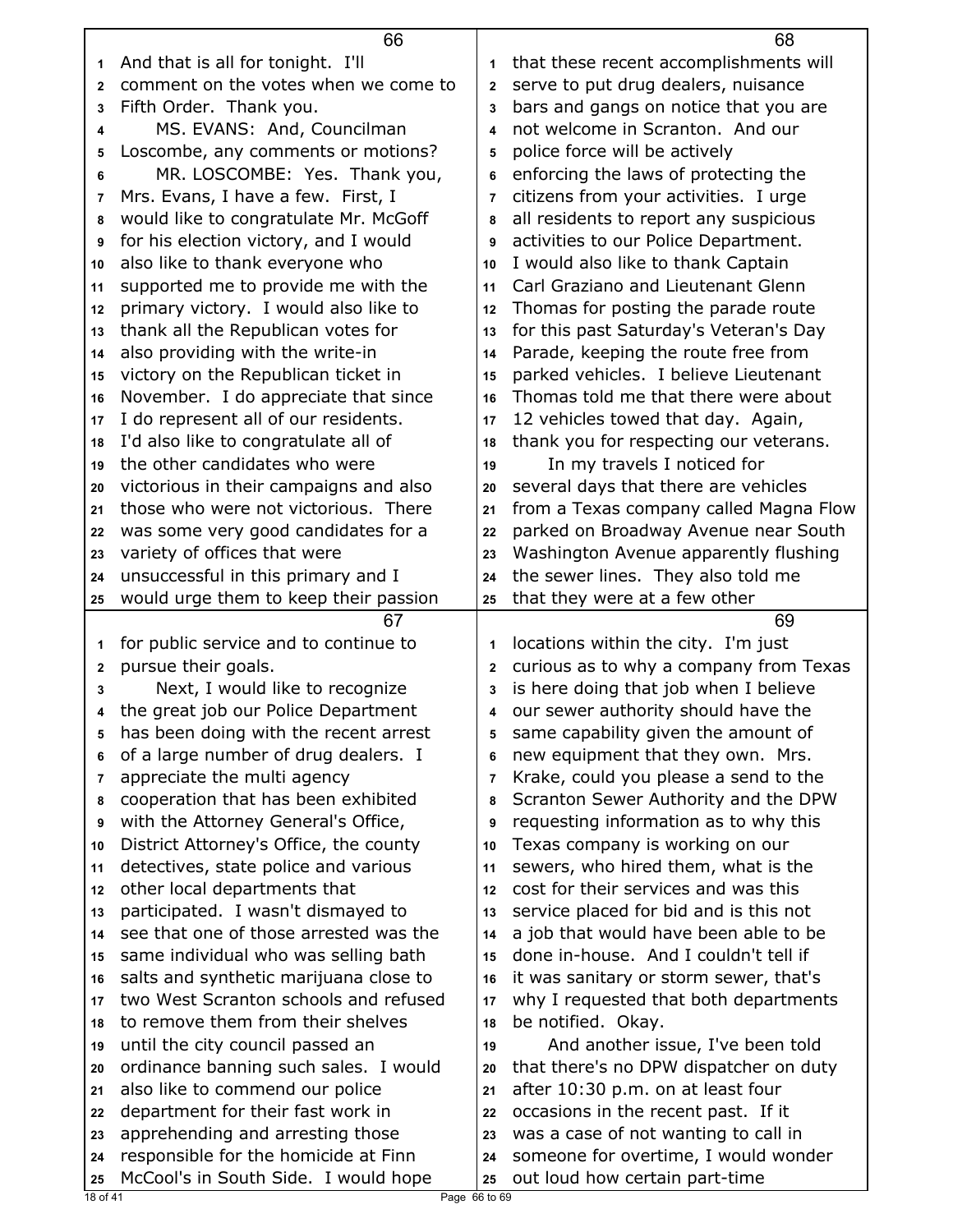|              | 70                                                                      |                | 72                                      |
|--------------|-------------------------------------------------------------------------|----------------|-----------------------------------------|
| 1.           | employees and a select few other                                        | 1              | \$13,000 snack shop at Nag Aug and a    |
| $\mathbf{2}$ | employee are continuing to rack up                                      | $\overline{2}$ | \$20,000 clock at Providence Square.    |
| 3            | overtime without question. I believe                                    | 3              | We have scheduled equipment with a      |
| 4            | the director should review priorities                                   | 4              | \$10,000 deductible where only four out |
| 5            | and perhaps we can send a request to                                    | 5              | of the ten items are actually worth     |
| 6            | him to request how his overtime                                         | 6              | more than the deductible. We have two   |
| 7            | positions are prioritized.                                              | 7              | alternate quotes from public officials  |
| 8            | And also, in Seventh Order this                                         | 8              | and employment practices liability      |
| 9            | evening the city insurance cover will                                   | 9              | with a spread of nearly \$30,000 in     |
| 10           | be considered once again. I will let                                    | 10             | premium. Who determined which one to    |
| 11           | our council president and solicitor                                     | 11             | put enforce, the broker, the mayor. I   |
| 12           | discuss the reasons why it appears on                                   | 12             | believe the insurance coverage should   |
| 13           | the agenda and their comments. But                                      | 13             | be reviewed and put out to bid every    |
| 14           | back in January we made an amendment                                    | 14             | three to five years especially at this  |
| 15           | to this legislation to reduce the term                                  | 15             | time when we have seen the softening    |
| 16           | of the current policies to six months                                   | 16             | of the market which ultimately          |
| 17           | from 12 months thus allowing a                                          | 17             | benefits the consumers and the          |
| 18           | sufficient amount of time to draft a                                    | 18             | taxpayers. We should see a premium      |
| 19           | request for proposals. I will read my                                   | 19             | reduction of 15 to 20 percent of        |
| 20           | answers to the question on the                                          | 20             | current coverages over last year. In    |
| 21           | amendments from the January meeting so                                  | 21             | their defense the current proposals     |
| 22           | you'll understand where we were going                                   | 22             | from Knowles Associates does show a     |
| 23           | at that time. With this amendment it                                    | 23             | reduction in premium of approximately   |
| 24           | would give the city a chance to draft                                   | 24             | ten percent over last year. The         |
| 25           | a request for proposals giving the                                      | 25             | reason for bidding this coverage out    |
|              |                                                                         |                |                                         |
|              | 71                                                                      |                | 73                                      |
| 1            | many other qualified insurance brokers                                  | 1              | is not solely to reduce the premium,    |
| $\mathbf{2}$ |                                                                         | $\mathbf{2}$   | but rather to have a chance to review   |
| 3            | in our area an opportunity to perform<br>their due diligence and submit | 3              | the coverages for accuracy. By          |
| 4            | competitive proposals with proper                                       | 4              | reviewing the scheduled vehicles and    |
| 5            | replacement costs coverages on our                                      | 5              | their coverages, by reviewing the       |
| 6            | current structures and a chance to                                      | 6              | scheduled structures and proper         |
| 7            | review all of our policies for the                                      | 7              | replacement costs coverage and          |
| 8            | best available coverage for the best                                    | 8              | reviewing the schedule equipment for    |
| 9            |                                                                         | 9              | proper coverage and also by reviewing   |
| 10           | premium. The bid specifications must<br>not be offered by the current   | 10             | all the pertinent coverages that apply  |
| 11           | incumbent broker. That would be                                         | 11             | to a municipality. This is exactly      |
| 12           | defeating the purpose. In reviewing                                     | 12             | one of the services that should be      |
| 13           | our current coverage as through the                                     | 13             | placed out for bid, and I would like    |
| 14           | proposal as presented by Knowles                                        | 14             | to quote an article by Richard          |
| 15           | Associates, it is my belief that                                        | 15             | Matthews writing for the Empowered      |
| 16           | several structures are underinsured.                                    | 16             | Municipality which is e-mailed to all   |
| 17           | I have questions on who is responsible                                  | 17             | of us on a regular basis. "Today we     |
| 18           | to place coverage on certain                                            | 18             | examine the next common sense step on   |
| 19           | structures such as the library                                          | 19             | a path to lowering your expenses by     |
| 20           | buildings which have been deeded to                                     | 20             | putting your property and liability     |
| 21           | the Library Authority who still                                         | 21             | insurance out to bid soliciting         |
| 22           | maintains the deeds as we heard here                                    | 22             | alternative quotes. My question to      |
| 23           | this evening. We have building                                          | 23             | every municipal entity in Pennsylvania  |
| 24           | coverage with a 25,000 deductible on                                    | 24             | remains, can you afford not to at       |
| 25           | all scheduled structures including a                                    | 25             | least every five years review your      |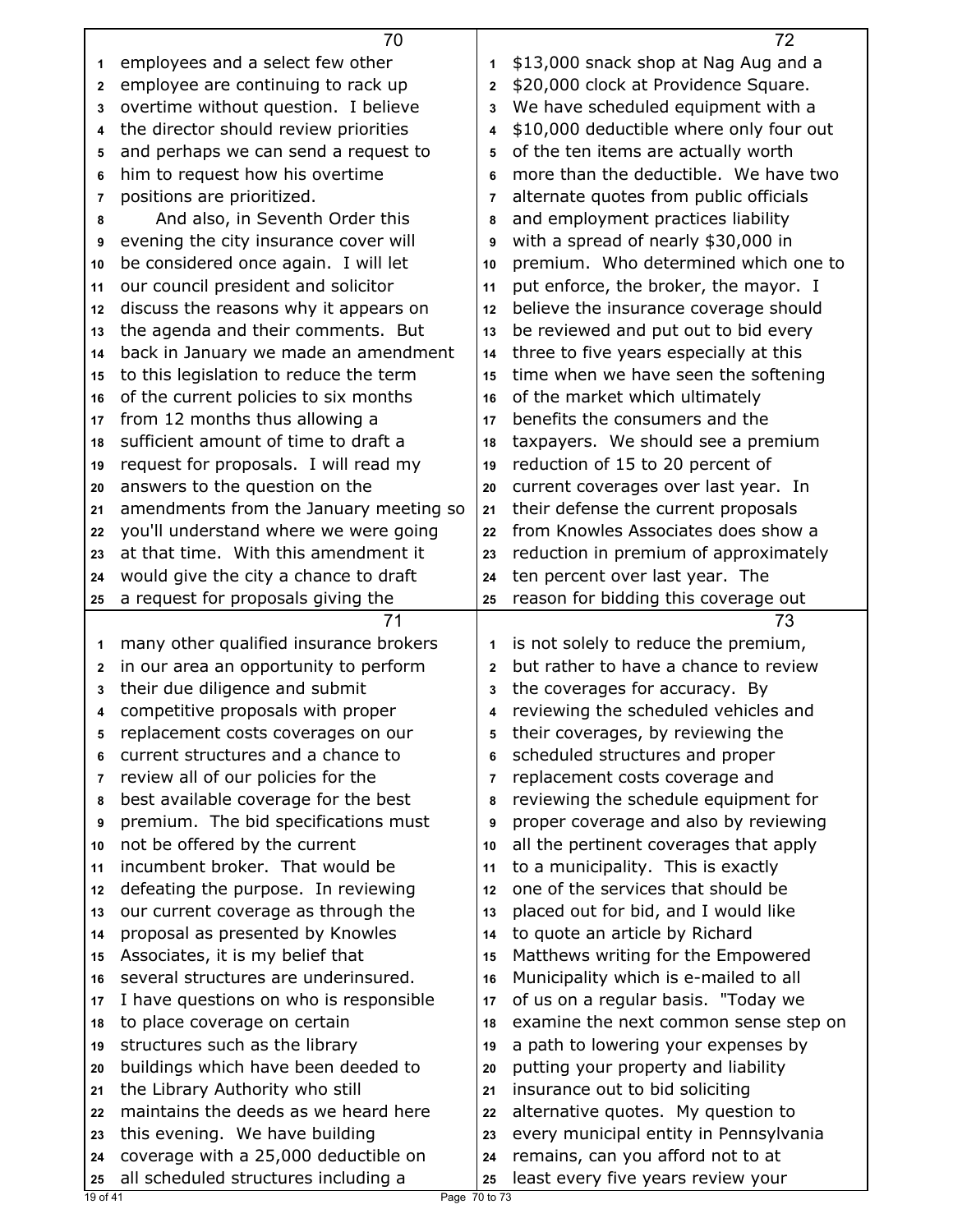|              | 74                                                                               |                | 76                                                                           |
|--------------|----------------------------------------------------------------------------------|----------------|------------------------------------------------------------------------------|
| 1            | policy coverages, claims history and                                             | 1              | on the parking meter program and the                                         |
| 2            | how your premium compare to your                                                 | $\mathbf{2}$   | rental programs. I don't understand                                          |
| 3            | fellow municipal entities as basic due                                           | 3              | it. We're a city in distress, we're a                                        |
| 4            | diligence to your respective                                                     | 4              | cash strapped city, we read about it                                         |
| 5            | community." I am urging the                                                      | 5              | every day in the paper and there's                                           |
| 6            | administration to work in the best                                               | 6              | ways to generate revenue and ways to                                         |
| 7            | interest of the taxpayers who are also                                           | $\overline{7}$ | save money and they sit on it and this                                       |
| 8            | the co-owners of the municipal                                                   | 8              | is frustrating, you know. And then                                           |
| 9            | property as previously discussed and                                             | 9              | going through this research since we                                         |
| 10           | to draft proper bid specifications in                                            | 10             | still had it, I came across some other                                       |
| 11           | a timely manner to assure competitive                                            | 11             | insurance issues that I'd like to have                                       |
| 12           | bidding opportunity to provide the                                               | 12             | addressed, too. Back in -- it doesn't                                        |
| 13           | proper insurance coverage at the best                                            | 13             | even appear this was bid out                                                 |
| 14           | premium and to allow interested                                                  | 14             | originally. It looks like a lot of it                                        |
| 15           | bidders an opportunity to perform                                                | 15             | was done by broker of record at that                                         |
| 16           | their surveys and acquire quotes in a                                            | 16             | time and by that, by a broker of                                             |
| 17           | sufficient amount of time. Now, a                                                | 17             | record, if you have some of the same                                         |
| 18           | little history. We received this                                                 | 18             | companies, you can just come in and                                          |
| 19           | legislation on January 4th with a                                                | 19             | have that company sign up with you.                                          |
| 20           | revision on January 10th for coverage                                            | 20             | It's easier leg work for a broker.                                           |
| 21           | beginning on January 1st. The                                                    | 21             | But every policy, even your                                                  |
| 22           | proposal was submitted to the city on                                            | 22             | homeowner's policy should be reviewed                                        |
| 23           | December 1st, and as stated before,                                              | 23             | every couple years for the replacement                                       |
| 24           | our backs are against the wall. We                                               | 24             | costs on your homes alone if you put                                         |
| 25           | cannot allow a lapse in our coverage.                                            | 25             | an addition on, inflation factors,                                           |
|              |                                                                                  |                |                                                                              |
|              | 75                                                                               |                | 77                                                                           |
| 1            | That's why we approved it at that time                                           | 1              | anything that like. So you can                                               |
| $\mathbf{2}$ | but we did make amendments, we amended                                           | $\mathbf{2}$   | imagine on a homeowner's level, it's                                         |
| 3            | it to a six month policy. I think                                                | 3              | one thing but on a municipal level,                                          |
| 4            | it's in the best interest of everyone                                            | 4              | the buildings we have, the                                                   |
| 5            | since there's no incentive for an                                                | 5              | architectural and historic buildings,                                        |
| 6            | agent to go out and find the cheapest                                            | 6              | the proper coverage has to be in                                             |
| 7            | premiums when they are getting paid a                                            | $\overline{7}$ | place. And all we've asked for was a                                         |
| 8            | commission on those premiums. But                                                | 8              | request for proposals, and I'm not                                           |
| 9            | when you have competitive bidding,                                               | 9              | picking on the current broker. They                                          |
| 10           | there may be brokers out there that                                              | 10             | may end up with it. They may be the                                          |
| 11           | have companies that aren't available                                             | 11             | best broker in this area. I have no                                          |
| 12           | to this particular broker, and I think                                           | 12             | clue. I just think there has to be                                           |
| 13           | it would be a benefit to all of us and                                           | 13             | some research done and some due                                              |
| 14           | with the soft market and exactly by                                              | 14             | diligence and what I saw when I looked                                       |
| 15           | saving -- a chance of saving some                                                | 15             | at the policies, there were some                                             |
| 16           | money on our premiums. Obviously                                                 | 16             | errors on the coverages and that has                                         |
| 17           | despite numerous requests from this                                              | 17             | to be corrected. It appears that it's                                        |
| 18           | council what I just read to you was                                              | 18             | just renewed annually. I have a stack                                        |
| 19           | our statements from the meeting in                                               | 19             | of renewals just renewed annually by                                         |
| 20           | January. I believe it was                                                        | 20             | the same company just shopping within                                        |
| 21           | January 12th at that time requesting                                             | 21             | themselves, there's a couple different                                       |
| 22           | proposals. And, again, obviously                                                 | 22             | companies. It's hard to understand if                                        |
| 23           | despite numerous requests from this                                              | 23             | you don't know it but brokers have                                           |
| 24<br>25     | council, the administration has chosen<br>to drag this out just as they have sat | 24<br>25       | access to several different insurers<br>and they would be able to shop those |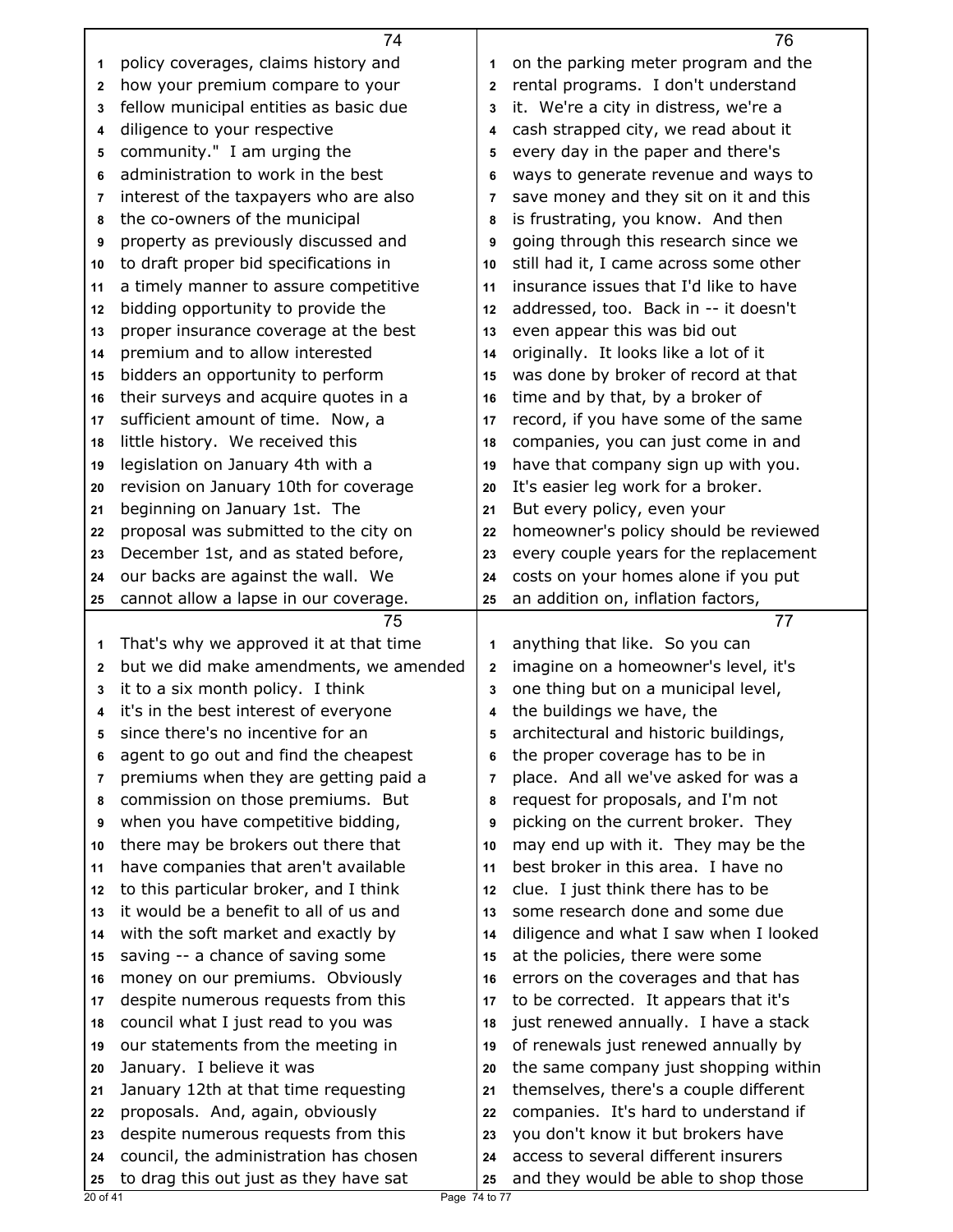|                | 78                                                    |                | 80                                     |
|----------------|-------------------------------------------------------|----------------|----------------------------------------|
| 1              | insurers out on an annual basis but an                | 1              | the different departments, to prevent  |
| $\mathbf{2}$   | annual basis -- an insurance broker                   | $\overline{2}$ | injuries, prevent accidents so the     |
| 3              | should sit down with the entity, go                   | 3              | Workers' Comp fees go down and that's  |
| 4              | over its coverages, make sure that                    | 4              | what this payment is for. And I see    |
| 5              | there's no new buildings, no new                      | 5              | it was renewed in 2004 also, but I     |
| 6              | additions, no changes in vehicles, all                | 6              | don't have anything beyond that and    |
| $\overline{7}$ | that stuff has to be done to be                       | $\overline{7}$ | obviously if we're mandated by the     |
| 8              | properly covered and make sure the                    | 8              | state to have this program, we have to |
| 9              | values are up-to-date and that's why                  | 9              | have coverage by someone. So I was     |
| 10             | it's important to review this every                   | 10             | just wondering, Mr. Krake, if you can  |
| 11             | couple of years. It's tough to do                     | 11             | request information from the proper    |
| 12             | every three years to revalue -- or                    | 12             | authorities as to what became of this  |
| 13             | every year to revalue, but it should                  | 13             | program since 2004, if it's still in   |
| 14             | be every three to five years. While I                 | 14             | the hands of the same insurance        |
| 15             | was researching this, I also came                     | 15             | company or do we even have the         |
| 16             | across some other resolutions back in                 | 16             | coverage. And obviously it's over      |
| 17             | 2003, 2004, and the resolutions have                  | 17             | \$10,000. We haven't had any bids put  |
| 18             | to do with the fact that the city is                  | 18             | before us. So I would like to know     |
| 19             | self insured and these were                           | 19             | any details on that and also details   |
| 20             | resolutions authorizing the city to                   | 20             | of the programs and what they've       |
| 21             | give the same company the contract                    | 21             | accomplished as far as accident and    |
| 22             | which is totally separate from these                  | 22             | illness prevention.                    |
| 23             | here. Whereas the City of Scranton is                 | 23             | And also I have another question       |
| 24             | mandated by the Commonwealth to have                  | 24             | to ask on our existing policies. Have  |
| 25             | in place a bona fide accident and                     | 25             | there been any lapses in any of our    |
|                |                                                       |                |                                        |
|                |                                                       |                |                                        |
|                | 79                                                    |                | 81                                     |
| 1              | illness prevention program in order to                | 1              | coverage during this, you know, this   |
| $\mathbf{2}$   | maintain a shelf insured status. So                   | $\mathbf{2}$   | last ten years, and if so, has the     |
| 3              | this is something that we have to have                | 3              | broker's ENO coverage been utilized to |
| 4              | in place to remain shelf insured. And                 | 4              | recover any losses due to a lapse.     |
| 5              | then whereas Knowles Associates has                   | 5              | But I just think, you know, it's the   |
| 6              | the expertise to provide the city with                | 6              | same old, same old just as I said here |
| 7              | mandated requirements regarding loss                  | 7              | but these three issues, the insurance, |
| 8              | prevention as well as to implement                    | 8              | the street meter program, the rental   |
| 9              | effective internal procedures to                      | 9              | program, were put in this year to      |
| 10             | contain such losses. Contract will                    | 10             | generate revenue that we sorely need,  |
| 11             | last for one year from the date of                    | 11             | and we can keep pounding a dead horse  |
| 12             | enactment of this resolution and will                 | 12             | but we need it, and the city knows we  |
| 13             | be performed for a flat fee of \$24,000               | 13             | need it. The administration knows we   |
| 14             | plus actual costs such as                             | 14             | need it. I'm wondering where is it.    |
| 15             | photocopying, printing and the like.                  | 15             | Where are all these things. They cry   |
| 16             | This is a separate contract from the                  | 16             | in the newspaper every day that, well, |
| 17             | insurance contract. This here is                      | 17             | they try to blame council that we have |
| 18             | basically an accident and illness                     | 18             | a deficit in the budget. We obviously  |
| 19             | prevention program, and I've spoken to                | 19             | know whose cause the deficit here. I   |
| 20             | a number of employees that don't                      | 20             | think it's been presented from here    |
| 21             | recall ever having any kind of classes                | 21             | many times. But I don't care -- I      |
| 22             | on accident prevention or anything                    | 22             | don't want to blame anybody but right  |
| 23             | like that. That's what part of this                   | 23             | now we did our job on this and we've   |
| 24             | is. That's what someone that does                     | 24             | been waiting and the taxpayers are     |
| 25<br>21 of 41 | this is supposed to do, go around to<br>Page 78 to 81 | 25             | waiting. And if this stuff doesn't     |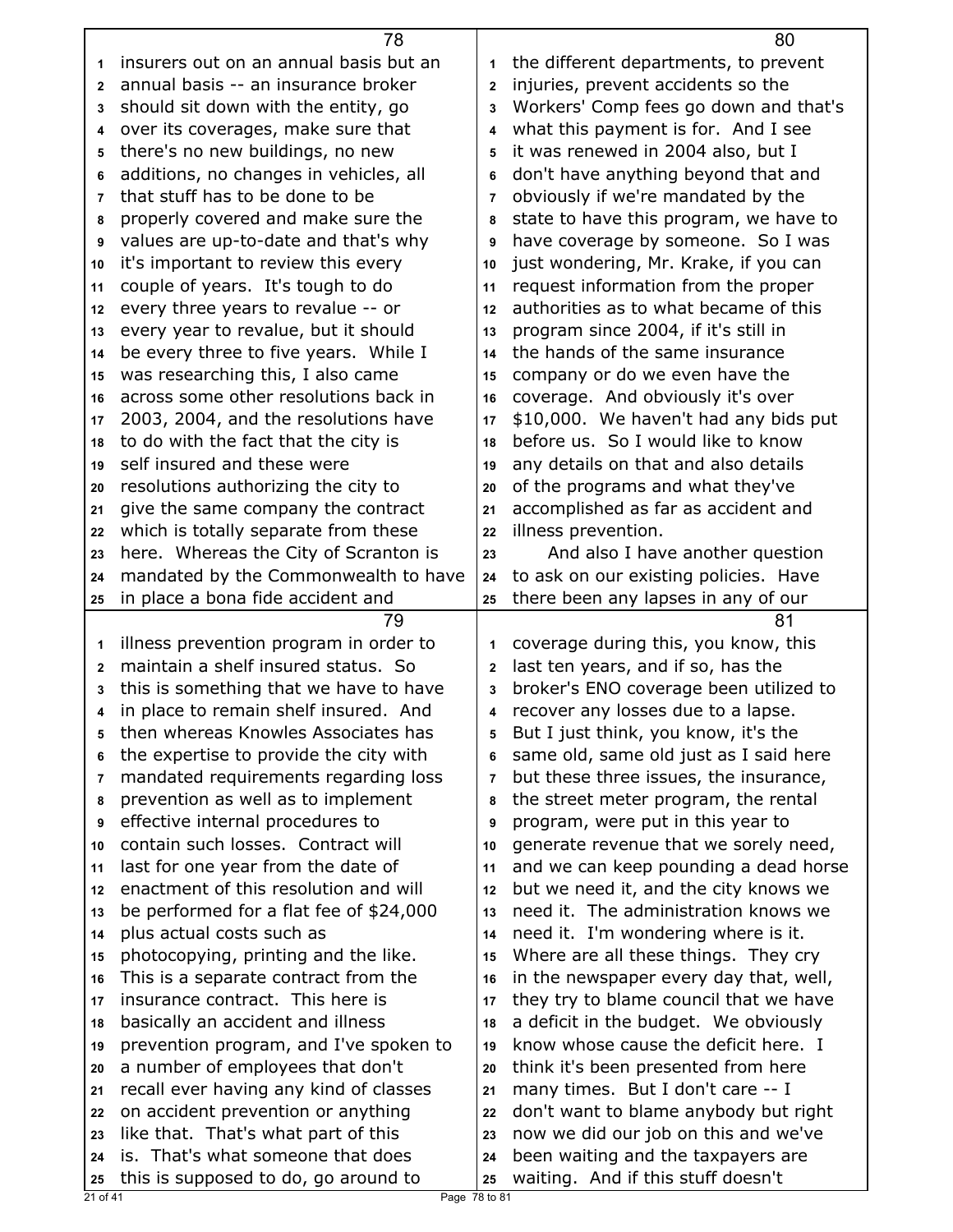|              | 82                                                                           |                | 84                                                                             |
|--------------|------------------------------------------------------------------------------|----------------|--------------------------------------------------------------------------------|
| 1            | happen and we don't save the taxpayers                                       | 1              | To further explain as Mrs. Schumacher                                          |
| $\mathbf{2}$ | money and start making revenue, we are                                       | $\mathbf{2}$   | came up and stated before, delinquent                                          |
| 3            | in deep trouble. And, you know, if we                                        | 3              | taxes were sold from the city to the                                           |
| 4            | want to be on the same page, we want                                         | 4              | Redevelopment Authority for the years,                                         |
| 5            | to work for the same taxpayers in this                                       | 5              | 2004, five and six. As noted, since                                            |
| 6            | city, administration, let's get to it,                                       | 6              | the delinquent taxes were sold to the                                          |
| 7            | get working for the people.                                                  | 7              | city, the Redevelopment Authority paid                                         |
| 8            | And I do have some citizens'                                                 | 8              | the city in a prior year for the                                               |
| 9            | concerns. I will pass them onto Mrs.                                         | 9              | accounts. Subsequently, the                                                    |
| 10           | Krake. And that's all I have. Thank                                          | 10             | Redevelopment Authority took out a                                             |
| 11           | you.                                                                         | 11             | loan from Pennstar Bank for nearly the                                         |
| 12           | MS. EVANS: Thank you.                                                        | 12             | entire amount of the tax claims.                                               |
| 13           | Councilman Loscombe. Councilman                                              | 13             | Since the Redevelopment Authority                                              |
| 14           | Joyce, any comments or motions?                                              | 14             | wasn't able to collect all the                                                 |
| 15           | MR. JOYCE: Yes. Before I begin                                               | 15             | delinguent tax claims, the                                                     |
| 16           | tonight, I'd like to congratulate my                                         | 16             | Redevelopment Authority defaulted on                                           |
| 17           | colleagues, Mr. McGoff and Mr.                                               | 17             | the loan. Since the city backs the                                             |
| 18           | Loscombe on their victories on the                                           | 18             | Redevelopment Authority as well other                                          |
| 19           | Democratic ballot in the primary and                                         | 19             | municipal authorities, it is now                                               |
| 20           | also Mr. Loscombe for his write-in                                           | 20             | responsible for paying back Pennstar                                           |
| 21           | victory on the Republican ballot. I                                          | 21             | Bank. And I'll briefly read some of                                            |
| 22           | also want to congratulate Mr. Morgan                                         | 22             | the correspondence that was received                                           |
| 23           | for his victory on the Republican                                            | 23             | by our office here. On behalf of the                                           |
| 24           | ballot as well and all of the other                                          | 24             | Pennstar Bank from Rhoades and Sinen.                                          |
| 25           | candidates who ran for the office of                                         | 25             | "Dear Gentlemen: By this letter we                                             |
|              |                                                                              |                |                                                                                |
|              | 83                                                                           |                | 85                                                                             |
| 1            | city council as well as the victors                                          | 1              | are notifying all interested parties                                           |
| $\mathbf{2}$ | and those who came up a little bit                                           | $\overline{2}$ | that the Scranton Redevelopment                                                |
| 3            | short for some of the other races that                                       | 3              | Authority is in default of the line of                                         |
| 4            | were going on, both city and                                                 | 4              | credit loan and security agreement                                             |
| 5            | countywide.                                                                  | 5              | dated December 20th, 2007, and                                                 |
| 6            | I was going to mention the two                                               | 6              | accompanying promissory note relative                                          |
| 7            | checks that Mr. Rogan brought up and                                         | 7              | to the agreement of sale between the                                           |
| 8            | also thank our tax collector, Bill                                           | 8              | City of Scranton and the Authority for                                         |
| 9            | Courtright, for a job well done as                                           | 9              | delinquent tax claims for the calendar                                         |
| 10           | well as our auditor, Rossi and Rossi.                                        | 10             | years; '04, '05, '06. As discussed in                                          |
| 11           | I believe that both of them have done                                        | 11             | prior correspondence, the outstanding                                          |
| 12           | a very good job in making sure that                                          | 12             | principle balance of the loan, one                                             |
| 13           | this money is where it needs to be and                                       | 13             | million, 560 thousand, 398 dollars and                                         |
| 14           | where it should be at this time.                                             | 14             | eighty cents exceeds the product of                                            |
| 15           | Mr. Loscombe comments a lot about                                            | 15             | the unpaid qualifying tax claim                                                |
| 16           | some revenue issues. However, I am                                           | 16             | reported to be one million, 91                                                 |
| 17           | going to talk about an expenditure                                           | 17             | thousand, 840 dollars per municipal                                            |
| 18           | tonight. And it has come to my                                               | 18             | revenue sources incorporated it's most                                         |
| 19           | attention that the city is once again                                        | 19             | recent report and the advanced rate of                                         |
| 20           | in some hot water for unpaid                                                 | 20             | 90 percent as set forth in the loan                                            |
| 21           | obligations from prior years. This                                           | 21             | agreement. In addition as noted in                                             |
| 22           | time around the city is responsible                                          | 22             | the previous correspondence, the                                               |
| 23           | paying a loan taken out on behalf of                                         | 23             | authority has failed to comply with                                            |
| 24           | the Scranton Redevelopment Authority<br>to the tune of 1.56 million dollars. | 24             | it's obligation to maintain both the<br>reserve and clearing accounts pursuant |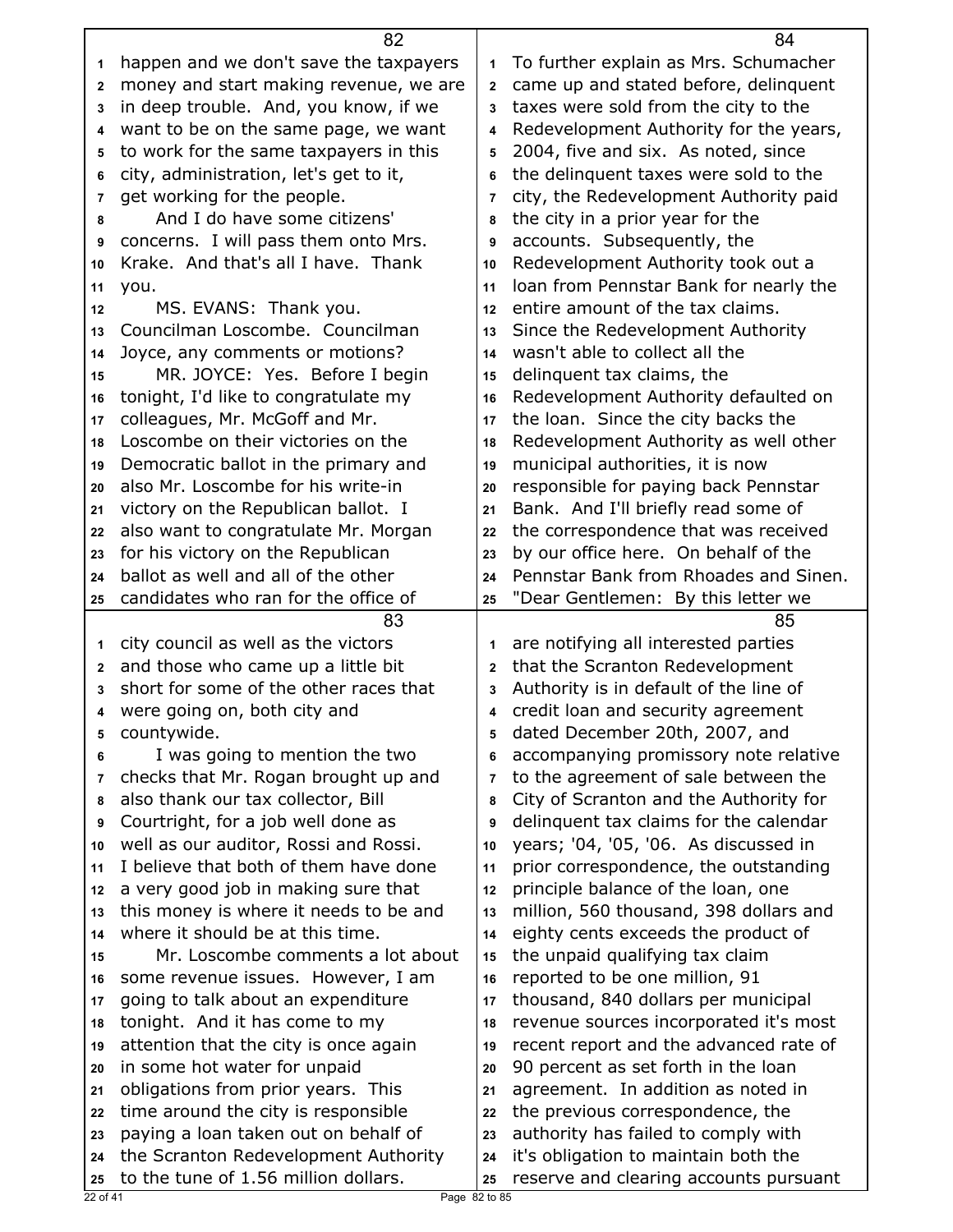| Attorney Michael Winfield of Rhoades<br>to the loan agreement. These<br>1<br>1<br>constitute events of default pursuant<br>and Sinen. I'll get to this handout<br>$\mathbf{2}$<br>$\mathbf{2}$<br>to Paragraph 8 of 818 or 81AH and L of<br>that I just gave you which was part of<br>3<br>3<br>the loan documents before I explain<br>loan agreement pursuant to Paragraph<br>4<br>4<br>8.2. Thereof, Pennstar Bank is<br>this. But I originally received a<br>5<br>5<br>declaring an unpaid principal balance<br>phone call from Mike Winfield back on<br>6<br>6<br>March 3rd of this year regarding the<br>along with unpaid interest and other<br>$\overline{7}$<br>7<br>situation. I knew nothing of it. I<br>sums due and owing under loan<br>8<br>8<br>agreement to note to be immediately<br>don't think council had any notice of<br>9<br>9<br>due you and payable. Additionally,<br>it. Attorney Winfield, he's with<br>10<br>10<br>Rhoades and Sinen in Harrisburg. He<br>Pennstar is exercising its rights<br>11<br>11<br>pursuant to Section 3.02 of the<br>sent me letters. They've been sent to<br>12<br>12<br>agreement of sale to demand repurchase<br>Attorney Greco and Attorney Kelly<br>13<br>13<br>of the unredeemed tax claims by the<br>including a package, federal express<br>14<br>14<br>city. We calculate the city's<br>of all the loan documents regarding<br>15<br>15<br>repurchase payment to be the<br>this transaction with Pennstar. I<br>16<br>16<br>outstanding principal balance of the<br>received them on that Friday which<br>17<br>17<br>would be March 4th around 1 o'clock.<br>loan which is one million, 560<br>18<br>18<br>thousand, 398 dollars and 80 cents<br>I reviewed them, analyzed them, and I<br>19<br>19<br>along with the interest at the default<br>sent council a memo and then at our<br>20<br>20<br>rate of \$227.56 per day through the<br>March 8th meeting I made a report on<br>21<br>21<br>date that payment is made. As the<br>it. So this has been lingering around<br>22<br>22<br>assignee of the authority's rights<br>for two and a half months. Attorney<br>23<br>23<br>Winfield told me at that time that if<br>under the agreement of sale, Pennstar<br>24<br>24<br>is directing the city to make the<br>something wasn't done, that Pennstar<br>25<br>25<br>87<br>89<br>repurchase payment directly to the<br>would move to protect the interest in<br>1<br>1<br>bank pursuant to Section 3.02B there<br>the collateral, declare the city in<br>$\mathbf 2$<br>$\mathbf{2}$<br>of. Pennstar reserves all other<br>default. When I originally reported<br>3<br>3<br>on this -- to understand the<br>rights pursuant to the transaction<br>4<br>4<br>documents referenced herein and all<br>transaction, what happened was the<br>5<br>5<br>other documents related thereto<br>city's delinquent real estate taxes<br>6<br>6<br>including but not limited to in its<br>for the years, 2004, five and six<br>$\overline{7}$<br>7<br>rights all collateral and security<br>totalled two million, 343 thousand,<br>8<br>8<br>payments of all amounts due and owing<br>439 dollars. This is a closing --<br>9<br>9<br>under the loan agreement. Pursuant to<br>what I handed out is an analysis and<br>10<br>10<br>there's one of the closing documents<br>the agreement of sale, the city is<br>11<br>11<br>obligated to make the repurchase<br>as to what this transaction was about.<br>12<br>12<br>payment within 30 days of the date it<br>The City of Scranton sold all of its<br>13<br>13<br>receives notice of the Authority's<br>delinquent taxes for 2004, five and<br>14<br>14<br>default. Consequently payment is due<br>six to the Scranton Redevelopment<br>15<br>15<br>on/or before June 18th of 2011." And<br>Authority. The Scranton Redevelopment<br>16<br>16<br>before I comment more on this, is<br>Authority then through various<br>17<br>17<br>Solicitor Hughes right next -- oh,<br>arrangements with Pennstar Bank had<br>18<br>18<br>there are you. If you could add some<br>them review the delinquent taxes and<br>19<br>19<br>also hired NCC as the collector of the<br>more details because I know that<br>20<br>20<br>taxes. When these notes were sold or<br>you've been following this quite<br>21<br>21<br>closely.<br>when these delinquent taxes were sold,<br>22<br>22 |    | 86                                     |    | 88                                     |
|----------------------------------------------------------------------------------------------------------------------------------------------------------------------------------------------------------------------------------------------------------------------------------------------------------------------------------------------------------------------------------------------------------------------------------------------------------------------------------------------------------------------------------------------------------------------------------------------------------------------------------------------------------------------------------------------------------------------------------------------------------------------------------------------------------------------------------------------------------------------------------------------------------------------------------------------------------------------------------------------------------------------------------------------------------------------------------------------------------------------------------------------------------------------------------------------------------------------------------------------------------------------------------------------------------------------------------------------------------------------------------------------------------------------------------------------------------------------------------------------------------------------------------------------------------------------------------------------------------------------------------------------------------------------------------------------------------------------------------------------------------------------------------------------------------------------------------------------------------------------------------------------------------------------------------------------------------------------------------------------------------------------------------------------------------------------------------------------------------------------------------------------------------------------------------------------------------------------------------------------------------------------------------------------------------------------------------------------------------------------------------------------------------------------------------------------------------------------------------------------------------------------------------------------------------------------------------------------------------------------------------------------------------------------------------------------------------------------------------------------------------------------------------------------------------------------------------------------------------------------------------------------------------------------------------------------------------------------------------------------------------------------------------------------------------------------------------------------------------------------------------------------------------------------------------------------------------------------------------------------------------------------------------------------------------------------------------------------------------------------------------------------------------------------------------------------------------------------------------------------------------------------------------------------------------------------------------------------------------------------------------------------------------------------------------------------------------------------------------------------------------------------------------------------------------------------------------------------------------------------------------------------------------------------------------------------------------------------------------------------------------------------------------------------------------------------------------------------------------------------------------------------------------------------------------------------------------------------------------------------------------------------------------------------------------------------------------------------------------------------------------|----|----------------------------------------|----|----------------------------------------|
|                                                                                                                                                                                                                                                                                                                                                                                                                                                                                                                                                                                                                                                                                                                                                                                                                                                                                                                                                                                                                                                                                                                                                                                                                                                                                                                                                                                                                                                                                                                                                                                                                                                                                                                                                                                                                                                                                                                                                                                                                                                                                                                                                                                                                                                                                                                                                                                                                                                                                                                                                                                                                                                                                                                                                                                                                                                                                                                                                                                                                                                                                                                                                                                                                                                                                                                                                                                                                                                                                                                                                                                                                                                                                                                                                                                                                                                                                                                                                                                                                                                                                                                                                                                                                                                                                                                                                                                  |    |                                        |    |                                        |
|                                                                                                                                                                                                                                                                                                                                                                                                                                                                                                                                                                                                                                                                                                                                                                                                                                                                                                                                                                                                                                                                                                                                                                                                                                                                                                                                                                                                                                                                                                                                                                                                                                                                                                                                                                                                                                                                                                                                                                                                                                                                                                                                                                                                                                                                                                                                                                                                                                                                                                                                                                                                                                                                                                                                                                                                                                                                                                                                                                                                                                                                                                                                                                                                                                                                                                                                                                                                                                                                                                                                                                                                                                                                                                                                                                                                                                                                                                                                                                                                                                                                                                                                                                                                                                                                                                                                                                                  |    |                                        |    |                                        |
|                                                                                                                                                                                                                                                                                                                                                                                                                                                                                                                                                                                                                                                                                                                                                                                                                                                                                                                                                                                                                                                                                                                                                                                                                                                                                                                                                                                                                                                                                                                                                                                                                                                                                                                                                                                                                                                                                                                                                                                                                                                                                                                                                                                                                                                                                                                                                                                                                                                                                                                                                                                                                                                                                                                                                                                                                                                                                                                                                                                                                                                                                                                                                                                                                                                                                                                                                                                                                                                                                                                                                                                                                                                                                                                                                                                                                                                                                                                                                                                                                                                                                                                                                                                                                                                                                                                                                                                  |    |                                        |    |                                        |
|                                                                                                                                                                                                                                                                                                                                                                                                                                                                                                                                                                                                                                                                                                                                                                                                                                                                                                                                                                                                                                                                                                                                                                                                                                                                                                                                                                                                                                                                                                                                                                                                                                                                                                                                                                                                                                                                                                                                                                                                                                                                                                                                                                                                                                                                                                                                                                                                                                                                                                                                                                                                                                                                                                                                                                                                                                                                                                                                                                                                                                                                                                                                                                                                                                                                                                                                                                                                                                                                                                                                                                                                                                                                                                                                                                                                                                                                                                                                                                                                                                                                                                                                                                                                                                                                                                                                                                                  |    |                                        |    |                                        |
|                                                                                                                                                                                                                                                                                                                                                                                                                                                                                                                                                                                                                                                                                                                                                                                                                                                                                                                                                                                                                                                                                                                                                                                                                                                                                                                                                                                                                                                                                                                                                                                                                                                                                                                                                                                                                                                                                                                                                                                                                                                                                                                                                                                                                                                                                                                                                                                                                                                                                                                                                                                                                                                                                                                                                                                                                                                                                                                                                                                                                                                                                                                                                                                                                                                                                                                                                                                                                                                                                                                                                                                                                                                                                                                                                                                                                                                                                                                                                                                                                                                                                                                                                                                                                                                                                                                                                                                  |    |                                        |    |                                        |
|                                                                                                                                                                                                                                                                                                                                                                                                                                                                                                                                                                                                                                                                                                                                                                                                                                                                                                                                                                                                                                                                                                                                                                                                                                                                                                                                                                                                                                                                                                                                                                                                                                                                                                                                                                                                                                                                                                                                                                                                                                                                                                                                                                                                                                                                                                                                                                                                                                                                                                                                                                                                                                                                                                                                                                                                                                                                                                                                                                                                                                                                                                                                                                                                                                                                                                                                                                                                                                                                                                                                                                                                                                                                                                                                                                                                                                                                                                                                                                                                                                                                                                                                                                                                                                                                                                                                                                                  |    |                                        |    |                                        |
|                                                                                                                                                                                                                                                                                                                                                                                                                                                                                                                                                                                                                                                                                                                                                                                                                                                                                                                                                                                                                                                                                                                                                                                                                                                                                                                                                                                                                                                                                                                                                                                                                                                                                                                                                                                                                                                                                                                                                                                                                                                                                                                                                                                                                                                                                                                                                                                                                                                                                                                                                                                                                                                                                                                                                                                                                                                                                                                                                                                                                                                                                                                                                                                                                                                                                                                                                                                                                                                                                                                                                                                                                                                                                                                                                                                                                                                                                                                                                                                                                                                                                                                                                                                                                                                                                                                                                                                  |    |                                        |    |                                        |
|                                                                                                                                                                                                                                                                                                                                                                                                                                                                                                                                                                                                                                                                                                                                                                                                                                                                                                                                                                                                                                                                                                                                                                                                                                                                                                                                                                                                                                                                                                                                                                                                                                                                                                                                                                                                                                                                                                                                                                                                                                                                                                                                                                                                                                                                                                                                                                                                                                                                                                                                                                                                                                                                                                                                                                                                                                                                                                                                                                                                                                                                                                                                                                                                                                                                                                                                                                                                                                                                                                                                                                                                                                                                                                                                                                                                                                                                                                                                                                                                                                                                                                                                                                                                                                                                                                                                                                                  |    |                                        |    |                                        |
|                                                                                                                                                                                                                                                                                                                                                                                                                                                                                                                                                                                                                                                                                                                                                                                                                                                                                                                                                                                                                                                                                                                                                                                                                                                                                                                                                                                                                                                                                                                                                                                                                                                                                                                                                                                                                                                                                                                                                                                                                                                                                                                                                                                                                                                                                                                                                                                                                                                                                                                                                                                                                                                                                                                                                                                                                                                                                                                                                                                                                                                                                                                                                                                                                                                                                                                                                                                                                                                                                                                                                                                                                                                                                                                                                                                                                                                                                                                                                                                                                                                                                                                                                                                                                                                                                                                                                                                  |    |                                        |    |                                        |
|                                                                                                                                                                                                                                                                                                                                                                                                                                                                                                                                                                                                                                                                                                                                                                                                                                                                                                                                                                                                                                                                                                                                                                                                                                                                                                                                                                                                                                                                                                                                                                                                                                                                                                                                                                                                                                                                                                                                                                                                                                                                                                                                                                                                                                                                                                                                                                                                                                                                                                                                                                                                                                                                                                                                                                                                                                                                                                                                                                                                                                                                                                                                                                                                                                                                                                                                                                                                                                                                                                                                                                                                                                                                                                                                                                                                                                                                                                                                                                                                                                                                                                                                                                                                                                                                                                                                                                                  |    |                                        |    |                                        |
|                                                                                                                                                                                                                                                                                                                                                                                                                                                                                                                                                                                                                                                                                                                                                                                                                                                                                                                                                                                                                                                                                                                                                                                                                                                                                                                                                                                                                                                                                                                                                                                                                                                                                                                                                                                                                                                                                                                                                                                                                                                                                                                                                                                                                                                                                                                                                                                                                                                                                                                                                                                                                                                                                                                                                                                                                                                                                                                                                                                                                                                                                                                                                                                                                                                                                                                                                                                                                                                                                                                                                                                                                                                                                                                                                                                                                                                                                                                                                                                                                                                                                                                                                                                                                                                                                                                                                                                  |    |                                        |    |                                        |
|                                                                                                                                                                                                                                                                                                                                                                                                                                                                                                                                                                                                                                                                                                                                                                                                                                                                                                                                                                                                                                                                                                                                                                                                                                                                                                                                                                                                                                                                                                                                                                                                                                                                                                                                                                                                                                                                                                                                                                                                                                                                                                                                                                                                                                                                                                                                                                                                                                                                                                                                                                                                                                                                                                                                                                                                                                                                                                                                                                                                                                                                                                                                                                                                                                                                                                                                                                                                                                                                                                                                                                                                                                                                                                                                                                                                                                                                                                                                                                                                                                                                                                                                                                                                                                                                                                                                                                                  |    |                                        |    |                                        |
|                                                                                                                                                                                                                                                                                                                                                                                                                                                                                                                                                                                                                                                                                                                                                                                                                                                                                                                                                                                                                                                                                                                                                                                                                                                                                                                                                                                                                                                                                                                                                                                                                                                                                                                                                                                                                                                                                                                                                                                                                                                                                                                                                                                                                                                                                                                                                                                                                                                                                                                                                                                                                                                                                                                                                                                                                                                                                                                                                                                                                                                                                                                                                                                                                                                                                                                                                                                                                                                                                                                                                                                                                                                                                                                                                                                                                                                                                                                                                                                                                                                                                                                                                                                                                                                                                                                                                                                  |    |                                        |    |                                        |
|                                                                                                                                                                                                                                                                                                                                                                                                                                                                                                                                                                                                                                                                                                                                                                                                                                                                                                                                                                                                                                                                                                                                                                                                                                                                                                                                                                                                                                                                                                                                                                                                                                                                                                                                                                                                                                                                                                                                                                                                                                                                                                                                                                                                                                                                                                                                                                                                                                                                                                                                                                                                                                                                                                                                                                                                                                                                                                                                                                                                                                                                                                                                                                                                                                                                                                                                                                                                                                                                                                                                                                                                                                                                                                                                                                                                                                                                                                                                                                                                                                                                                                                                                                                                                                                                                                                                                                                  |    |                                        |    |                                        |
|                                                                                                                                                                                                                                                                                                                                                                                                                                                                                                                                                                                                                                                                                                                                                                                                                                                                                                                                                                                                                                                                                                                                                                                                                                                                                                                                                                                                                                                                                                                                                                                                                                                                                                                                                                                                                                                                                                                                                                                                                                                                                                                                                                                                                                                                                                                                                                                                                                                                                                                                                                                                                                                                                                                                                                                                                                                                                                                                                                                                                                                                                                                                                                                                                                                                                                                                                                                                                                                                                                                                                                                                                                                                                                                                                                                                                                                                                                                                                                                                                                                                                                                                                                                                                                                                                                                                                                                  |    |                                        |    |                                        |
|                                                                                                                                                                                                                                                                                                                                                                                                                                                                                                                                                                                                                                                                                                                                                                                                                                                                                                                                                                                                                                                                                                                                                                                                                                                                                                                                                                                                                                                                                                                                                                                                                                                                                                                                                                                                                                                                                                                                                                                                                                                                                                                                                                                                                                                                                                                                                                                                                                                                                                                                                                                                                                                                                                                                                                                                                                                                                                                                                                                                                                                                                                                                                                                                                                                                                                                                                                                                                                                                                                                                                                                                                                                                                                                                                                                                                                                                                                                                                                                                                                                                                                                                                                                                                                                                                                                                                                                  |    |                                        |    |                                        |
|                                                                                                                                                                                                                                                                                                                                                                                                                                                                                                                                                                                                                                                                                                                                                                                                                                                                                                                                                                                                                                                                                                                                                                                                                                                                                                                                                                                                                                                                                                                                                                                                                                                                                                                                                                                                                                                                                                                                                                                                                                                                                                                                                                                                                                                                                                                                                                                                                                                                                                                                                                                                                                                                                                                                                                                                                                                                                                                                                                                                                                                                                                                                                                                                                                                                                                                                                                                                                                                                                                                                                                                                                                                                                                                                                                                                                                                                                                                                                                                                                                                                                                                                                                                                                                                                                                                                                                                  |    |                                        |    |                                        |
|                                                                                                                                                                                                                                                                                                                                                                                                                                                                                                                                                                                                                                                                                                                                                                                                                                                                                                                                                                                                                                                                                                                                                                                                                                                                                                                                                                                                                                                                                                                                                                                                                                                                                                                                                                                                                                                                                                                                                                                                                                                                                                                                                                                                                                                                                                                                                                                                                                                                                                                                                                                                                                                                                                                                                                                                                                                                                                                                                                                                                                                                                                                                                                                                                                                                                                                                                                                                                                                                                                                                                                                                                                                                                                                                                                                                                                                                                                                                                                                                                                                                                                                                                                                                                                                                                                                                                                                  |    |                                        |    |                                        |
|                                                                                                                                                                                                                                                                                                                                                                                                                                                                                                                                                                                                                                                                                                                                                                                                                                                                                                                                                                                                                                                                                                                                                                                                                                                                                                                                                                                                                                                                                                                                                                                                                                                                                                                                                                                                                                                                                                                                                                                                                                                                                                                                                                                                                                                                                                                                                                                                                                                                                                                                                                                                                                                                                                                                                                                                                                                                                                                                                                                                                                                                                                                                                                                                                                                                                                                                                                                                                                                                                                                                                                                                                                                                                                                                                                                                                                                                                                                                                                                                                                                                                                                                                                                                                                                                                                                                                                                  |    |                                        |    |                                        |
|                                                                                                                                                                                                                                                                                                                                                                                                                                                                                                                                                                                                                                                                                                                                                                                                                                                                                                                                                                                                                                                                                                                                                                                                                                                                                                                                                                                                                                                                                                                                                                                                                                                                                                                                                                                                                                                                                                                                                                                                                                                                                                                                                                                                                                                                                                                                                                                                                                                                                                                                                                                                                                                                                                                                                                                                                                                                                                                                                                                                                                                                                                                                                                                                                                                                                                                                                                                                                                                                                                                                                                                                                                                                                                                                                                                                                                                                                                                                                                                                                                                                                                                                                                                                                                                                                                                                                                                  |    |                                        |    |                                        |
|                                                                                                                                                                                                                                                                                                                                                                                                                                                                                                                                                                                                                                                                                                                                                                                                                                                                                                                                                                                                                                                                                                                                                                                                                                                                                                                                                                                                                                                                                                                                                                                                                                                                                                                                                                                                                                                                                                                                                                                                                                                                                                                                                                                                                                                                                                                                                                                                                                                                                                                                                                                                                                                                                                                                                                                                                                                                                                                                                                                                                                                                                                                                                                                                                                                                                                                                                                                                                                                                                                                                                                                                                                                                                                                                                                                                                                                                                                                                                                                                                                                                                                                                                                                                                                                                                                                                                                                  |    |                                        |    |                                        |
|                                                                                                                                                                                                                                                                                                                                                                                                                                                                                                                                                                                                                                                                                                                                                                                                                                                                                                                                                                                                                                                                                                                                                                                                                                                                                                                                                                                                                                                                                                                                                                                                                                                                                                                                                                                                                                                                                                                                                                                                                                                                                                                                                                                                                                                                                                                                                                                                                                                                                                                                                                                                                                                                                                                                                                                                                                                                                                                                                                                                                                                                                                                                                                                                                                                                                                                                                                                                                                                                                                                                                                                                                                                                                                                                                                                                                                                                                                                                                                                                                                                                                                                                                                                                                                                                                                                                                                                  |    |                                        |    |                                        |
|                                                                                                                                                                                                                                                                                                                                                                                                                                                                                                                                                                                                                                                                                                                                                                                                                                                                                                                                                                                                                                                                                                                                                                                                                                                                                                                                                                                                                                                                                                                                                                                                                                                                                                                                                                                                                                                                                                                                                                                                                                                                                                                                                                                                                                                                                                                                                                                                                                                                                                                                                                                                                                                                                                                                                                                                                                                                                                                                                                                                                                                                                                                                                                                                                                                                                                                                                                                                                                                                                                                                                                                                                                                                                                                                                                                                                                                                                                                                                                                                                                                                                                                                                                                                                                                                                                                                                                                  |    |                                        |    |                                        |
|                                                                                                                                                                                                                                                                                                                                                                                                                                                                                                                                                                                                                                                                                                                                                                                                                                                                                                                                                                                                                                                                                                                                                                                                                                                                                                                                                                                                                                                                                                                                                                                                                                                                                                                                                                                                                                                                                                                                                                                                                                                                                                                                                                                                                                                                                                                                                                                                                                                                                                                                                                                                                                                                                                                                                                                                                                                                                                                                                                                                                                                                                                                                                                                                                                                                                                                                                                                                                                                                                                                                                                                                                                                                                                                                                                                                                                                                                                                                                                                                                                                                                                                                                                                                                                                                                                                                                                                  |    |                                        |    |                                        |
|                                                                                                                                                                                                                                                                                                                                                                                                                                                                                                                                                                                                                                                                                                                                                                                                                                                                                                                                                                                                                                                                                                                                                                                                                                                                                                                                                                                                                                                                                                                                                                                                                                                                                                                                                                                                                                                                                                                                                                                                                                                                                                                                                                                                                                                                                                                                                                                                                                                                                                                                                                                                                                                                                                                                                                                                                                                                                                                                                                                                                                                                                                                                                                                                                                                                                                                                                                                                                                                                                                                                                                                                                                                                                                                                                                                                                                                                                                                                                                                                                                                                                                                                                                                                                                                                                                                                                                                  |    |                                        |    |                                        |
|                                                                                                                                                                                                                                                                                                                                                                                                                                                                                                                                                                                                                                                                                                                                                                                                                                                                                                                                                                                                                                                                                                                                                                                                                                                                                                                                                                                                                                                                                                                                                                                                                                                                                                                                                                                                                                                                                                                                                                                                                                                                                                                                                                                                                                                                                                                                                                                                                                                                                                                                                                                                                                                                                                                                                                                                                                                                                                                                                                                                                                                                                                                                                                                                                                                                                                                                                                                                                                                                                                                                                                                                                                                                                                                                                                                                                                                                                                                                                                                                                                                                                                                                                                                                                                                                                                                                                                                  |    |                                        |    |                                        |
|                                                                                                                                                                                                                                                                                                                                                                                                                                                                                                                                                                                                                                                                                                                                                                                                                                                                                                                                                                                                                                                                                                                                                                                                                                                                                                                                                                                                                                                                                                                                                                                                                                                                                                                                                                                                                                                                                                                                                                                                                                                                                                                                                                                                                                                                                                                                                                                                                                                                                                                                                                                                                                                                                                                                                                                                                                                                                                                                                                                                                                                                                                                                                                                                                                                                                                                                                                                                                                                                                                                                                                                                                                                                                                                                                                                                                                                                                                                                                                                                                                                                                                                                                                                                                                                                                                                                                                                  |    |                                        |    |                                        |
|                                                                                                                                                                                                                                                                                                                                                                                                                                                                                                                                                                                                                                                                                                                                                                                                                                                                                                                                                                                                                                                                                                                                                                                                                                                                                                                                                                                                                                                                                                                                                                                                                                                                                                                                                                                                                                                                                                                                                                                                                                                                                                                                                                                                                                                                                                                                                                                                                                                                                                                                                                                                                                                                                                                                                                                                                                                                                                                                                                                                                                                                                                                                                                                                                                                                                                                                                                                                                                                                                                                                                                                                                                                                                                                                                                                                                                                                                                                                                                                                                                                                                                                                                                                                                                                                                                                                                                                  |    |                                        |    |                                        |
|                                                                                                                                                                                                                                                                                                                                                                                                                                                                                                                                                                                                                                                                                                                                                                                                                                                                                                                                                                                                                                                                                                                                                                                                                                                                                                                                                                                                                                                                                                                                                                                                                                                                                                                                                                                                                                                                                                                                                                                                                                                                                                                                                                                                                                                                                                                                                                                                                                                                                                                                                                                                                                                                                                                                                                                                                                                                                                                                                                                                                                                                                                                                                                                                                                                                                                                                                                                                                                                                                                                                                                                                                                                                                                                                                                                                                                                                                                                                                                                                                                                                                                                                                                                                                                                                                                                                                                                  |    |                                        |    |                                        |
|                                                                                                                                                                                                                                                                                                                                                                                                                                                                                                                                                                                                                                                                                                                                                                                                                                                                                                                                                                                                                                                                                                                                                                                                                                                                                                                                                                                                                                                                                                                                                                                                                                                                                                                                                                                                                                                                                                                                                                                                                                                                                                                                                                                                                                                                                                                                                                                                                                                                                                                                                                                                                                                                                                                                                                                                                                                                                                                                                                                                                                                                                                                                                                                                                                                                                                                                                                                                                                                                                                                                                                                                                                                                                                                                                                                                                                                                                                                                                                                                                                                                                                                                                                                                                                                                                                                                                                                  |    |                                        |    |                                        |
|                                                                                                                                                                                                                                                                                                                                                                                                                                                                                                                                                                                                                                                                                                                                                                                                                                                                                                                                                                                                                                                                                                                                                                                                                                                                                                                                                                                                                                                                                                                                                                                                                                                                                                                                                                                                                                                                                                                                                                                                                                                                                                                                                                                                                                                                                                                                                                                                                                                                                                                                                                                                                                                                                                                                                                                                                                                                                                                                                                                                                                                                                                                                                                                                                                                                                                                                                                                                                                                                                                                                                                                                                                                                                                                                                                                                                                                                                                                                                                                                                                                                                                                                                                                                                                                                                                                                                                                  |    |                                        |    |                                        |
|                                                                                                                                                                                                                                                                                                                                                                                                                                                                                                                                                                                                                                                                                                                                                                                                                                                                                                                                                                                                                                                                                                                                                                                                                                                                                                                                                                                                                                                                                                                                                                                                                                                                                                                                                                                                                                                                                                                                                                                                                                                                                                                                                                                                                                                                                                                                                                                                                                                                                                                                                                                                                                                                                                                                                                                                                                                                                                                                                                                                                                                                                                                                                                                                                                                                                                                                                                                                                                                                                                                                                                                                                                                                                                                                                                                                                                                                                                                                                                                                                                                                                                                                                                                                                                                                                                                                                                                  |    |                                        |    |                                        |
|                                                                                                                                                                                                                                                                                                                                                                                                                                                                                                                                                                                                                                                                                                                                                                                                                                                                                                                                                                                                                                                                                                                                                                                                                                                                                                                                                                                                                                                                                                                                                                                                                                                                                                                                                                                                                                                                                                                                                                                                                                                                                                                                                                                                                                                                                                                                                                                                                                                                                                                                                                                                                                                                                                                                                                                                                                                                                                                                                                                                                                                                                                                                                                                                                                                                                                                                                                                                                                                                                                                                                                                                                                                                                                                                                                                                                                                                                                                                                                                                                                                                                                                                                                                                                                                                                                                                                                                  |    |                                        |    |                                        |
|                                                                                                                                                                                                                                                                                                                                                                                                                                                                                                                                                                                                                                                                                                                                                                                                                                                                                                                                                                                                                                                                                                                                                                                                                                                                                                                                                                                                                                                                                                                                                                                                                                                                                                                                                                                                                                                                                                                                                                                                                                                                                                                                                                                                                                                                                                                                                                                                                                                                                                                                                                                                                                                                                                                                                                                                                                                                                                                                                                                                                                                                                                                                                                                                                                                                                                                                                                                                                                                                                                                                                                                                                                                                                                                                                                                                                                                                                                                                                                                                                                                                                                                                                                                                                                                                                                                                                                                  |    |                                        |    |                                        |
|                                                                                                                                                                                                                                                                                                                                                                                                                                                                                                                                                                                                                                                                                                                                                                                                                                                                                                                                                                                                                                                                                                                                                                                                                                                                                                                                                                                                                                                                                                                                                                                                                                                                                                                                                                                                                                                                                                                                                                                                                                                                                                                                                                                                                                                                                                                                                                                                                                                                                                                                                                                                                                                                                                                                                                                                                                                                                                                                                                                                                                                                                                                                                                                                                                                                                                                                                                                                                                                                                                                                                                                                                                                                                                                                                                                                                                                                                                                                                                                                                                                                                                                                                                                                                                                                                                                                                                                  |    |                                        |    |                                        |
|                                                                                                                                                                                                                                                                                                                                                                                                                                                                                                                                                                                                                                                                                                                                                                                                                                                                                                                                                                                                                                                                                                                                                                                                                                                                                                                                                                                                                                                                                                                                                                                                                                                                                                                                                                                                                                                                                                                                                                                                                                                                                                                                                                                                                                                                                                                                                                                                                                                                                                                                                                                                                                                                                                                                                                                                                                                                                                                                                                                                                                                                                                                                                                                                                                                                                                                                                                                                                                                                                                                                                                                                                                                                                                                                                                                                                                                                                                                                                                                                                                                                                                                                                                                                                                                                                                                                                                                  |    |                                        |    |                                        |
|                                                                                                                                                                                                                                                                                                                                                                                                                                                                                                                                                                                                                                                                                                                                                                                                                                                                                                                                                                                                                                                                                                                                                                                                                                                                                                                                                                                                                                                                                                                                                                                                                                                                                                                                                                                                                                                                                                                                                                                                                                                                                                                                                                                                                                                                                                                                                                                                                                                                                                                                                                                                                                                                                                                                                                                                                                                                                                                                                                                                                                                                                                                                                                                                                                                                                                                                                                                                                                                                                                                                                                                                                                                                                                                                                                                                                                                                                                                                                                                                                                                                                                                                                                                                                                                                                                                                                                                  |    |                                        |    |                                        |
|                                                                                                                                                                                                                                                                                                                                                                                                                                                                                                                                                                                                                                                                                                                                                                                                                                                                                                                                                                                                                                                                                                                                                                                                                                                                                                                                                                                                                                                                                                                                                                                                                                                                                                                                                                                                                                                                                                                                                                                                                                                                                                                                                                                                                                                                                                                                                                                                                                                                                                                                                                                                                                                                                                                                                                                                                                                                                                                                                                                                                                                                                                                                                                                                                                                                                                                                                                                                                                                                                                                                                                                                                                                                                                                                                                                                                                                                                                                                                                                                                                                                                                                                                                                                                                                                                                                                                                                  |    |                                        |    |                                        |
|                                                                                                                                                                                                                                                                                                                                                                                                                                                                                                                                                                                                                                                                                                                                                                                                                                                                                                                                                                                                                                                                                                                                                                                                                                                                                                                                                                                                                                                                                                                                                                                                                                                                                                                                                                                                                                                                                                                                                                                                                                                                                                                                                                                                                                                                                                                                                                                                                                                                                                                                                                                                                                                                                                                                                                                                                                                                                                                                                                                                                                                                                                                                                                                                                                                                                                                                                                                                                                                                                                                                                                                                                                                                                                                                                                                                                                                                                                                                                                                                                                                                                                                                                                                                                                                                                                                                                                                  |    |                                        |    |                                        |
|                                                                                                                                                                                                                                                                                                                                                                                                                                                                                                                                                                                                                                                                                                                                                                                                                                                                                                                                                                                                                                                                                                                                                                                                                                                                                                                                                                                                                                                                                                                                                                                                                                                                                                                                                                                                                                                                                                                                                                                                                                                                                                                                                                                                                                                                                                                                                                                                                                                                                                                                                                                                                                                                                                                                                                                                                                                                                                                                                                                                                                                                                                                                                                                                                                                                                                                                                                                                                                                                                                                                                                                                                                                                                                                                                                                                                                                                                                                                                                                                                                                                                                                                                                                                                                                                                                                                                                                  |    |                                        |    |                                        |
|                                                                                                                                                                                                                                                                                                                                                                                                                                                                                                                                                                                                                                                                                                                                                                                                                                                                                                                                                                                                                                                                                                                                                                                                                                                                                                                                                                                                                                                                                                                                                                                                                                                                                                                                                                                                                                                                                                                                                                                                                                                                                                                                                                                                                                                                                                                                                                                                                                                                                                                                                                                                                                                                                                                                                                                                                                                                                                                                                                                                                                                                                                                                                                                                                                                                                                                                                                                                                                                                                                                                                                                                                                                                                                                                                                                                                                                                                                                                                                                                                                                                                                                                                                                                                                                                                                                                                                                  |    |                                        |    |                                        |
|                                                                                                                                                                                                                                                                                                                                                                                                                                                                                                                                                                                                                                                                                                                                                                                                                                                                                                                                                                                                                                                                                                                                                                                                                                                                                                                                                                                                                                                                                                                                                                                                                                                                                                                                                                                                                                                                                                                                                                                                                                                                                                                                                                                                                                                                                                                                                                                                                                                                                                                                                                                                                                                                                                                                                                                                                                                                                                                                                                                                                                                                                                                                                                                                                                                                                                                                                                                                                                                                                                                                                                                                                                                                                                                                                                                                                                                                                                                                                                                                                                                                                                                                                                                                                                                                                                                                                                                  |    |                                        |    |                                        |
|                                                                                                                                                                                                                                                                                                                                                                                                                                                                                                                                                                                                                                                                                                                                                                                                                                                                                                                                                                                                                                                                                                                                                                                                                                                                                                                                                                                                                                                                                                                                                                                                                                                                                                                                                                                                                                                                                                                                                                                                                                                                                                                                                                                                                                                                                                                                                                                                                                                                                                                                                                                                                                                                                                                                                                                                                                                                                                                                                                                                                                                                                                                                                                                                                                                                                                                                                                                                                                                                                                                                                                                                                                                                                                                                                                                                                                                                                                                                                                                                                                                                                                                                                                                                                                                                                                                                                                                  |    |                                        |    |                                        |
|                                                                                                                                                                                                                                                                                                                                                                                                                                                                                                                                                                                                                                                                                                                                                                                                                                                                                                                                                                                                                                                                                                                                                                                                                                                                                                                                                                                                                                                                                                                                                                                                                                                                                                                                                                                                                                                                                                                                                                                                                                                                                                                                                                                                                                                                                                                                                                                                                                                                                                                                                                                                                                                                                                                                                                                                                                                                                                                                                                                                                                                                                                                                                                                                                                                                                                                                                                                                                                                                                                                                                                                                                                                                                                                                                                                                                                                                                                                                                                                                                                                                                                                                                                                                                                                                                                                                                                                  |    |                                        |    |                                        |
|                                                                                                                                                                                                                                                                                                                                                                                                                                                                                                                                                                                                                                                                                                                                                                                                                                                                                                                                                                                                                                                                                                                                                                                                                                                                                                                                                                                                                                                                                                                                                                                                                                                                                                                                                                                                                                                                                                                                                                                                                                                                                                                                                                                                                                                                                                                                                                                                                                                                                                                                                                                                                                                                                                                                                                                                                                                                                                                                                                                                                                                                                                                                                                                                                                                                                                                                                                                                                                                                                                                                                                                                                                                                                                                                                                                                                                                                                                                                                                                                                                                                                                                                                                                                                                                                                                                                                                                  |    |                                        |    |                                        |
|                                                                                                                                                                                                                                                                                                                                                                                                                                                                                                                                                                                                                                                                                                                                                                                                                                                                                                                                                                                                                                                                                                                                                                                                                                                                                                                                                                                                                                                                                                                                                                                                                                                                                                                                                                                                                                                                                                                                                                                                                                                                                                                                                                                                                                                                                                                                                                                                                                                                                                                                                                                                                                                                                                                                                                                                                                                                                                                                                                                                                                                                                                                                                                                                                                                                                                                                                                                                                                                                                                                                                                                                                                                                                                                                                                                                                                                                                                                                                                                                                                                                                                                                                                                                                                                                                                                                                                                  |    |                                        |    |                                        |
|                                                                                                                                                                                                                                                                                                                                                                                                                                                                                                                                                                                                                                                                                                                                                                                                                                                                                                                                                                                                                                                                                                                                                                                                                                                                                                                                                                                                                                                                                                                                                                                                                                                                                                                                                                                                                                                                                                                                                                                                                                                                                                                                                                                                                                                                                                                                                                                                                                                                                                                                                                                                                                                                                                                                                                                                                                                                                                                                                                                                                                                                                                                                                                                                                                                                                                                                                                                                                                                                                                                                                                                                                                                                                                                                                                                                                                                                                                                                                                                                                                                                                                                                                                                                                                                                                                                                                                                  |    |                                        |    |                                        |
|                                                                                                                                                                                                                                                                                                                                                                                                                                                                                                                                                                                                                                                                                                                                                                                                                                                                                                                                                                                                                                                                                                                                                                                                                                                                                                                                                                                                                                                                                                                                                                                                                                                                                                                                                                                                                                                                                                                                                                                                                                                                                                                                                                                                                                                                                                                                                                                                                                                                                                                                                                                                                                                                                                                                                                                                                                                                                                                                                                                                                                                                                                                                                                                                                                                                                                                                                                                                                                                                                                                                                                                                                                                                                                                                                                                                                                                                                                                                                                                                                                                                                                                                                                                                                                                                                                                                                                                  |    |                                        |    |                                        |
|                                                                                                                                                                                                                                                                                                                                                                                                                                                                                                                                                                                                                                                                                                                                                                                                                                                                                                                                                                                                                                                                                                                                                                                                                                                                                                                                                                                                                                                                                                                                                                                                                                                                                                                                                                                                                                                                                                                                                                                                                                                                                                                                                                                                                                                                                                                                                                                                                                                                                                                                                                                                                                                                                                                                                                                                                                                                                                                                                                                                                                                                                                                                                                                                                                                                                                                                                                                                                                                                                                                                                                                                                                                                                                                                                                                                                                                                                                                                                                                                                                                                                                                                                                                                                                                                                                                                                                                  |    |                                        |    |                                        |
|                                                                                                                                                                                                                                                                                                                                                                                                                                                                                                                                                                                                                                                                                                                                                                                                                                                                                                                                                                                                                                                                                                                                                                                                                                                                                                                                                                                                                                                                                                                                                                                                                                                                                                                                                                                                                                                                                                                                                                                                                                                                                                                                                                                                                                                                                                                                                                                                                                                                                                                                                                                                                                                                                                                                                                                                                                                                                                                                                                                                                                                                                                                                                                                                                                                                                                                                                                                                                                                                                                                                                                                                                                                                                                                                                                                                                                                                                                                                                                                                                                                                                                                                                                                                                                                                                                                                                                                  |    |                                        |    |                                        |
|                                                                                                                                                                                                                                                                                                                                                                                                                                                                                                                                                                                                                                                                                                                                                                                                                                                                                                                                                                                                                                                                                                                                                                                                                                                                                                                                                                                                                                                                                                                                                                                                                                                                                                                                                                                                                                                                                                                                                                                                                                                                                                                                                                                                                                                                                                                                                                                                                                                                                                                                                                                                                                                                                                                                                                                                                                                                                                                                                                                                                                                                                                                                                                                                                                                                                                                                                                                                                                                                                                                                                                                                                                                                                                                                                                                                                                                                                                                                                                                                                                                                                                                                                                                                                                                                                                                                                                                  | 23 | MR. HUGHES: I'll try to be very        | 23 | any legal transaction when a creditor  |
| the letter that I received from<br>two ways they can be sold, either with<br>25<br>25<br>23 of 41<br>Page 86 to 89                                                                                                                                                                                                                                                                                                                                                                                                                                                                                                                                                                                                                                                                                                                                                                                                                                                                                                                                                                                                                                                                                                                                                                                                                                                                                                                                                                                                                                                                                                                                                                                                                                                                                                                                                                                                                                                                                                                                                                                                                                                                                                                                                                                                                                                                                                                                                                                                                                                                                                                                                                                                                                                                                                                                                                                                                                                                                                                                                                                                                                                                                                                                                                                                                                                                                                                                                                                                                                                                                                                                                                                                                                                                                                                                                                                                                                                                                                                                                                                                                                                                                                                                                                                                                                                               | 24 | brief on this, and I think you've read | 24 | sells its accounts receivable, there's |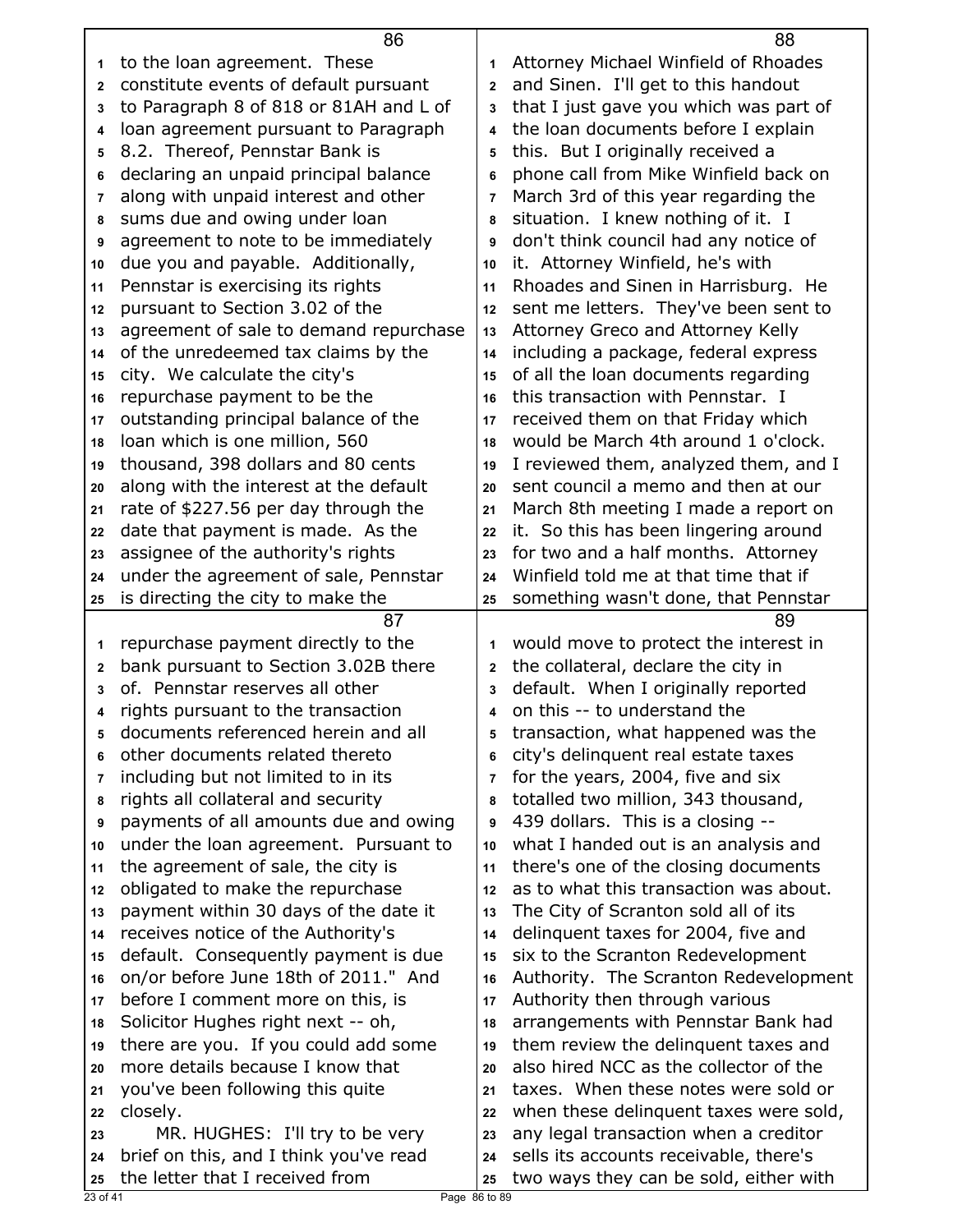|              | 90                                                                          |                | 92                                                                            |
|--------------|-----------------------------------------------------------------------------|----------------|-------------------------------------------------------------------------------|
| 1            | or without recourse. If they're sold                                        | 1              | was bad enough it was 90 percent, add,                                        |
| $\mathbf{2}$ | without recourse, that means that the                                       | $\overline{2}$ | when you look at the next item, No. 4,                                        |
| 3            | buyer, the Redevelopment Authority,                                         | 3              | is the cost of the authority related                                          |
| 4            | they buy them. In the event they                                            | 4              | to the advance. The Redevelopment                                             |
| 5            | don't collect them, that's their loss.                                      | 5              | Authority fees was \$187,475. That's                                          |
| 6            | What happened here is that when these                                       | 6              | 8.9 of added on, that's 8.9 percent of                                        |
| 7            | were sold, they were sold to the                                            | $\overline{7}$ | the two million, 343 thousand. Well,                                          |
| 8            | Redevelopment Authority with recourse.                                      | 8              | Pennstar Bank says we'll loan the city                                        |
| 9            | Which means that in the event they're                                       | 9              | the 90 percent which would be two                                             |
| 10           | not collected, the City of Scranton is                                      | 10             | million, 296 thousand, let them pay                                           |
| 11           | responsible for the payment to                                              | 11             | the redevelopment, the costs and                                              |
| 12           | Pennstar Bank. So that what happened                                        | 12             | expenses, it still would have been                                            |
| 13           | here, and I'll get to it, this is                                           | 13             | 90 percent. What Pennstar did and the                                         |
| 14           | virtually a 100 percent financing to                                        | 14             | Redevelopment Authority was add back                                          |
| 15           | collect delinquent debt. What                                               | 15             | on those costs. So instead of                                                 |
| 16           | Pennstar did in the first column which                                      | 16             | 90 percent, when they add back in the                                         |
| 17           | is number one, the total delinquent                                         | 17             | Redevelopment Authority's fees of                                             |
| 18           | taxes for those three years was two                                         | 18             | \$187,000 to the two million, 296                                             |
| 19           | million, 343 thousand, 439 dollars.                                         | 19             | thousand, the 90 percent, it comes up                                         |
| 20           | You'll see here in Column No. 2 where                                       | 20             | to 98 percent financing. So the loan                                          |
| 21           | they could take credits against this                                        | 21             | that the Redevelopment Development has                                        |
| 22           | amount because they're delinquent                                           | 22             | now under the delinquent taxes is 98                                          |
| 23           | taxes. There were there no deductions                                       | 23             | percent of the delinquent taxes. If                                           |
| 24           | made from two million, 343 thousand                                         | 24             | it's not collected, it's put back to                                          |
| 25           | dollars. What Pennstar did, they made                                       | 25             | the city, the city is responsible to                                          |
|              |                                                                             |                |                                                                               |
|              | 91                                                                          |                | 93                                                                            |
| 1            |                                                                             | 1              |                                                                               |
| $\mathbf{2}$ | evaluation saying we will loan the<br>Redevelopment Authority 90 percent of | 2              | pay it. So this was virtually similar<br>to the real estate the country got   |
| 3            | the delinquent taxes for those years                                        | 3              | into when you had buyer loans where a                                         |
| 4            | which is an extremely high percentage                                       | 4              |                                                                               |
| 5            | to collect delinquent taxes for these                                       | 5              | 100 percent financing, people couldn't                                        |
| 6            | those three years during the time                                           | 6              | pay the 100 percent. This thing was<br>doomed to failure from day one because |
| 7            | period of the loan. That was not only                                       | 7              | it assumed there would be 98                                                  |
| 8            | I think a very generous amount but                                          | 8              | collection rate on the delinguent                                             |
| 9            | they had no worry because they knew                                         | 9              | taxes for 2004, five and six, and that                                        |
| 10           | that if the Redevelopment Authority                                         | 10             | adds up when you look at this, that                                           |
| 11           | didn't collect the taxes and pay the                                        | 11             | then they ended up loaning two million                                        |
| 12           | notes, then in accordance with the                                          | 12             | on the loan, was two million, 296                                             |
| 13           | loan documents the City of Scranton                                         | 13             | thousand, 570 dollars which is                                                |
| 14           | was responsible to pay the debt                                             | 14             | \$187,500 less than the total amount of                                       |
| 15           | because they were sold with recourse,                                       | 15             | delinquent taxes. So you had to                                               |
| 16           | and as a result, anything that wasn't                                       | 16             | collect a 100 percent of the                                                  |
| 17           | collected when this matured and                                             | 17             | delinquent taxes to be even. Then                                             |
| 18           | they're going to mature on January 1st                                      | 18             | what they did which is normal, they                                           |
| 19           | of 2012, they could exercise it, the                                        | 19             | said let's have a loss loan reserve                                           |
| 20           | City of Scranton would have put in its                                      | 20             | account so that in the event payments                                         |
| 21           | budget, raise the taxes to pay it. So                                       | 21             | aren't made on interest, we'll have a                                         |
| 22           | it was really a fair safe loan from                                         | 22             | reserve account. That's item No. 9                                            |
| 23           | Pennstar standpoint because the City                                        | 23             | which is $$114,829$ . Well, that was                                          |
| 24           | of Scranton put its whole faith in tax                                      | 24             | money that was lent so that in the                                            |
| 25           | dollar behind these obligations. That                                       | 25             | event you couldn't pay the interest,                                          |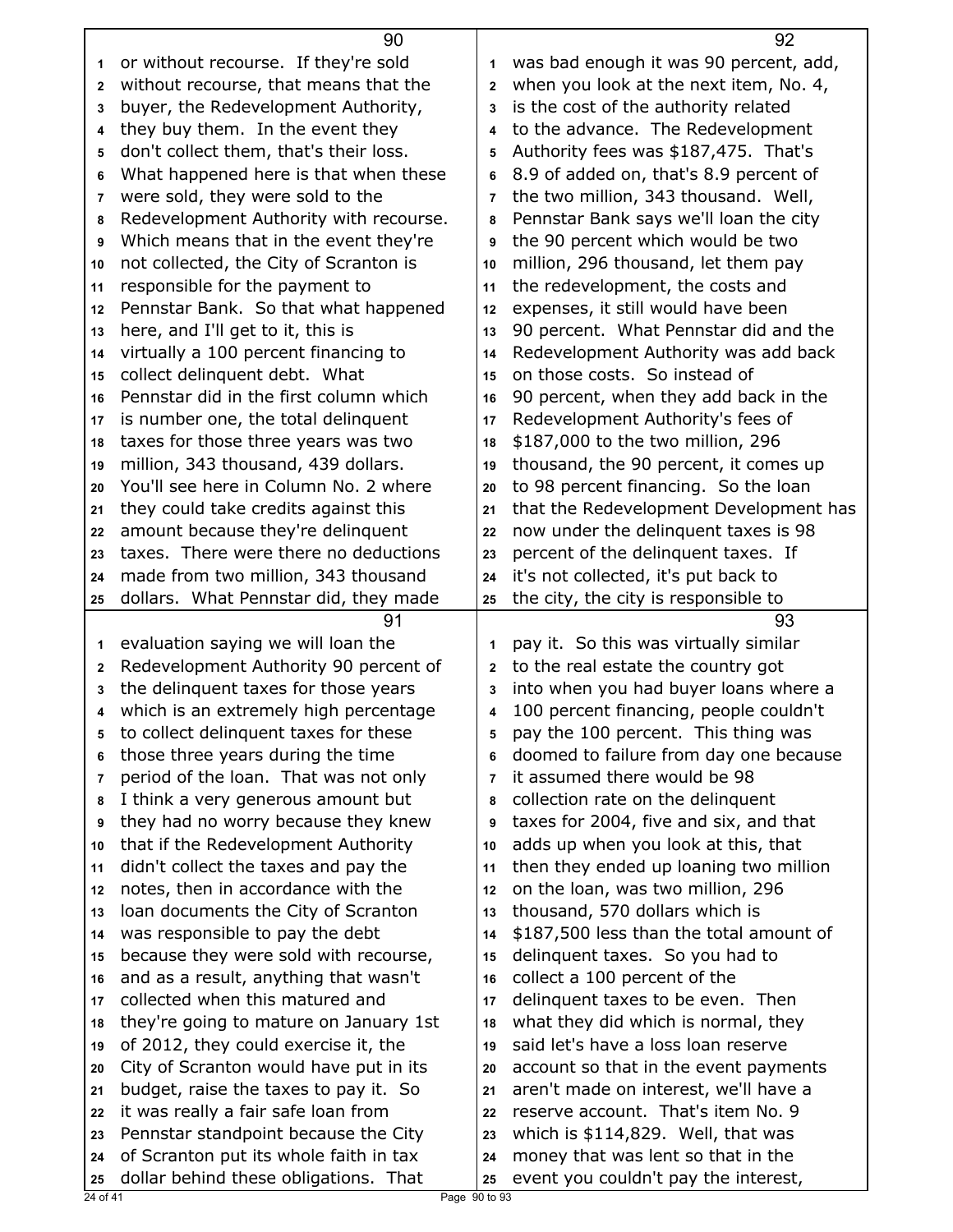|              | 94                                                                           |                | 96                                                                        |
|--------------|------------------------------------------------------------------------------|----------------|---------------------------------------------------------------------------|
| 1            | the SRA couldn't pay the interest                                            | 1              | job. But that's the problem the city                                      |
| $\mathbf{2}$ | because it didn't collect sufficient                                         | $\mathbf{2}$   | has. In addition with this loan and I                                     |
| 3            | amounts of delinquent taxes, the loan                                        | 3              | read in the paper, I was away this                                        |
| 4            | account would be debited. So the City                                        | 4              | weekend and I came back, I believe                                        |
| 5            | of Scranton received one million, 994                                        | 5              | that there was report that somehow                                        |
| 6            | thousand, 266 dollars as set forth in                                        | 6              | it's reported that the city without                                       |
| 7            | the letter I gave council that was                                           | $\overline{7}$ | this is somehow in a deficit of close                                     |
| 8            | sent to me May 19 by Mr. Winfield that                                       | 8              | to six million dollars. I had here a                                      |
| 9            | the loan reserve account is gone, it                                         | 9              | copy of the city's administrative                                         |
| 10           | appears from what he says that of the                                        | 10             | code, must be misplaced with all my                                       |
| 11           | two million, 343 thousand of                                                 | 11             | papers. I believe it's Article 16A on                                     |
| 12           | delinquent taxes that are out there,                                         | 12             | the budget with the administrative                                        |
| 13           | that the amount left is one million,                                         | 13             | code. Here I found it. I'm sorry.                                         |
| 14           | 91 thousands but the city's liability                                        | 14             | It's 6.12 of the budget. With the                                         |
| 15           | is one and a half million dollars.                                           | 15             | administration knowing now or at least                                    |
| 16           | The city has been declared in default                                        | 16             | reporting there is going to be payless                                    |
| 17           | for various reasons as set forth in                                          | 17             | paydays, I thought they said it was                                       |
| 18           | the letter that Mr. Joyce described                                          | 18             | going to be in July because there's                                       |
| 19           | and now they've made full demand on                                          | 19             | not enough money. There's a real                                          |
| 20           | the city. To make matters worse, when                                        | 20             | problem with the budget. I believe                                        |
| 21           | the mayor prepared the budget this                                           | 21             | that a letter would be in order for                                       |
| 22           | year knowing that this was going to be                                       | 22             | council to direct Mrs. Krake, the city                                    |
| 23           | mature at the end of the year did not                                        | 23             | clerk to write a letter to the mayor                                      |
| 24           | include any money in the budget for                                          | 24             | and ask what is going to happen or                                        |
|              |                                                                              |                |                                                                           |
|              |                                                                              |                |                                                                           |
| 25           | the repayment of this loan. So he                                            | 25             | request information under Article 6 of                                    |
|              | 95                                                                           |                | 97                                                                        |
| 1            | assumed in preparing the budget that                                         | 1              | the Administrative Code in section                                        |
| $\mathbf{2}$ | 100 percent of these delinquent taxes                                        | $\mathbf{2}$   | 6-12B. It's the last sentence. It                                         |
| 3            | would be collected so that there would                                       | 3              | says if at any time during the budget                                     |
| 4            | be no obligation by the city to                                              |                | year the business administrator shall                                     |
| 5            | Pennstar Bank at the end of the year.                                        | 5              | ascertain the probability of a cash                                       |
| 6            | I reported this at our meeting on                                            | 6              | deficit, he shall reconsider the work                                     |
| 7            | March 8th. In reviewing the budget,                                          | $\overline{7}$ | programs and allotments of the several                                    |
| 8            | there was nothing in there for the                                           | 8              | offices, departments and agencies.                                        |
| 9            | repayment of this debt obligation. So                                        | 9              | Upon such reconstruction and with the                                     |
| 10           | right now this entire obligation in                                          | 10             | approval of the mayor and council, the                                    |
| 11           | the 1.5 million that has been demanded                                       | 11             | business administrator shall revise                                       |
| 12           | by Pennstar Bank to be repaid in the                                         | 12             | the allotments so as to forestall as                                      |
| 13           | 30 days I think we better take some                                          | 13             | far as possible the making of                                             |
| 14           | excess money and maybe buy a lottery                                         | 14             | commitments and expenditures in excess                                    |
| 15           | ticket and hope it could win part of                                         | 15             | of the revenue to be realized during                                      |
| 16           | the 144 million dollars. But I would                                         | 16             | the fiscal year. We know that the tax                                     |
| 17           | look at this, this is right now demand                                       | 17             | anticipation note, five million of                                        |
| 18           | has been made, I don't see how the                                           | 18             | that, that when that came this year in                                    |
| 19           | city can come up with the money to pay                                       | 19             | January, that was used to pay off last                                    |
| 20           | that and Pennstar has taken their                                            | 20             | year's TAN which is a violation not                                       |
| 21           | action. I have ideas as to what                                              | 21             | only of the ordinance but also the                                        |
| 22           | they're going to do but I'm not going                                        | 22             | Union Debt Act. You cannot use TAN                                        |
| 23           | to communicate them here tonight                                             | 23             | monies to pay off a previous year's                                       |
| 24<br>25     | because I'm not going to tell Pennstar<br>what should be done. That's not my | 24<br>25       | TAN. That was an illegal transaction.<br>So there's a five million dollar |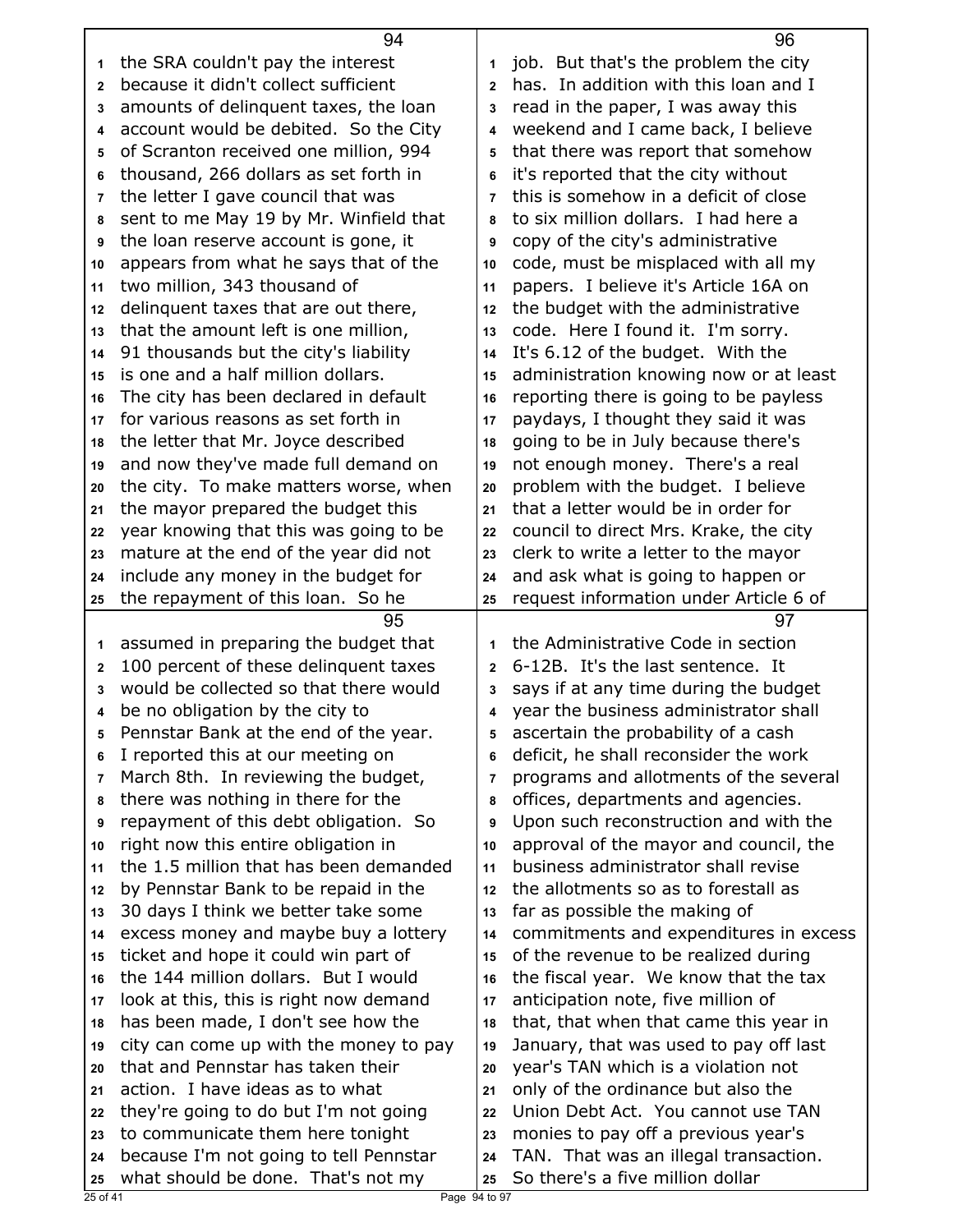| deficit right there. But this 1.5<br>addressed, you know, by the<br>1<br>1<br>administration and by the business<br>million, you're looking at least 6.5<br>$\overline{2}$<br>$\mathbf{2}$<br>million because with the tax<br>administrator as to how it's going to<br>3<br>3<br>be handled. I have nothing further.<br>anticipation note and the reason it<br>$\overline{\mathbf{4}}$<br>4<br>can't be used to pay off the tax<br>MS. EVANS: Mrs. Krake, if we<br>5<br>5<br>years, that's to fund the expenditures<br>could please send a letter to the<br>6<br>6<br>of the city during the period of time<br>mayor and the business administrator<br>7<br>$\overline{7}$<br>and until the tax revenue start coming<br>requesting the information cited by<br>8<br>8<br>in. So the real estate tax bills go<br>Solicitor Hughes in accordance with<br>9<br>9<br>Section 612B of the Administrative<br>out and other revenue start coming in,<br>10<br>10<br>then as that revenue comes in, that's<br>Code. I wanted to add just one item.<br>11<br>11<br>to pay off the TAN, not to use the TAN<br>I know that during our previous<br>12<br>12<br>to pay off the previous year's TAN.<br>discussions of this situation publicly<br>13<br>13<br>So this year we have to make sure or<br>at our council meetings, Solicitor<br>14<br>14<br>Hughes had noted that once again the<br>at least next year's budget that all<br>15<br>15<br>tax anticipation notes cannot be used<br>SRA had received costs here of<br>16<br>16<br>and the controller has to be sent a<br>\$187,475 for this agreement. We do<br>17<br>17<br>copy of that ordinance. I assume that<br>not know for what purposes. A letter<br>18<br>18<br>she had it which it outlines and<br>was sent to the SRA requesting a<br>19<br>19<br>breakdown for this amount of money<br>highlighted that it cannot be used to<br>20<br>20<br>payoff last year's TAN which means<br>that they've received from this<br>21<br>21<br>Pennstar Bank loan and to date no<br>that 2012 that tax anticipation not<br>22<br>22<br>has to be solely used to finance the<br>answer has been provided by the SRA.<br>23<br>23<br>government. So these are the problems<br>Mr. Joyce, if you would like to<br>24<br>24<br>you have and right now you know that<br>continue, please.<br>25<br>25<br>101<br>99<br>TAN did not go to pay this current<br>MR. JOYCE: Sure. All right.<br>1<br>1<br>year's expenses and that the monies as<br>Well --<br>$\overline{2}$<br>$\mathbf 2$<br>they came in, you know, until the tax<br>MR. HUGHES: Sorry, I took so<br>3<br>3<br>monies came in. So it would appear<br>long.<br>4<br>4<br>right now you're looking the best case<br>MR. JOYCE: I'm not in the tax<br>5<br>5<br>scenario it would be a 6.5 million<br>collection business by any means but I<br>6<br>6<br>dollar deficit. That's the best case<br>would assume that a 98 percent<br>$\overline{7}$<br>7<br>scenario. Who knows what else is out<br>collection rate is rare and in my<br>8<br>8<br>there. You know, what we call the<br>opinion this was a poor decision that<br>9<br>9<br>was made in 2007 and in 2011 we're<br>finance -- some lawyers call it a<br>10<br>10<br>financial world. You know, it's the<br>going to have to pay for it. As one<br>11<br>11<br>woodwork file, you know, that comes<br>can assume, it's been mentioned,<br>12<br>12<br>out of -- it's likes worms coming out<br>repayment of this defaulted loan was<br>13<br>13<br>of the woodwork. You know, after you<br>not included in the 2011 operating<br>14<br>14<br>buy a business, you look around, if<br>budget that was sent down by the<br>15<br>15<br>you haven't done your due diligence,<br>administration. Furthermore, neither<br>16<br>16<br>all of a sudden there's a lot of<br>the administration, nor the<br>17<br>17<br>Redevelopment Authority notified<br>unpaid bills that the buyer is<br>18<br>18<br>responsible. So I think there could<br>Scranton City Council that this loan<br>19<br>19<br>be a real woodwork file here in this<br>was apparently in danger of landing in<br>20<br>20<br>but, you know, it would be my opinion<br>default status.<br>21<br>21<br>that based on everything that I've<br>And I believe Mrs. Evans covered<br>22<br>22<br>seen that right now you're looking at<br>this but, Mrs. Krake, would you be<br>23<br>23<br>a minimum of a 6.5 million dollar<br>able to send a letter to Mr. McGowan<br>24<br>24<br>deficit and Section 612B should be<br>and copy to Mayor Doherty, and one, I<br>25<br>25<br>Page 98 to 101<br>26 of 41 | 98 | 100 |
|-------------------------------------------------------------------------------------------------------------------------------------------------------------------------------------------------------------------------------------------------------------------------------------------------------------------------------------------------------------------------------------------------------------------------------------------------------------------------------------------------------------------------------------------------------------------------------------------------------------------------------------------------------------------------------------------------------------------------------------------------------------------------------------------------------------------------------------------------------------------------------------------------------------------------------------------------------------------------------------------------------------------------------------------------------------------------------------------------------------------------------------------------------------------------------------------------------------------------------------------------------------------------------------------------------------------------------------------------------------------------------------------------------------------------------------------------------------------------------------------------------------------------------------------------------------------------------------------------------------------------------------------------------------------------------------------------------------------------------------------------------------------------------------------------------------------------------------------------------------------------------------------------------------------------------------------------------------------------------------------------------------------------------------------------------------------------------------------------------------------------------------------------------------------------------------------------------------------------------------------------------------------------------------------------------------------------------------------------------------------------------------------------------------------------------------------------------------------------------------------------------------------------------------------------------------------------------------------------------------------------------------------------------------------------------------------------------------------------------------------------------------------------------------------------------------------------------------------------------------------------------------------------------------------------------------------------------------------------------------------------------------------------------------------------------------------------------------------------------------------------------------------------------------------------------------------------------------------------------------------------------------------------------------------------------------------------------------------------------------------------------------------------------------------------------------------------------------------------------------------------------------------------------------------------------------------------------------------------------------------------------------------------------------------------------------------------------------------------------------------------------------------------------------------------------------------------------------------------------------------------------------------------------------------------------------------------------------------------------------------------------------------------------------------------------------------------------------------------------------------------------------------------------------------------------------------------------------------------------------------------------------------------------------------------------------------------------------------------------------------------------------------------------------------------------------------------------------------------------------------------------------------------------------------------------------------------------------------------------------------------------|----|-----|
|                                                                                                                                                                                                                                                                                                                                                                                                                                                                                                                                                                                                                                                                                                                                                                                                                                                                                                                                                                                                                                                                                                                                                                                                                                                                                                                                                                                                                                                                                                                                                                                                                                                                                                                                                                                                                                                                                                                                                                                                                                                                                                                                                                                                                                                                                                                                                                                                                                                                                                                                                                                                                                                                                                                                                                                                                                                                                                                                                                                                                                                                                                                                                                                                                                                                                                                                                                                                                                                                                                                                                                                                                                                                                                                                                                                                                                                                                                                                                                                                                                                                                                                                                                                                                                                                                                                                                                                                                                                                                                                                                                                                                               |    |     |
|                                                                                                                                                                                                                                                                                                                                                                                                                                                                                                                                                                                                                                                                                                                                                                                                                                                                                                                                                                                                                                                                                                                                                                                                                                                                                                                                                                                                                                                                                                                                                                                                                                                                                                                                                                                                                                                                                                                                                                                                                                                                                                                                                                                                                                                                                                                                                                                                                                                                                                                                                                                                                                                                                                                                                                                                                                                                                                                                                                                                                                                                                                                                                                                                                                                                                                                                                                                                                                                                                                                                                                                                                                                                                                                                                                                                                                                                                                                                                                                                                                                                                                                                                                                                                                                                                                                                                                                                                                                                                                                                                                                                                               |    |     |
|                                                                                                                                                                                                                                                                                                                                                                                                                                                                                                                                                                                                                                                                                                                                                                                                                                                                                                                                                                                                                                                                                                                                                                                                                                                                                                                                                                                                                                                                                                                                                                                                                                                                                                                                                                                                                                                                                                                                                                                                                                                                                                                                                                                                                                                                                                                                                                                                                                                                                                                                                                                                                                                                                                                                                                                                                                                                                                                                                                                                                                                                                                                                                                                                                                                                                                                                                                                                                                                                                                                                                                                                                                                                                                                                                                                                                                                                                                                                                                                                                                                                                                                                                                                                                                                                                                                                                                                                                                                                                                                                                                                                                               |    |     |
|                                                                                                                                                                                                                                                                                                                                                                                                                                                                                                                                                                                                                                                                                                                                                                                                                                                                                                                                                                                                                                                                                                                                                                                                                                                                                                                                                                                                                                                                                                                                                                                                                                                                                                                                                                                                                                                                                                                                                                                                                                                                                                                                                                                                                                                                                                                                                                                                                                                                                                                                                                                                                                                                                                                                                                                                                                                                                                                                                                                                                                                                                                                                                                                                                                                                                                                                                                                                                                                                                                                                                                                                                                                                                                                                                                                                                                                                                                                                                                                                                                                                                                                                                                                                                                                                                                                                                                                                                                                                                                                                                                                                                               |    |     |
|                                                                                                                                                                                                                                                                                                                                                                                                                                                                                                                                                                                                                                                                                                                                                                                                                                                                                                                                                                                                                                                                                                                                                                                                                                                                                                                                                                                                                                                                                                                                                                                                                                                                                                                                                                                                                                                                                                                                                                                                                                                                                                                                                                                                                                                                                                                                                                                                                                                                                                                                                                                                                                                                                                                                                                                                                                                                                                                                                                                                                                                                                                                                                                                                                                                                                                                                                                                                                                                                                                                                                                                                                                                                                                                                                                                                                                                                                                                                                                                                                                                                                                                                                                                                                                                                                                                                                                                                                                                                                                                                                                                                                               |    |     |
|                                                                                                                                                                                                                                                                                                                                                                                                                                                                                                                                                                                                                                                                                                                                                                                                                                                                                                                                                                                                                                                                                                                                                                                                                                                                                                                                                                                                                                                                                                                                                                                                                                                                                                                                                                                                                                                                                                                                                                                                                                                                                                                                                                                                                                                                                                                                                                                                                                                                                                                                                                                                                                                                                                                                                                                                                                                                                                                                                                                                                                                                                                                                                                                                                                                                                                                                                                                                                                                                                                                                                                                                                                                                                                                                                                                                                                                                                                                                                                                                                                                                                                                                                                                                                                                                                                                                                                                                                                                                                                                                                                                                                               |    |     |
|                                                                                                                                                                                                                                                                                                                                                                                                                                                                                                                                                                                                                                                                                                                                                                                                                                                                                                                                                                                                                                                                                                                                                                                                                                                                                                                                                                                                                                                                                                                                                                                                                                                                                                                                                                                                                                                                                                                                                                                                                                                                                                                                                                                                                                                                                                                                                                                                                                                                                                                                                                                                                                                                                                                                                                                                                                                                                                                                                                                                                                                                                                                                                                                                                                                                                                                                                                                                                                                                                                                                                                                                                                                                                                                                                                                                                                                                                                                                                                                                                                                                                                                                                                                                                                                                                                                                                                                                                                                                                                                                                                                                                               |    |     |
|                                                                                                                                                                                                                                                                                                                                                                                                                                                                                                                                                                                                                                                                                                                                                                                                                                                                                                                                                                                                                                                                                                                                                                                                                                                                                                                                                                                                                                                                                                                                                                                                                                                                                                                                                                                                                                                                                                                                                                                                                                                                                                                                                                                                                                                                                                                                                                                                                                                                                                                                                                                                                                                                                                                                                                                                                                                                                                                                                                                                                                                                                                                                                                                                                                                                                                                                                                                                                                                                                                                                                                                                                                                                                                                                                                                                                                                                                                                                                                                                                                                                                                                                                                                                                                                                                                                                                                                                                                                                                                                                                                                                                               |    |     |
|                                                                                                                                                                                                                                                                                                                                                                                                                                                                                                                                                                                                                                                                                                                                                                                                                                                                                                                                                                                                                                                                                                                                                                                                                                                                                                                                                                                                                                                                                                                                                                                                                                                                                                                                                                                                                                                                                                                                                                                                                                                                                                                                                                                                                                                                                                                                                                                                                                                                                                                                                                                                                                                                                                                                                                                                                                                                                                                                                                                                                                                                                                                                                                                                                                                                                                                                                                                                                                                                                                                                                                                                                                                                                                                                                                                                                                                                                                                                                                                                                                                                                                                                                                                                                                                                                                                                                                                                                                                                                                                                                                                                                               |    |     |
|                                                                                                                                                                                                                                                                                                                                                                                                                                                                                                                                                                                                                                                                                                                                                                                                                                                                                                                                                                                                                                                                                                                                                                                                                                                                                                                                                                                                                                                                                                                                                                                                                                                                                                                                                                                                                                                                                                                                                                                                                                                                                                                                                                                                                                                                                                                                                                                                                                                                                                                                                                                                                                                                                                                                                                                                                                                                                                                                                                                                                                                                                                                                                                                                                                                                                                                                                                                                                                                                                                                                                                                                                                                                                                                                                                                                                                                                                                                                                                                                                                                                                                                                                                                                                                                                                                                                                                                                                                                                                                                                                                                                                               |    |     |
|                                                                                                                                                                                                                                                                                                                                                                                                                                                                                                                                                                                                                                                                                                                                                                                                                                                                                                                                                                                                                                                                                                                                                                                                                                                                                                                                                                                                                                                                                                                                                                                                                                                                                                                                                                                                                                                                                                                                                                                                                                                                                                                                                                                                                                                                                                                                                                                                                                                                                                                                                                                                                                                                                                                                                                                                                                                                                                                                                                                                                                                                                                                                                                                                                                                                                                                                                                                                                                                                                                                                                                                                                                                                                                                                                                                                                                                                                                                                                                                                                                                                                                                                                                                                                                                                                                                                                                                                                                                                                                                                                                                                                               |    |     |
|                                                                                                                                                                                                                                                                                                                                                                                                                                                                                                                                                                                                                                                                                                                                                                                                                                                                                                                                                                                                                                                                                                                                                                                                                                                                                                                                                                                                                                                                                                                                                                                                                                                                                                                                                                                                                                                                                                                                                                                                                                                                                                                                                                                                                                                                                                                                                                                                                                                                                                                                                                                                                                                                                                                                                                                                                                                                                                                                                                                                                                                                                                                                                                                                                                                                                                                                                                                                                                                                                                                                                                                                                                                                                                                                                                                                                                                                                                                                                                                                                                                                                                                                                                                                                                                                                                                                                                                                                                                                                                                                                                                                                               |    |     |
|                                                                                                                                                                                                                                                                                                                                                                                                                                                                                                                                                                                                                                                                                                                                                                                                                                                                                                                                                                                                                                                                                                                                                                                                                                                                                                                                                                                                                                                                                                                                                                                                                                                                                                                                                                                                                                                                                                                                                                                                                                                                                                                                                                                                                                                                                                                                                                                                                                                                                                                                                                                                                                                                                                                                                                                                                                                                                                                                                                                                                                                                                                                                                                                                                                                                                                                                                                                                                                                                                                                                                                                                                                                                                                                                                                                                                                                                                                                                                                                                                                                                                                                                                                                                                                                                                                                                                                                                                                                                                                                                                                                                                               |    |     |
|                                                                                                                                                                                                                                                                                                                                                                                                                                                                                                                                                                                                                                                                                                                                                                                                                                                                                                                                                                                                                                                                                                                                                                                                                                                                                                                                                                                                                                                                                                                                                                                                                                                                                                                                                                                                                                                                                                                                                                                                                                                                                                                                                                                                                                                                                                                                                                                                                                                                                                                                                                                                                                                                                                                                                                                                                                                                                                                                                                                                                                                                                                                                                                                                                                                                                                                                                                                                                                                                                                                                                                                                                                                                                                                                                                                                                                                                                                                                                                                                                                                                                                                                                                                                                                                                                                                                                                                                                                                                                                                                                                                                                               |    |     |
|                                                                                                                                                                                                                                                                                                                                                                                                                                                                                                                                                                                                                                                                                                                                                                                                                                                                                                                                                                                                                                                                                                                                                                                                                                                                                                                                                                                                                                                                                                                                                                                                                                                                                                                                                                                                                                                                                                                                                                                                                                                                                                                                                                                                                                                                                                                                                                                                                                                                                                                                                                                                                                                                                                                                                                                                                                                                                                                                                                                                                                                                                                                                                                                                                                                                                                                                                                                                                                                                                                                                                                                                                                                                                                                                                                                                                                                                                                                                                                                                                                                                                                                                                                                                                                                                                                                                                                                                                                                                                                                                                                                                                               |    |     |
|                                                                                                                                                                                                                                                                                                                                                                                                                                                                                                                                                                                                                                                                                                                                                                                                                                                                                                                                                                                                                                                                                                                                                                                                                                                                                                                                                                                                                                                                                                                                                                                                                                                                                                                                                                                                                                                                                                                                                                                                                                                                                                                                                                                                                                                                                                                                                                                                                                                                                                                                                                                                                                                                                                                                                                                                                                                                                                                                                                                                                                                                                                                                                                                                                                                                                                                                                                                                                                                                                                                                                                                                                                                                                                                                                                                                                                                                                                                                                                                                                                                                                                                                                                                                                                                                                                                                                                                                                                                                                                                                                                                                                               |    |     |
|                                                                                                                                                                                                                                                                                                                                                                                                                                                                                                                                                                                                                                                                                                                                                                                                                                                                                                                                                                                                                                                                                                                                                                                                                                                                                                                                                                                                                                                                                                                                                                                                                                                                                                                                                                                                                                                                                                                                                                                                                                                                                                                                                                                                                                                                                                                                                                                                                                                                                                                                                                                                                                                                                                                                                                                                                                                                                                                                                                                                                                                                                                                                                                                                                                                                                                                                                                                                                                                                                                                                                                                                                                                                                                                                                                                                                                                                                                                                                                                                                                                                                                                                                                                                                                                                                                                                                                                                                                                                                                                                                                                                                               |    |     |
|                                                                                                                                                                                                                                                                                                                                                                                                                                                                                                                                                                                                                                                                                                                                                                                                                                                                                                                                                                                                                                                                                                                                                                                                                                                                                                                                                                                                                                                                                                                                                                                                                                                                                                                                                                                                                                                                                                                                                                                                                                                                                                                                                                                                                                                                                                                                                                                                                                                                                                                                                                                                                                                                                                                                                                                                                                                                                                                                                                                                                                                                                                                                                                                                                                                                                                                                                                                                                                                                                                                                                                                                                                                                                                                                                                                                                                                                                                                                                                                                                                                                                                                                                                                                                                                                                                                                                                                                                                                                                                                                                                                                                               |    |     |
|                                                                                                                                                                                                                                                                                                                                                                                                                                                                                                                                                                                                                                                                                                                                                                                                                                                                                                                                                                                                                                                                                                                                                                                                                                                                                                                                                                                                                                                                                                                                                                                                                                                                                                                                                                                                                                                                                                                                                                                                                                                                                                                                                                                                                                                                                                                                                                                                                                                                                                                                                                                                                                                                                                                                                                                                                                                                                                                                                                                                                                                                                                                                                                                                                                                                                                                                                                                                                                                                                                                                                                                                                                                                                                                                                                                                                                                                                                                                                                                                                                                                                                                                                                                                                                                                                                                                                                                                                                                                                                                                                                                                                               |    |     |
|                                                                                                                                                                                                                                                                                                                                                                                                                                                                                                                                                                                                                                                                                                                                                                                                                                                                                                                                                                                                                                                                                                                                                                                                                                                                                                                                                                                                                                                                                                                                                                                                                                                                                                                                                                                                                                                                                                                                                                                                                                                                                                                                                                                                                                                                                                                                                                                                                                                                                                                                                                                                                                                                                                                                                                                                                                                                                                                                                                                                                                                                                                                                                                                                                                                                                                                                                                                                                                                                                                                                                                                                                                                                                                                                                                                                                                                                                                                                                                                                                                                                                                                                                                                                                                                                                                                                                                                                                                                                                                                                                                                                                               |    |     |
|                                                                                                                                                                                                                                                                                                                                                                                                                                                                                                                                                                                                                                                                                                                                                                                                                                                                                                                                                                                                                                                                                                                                                                                                                                                                                                                                                                                                                                                                                                                                                                                                                                                                                                                                                                                                                                                                                                                                                                                                                                                                                                                                                                                                                                                                                                                                                                                                                                                                                                                                                                                                                                                                                                                                                                                                                                                                                                                                                                                                                                                                                                                                                                                                                                                                                                                                                                                                                                                                                                                                                                                                                                                                                                                                                                                                                                                                                                                                                                                                                                                                                                                                                                                                                                                                                                                                                                                                                                                                                                                                                                                                                               |    |     |
|                                                                                                                                                                                                                                                                                                                                                                                                                                                                                                                                                                                                                                                                                                                                                                                                                                                                                                                                                                                                                                                                                                                                                                                                                                                                                                                                                                                                                                                                                                                                                                                                                                                                                                                                                                                                                                                                                                                                                                                                                                                                                                                                                                                                                                                                                                                                                                                                                                                                                                                                                                                                                                                                                                                                                                                                                                                                                                                                                                                                                                                                                                                                                                                                                                                                                                                                                                                                                                                                                                                                                                                                                                                                                                                                                                                                                                                                                                                                                                                                                                                                                                                                                                                                                                                                                                                                                                                                                                                                                                                                                                                                                               |    |     |
|                                                                                                                                                                                                                                                                                                                                                                                                                                                                                                                                                                                                                                                                                                                                                                                                                                                                                                                                                                                                                                                                                                                                                                                                                                                                                                                                                                                                                                                                                                                                                                                                                                                                                                                                                                                                                                                                                                                                                                                                                                                                                                                                                                                                                                                                                                                                                                                                                                                                                                                                                                                                                                                                                                                                                                                                                                                                                                                                                                                                                                                                                                                                                                                                                                                                                                                                                                                                                                                                                                                                                                                                                                                                                                                                                                                                                                                                                                                                                                                                                                                                                                                                                                                                                                                                                                                                                                                                                                                                                                                                                                                                                               |    |     |
|                                                                                                                                                                                                                                                                                                                                                                                                                                                                                                                                                                                                                                                                                                                                                                                                                                                                                                                                                                                                                                                                                                                                                                                                                                                                                                                                                                                                                                                                                                                                                                                                                                                                                                                                                                                                                                                                                                                                                                                                                                                                                                                                                                                                                                                                                                                                                                                                                                                                                                                                                                                                                                                                                                                                                                                                                                                                                                                                                                                                                                                                                                                                                                                                                                                                                                                                                                                                                                                                                                                                                                                                                                                                                                                                                                                                                                                                                                                                                                                                                                                                                                                                                                                                                                                                                                                                                                                                                                                                                                                                                                                                                               |    |     |
|                                                                                                                                                                                                                                                                                                                                                                                                                                                                                                                                                                                                                                                                                                                                                                                                                                                                                                                                                                                                                                                                                                                                                                                                                                                                                                                                                                                                                                                                                                                                                                                                                                                                                                                                                                                                                                                                                                                                                                                                                                                                                                                                                                                                                                                                                                                                                                                                                                                                                                                                                                                                                                                                                                                                                                                                                                                                                                                                                                                                                                                                                                                                                                                                                                                                                                                                                                                                                                                                                                                                                                                                                                                                                                                                                                                                                                                                                                                                                                                                                                                                                                                                                                                                                                                                                                                                                                                                                                                                                                                                                                                                                               |    |     |
|                                                                                                                                                                                                                                                                                                                                                                                                                                                                                                                                                                                                                                                                                                                                                                                                                                                                                                                                                                                                                                                                                                                                                                                                                                                                                                                                                                                                                                                                                                                                                                                                                                                                                                                                                                                                                                                                                                                                                                                                                                                                                                                                                                                                                                                                                                                                                                                                                                                                                                                                                                                                                                                                                                                                                                                                                                                                                                                                                                                                                                                                                                                                                                                                                                                                                                                                                                                                                                                                                                                                                                                                                                                                                                                                                                                                                                                                                                                                                                                                                                                                                                                                                                                                                                                                                                                                                                                                                                                                                                                                                                                                                               |    |     |
|                                                                                                                                                                                                                                                                                                                                                                                                                                                                                                                                                                                                                                                                                                                                                                                                                                                                                                                                                                                                                                                                                                                                                                                                                                                                                                                                                                                                                                                                                                                                                                                                                                                                                                                                                                                                                                                                                                                                                                                                                                                                                                                                                                                                                                                                                                                                                                                                                                                                                                                                                                                                                                                                                                                                                                                                                                                                                                                                                                                                                                                                                                                                                                                                                                                                                                                                                                                                                                                                                                                                                                                                                                                                                                                                                                                                                                                                                                                                                                                                                                                                                                                                                                                                                                                                                                                                                                                                                                                                                                                                                                                                                               |    |     |
|                                                                                                                                                                                                                                                                                                                                                                                                                                                                                                                                                                                                                                                                                                                                                                                                                                                                                                                                                                                                                                                                                                                                                                                                                                                                                                                                                                                                                                                                                                                                                                                                                                                                                                                                                                                                                                                                                                                                                                                                                                                                                                                                                                                                                                                                                                                                                                                                                                                                                                                                                                                                                                                                                                                                                                                                                                                                                                                                                                                                                                                                                                                                                                                                                                                                                                                                                                                                                                                                                                                                                                                                                                                                                                                                                                                                                                                                                                                                                                                                                                                                                                                                                                                                                                                                                                                                                                                                                                                                                                                                                                                                                               |    |     |
|                                                                                                                                                                                                                                                                                                                                                                                                                                                                                                                                                                                                                                                                                                                                                                                                                                                                                                                                                                                                                                                                                                                                                                                                                                                                                                                                                                                                                                                                                                                                                                                                                                                                                                                                                                                                                                                                                                                                                                                                                                                                                                                                                                                                                                                                                                                                                                                                                                                                                                                                                                                                                                                                                                                                                                                                                                                                                                                                                                                                                                                                                                                                                                                                                                                                                                                                                                                                                                                                                                                                                                                                                                                                                                                                                                                                                                                                                                                                                                                                                                                                                                                                                                                                                                                                                                                                                                                                                                                                                                                                                                                                                               |    |     |
|                                                                                                                                                                                                                                                                                                                                                                                                                                                                                                                                                                                                                                                                                                                                                                                                                                                                                                                                                                                                                                                                                                                                                                                                                                                                                                                                                                                                                                                                                                                                                                                                                                                                                                                                                                                                                                                                                                                                                                                                                                                                                                                                                                                                                                                                                                                                                                                                                                                                                                                                                                                                                                                                                                                                                                                                                                                                                                                                                                                                                                                                                                                                                                                                                                                                                                                                                                                                                                                                                                                                                                                                                                                                                                                                                                                                                                                                                                                                                                                                                                                                                                                                                                                                                                                                                                                                                                                                                                                                                                                                                                                                                               |    |     |
|                                                                                                                                                                                                                                                                                                                                                                                                                                                                                                                                                                                                                                                                                                                                                                                                                                                                                                                                                                                                                                                                                                                                                                                                                                                                                                                                                                                                                                                                                                                                                                                                                                                                                                                                                                                                                                                                                                                                                                                                                                                                                                                                                                                                                                                                                                                                                                                                                                                                                                                                                                                                                                                                                                                                                                                                                                                                                                                                                                                                                                                                                                                                                                                                                                                                                                                                                                                                                                                                                                                                                                                                                                                                                                                                                                                                                                                                                                                                                                                                                                                                                                                                                                                                                                                                                                                                                                                                                                                                                                                                                                                                                               |    |     |
|                                                                                                                                                                                                                                                                                                                                                                                                                                                                                                                                                                                                                                                                                                                                                                                                                                                                                                                                                                                                                                                                                                                                                                                                                                                                                                                                                                                                                                                                                                                                                                                                                                                                                                                                                                                                                                                                                                                                                                                                                                                                                                                                                                                                                                                                                                                                                                                                                                                                                                                                                                                                                                                                                                                                                                                                                                                                                                                                                                                                                                                                                                                                                                                                                                                                                                                                                                                                                                                                                                                                                                                                                                                                                                                                                                                                                                                                                                                                                                                                                                                                                                                                                                                                                                                                                                                                                                                                                                                                                                                                                                                                                               |    |     |
|                                                                                                                                                                                                                                                                                                                                                                                                                                                                                                                                                                                                                                                                                                                                                                                                                                                                                                                                                                                                                                                                                                                                                                                                                                                                                                                                                                                                                                                                                                                                                                                                                                                                                                                                                                                                                                                                                                                                                                                                                                                                                                                                                                                                                                                                                                                                                                                                                                                                                                                                                                                                                                                                                                                                                                                                                                                                                                                                                                                                                                                                                                                                                                                                                                                                                                                                                                                                                                                                                                                                                                                                                                                                                                                                                                                                                                                                                                                                                                                                                                                                                                                                                                                                                                                                                                                                                                                                                                                                                                                                                                                                                               |    |     |
|                                                                                                                                                                                                                                                                                                                                                                                                                                                                                                                                                                                                                                                                                                                                                                                                                                                                                                                                                                                                                                                                                                                                                                                                                                                                                                                                                                                                                                                                                                                                                                                                                                                                                                                                                                                                                                                                                                                                                                                                                                                                                                                                                                                                                                                                                                                                                                                                                                                                                                                                                                                                                                                                                                                                                                                                                                                                                                                                                                                                                                                                                                                                                                                                                                                                                                                                                                                                                                                                                                                                                                                                                                                                                                                                                                                                                                                                                                                                                                                                                                                                                                                                                                                                                                                                                                                                                                                                                                                                                                                                                                                                                               |    |     |
|                                                                                                                                                                                                                                                                                                                                                                                                                                                                                                                                                                                                                                                                                                                                                                                                                                                                                                                                                                                                                                                                                                                                                                                                                                                                                                                                                                                                                                                                                                                                                                                                                                                                                                                                                                                                                                                                                                                                                                                                                                                                                                                                                                                                                                                                                                                                                                                                                                                                                                                                                                                                                                                                                                                                                                                                                                                                                                                                                                                                                                                                                                                                                                                                                                                                                                                                                                                                                                                                                                                                                                                                                                                                                                                                                                                                                                                                                                                                                                                                                                                                                                                                                                                                                                                                                                                                                                                                                                                                                                                                                                                                                               |    |     |
|                                                                                                                                                                                                                                                                                                                                                                                                                                                                                                                                                                                                                                                                                                                                                                                                                                                                                                                                                                                                                                                                                                                                                                                                                                                                                                                                                                                                                                                                                                                                                                                                                                                                                                                                                                                                                                                                                                                                                                                                                                                                                                                                                                                                                                                                                                                                                                                                                                                                                                                                                                                                                                                                                                                                                                                                                                                                                                                                                                                                                                                                                                                                                                                                                                                                                                                                                                                                                                                                                                                                                                                                                                                                                                                                                                                                                                                                                                                                                                                                                                                                                                                                                                                                                                                                                                                                                                                                                                                                                                                                                                                                                               |    |     |
|                                                                                                                                                                                                                                                                                                                                                                                                                                                                                                                                                                                                                                                                                                                                                                                                                                                                                                                                                                                                                                                                                                                                                                                                                                                                                                                                                                                                                                                                                                                                                                                                                                                                                                                                                                                                                                                                                                                                                                                                                                                                                                                                                                                                                                                                                                                                                                                                                                                                                                                                                                                                                                                                                                                                                                                                                                                                                                                                                                                                                                                                                                                                                                                                                                                                                                                                                                                                                                                                                                                                                                                                                                                                                                                                                                                                                                                                                                                                                                                                                                                                                                                                                                                                                                                                                                                                                                                                                                                                                                                                                                                                                               |    |     |
|                                                                                                                                                                                                                                                                                                                                                                                                                                                                                                                                                                                                                                                                                                                                                                                                                                                                                                                                                                                                                                                                                                                                                                                                                                                                                                                                                                                                                                                                                                                                                                                                                                                                                                                                                                                                                                                                                                                                                                                                                                                                                                                                                                                                                                                                                                                                                                                                                                                                                                                                                                                                                                                                                                                                                                                                                                                                                                                                                                                                                                                                                                                                                                                                                                                                                                                                                                                                                                                                                                                                                                                                                                                                                                                                                                                                                                                                                                                                                                                                                                                                                                                                                                                                                                                                                                                                                                                                                                                                                                                                                                                                                               |    |     |
|                                                                                                                                                                                                                                                                                                                                                                                                                                                                                                                                                                                                                                                                                                                                                                                                                                                                                                                                                                                                                                                                                                                                                                                                                                                                                                                                                                                                                                                                                                                                                                                                                                                                                                                                                                                                                                                                                                                                                                                                                                                                                                                                                                                                                                                                                                                                                                                                                                                                                                                                                                                                                                                                                                                                                                                                                                                                                                                                                                                                                                                                                                                                                                                                                                                                                                                                                                                                                                                                                                                                                                                                                                                                                                                                                                                                                                                                                                                                                                                                                                                                                                                                                                                                                                                                                                                                                                                                                                                                                                                                                                                                                               |    |     |
|                                                                                                                                                                                                                                                                                                                                                                                                                                                                                                                                                                                                                                                                                                                                                                                                                                                                                                                                                                                                                                                                                                                                                                                                                                                                                                                                                                                                                                                                                                                                                                                                                                                                                                                                                                                                                                                                                                                                                                                                                                                                                                                                                                                                                                                                                                                                                                                                                                                                                                                                                                                                                                                                                                                                                                                                                                                                                                                                                                                                                                                                                                                                                                                                                                                                                                                                                                                                                                                                                                                                                                                                                                                                                                                                                                                                                                                                                                                                                                                                                                                                                                                                                                                                                                                                                                                                                                                                                                                                                                                                                                                                                               |    |     |
|                                                                                                                                                                                                                                                                                                                                                                                                                                                                                                                                                                                                                                                                                                                                                                                                                                                                                                                                                                                                                                                                                                                                                                                                                                                                                                                                                                                                                                                                                                                                                                                                                                                                                                                                                                                                                                                                                                                                                                                                                                                                                                                                                                                                                                                                                                                                                                                                                                                                                                                                                                                                                                                                                                                                                                                                                                                                                                                                                                                                                                                                                                                                                                                                                                                                                                                                                                                                                                                                                                                                                                                                                                                                                                                                                                                                                                                                                                                                                                                                                                                                                                                                                                                                                                                                                                                                                                                                                                                                                                                                                                                                                               |    |     |
|                                                                                                                                                                                                                                                                                                                                                                                                                                                                                                                                                                                                                                                                                                                                                                                                                                                                                                                                                                                                                                                                                                                                                                                                                                                                                                                                                                                                                                                                                                                                                                                                                                                                                                                                                                                                                                                                                                                                                                                                                                                                                                                                                                                                                                                                                                                                                                                                                                                                                                                                                                                                                                                                                                                                                                                                                                                                                                                                                                                                                                                                                                                                                                                                                                                                                                                                                                                                                                                                                                                                                                                                                                                                                                                                                                                                                                                                                                                                                                                                                                                                                                                                                                                                                                                                                                                                                                                                                                                                                                                                                                                                                               |    |     |
|                                                                                                                                                                                                                                                                                                                                                                                                                                                                                                                                                                                                                                                                                                                                                                                                                                                                                                                                                                                                                                                                                                                                                                                                                                                                                                                                                                                                                                                                                                                                                                                                                                                                                                                                                                                                                                                                                                                                                                                                                                                                                                                                                                                                                                                                                                                                                                                                                                                                                                                                                                                                                                                                                                                                                                                                                                                                                                                                                                                                                                                                                                                                                                                                                                                                                                                                                                                                                                                                                                                                                                                                                                                                                                                                                                                                                                                                                                                                                                                                                                                                                                                                                                                                                                                                                                                                                                                                                                                                                                                                                                                                                               |    |     |
|                                                                                                                                                                                                                                                                                                                                                                                                                                                                                                                                                                                                                                                                                                                                                                                                                                                                                                                                                                                                                                                                                                                                                                                                                                                                                                                                                                                                                                                                                                                                                                                                                                                                                                                                                                                                                                                                                                                                                                                                                                                                                                                                                                                                                                                                                                                                                                                                                                                                                                                                                                                                                                                                                                                                                                                                                                                                                                                                                                                                                                                                                                                                                                                                                                                                                                                                                                                                                                                                                                                                                                                                                                                                                                                                                                                                                                                                                                                                                                                                                                                                                                                                                                                                                                                                                                                                                                                                                                                                                                                                                                                                                               |    |     |
|                                                                                                                                                                                                                                                                                                                                                                                                                                                                                                                                                                                                                                                                                                                                                                                                                                                                                                                                                                                                                                                                                                                                                                                                                                                                                                                                                                                                                                                                                                                                                                                                                                                                                                                                                                                                                                                                                                                                                                                                                                                                                                                                                                                                                                                                                                                                                                                                                                                                                                                                                                                                                                                                                                                                                                                                                                                                                                                                                                                                                                                                                                                                                                                                                                                                                                                                                                                                                                                                                                                                                                                                                                                                                                                                                                                                                                                                                                                                                                                                                                                                                                                                                                                                                                                                                                                                                                                                                                                                                                                                                                                                                               |    |     |
|                                                                                                                                                                                                                                                                                                                                                                                                                                                                                                                                                                                                                                                                                                                                                                                                                                                                                                                                                                                                                                                                                                                                                                                                                                                                                                                                                                                                                                                                                                                                                                                                                                                                                                                                                                                                                                                                                                                                                                                                                                                                                                                                                                                                                                                                                                                                                                                                                                                                                                                                                                                                                                                                                                                                                                                                                                                                                                                                                                                                                                                                                                                                                                                                                                                                                                                                                                                                                                                                                                                                                                                                                                                                                                                                                                                                                                                                                                                                                                                                                                                                                                                                                                                                                                                                                                                                                                                                                                                                                                                                                                                                                               |    |     |
|                                                                                                                                                                                                                                                                                                                                                                                                                                                                                                                                                                                                                                                                                                                                                                                                                                                                                                                                                                                                                                                                                                                                                                                                                                                                                                                                                                                                                                                                                                                                                                                                                                                                                                                                                                                                                                                                                                                                                                                                                                                                                                                                                                                                                                                                                                                                                                                                                                                                                                                                                                                                                                                                                                                                                                                                                                                                                                                                                                                                                                                                                                                                                                                                                                                                                                                                                                                                                                                                                                                                                                                                                                                                                                                                                                                                                                                                                                                                                                                                                                                                                                                                                                                                                                                                                                                                                                                                                                                                                                                                                                                                                               |    |     |
|                                                                                                                                                                                                                                                                                                                                                                                                                                                                                                                                                                                                                                                                                                                                                                                                                                                                                                                                                                                                                                                                                                                                                                                                                                                                                                                                                                                                                                                                                                                                                                                                                                                                                                                                                                                                                                                                                                                                                                                                                                                                                                                                                                                                                                                                                                                                                                                                                                                                                                                                                                                                                                                                                                                                                                                                                                                                                                                                                                                                                                                                                                                                                                                                                                                                                                                                                                                                                                                                                                                                                                                                                                                                                                                                                                                                                                                                                                                                                                                                                                                                                                                                                                                                                                                                                                                                                                                                                                                                                                                                                                                                                               |    |     |
|                                                                                                                                                                                                                                                                                                                                                                                                                                                                                                                                                                                                                                                                                                                                                                                                                                                                                                                                                                                                                                                                                                                                                                                                                                                                                                                                                                                                                                                                                                                                                                                                                                                                                                                                                                                                                                                                                                                                                                                                                                                                                                                                                                                                                                                                                                                                                                                                                                                                                                                                                                                                                                                                                                                                                                                                                                                                                                                                                                                                                                                                                                                                                                                                                                                                                                                                                                                                                                                                                                                                                                                                                                                                                                                                                                                                                                                                                                                                                                                                                                                                                                                                                                                                                                                                                                                                                                                                                                                                                                                                                                                                                               |    |     |
|                                                                                                                                                                                                                                                                                                                                                                                                                                                                                                                                                                                                                                                                                                                                                                                                                                                                                                                                                                                                                                                                                                                                                                                                                                                                                                                                                                                                                                                                                                                                                                                                                                                                                                                                                                                                                                                                                                                                                                                                                                                                                                                                                                                                                                                                                                                                                                                                                                                                                                                                                                                                                                                                                                                                                                                                                                                                                                                                                                                                                                                                                                                                                                                                                                                                                                                                                                                                                                                                                                                                                                                                                                                                                                                                                                                                                                                                                                                                                                                                                                                                                                                                                                                                                                                                                                                                                                                                                                                                                                                                                                                                                               |    |     |
|                                                                                                                                                                                                                                                                                                                                                                                                                                                                                                                                                                                                                                                                                                                                                                                                                                                                                                                                                                                                                                                                                                                                                                                                                                                                                                                                                                                                                                                                                                                                                                                                                                                                                                                                                                                                                                                                                                                                                                                                                                                                                                                                                                                                                                                                                                                                                                                                                                                                                                                                                                                                                                                                                                                                                                                                                                                                                                                                                                                                                                                                                                                                                                                                                                                                                                                                                                                                                                                                                                                                                                                                                                                                                                                                                                                                                                                                                                                                                                                                                                                                                                                                                                                                                                                                                                                                                                                                                                                                                                                                                                                                                               |    |     |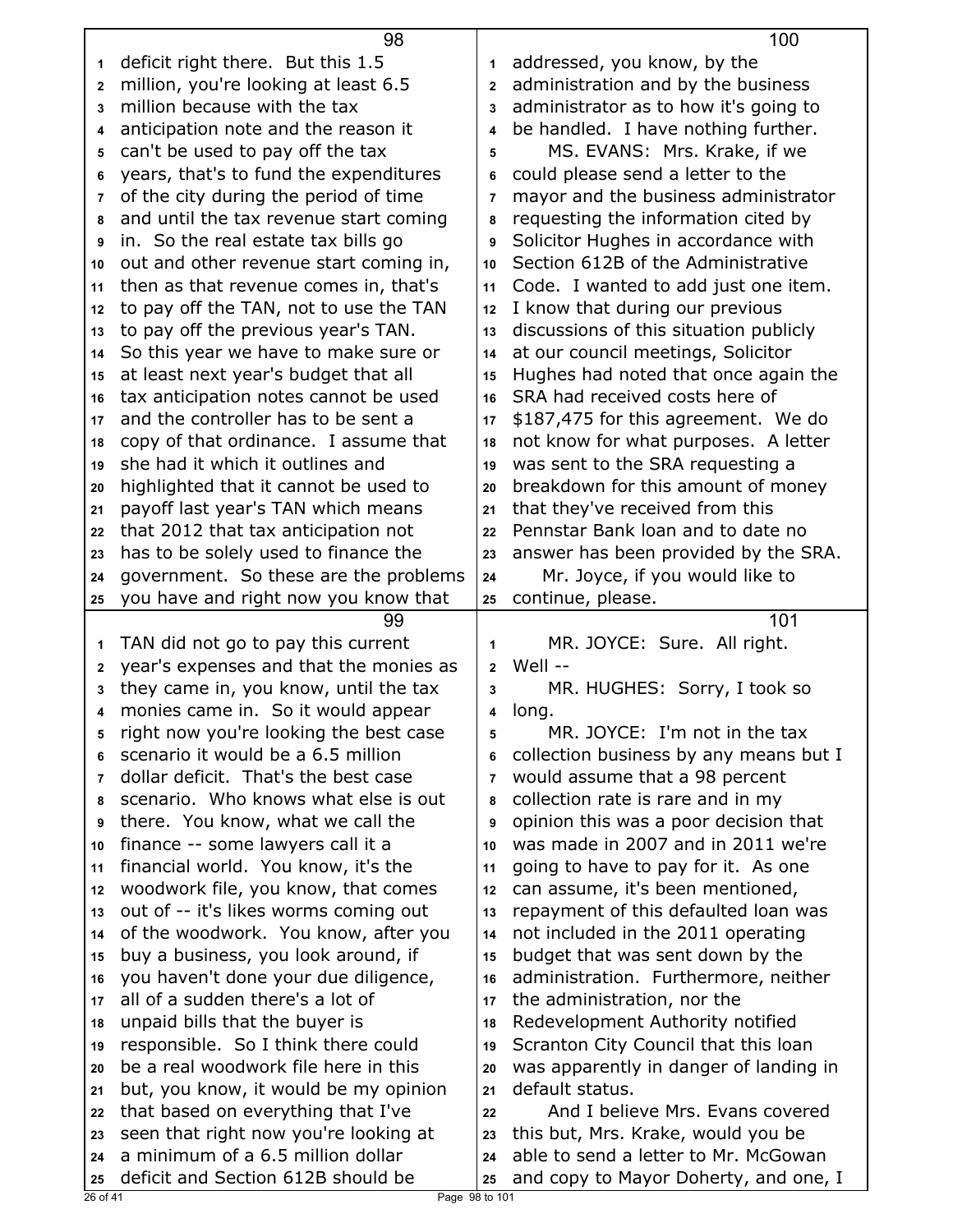|              | 102                                                                             |                         | 104                                        |
|--------------|---------------------------------------------------------------------------------|-------------------------|--------------------------------------------|
| 1            | want to add some things. Ask if the                                             | 1                       | looking for a solution in a meeting.       |
| 2            | city intends to pay this obligation on                                          | $\overline{2}$          | That's virtually three months -- three     |
| 3            | time, and if so, what will be                                                   | 3                       | months has transpired since that           |
| 4            | compromised in order to pay for this                                            | $\overline{\mathbf{A}}$ | letter and this letter of May 19th and     |
| 5            | obligation. In addition to this,                                                | 5                       | nothing has been done so obviously         |
| 6            | please send a letter to Mayor Doherty                                           | 6                       | there's been no -- they haven't come       |
| 7            | and Mr. McGowan asking them to meet in                                          | $\overline{7}$          | up with a solution. So it would            |
| 8            | council chambers prior to our                                                   | 8                       | appear that not coming up with a           |
| 9            | regularly scheduled meeting for the                                             | 9                       | solution over the last three months,       |
| 10           | purposes of discussing their solutions                                          | 10                      | here it is in May and having been          |
| 11           | to handle the deficit created by the                                            | 11                      | declared in default. Now, legally          |
| 12           | administration's 2010 budget as well                                            | 12                      | what could happen is that the city         |
| 13           | as previous budgets, in addition to                                             | 13                      | could nothing. Pennstar Bank would         |
| 14           | the 1.5 million dollar obligation that                                          | 14                      | have to file a lawsuit and, of course,     |
| 15           | is now owed by the city to Pennstar                                             | 15                      | the city would have to defend that.        |
| 16           | Bank. Please request them to meet at                                            | 16                      | That's a different issue. There            |
| 17           | a meeting when they will both be                                                | 17                      | probably would be some time but            |
| 18           | available. As one knows, city council                                           | 18                      | there's a clock ticking on this. It's      |
| 19           | has already offered suggestions on how                                          | 19                      | like the show when I was a kid, Beat       |
| 20           | to handle the deficit that was created                                          | 20                      | the Clock, you know, it just keeps         |
| 21           | by the administration in the past. I                                            | 21                      | moving and, you know, if you can beat      |
| 22           | believe Mr. McGoff mentioned some                                               | 22                      | the clock, you win. This is going to       |
| 23           | things like the sale of parking                                                 | 23                      | come up by the end of this year and        |
| 24           | meters. Mr. Rogan had mentioned the                                             | 24                      | there's a provision in here that this      |
| 25           | privatization of the DPW and the                                                | 25                      | has to be paid by December, I believe,     |
|              | 103                                                                             |                         | 105<br>it's 15 with the notice and if it's |
| 1            | Scranton Sewer Authority. Others have<br>mentioned the refinancing of the debt. | 1                       | not paid by the end of the year, the       |
| $\mathbf{2}$ | There are definitely some cons and                                              | $\mathbf 2$<br>3        | city will be in default and I would        |
| 3<br>4       | there are pros to each one of those.                                            | 4                       | assume that Pennstar will really take      |
| 5            | So I think a discussion amongst all                                             | 5                       | action at that time. It's not as           |
| 6            | elected officials in a public forum                                             | 6                       | though the 30 days is there. I mean,       |
| 7            | would be a very good place to start.                                            | $\overline{7}$          | that's a date but Pennstar then has to     |
| 8            | Also, I would like to discuss how city                                          | 8                       | take action against the SRA and then       |
| 9            | council can be better informed by the                                           | 9                       | eventually against the city.               |
| 10           | administration on matters such as the                                           | 10                      | MR. JOYCE: Right. And another              |
| 11           | Pennstar Bank default ahead of time                                             | 11                      | idea that was mentioned by city            |
| 12           | rather than being notified when the                                             | 12                      | council was either the sale or leasing     |
| 13           | loan actually goes into default                                                 | 13                      | of parking garages. Now, just to           |
| 14           | status.                                                                         | 14                      | comment briefly. Why I think it's          |
| 15           | With that being said, I also have                                               | 15                      | useful for the mayor and the business      |
| 16           | a few pieces of mail that came in.                                              | 16                      | administrator to come into council         |
| 17           | MR. HUGHES: If I could on that,                                                 | 17                      | chambers to discuss these with us is       |
| 18           | Mr. Joyce, just very briefly. When I                                            | 18                      | because we have to weigh what are the      |
| 19           | did the memorandum to council on                                                | 19                      | pros and what are the cons of doing        |
| 20           | March 4th, I attached Attorney                                                  | 20                      | this. For instance, would privatizing      |
| 21           | Winfield's letter to Attorney Kelly                                             | 21                      | the DPW and going to a system where        |
| 22           | and Attorney Greco. That was dated                                              | 22                      | garbage tags where someone would pay       |
| 23           | February 25th and he ws trying to find                                          | 23                      | by the bag, would that be worthwhile.      |
| 24           | out what the SRA and the city was                                               | 24                      | It may not be because the residents        |
| 25           | going to do to address the issue and                                            | 25                      | may end up paying more money as a          |
| $27$ of 41   | Page 102 to 105                                                                 |                         |                                            |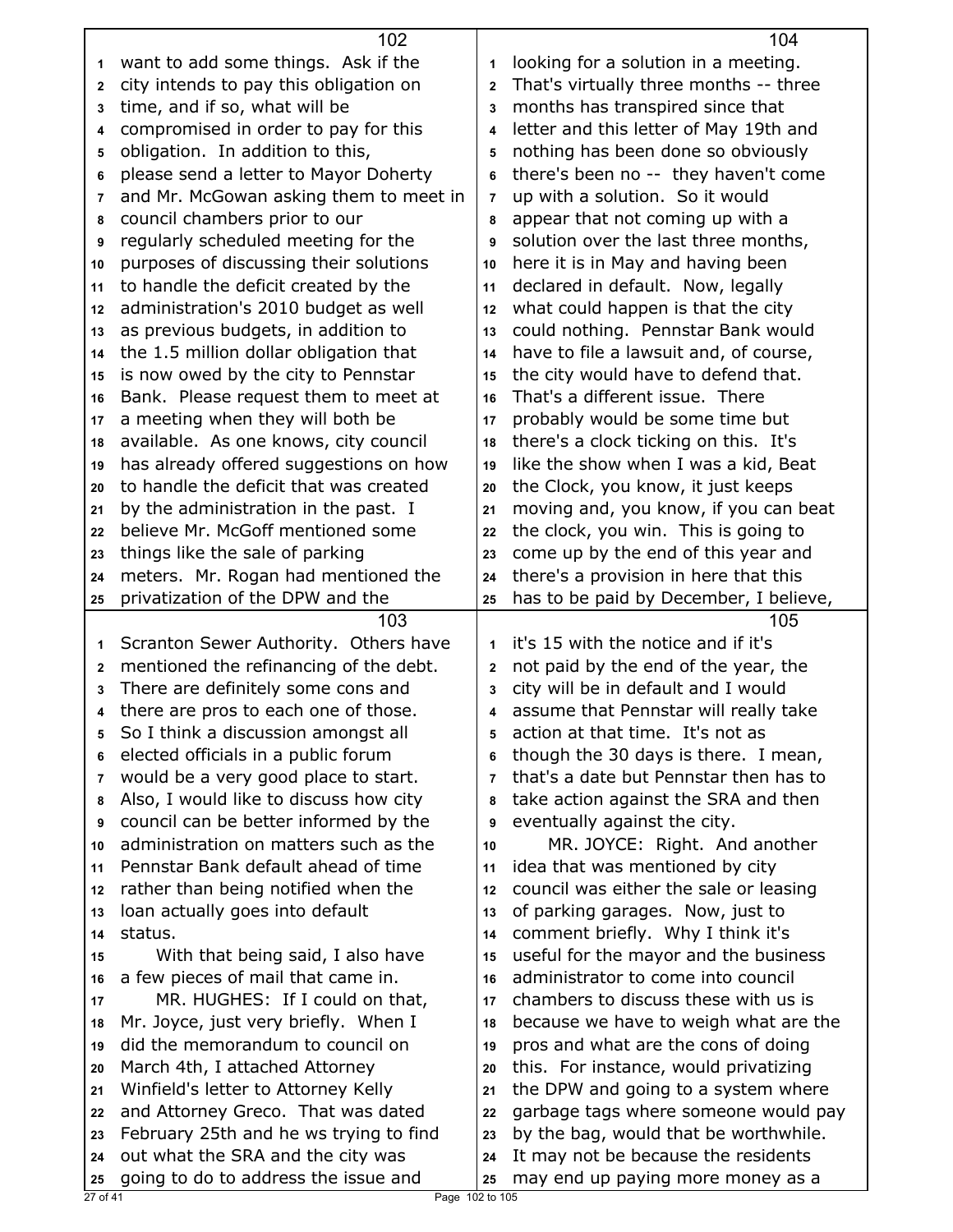| result. So we have to examine would<br>attend PEL meetings at those times.<br>1<br>1<br>Now, I received a note from Mr.<br>it really be a good idea to entertain<br>2<br>2<br>privatizing something such as the DPW.<br>McGowan about moving the PEL meetings,<br>3<br>3<br>I'm starting to lean in the negative<br>add, I -- perhaps nothing was sent<br>4<br>4<br>of that. And also with selling of<br>over and I know we've been very busy<br>5<br>5<br>parking meters, that takes away<br>in the office notifying them that I<br>6<br>6<br>revenue that the city realizes in it's<br>cannot attend a PEL meeting at any<br>7<br>7<br>time during the week before 4 o'clock.<br>operating budget every year. And also<br>8<br>8<br>we saw just what happened with the<br>With that in mind, if we could please<br>9<br>9<br>send that note over to Mr. McGowan.<br>sale of delinquent taxes. So if we<br>10<br>10<br>were to sell parking meters to the<br>He states in his correspondence to me<br>11<br>11<br>Scranton Parking Authority, we know<br>that at the PEL meetings personnel<br>12<br>12<br>issues are discussed and I know that<br>that they're not in the financial<br>13<br>13<br>shape either. Is it going to lean on<br>because in my place our city clerk,<br>14<br>14<br>Nancy Krake, attends them, and I have<br>them possibly trying to take out a<br>15<br>15<br>loan to advance the city some cash and<br>her take notes for me, and I received<br>16<br>16<br>then perhaps defaulting on it at a<br>her minutes of the meeting. And I<br>17<br>17<br>later date leaving us in a bind at<br>understand that the personnel issues<br>18<br>18<br>some point in the future. So these<br>cannot be discussed in a public<br>19<br>19<br>are some of the issues that I would<br>setting, add, the intent of getting<br>20<br>20<br>the mayor and the business<br>like to clear up.<br>21<br>21<br>administrator into council chambers is<br>Also, to go onto some other<br>22<br>22<br>matters. We've received some mail<br>to discuss financial issues, not<br>23<br>23<br>personnel issues. So that's all I<br>from the National League of Cities.<br>24<br>24<br>We received an invitation to complete<br>really have to say about that.<br>25<br>25<br>109<br>107<br>the 2011 city fiscal survey. If you<br>And just two citizens requests.<br>1<br>1<br>could please send a note to Mr.<br>I've been contacted by an East<br>$\mathbf 2$<br>2<br>McGowan and ask if we are going to<br>Mountain resident residing on the 1300<br>3<br>3<br>block of East Elm Street who informed<br>complete that by Friday, May 27th.<br>4<br>4<br>Also our auditor, Rossi and Rossi, has<br>me that the condition of this block is<br>5<br>5<br>notified us of ten open items. If you<br>in poor condition due to some of the<br>6<br>6<br>would please send a note to Mr.<br>recent rainstorms resulting in a lot<br>7<br>7<br>of water runoff. In addition, this<br>McGowan and ask for a status report of<br>8<br>8<br>resident has also informed me that the<br>that as well. I understand that the<br>9<br>9<br>block is marked no truck traffic, add,<br>office may be very busy at the present<br>10<br>10<br>time with some of the issues going on<br>trucks are driving up and down the<br>11<br>11<br>such as discussed tonight, however, if<br>block. With this in mind, can you<br>12<br>12<br>they could provide us a status report,<br>please forward this over to Mr. Brazil<br>13<br>13<br>and ask him if the condition of this<br>it would be greatly appreciated.<br>14<br>14<br>Also, I've been stating up here<br>road can be repaired. I understand<br>15<br>15 |
|----------------------------------------------------------------------------------------------------------------------------------------------------------------------------------------------------------------------------------------------------------------------------------------------------------------------------------------------------------------------------------------------------------------------------------------------------------------------------------------------------------------------------------------------------------------------------------------------------------------------------------------------------------------------------------------------------------------------------------------------------------------------------------------------------------------------------------------------------------------------------------------------------------------------------------------------------------------------------------------------------------------------------------------------------------------------------------------------------------------------------------------------------------------------------------------------------------------------------------------------------------------------------------------------------------------------------------------------------------------------------------------------------------------------------------------------------------------------------------------------------------------------------------------------------------------------------------------------------------------------------------------------------------------------------------------------------------------------------------------------------------------------------------------------------------------------------------------------------------------------------------------------------------------------------------------------------------------------------------------------------------------------------------------------------------------------------------------------------------------------------------------------------------------------------------------------------------------------------------------------------------------------------------------------------------------------------------------------------------------------------------------------------------------------------------------------------------------------------------------------------------------------------------------------------------------------------------------------------------------------------------------------------------------------------------------------------------------------------------------------------------------------------------------------------------------------------------------------------------------------------------------------------------------------------------------------------------------------------------------------------------------------------------------------------------------------------------------------------------------------------------------------------------------------------------------------------------------------------------------------------------------------------------------------------------------------------------------------------------------------------------------------------------------------------------------------------------------------------------------------------------------------------------------------------------------------------------------------------------------------------------------------------------------------------------------------------|
|                                                                                                                                                                                                                                                                                                                                                                                                                                                                                                                                                                                                                                                                                                                                                                                                                                                                                                                                                                                                                                                                                                                                                                                                                                                                                                                                                                                                                                                                                                                                                                                                                                                                                                                                                                                                                                                                                                                                                                                                                                                                                                                                                                                                                                                                                                                                                                                                                                                                                                                                                                                                                                                                                                                                                                                                                                                                                                                                                                                                                                                                                                                                                                                                                                                                                                                                                                                                                                                                                                                                                                                                                                                                                                    |
|                                                                                                                                                                                                                                                                                                                                                                                                                                                                                                                                                                                                                                                                                                                                                                                                                                                                                                                                                                                                                                                                                                                                                                                                                                                                                                                                                                                                                                                                                                                                                                                                                                                                                                                                                                                                                                                                                                                                                                                                                                                                                                                                                                                                                                                                                                                                                                                                                                                                                                                                                                                                                                                                                                                                                                                                                                                                                                                                                                                                                                                                                                                                                                                                                                                                                                                                                                                                                                                                                                                                                                                                                                                                                                    |
|                                                                                                                                                                                                                                                                                                                                                                                                                                                                                                                                                                                                                                                                                                                                                                                                                                                                                                                                                                                                                                                                                                                                                                                                                                                                                                                                                                                                                                                                                                                                                                                                                                                                                                                                                                                                                                                                                                                                                                                                                                                                                                                                                                                                                                                                                                                                                                                                                                                                                                                                                                                                                                                                                                                                                                                                                                                                                                                                                                                                                                                                                                                                                                                                                                                                                                                                                                                                                                                                                                                                                                                                                                                                                                    |
|                                                                                                                                                                                                                                                                                                                                                                                                                                                                                                                                                                                                                                                                                                                                                                                                                                                                                                                                                                                                                                                                                                                                                                                                                                                                                                                                                                                                                                                                                                                                                                                                                                                                                                                                                                                                                                                                                                                                                                                                                                                                                                                                                                                                                                                                                                                                                                                                                                                                                                                                                                                                                                                                                                                                                                                                                                                                                                                                                                                                                                                                                                                                                                                                                                                                                                                                                                                                                                                                                                                                                                                                                                                                                                    |
|                                                                                                                                                                                                                                                                                                                                                                                                                                                                                                                                                                                                                                                                                                                                                                                                                                                                                                                                                                                                                                                                                                                                                                                                                                                                                                                                                                                                                                                                                                                                                                                                                                                                                                                                                                                                                                                                                                                                                                                                                                                                                                                                                                                                                                                                                                                                                                                                                                                                                                                                                                                                                                                                                                                                                                                                                                                                                                                                                                                                                                                                                                                                                                                                                                                                                                                                                                                                                                                                                                                                                                                                                                                                                                    |
|                                                                                                                                                                                                                                                                                                                                                                                                                                                                                                                                                                                                                                                                                                                                                                                                                                                                                                                                                                                                                                                                                                                                                                                                                                                                                                                                                                                                                                                                                                                                                                                                                                                                                                                                                                                                                                                                                                                                                                                                                                                                                                                                                                                                                                                                                                                                                                                                                                                                                                                                                                                                                                                                                                                                                                                                                                                                                                                                                                                                                                                                                                                                                                                                                                                                                                                                                                                                                                                                                                                                                                                                                                                                                                    |
|                                                                                                                                                                                                                                                                                                                                                                                                                                                                                                                                                                                                                                                                                                                                                                                                                                                                                                                                                                                                                                                                                                                                                                                                                                                                                                                                                                                                                                                                                                                                                                                                                                                                                                                                                                                                                                                                                                                                                                                                                                                                                                                                                                                                                                                                                                                                                                                                                                                                                                                                                                                                                                                                                                                                                                                                                                                                                                                                                                                                                                                                                                                                                                                                                                                                                                                                                                                                                                                                                                                                                                                                                                                                                                    |
|                                                                                                                                                                                                                                                                                                                                                                                                                                                                                                                                                                                                                                                                                                                                                                                                                                                                                                                                                                                                                                                                                                                                                                                                                                                                                                                                                                                                                                                                                                                                                                                                                                                                                                                                                                                                                                                                                                                                                                                                                                                                                                                                                                                                                                                                                                                                                                                                                                                                                                                                                                                                                                                                                                                                                                                                                                                                                                                                                                                                                                                                                                                                                                                                                                                                                                                                                                                                                                                                                                                                                                                                                                                                                                    |
|                                                                                                                                                                                                                                                                                                                                                                                                                                                                                                                                                                                                                                                                                                                                                                                                                                                                                                                                                                                                                                                                                                                                                                                                                                                                                                                                                                                                                                                                                                                                                                                                                                                                                                                                                                                                                                                                                                                                                                                                                                                                                                                                                                                                                                                                                                                                                                                                                                                                                                                                                                                                                                                                                                                                                                                                                                                                                                                                                                                                                                                                                                                                                                                                                                                                                                                                                                                                                                                                                                                                                                                                                                                                                                    |
|                                                                                                                                                                                                                                                                                                                                                                                                                                                                                                                                                                                                                                                                                                                                                                                                                                                                                                                                                                                                                                                                                                                                                                                                                                                                                                                                                                                                                                                                                                                                                                                                                                                                                                                                                                                                                                                                                                                                                                                                                                                                                                                                                                                                                                                                                                                                                                                                                                                                                                                                                                                                                                                                                                                                                                                                                                                                                                                                                                                                                                                                                                                                                                                                                                                                                                                                                                                                                                                                                                                                                                                                                                                                                                    |
|                                                                                                                                                                                                                                                                                                                                                                                                                                                                                                                                                                                                                                                                                                                                                                                                                                                                                                                                                                                                                                                                                                                                                                                                                                                                                                                                                                                                                                                                                                                                                                                                                                                                                                                                                                                                                                                                                                                                                                                                                                                                                                                                                                                                                                                                                                                                                                                                                                                                                                                                                                                                                                                                                                                                                                                                                                                                                                                                                                                                                                                                                                                                                                                                                                                                                                                                                                                                                                                                                                                                                                                                                                                                                                    |
|                                                                                                                                                                                                                                                                                                                                                                                                                                                                                                                                                                                                                                                                                                                                                                                                                                                                                                                                                                                                                                                                                                                                                                                                                                                                                                                                                                                                                                                                                                                                                                                                                                                                                                                                                                                                                                                                                                                                                                                                                                                                                                                                                                                                                                                                                                                                                                                                                                                                                                                                                                                                                                                                                                                                                                                                                                                                                                                                                                                                                                                                                                                                                                                                                                                                                                                                                                                                                                                                                                                                                                                                                                                                                                    |
|                                                                                                                                                                                                                                                                                                                                                                                                                                                                                                                                                                                                                                                                                                                                                                                                                                                                                                                                                                                                                                                                                                                                                                                                                                                                                                                                                                                                                                                                                                                                                                                                                                                                                                                                                                                                                                                                                                                                                                                                                                                                                                                                                                                                                                                                                                                                                                                                                                                                                                                                                                                                                                                                                                                                                                                                                                                                                                                                                                                                                                                                                                                                                                                                                                                                                                                                                                                                                                                                                                                                                                                                                                                                                                    |
|                                                                                                                                                                                                                                                                                                                                                                                                                                                                                                                                                                                                                                                                                                                                                                                                                                                                                                                                                                                                                                                                                                                                                                                                                                                                                                                                                                                                                                                                                                                                                                                                                                                                                                                                                                                                                                                                                                                                                                                                                                                                                                                                                                                                                                                                                                                                                                                                                                                                                                                                                                                                                                                                                                                                                                                                                                                                                                                                                                                                                                                                                                                                                                                                                                                                                                                                                                                                                                                                                                                                                                                                                                                                                                    |
|                                                                                                                                                                                                                                                                                                                                                                                                                                                                                                                                                                                                                                                                                                                                                                                                                                                                                                                                                                                                                                                                                                                                                                                                                                                                                                                                                                                                                                                                                                                                                                                                                                                                                                                                                                                                                                                                                                                                                                                                                                                                                                                                                                                                                                                                                                                                                                                                                                                                                                                                                                                                                                                                                                                                                                                                                                                                                                                                                                                                                                                                                                                                                                                                                                                                                                                                                                                                                                                                                                                                                                                                                                                                                                    |
|                                                                                                                                                                                                                                                                                                                                                                                                                                                                                                                                                                                                                                                                                                                                                                                                                                                                                                                                                                                                                                                                                                                                                                                                                                                                                                                                                                                                                                                                                                                                                                                                                                                                                                                                                                                                                                                                                                                                                                                                                                                                                                                                                                                                                                                                                                                                                                                                                                                                                                                                                                                                                                                                                                                                                                                                                                                                                                                                                                                                                                                                                                                                                                                                                                                                                                                                                                                                                                                                                                                                                                                                                                                                                                    |
|                                                                                                                                                                                                                                                                                                                                                                                                                                                                                                                                                                                                                                                                                                                                                                                                                                                                                                                                                                                                                                                                                                                                                                                                                                                                                                                                                                                                                                                                                                                                                                                                                                                                                                                                                                                                                                                                                                                                                                                                                                                                                                                                                                                                                                                                                                                                                                                                                                                                                                                                                                                                                                                                                                                                                                                                                                                                                                                                                                                                                                                                                                                                                                                                                                                                                                                                                                                                                                                                                                                                                                                                                                                                                                    |
|                                                                                                                                                                                                                                                                                                                                                                                                                                                                                                                                                                                                                                                                                                                                                                                                                                                                                                                                                                                                                                                                                                                                                                                                                                                                                                                                                                                                                                                                                                                                                                                                                                                                                                                                                                                                                                                                                                                                                                                                                                                                                                                                                                                                                                                                                                                                                                                                                                                                                                                                                                                                                                                                                                                                                                                                                                                                                                                                                                                                                                                                                                                                                                                                                                                                                                                                                                                                                                                                                                                                                                                                                                                                                                    |
|                                                                                                                                                                                                                                                                                                                                                                                                                                                                                                                                                                                                                                                                                                                                                                                                                                                                                                                                                                                                                                                                                                                                                                                                                                                                                                                                                                                                                                                                                                                                                                                                                                                                                                                                                                                                                                                                                                                                                                                                                                                                                                                                                                                                                                                                                                                                                                                                                                                                                                                                                                                                                                                                                                                                                                                                                                                                                                                                                                                                                                                                                                                                                                                                                                                                                                                                                                                                                                                                                                                                                                                                                                                                                                    |
|                                                                                                                                                                                                                                                                                                                                                                                                                                                                                                                                                                                                                                                                                                                                                                                                                                                                                                                                                                                                                                                                                                                                                                                                                                                                                                                                                                                                                                                                                                                                                                                                                                                                                                                                                                                                                                                                                                                                                                                                                                                                                                                                                                                                                                                                                                                                                                                                                                                                                                                                                                                                                                                                                                                                                                                                                                                                                                                                                                                                                                                                                                                                                                                                                                                                                                                                                                                                                                                                                                                                                                                                                                                                                                    |
|                                                                                                                                                                                                                                                                                                                                                                                                                                                                                                                                                                                                                                                                                                                                                                                                                                                                                                                                                                                                                                                                                                                                                                                                                                                                                                                                                                                                                                                                                                                                                                                                                                                                                                                                                                                                                                                                                                                                                                                                                                                                                                                                                                                                                                                                                                                                                                                                                                                                                                                                                                                                                                                                                                                                                                                                                                                                                                                                                                                                                                                                                                                                                                                                                                                                                                                                                                                                                                                                                                                                                                                                                                                                                                    |
|                                                                                                                                                                                                                                                                                                                                                                                                                                                                                                                                                                                                                                                                                                                                                                                                                                                                                                                                                                                                                                                                                                                                                                                                                                                                                                                                                                                                                                                                                                                                                                                                                                                                                                                                                                                                                                                                                                                                                                                                                                                                                                                                                                                                                                                                                                                                                                                                                                                                                                                                                                                                                                                                                                                                                                                                                                                                                                                                                                                                                                                                                                                                                                                                                                                                                                                                                                                                                                                                                                                                                                                                                                                                                                    |
|                                                                                                                                                                                                                                                                                                                                                                                                                                                                                                                                                                                                                                                                                                                                                                                                                                                                                                                                                                                                                                                                                                                                                                                                                                                                                                                                                                                                                                                                                                                                                                                                                                                                                                                                                                                                                                                                                                                                                                                                                                                                                                                                                                                                                                                                                                                                                                                                                                                                                                                                                                                                                                                                                                                                                                                                                                                                                                                                                                                                                                                                                                                                                                                                                                                                                                                                                                                                                                                                                                                                                                                                                                                                                                    |
|                                                                                                                                                                                                                                                                                                                                                                                                                                                                                                                                                                                                                                                                                                                                                                                                                                                                                                                                                                                                                                                                                                                                                                                                                                                                                                                                                                                                                                                                                                                                                                                                                                                                                                                                                                                                                                                                                                                                                                                                                                                                                                                                                                                                                                                                                                                                                                                                                                                                                                                                                                                                                                                                                                                                                                                                                                                                                                                                                                                                                                                                                                                                                                                                                                                                                                                                                                                                                                                                                                                                                                                                                                                                                                    |
|                                                                                                                                                                                                                                                                                                                                                                                                                                                                                                                                                                                                                                                                                                                                                                                                                                                                                                                                                                                                                                                                                                                                                                                                                                                                                                                                                                                                                                                                                                                                                                                                                                                                                                                                                                                                                                                                                                                                                                                                                                                                                                                                                                                                                                                                                                                                                                                                                                                                                                                                                                                                                                                                                                                                                                                                                                                                                                                                                                                                                                                                                                                                                                                                                                                                                                                                                                                                                                                                                                                                                                                                                                                                                                    |
|                                                                                                                                                                                                                                                                                                                                                                                                                                                                                                                                                                                                                                                                                                                                                                                                                                                                                                                                                                                                                                                                                                                                                                                                                                                                                                                                                                                                                                                                                                                                                                                                                                                                                                                                                                                                                                                                                                                                                                                                                                                                                                                                                                                                                                                                                                                                                                                                                                                                                                                                                                                                                                                                                                                                                                                                                                                                                                                                                                                                                                                                                                                                                                                                                                                                                                                                                                                                                                                                                                                                                                                                                                                                                                    |
|                                                                                                                                                                                                                                                                                                                                                                                                                                                                                                                                                                                                                                                                                                                                                                                                                                                                                                                                                                                                                                                                                                                                                                                                                                                                                                                                                                                                                                                                                                                                                                                                                                                                                                                                                                                                                                                                                                                                                                                                                                                                                                                                                                                                                                                                                                                                                                                                                                                                                                                                                                                                                                                                                                                                                                                                                                                                                                                                                                                                                                                                                                                                                                                                                                                                                                                                                                                                                                                                                                                                                                                                                                                                                                    |
|                                                                                                                                                                                                                                                                                                                                                                                                                                                                                                                                                                                                                                                                                                                                                                                                                                                                                                                                                                                                                                                                                                                                                                                                                                                                                                                                                                                                                                                                                                                                                                                                                                                                                                                                                                                                                                                                                                                                                                                                                                                                                                                                                                                                                                                                                                                                                                                                                                                                                                                                                                                                                                                                                                                                                                                                                                                                                                                                                                                                                                                                                                                                                                                                                                                                                                                                                                                                                                                                                                                                                                                                                                                                                                    |
|                                                                                                                                                                                                                                                                                                                                                                                                                                                                                                                                                                                                                                                                                                                                                                                                                                                                                                                                                                                                                                                                                                                                                                                                                                                                                                                                                                                                                                                                                                                                                                                                                                                                                                                                                                                                                                                                                                                                                                                                                                                                                                                                                                                                                                                                                                                                                                                                                                                                                                                                                                                                                                                                                                                                                                                                                                                                                                                                                                                                                                                                                                                                                                                                                                                                                                                                                                                                                                                                                                                                                                                                                                                                                                    |
|                                                                                                                                                                                                                                                                                                                                                                                                                                                                                                                                                                                                                                                                                                                                                                                                                                                                                                                                                                                                                                                                                                                                                                                                                                                                                                                                                                                                                                                                                                                                                                                                                                                                                                                                                                                                                                                                                                                                                                                                                                                                                                                                                                                                                                                                                                                                                                                                                                                                                                                                                                                                                                                                                                                                                                                                                                                                                                                                                                                                                                                                                                                                                                                                                                                                                                                                                                                                                                                                                                                                                                                                                                                                                                    |
|                                                                                                                                                                                                                                                                                                                                                                                                                                                                                                                                                                                                                                                                                                                                                                                                                                                                                                                                                                                                                                                                                                                                                                                                                                                                                                                                                                                                                                                                                                                                                                                                                                                                                                                                                                                                                                                                                                                                                                                                                                                                                                                                                                                                                                                                                                                                                                                                                                                                                                                                                                                                                                                                                                                                                                                                                                                                                                                                                                                                                                                                                                                                                                                                                                                                                                                                                                                                                                                                                                                                                                                                                                                                                                    |
|                                                                                                                                                                                                                                                                                                                                                                                                                                                                                                                                                                                                                                                                                                                                                                                                                                                                                                                                                                                                                                                                                                                                                                                                                                                                                                                                                                                                                                                                                                                                                                                                                                                                                                                                                                                                                                                                                                                                                                                                                                                                                                                                                                                                                                                                                                                                                                                                                                                                                                                                                                                                                                                                                                                                                                                                                                                                                                                                                                                                                                                                                                                                                                                                                                                                                                                                                                                                                                                                                                                                                                                                                                                                                                    |
|                                                                                                                                                                                                                                                                                                                                                                                                                                                                                                                                                                                                                                                                                                                                                                                                                                                                                                                                                                                                                                                                                                                                                                                                                                                                                                                                                                                                                                                                                                                                                                                                                                                                                                                                                                                                                                                                                                                                                                                                                                                                                                                                                                                                                                                                                                                                                                                                                                                                                                                                                                                                                                                                                                                                                                                                                                                                                                                                                                                                                                                                                                                                                                                                                                                                                                                                                                                                                                                                                                                                                                                                                                                                                                    |
|                                                                                                                                                                                                                                                                                                                                                                                                                                                                                                                                                                                                                                                                                                                                                                                                                                                                                                                                                                                                                                                                                                                                                                                                                                                                                                                                                                                                                                                                                                                                                                                                                                                                                                                                                                                                                                                                                                                                                                                                                                                                                                                                                                                                                                                                                                                                                                                                                                                                                                                                                                                                                                                                                                                                                                                                                                                                                                                                                                                                                                                                                                                                                                                                                                                                                                                                                                                                                                                                                                                                                                                                                                                                                                    |
|                                                                                                                                                                                                                                                                                                                                                                                                                                                                                                                                                                                                                                                                                                                                                                                                                                                                                                                                                                                                                                                                                                                                                                                                                                                                                                                                                                                                                                                                                                                                                                                                                                                                                                                                                                                                                                                                                                                                                                                                                                                                                                                                                                                                                                                                                                                                                                                                                                                                                                                                                                                                                                                                                                                                                                                                                                                                                                                                                                                                                                                                                                                                                                                                                                                                                                                                                                                                                                                                                                                                                                                                                                                                                                    |
|                                                                                                                                                                                                                                                                                                                                                                                                                                                                                                                                                                                                                                                                                                                                                                                                                                                                                                                                                                                                                                                                                                                                                                                                                                                                                                                                                                                                                                                                                                                                                                                                                                                                                                                                                                                                                                                                                                                                                                                                                                                                                                                                                                                                                                                                                                                                                                                                                                                                                                                                                                                                                                                                                                                                                                                                                                                                                                                                                                                                                                                                                                                                                                                                                                                                                                                                                                                                                                                                                                                                                                                                                                                                                                    |
|                                                                                                                                                                                                                                                                                                                                                                                                                                                                                                                                                                                                                                                                                                                                                                                                                                                                                                                                                                                                                                                                                                                                                                                                                                                                                                                                                                                                                                                                                                                                                                                                                                                                                                                                                                                                                                                                                                                                                                                                                                                                                                                                                                                                                                                                                                                                                                                                                                                                                                                                                                                                                                                                                                                                                                                                                                                                                                                                                                                                                                                                                                                                                                                                                                                                                                                                                                                                                                                                                                                                                                                                                                                                                                    |
|                                                                                                                                                                                                                                                                                                                                                                                                                                                                                                                                                                                                                                                                                                                                                                                                                                                                                                                                                                                                                                                                                                                                                                                                                                                                                                                                                                                                                                                                                                                                                                                                                                                                                                                                                                                                                                                                                                                                                                                                                                                                                                                                                                                                                                                                                                                                                                                                                                                                                                                                                                                                                                                                                                                                                                                                                                                                                                                                                                                                                                                                                                                                                                                                                                                                                                                                                                                                                                                                                                                                                                                                                                                                                                    |
|                                                                                                                                                                                                                                                                                                                                                                                                                                                                                                                                                                                                                                                                                                                                                                                                                                                                                                                                                                                                                                                                                                                                                                                                                                                                                                                                                                                                                                                                                                                                                                                                                                                                                                                                                                                                                                                                                                                                                                                                                                                                                                                                                                                                                                                                                                                                                                                                                                                                                                                                                                                                                                                                                                                                                                                                                                                                                                                                                                                                                                                                                                                                                                                                                                                                                                                                                                                                                                                                                                                                                                                                                                                                                                    |
|                                                                                                                                                                                                                                                                                                                                                                                                                                                                                                                                                                                                                                                                                                                                                                                                                                                                                                                                                                                                                                                                                                                                                                                                                                                                                                                                                                                                                                                                                                                                                                                                                                                                                                                                                                                                                                                                                                                                                                                                                                                                                                                                                                                                                                                                                                                                                                                                                                                                                                                                                                                                                                                                                                                                                                                                                                                                                                                                                                                                                                                                                                                                                                                                                                                                                                                                                                                                                                                                                                                                                                                                                                                                                                    |
|                                                                                                                                                                                                                                                                                                                                                                                                                                                                                                                                                                                                                                                                                                                                                                                                                                                                                                                                                                                                                                                                                                                                                                                                                                                                                                                                                                                                                                                                                                                                                                                                                                                                                                                                                                                                                                                                                                                                                                                                                                                                                                                                                                                                                                                                                                                                                                                                                                                                                                                                                                                                                                                                                                                                                                                                                                                                                                                                                                                                                                                                                                                                                                                                                                                                                                                                                                                                                                                                                                                                                                                                                                                                                                    |
| that I would like meetings between the<br>from speaking with various East<br>16<br>16                                                                                                                                                                                                                                                                                                                                                                                                                                                                                                                                                                                                                                                                                                                                                                                                                                                                                                                                                                                                                                                                                                                                                                                                                                                                                                                                                                                                                                                                                                                                                                                                                                                                                                                                                                                                                                                                                                                                                                                                                                                                                                                                                                                                                                                                                                                                                                                                                                                                                                                                                                                                                                                                                                                                                                                                                                                                                                                                                                                                                                                                                                                                                                                                                                                                                                                                                                                                                                                                                                                                                                                                              |
| administration and council to discuss<br>Mountain residents, not only this year<br>17<br>17                                                                                                                                                                                                                                                                                                                                                                                                                                                                                                                                                                                                                                                                                                                                                                                                                                                                                                                                                                                                                                                                                                                                                                                                                                                                                                                                                                                                                                                                                                                                                                                                                                                                                                                                                                                                                                                                                                                                                                                                                                                                                                                                                                                                                                                                                                                                                                                                                                                                                                                                                                                                                                                                                                                                                                                                                                                                                                                                                                                                                                                                                                                                                                                                                                                                                                                                                                                                                                                                                                                                                                                                        |
| cash flow issues to be held in a<br>but in previous years that water<br>18<br>18                                                                                                                                                                                                                                                                                                                                                                                                                                                                                                                                                                                                                                                                                                                                                                                                                                                                                                                                                                                                                                                                                                                                                                                                                                                                                                                                                                                                                                                                                                                                                                                                                                                                                                                                                                                                                                                                                                                                                                                                                                                                                                                                                                                                                                                                                                                                                                                                                                                                                                                                                                                                                                                                                                                                                                                                                                                                                                                                                                                                                                                                                                                                                                                                                                                                                                                                                                                                                                                                                                                                                                                                                   |
| runoff issues are a major concern in<br>public setting. I know that Mr.<br>19<br>19                                                                                                                                                                                                                                                                                                                                                                                                                                                                                                                                                                                                                                                                                                                                                                                                                                                                                                                                                                                                                                                                                                                                                                                                                                                                                                                                                                                                                                                                                                                                                                                                                                                                                                                                                                                                                                                                                                                                                                                                                                                                                                                                                                                                                                                                                                                                                                                                                                                                                                                                                                                                                                                                                                                                                                                                                                                                                                                                                                                                                                                                                                                                                                                                                                                                                                                                                                                                                                                                                                                                                                                                                |
| McGowan has reached out to me, and I<br>that area. Also, if you can please<br>20<br>20                                                                                                                                                                                                                                                                                                                                                                                                                                                                                                                                                                                                                                                                                                                                                                                                                                                                                                                                                                                                                                                                                                                                                                                                                                                                                                                                                                                                                                                                                                                                                                                                                                                                                                                                                                                                                                                                                                                                                                                                                                                                                                                                                                                                                                                                                                                                                                                                                                                                                                                                                                                                                                                                                                                                                                                                                                                                                                                                                                                                                                                                                                                                                                                                                                                                                                                                                                                                                                                                                                                                                                                                             |
| have stated a few times at council to<br>add this to the letter to Mr. Brazil<br>21<br>21                                                                                                                                                                                                                                                                                                                                                                                                                                                                                                                                                                                                                                                                                                                                                                                                                                                                                                                                                                                                                                                                                                                                                                                                                                                                                                                                                                                                                                                                                                                                                                                                                                                                                                                                                                                                                                                                                                                                                                                                                                                                                                                                                                                                                                                                                                                                                                                                                                                                                                                                                                                                                                                                                                                                                                                                                                                                                                                                                                                                                                                                                                                                                                                                                                                                                                                                                                                                                                                                                                                                                                                                          |
| move the PEL meetings to possibly a<br>that I've been informed by a resident<br>22<br>22                                                                                                                                                                                                                                                                                                                                                                                                                                                                                                                                                                                                                                                                                                                                                                                                                                                                                                                                                                                                                                                                                                                                                                                                                                                                                                                                                                                                                                                                                                                                                                                                                                                                                                                                                                                                                                                                                                                                                                                                                                                                                                                                                                                                                                                                                                                                                                                                                                                                                                                                                                                                                                                                                                                                                                                                                                                                                                                                                                                                                                                                                                                                                                                                                                                                                                                                                                                                                                                                                                                                                                                                           |
| time before 4 o'clock during the<br>residing on the 900 block of West<br>23<br>23                                                                                                                                                                                                                                                                                                                                                                                                                                                                                                                                                                                                                                                                                                                                                                                                                                                                                                                                                                                                                                                                                                                                                                                                                                                                                                                                                                                                                                                                                                                                                                                                                                                                                                                                                                                                                                                                                                                                                                                                                                                                                                                                                                                                                                                                                                                                                                                                                                                                                                                                                                                                                                                                                                                                                                                                                                                                                                                                                                                                                                                                                                                                                                                                                                                                                                                                                                                                                                                                                                                                                                                                                  |
| weekdays. Unfortunately I do have a<br>Lackawanna Avenue that a Verizon who<br>24<br>24                                                                                                                                                                                                                                                                                                                                                                                                                                                                                                                                                                                                                                                                                                                                                                                                                                                                                                                                                                                                                                                                                                                                                                                                                                                                                                                                                                                                                                                                                                                                                                                                                                                                                                                                                                                                                                                                                                                                                                                                                                                                                                                                                                                                                                                                                                                                                                                                                                                                                                                                                                                                                                                                                                                                                                                                                                                                                                                                                                                                                                                                                                                                                                                                                                                                                                                                                                                                                                                                                                                                                                                                            |
| full-time position, and I cannot<br>was parking on the sidewalk took out<br>25<br>25<br>28 of 41<br>Page 106 to 109                                                                                                                                                                                                                                                                                                                                                                                                                                                                                                                                                                                                                                                                                                                                                                                                                                                                                                                                                                                                                                                                                                                                                                                                                                                                                                                                                                                                                                                                                                                                                                                                                                                                                                                                                                                                                                                                                                                                                                                                                                                                                                                                                                                                                                                                                                                                                                                                                                                                                                                                                                                                                                                                                                                                                                                                                                                                                                                                                                                                                                                                                                                                                                                                                                                                                                                                                                                                                                                                                                                                                                                |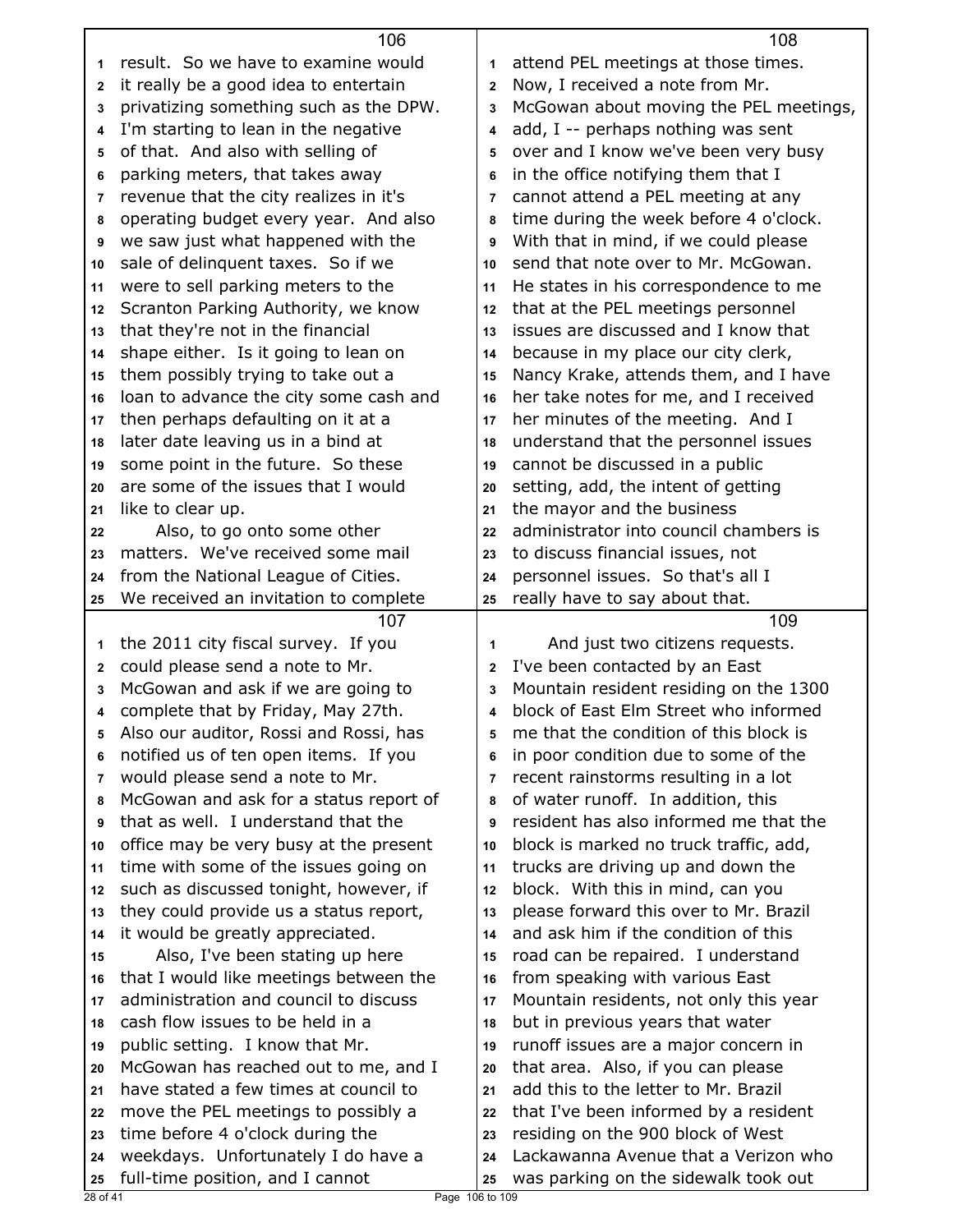|                | 110                                    |              | 112                                    |
|----------------|----------------------------------------|--------------|----------------------------------------|
| 1              | the 'no parking' sign and 'school      | 1            | careful review in January, Councilman  |
| $\mathbf{2}$   | crossing' in the vicinity of 930 West  | $\mathbf{2}$ | Loscombe discovered that some of the   |
| 3              | Lackawanna Avenue. They really         | 3            | city's insurance policies were         |
| 4              | shouldn't be parking on the sidewalk   | 4            | inappropriate as he stated earlier in  |
| 5              | anyways. But the resident informed me  | 5            | that some are underinsured while       |
| 6              | that the Verizon representative phoned | 6            | others are overinsured. As a result    |
| $\overline{7}$ | the DPW, however, nothing has been     | 7            | council passed legislation to award te |
| 8              | done as of yet. And with all due       | 8            | contract to Knowles Associate only for |
| 9              | respect to the DPW, I know that they   | 9            | a period of six months during which    |
| 10             | are busy people as well. The resident  | 10           | time the city administration was to    |
| 11             | informed me that this happened on May  | 11           | put the broker of record position and  |
| 12             | 19th and we still are in the month of  | 12           | consequently city insurances out to    |
| 13             | May so if you could just send a gentle | 13           | bid. The mayor signed the              |
| 14             | reminder over to Mr. Brazil that this  | 14           | legislation. Last week, add, the       |
| 15             | situation still exists and if you      | 15           | mayor crossed out his signature on the |
| 16             | could ask him to have it taken care of | 16           | legislation and wrote the word         |
| 17             | as soon as he could. And that's all.   | 17           | 'rescinded' next to his signature in   |
| 18             | MS. EVANS: And thank you,              | 18           | order to stop the bidding process.     |
| 19             | Councilman Joyce. Good evening. I'd    | 19           | Now, a mayor has only ten days in      |
| 20             | like to begin by congratulating my two | 20           | which to veto legislation according to |
| 21             | colleagues, Councilman Bob McGoff and  | 21           | law. Add, now four months later Mayor  |
| 22             | Jack Loscombe as well as Mr. Morgan    | 22           | Doherty believes he can rescind his    |
| 23             | for their victories in the primary     | 23           | signature. Such an act would set a     |
| 24             | election. I also commend and           | 24           | precedent allowing any mayor,          |
| 25             | congratulate all city council          | 25           | including Mayor Doherty himself to     |
|                |                                        |              |                                        |
|                | 111                                    |              | 113                                    |
| 1              | candidates for their tremendous        | 1            | rescind all or any of his signatures   |
| $\mathbf{2}$   | efforts and their desire to serve our  | 2            | on all or any pieces of legislation at |
| 3              | city.                                  | 3            | any time. Throughout my eight years    |
| 4              | Next, I'd like to remind all           | 4            | of public service as a councilwoman,   |
| 5              | Scranton residents that the first half | 5            | such an act has never been performed.  |
| 6              | of garbage bills are due by May 31st.  | 6            | Mayor Doherty's action appears to      |
| 7              | Again, the first half of garbage bills | 7            | grant himself powers that are not      |
| 8              | are due by May 31st. Following last    | 8            | provided to him by law. On the advice  |
| 9              | week's election, Mrs. Krake informed   | 9            | provided by counsel, Solicitor Hughes, |
| 10             | me that Mayor Doherty had taken        | 10           | I have placed this legislation on      |
| 11             | unusual action regarding city          | 11           | tonight's agenda in Seventh Order for  |
| 12             | council's reminders to put the broker  | 12           | a veto override and at this time I     |
| 13             | of record and city insurances out to   | 13           | will defer to Attorney Hughes for his  |
| 14             | bid prior to the June 30th, 2011,      | 14           | comments.                              |
| 15             | expiration date of the contract. And   | 15           | MR. HUGHES: Thank you, Madame          |
| 16             | I know that my colleague, Councilman   | 16           | President. Yes, procedurally what      |
| 17             | Loscombe, has addressed this topic in  | 17           | happened here is that this legislation |
| 18             | great detail. The contract with        | 18           | was originally sent down by the        |
| 19             | Knowles Associates had not been bid in | 19           | Solicitor's Office. There were some    |
| 20             | 2010 for the 2011 insurance coverage.  | 20           | amendments made to the legislation and |
| 21             | If fact, the broker of record has      | 21           | it was passed by council on            |
| 22             | never been put out to bid thereby      | 22           | January 18th of this year with the     |
| 23             | eliminating any possibility of         | 23           | amendments. As is the procedure from   |
| 24             | competitive bids and saving money      | 24           | the city clerk, when it goes down to   |
| 25             | throughout a ten-year period. After    | 25           | the mayor, the ordinance as drafted is |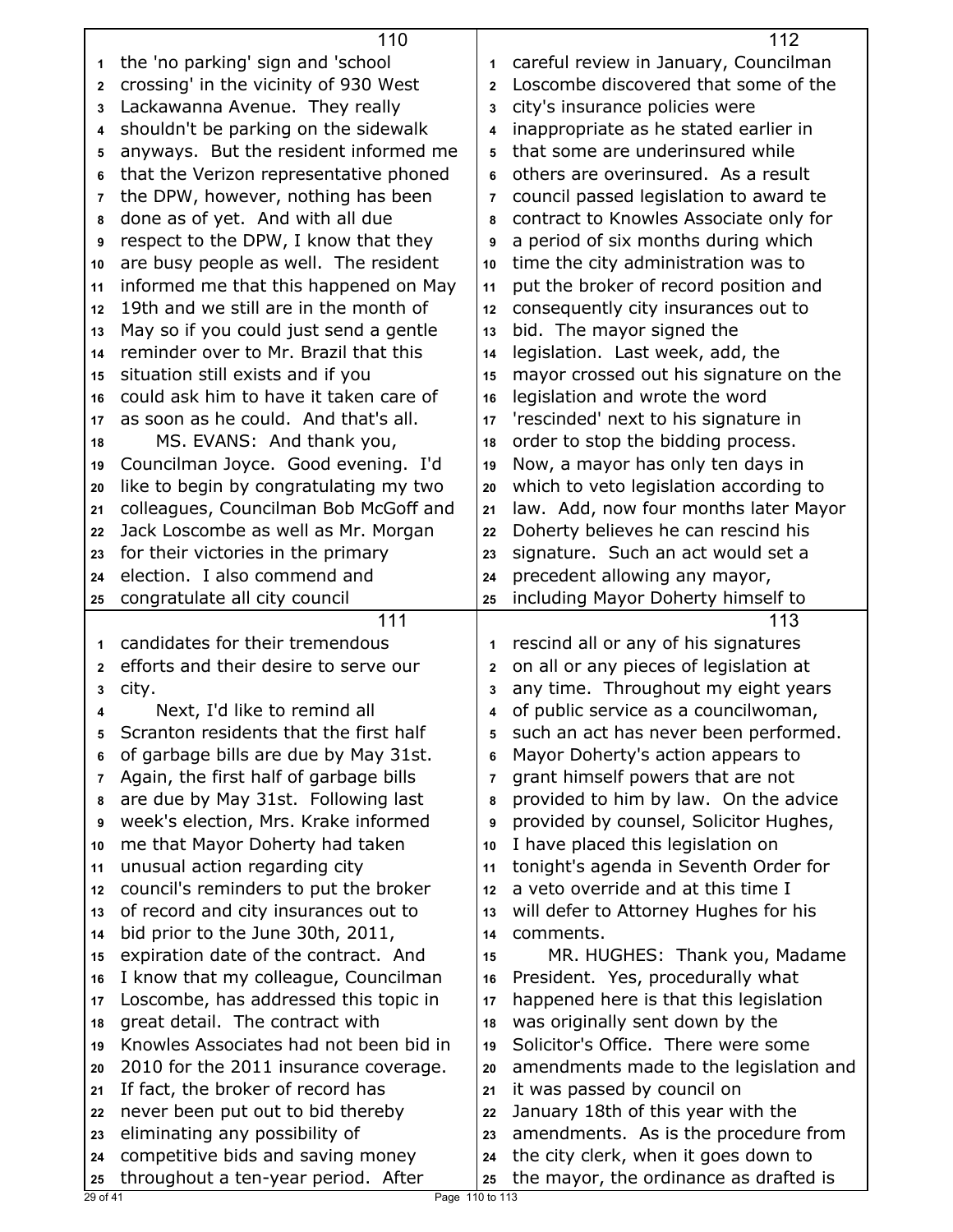|                | 114                                                                           |                | 116                                                                          |
|----------------|-------------------------------------------------------------------------------|----------------|------------------------------------------------------------------------------|
| 1              | sent down to the mayor along with all                                         | 1              | had to be between the 18th and the                                           |
| $\mathbf{2}$   | of the motions, if there are any,                                             | $\overline{2}$ | 28th of January. So it's signed by                                           |
| 3              | which makes the amendments. It's                                              | 3              | him and now it goes back to be                                               |
| 4              | attached right to the resolution.                                             | 4              | retyped. The mayor's act is merely a                                         |
| 5              | Then the mayor has the right to sign                                          | 5              | ministerial act. It's no decision                                            |
| 6              | the ordinance or resolution as                                                | 6              | making in his. He's already signed,                                          |
| 7              | appropriate or to veto it as amended.                                         | $\overline{7}$ | he's passed it. So now the issue is                                          |
| 8              | In this case what he did with                                                 | 8              | since there's nothing within the Home                                        |
| 9              | Resolution No. 1 of 2011 as amended,                                          | 9              | Rule Charter of the Administrator Code                                       |
| 10             | he signed it. The procedure then is                                           | 10             | for the action that the mayor did and                                        |
| 11             | it comes back up to the city clerk,                                           | 11             | it seems what he's trying to do is to                                        |
| 12             | it's logged in that it was passed, it                                         | 12             | veto the ordinance almost four months                                        |
| 13             | was not vetoed and it's sent up to the                                        | 13             | after he signed it to enact it into                                          |
| 14             | Law Department for them to retype the                                         | 14             | law. If you do nothing, it would be                                          |
| 15             | ordinance, I'll call it, a redacted                                           | 15             | the mayor's contention that, well, I                                         |
| 16             | version in order to put in items that                                         | 16             | rescinded my signature. You can't                                            |
| 17             | were inserted and to remove items that                                        | 17             | rescind your signature. There's no                                           |
| 18             | were deleted so that there's a clean                                          | 18             | provision for it legally to do it. So                                        |
| 19             | resolution, so that when it is passed,                                        | 19             | in reviewing this I thought the best                                         |
| 20             | so that now it's entered, it doesn't                                          | 20             | thing to do so it doesn't happen and                                         |
| 21             | have the resolution as was submitted                                          | 21             | it could happen again would be to                                            |
| 22             | with all of the attachments with the                                          | 22             | consider his rescission of his                                               |
| 23             | amendments to it so somebody would                                            | 23             | signature as an attempted veto four                                          |
| 24             | have to go and look and say, well, now                                        | 24             | months after the act when he signed                                          |
| 25             | what was amended and what was taken                                           | 25             | it. So I take his actions as being a                                         |
|                |                                                                               |                |                                                                              |
|                | 115                                                                           |                | 117                                                                          |
| 1              |                                                                               | 1              | veto which is four months late but I                                         |
| $\mathbf{2}$   | out, either taken out or put in. And<br>this is what we call a clean version. | $\mathbf{2}$   |                                                                              |
| 3              | At least I call it a clean version                                            | 3              | would recommend that this be placed --                                       |
|                | which is Resolution No. 1. It then                                            | 4              | it is placed on the agenda in Seventh<br>Order to override his rescinding of |
| 5              | comes back to the city clerk. This                                            | 5              | the ordinance which is a veto. It's                                          |
| 6              |                                                                               | 6              | duplicative talk. I feel like a dog                                          |
| 7              | happened to come back I believe<br>sometime in May or almost well over        | $\overline{7}$ | chasing my tail here. But it's the                                           |
| 8              | four months later. It then comes back                                         | 8              | only way that council can protect                                            |
| 9              | to the clerk, they type in when it was                                        | 9              | itself in this ordinance is to place                                         |
| 10             | passed by council, Mrs. Evans as                                              | 10             | it on the agenda and to veto what he                                         |
| 11             | president put her signature on the                                            | 11             | did so that the ordinance was                                                |
| 12             | clean version and it went to the                                              | 12             | originally passed and executed, his                                          |
| 13             | mayor. The mayor then signs -- he                                             | 13             | attempted rescission now is being                                            |
| 14             | signs it, strikes out his name and                                            | 14             | vetoed by council, you're overriding                                         |
| 15             | puts rescinded on it, 5-19-11.                                                | 15             | his rescission which is an attempted                                         |
| 16             | There's absolutely no provision in the                                        | 16             | veto. It's probably as clear as mud                                          |
| 17             | Home Rule Charter of the                                                      | 17             | but, I mean, that's pretty much what                                         |
| 18             | Administrative Code for this action.                                          | 18             | the procedure is. It's -- I would                                            |
| 19             | It's kind of a Catch 22 situation now                                         | 19             | recommend that his attempted                                                 |
| 20             | as to how do you proceed. The                                                 | 20             | rescission be vetoed by council so                                           |
| 21             | ordinance was lawfully passed, the                                            | 21             | that there be no if's, and's or but's                                        |
| 22             | ordinance was executed by the mayor as                                        | 22             | about it and hopefully it will never                                         |
| 23             | amended. The ordinance became law                                             | 23             | happen again.                                                                |
| 24             | when the mayor signed it. I don't                                             | 24             | MS. EVANS: Thank you, Solicitor                                              |
| 25<br>30 of 41 | know the exact day he signed it but it<br>Page 114 to 117                     | 25             | Hughes. No mayor is above the law.                                           |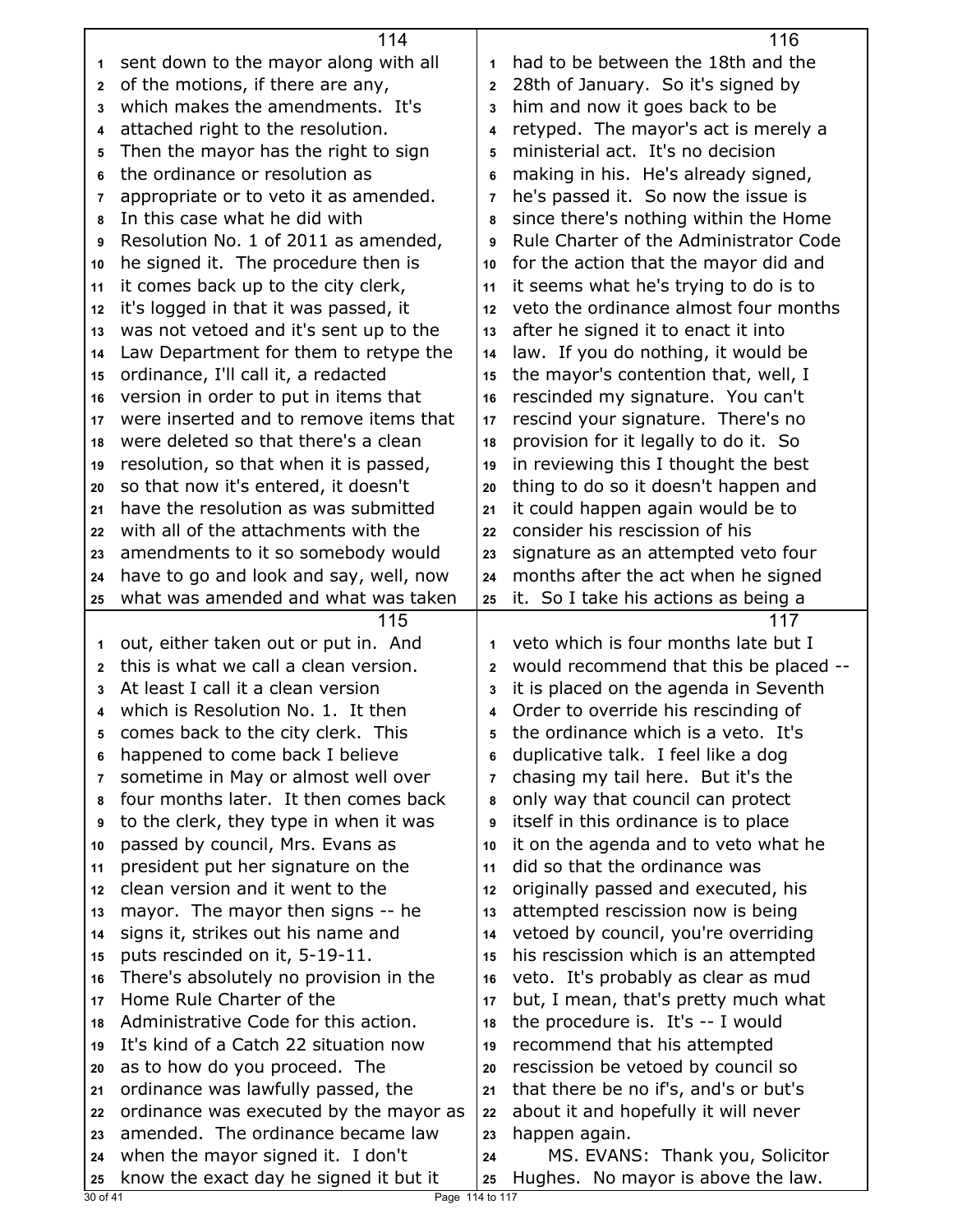|              | 118                                                                    |                | 120                                                                          |
|--------------|------------------------------------------------------------------------|----------------|------------------------------------------------------------------------------|
| 1            | No mayor can change the law and no                                     | 1              | Rule Charter. The future of our city                                         |
| $\mathbf{2}$ | mayor can invent laws to accommodate                                   | 2              | belongs to all city residents. Hasty                                         |
| 3            | himself and his paid to play                                           | 3              | closed door meetings have led to                                             |
| 4            | associates. Undoubtedly state                                          | 4              | result such as the ill conceived                                             |
| 5            | governors and U.S. presidents would                                    | 5              | agreement between the Scranton                                               |
| 6            | enjoy granting themselves the right to                                 | 6              | Redevelopment and Pennstar Bank which,                                       |
| 7            | cross out and rescind their signatures                                 | 7              | as we said, landed the SRA in a                                              |
| 8            | unlegally and lawfully adopted                                         | 8              | position of default for an agreement                                         |
| 9            | legislation. Add, none are so                                          | 9              | that was destined to fail before the                                         |
| 10           | arrogant as to do so. I ask you is                                     | 10             | ink was dry on the signatures and in                                         |
| 11           | this the type of individual with whom                                  | 11             | another case it has led to annual                                            |
| 12           | anyone can work say for those who wish                                 | 12             | shell games with Worker's Comp excess                                        |
| 13           | to follow orders. Equally important,                                   | 13             | funds and tax anticipation notes. I                                          |
| 14           | why does the mayor display such                                        | 14             | believe a public meeting will                                                |
| 15           | disregard for the bidding process for                                  | 15             | encourage all those involved to act                                          |
| 16           | suitable insurance coverage and for                                    | 16             | with wisdom and compromise and caution                                       |
| 17           | saving money. He's demonstrated a                                      | 17             | in the best interest of the people.                                          |
| 18           | total disregard in this matter for the                                 | 18             | Finally, I have citizens' request                                            |
| 19           | taxpayers and for a separate but equal                                 | 19             | for the last two weeks. Scranton                                             |
| 20           | branch of government. Therefore, with                                  | 20             | residents and neighbors of the                                               |
| 21           | my colleague's agreement, I am asking                                  | 21             | properties request the demolition of                                         |
| 22           | Solicitor Hughes to send a letter to                                   | 22             | structures located at 425 and 4207                                           |
| 23           | Knowles Associates with a copy of the                                  | 23             | East Market Street which present both                                        |
| 24           | ordinance attached to notify them that                                 | 24             | health and safety dangers to their                                           |
|              |                                                                        | 25             | neighborhood.                                                                |
| 25           | continuation of their services after                                   |                |                                                                              |
|              | 119                                                                    |                | 121                                                                          |
| 1            | June 30th, 2011, without a new                                         | 1              | A South Side resident reports                                                |
| 2            | ordinance extending th timeframe of                                    | 2              | overgrown grass, weeds and rodents at                                        |
| 3            | the contract constitutes a violation                                   | 3              | an apartment building located at 934                                         |
| 4            | of the city ordinance and a                                            | 4              | Hemlock Street. Please send an                                               |
| 5            | continuation of services without said                                  | 5              | inspector to review and address this                                         |
| 6            | ordinance will occur at their own risk                                 | 6              | report.                                                                      |
| 7            | and at the risk of exposure to their                                   | $\overline{7}$ | Neighbors report that renters of                                             |
| 8            | own errors and omissions insurer. The                                  | 8              | the rear 1435 Academy Street are                                             |
| 9            | mayor's action serve to reinforce my                                   | 9              | throwing items over a privacy fence.                                         |
| 10           | belief that meetings between city                                      | 10             | The area is becoming a dumping ground                                        |
| 11           | council members and city                                               | 11             | for bicycles and wheel barrel, toy                                           |
| 12           | administrators must be conducted in                                    | 12             | scooters, cars and a toy stove. In                                           |
| 13           | public. So I am in total agreement                                     | 13             | addition, the overgrowth of weeds and                                        |
| 14           | with the remarks made earlier by                                       | 14             | grass at this location is blocking the                                       |
| 15           | Councilman Joyce. Well, members of                                     | 15             | one way sign on Division Street.                                             |
| 16           | the administration wish to meet                                        | 16             | Please send an inspector to this                                             |
| 17           | privately with council to discuss                                      | 17             | location and address these issues as                                         |
| 18           | arrangements for closing the budget                                    | 18             | soon as possible.                                                            |
| 19           | deficit, city council wishes to meet                                   | 19             | At the rear of Matthew Avenue to                                             |
| 20           | publicly in council chambers, not only                                 | 20             | the paving list requested by Hill                                            |
| 21           | with these administrators but more                                     | 21             | Section residents, a letter to the                                           |
| 22           | importantly with the mayor to discuss                                  | 22             | mayor, Miss Aebli and Mr. Brazil                                             |
| 23           | his recommendations which first should                                 | 23             | requesting that the Novembrino Swim                                          |
| 24<br>25     | be presented in writing to city<br>council in compliance with the Home | 24<br>25       | Complex remain functional throughout<br>the 2011 summer season, construction |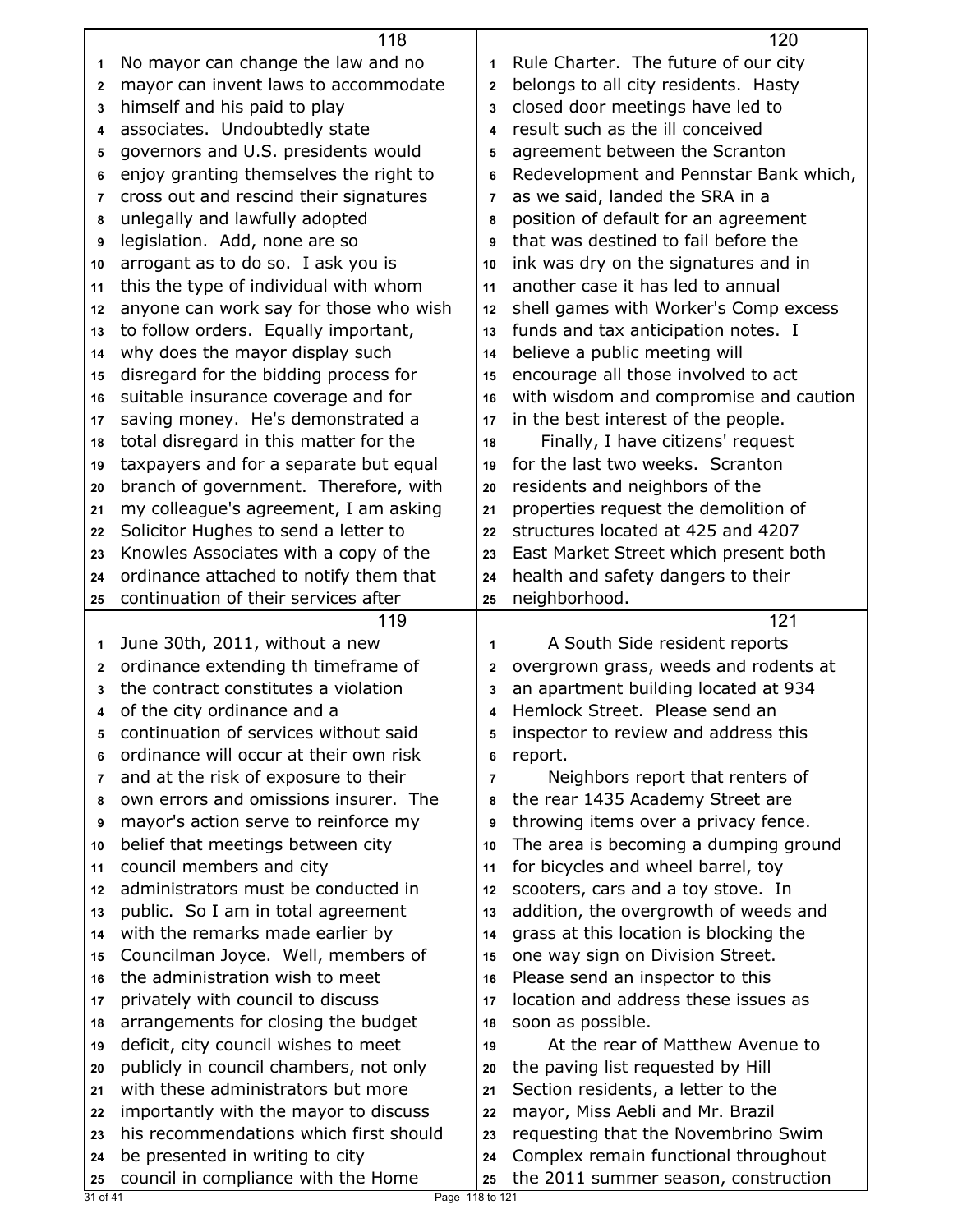|              | 122                                                                             |                | 124                                                                          |
|--------------|---------------------------------------------------------------------------------|----------------|------------------------------------------------------------------------------|
| 1            | on the splash pond should begin in                                              | 1              | mayor's budget this year eliminated                                          |
| $\mathbf{2}$ | September. And when will the Scranton                                           | $\overline{2}$ | the tax clerk position in the city                                           |
| 3            | Parking Authority install parking                                               | 3              | treasurer's office and that position                                         |
| 4            | meters in the 500 block of Lackawanna                                           | 4              | was -- that person really would when                                         |
| 5            | Avenue in compliance with Ordinance                                             | 5              | requests come in from lawyers would go                                       |
| 6            | No. 100 of 2009.                                                                | 6              | and check the city's records, send to                                        |
| 7            | And finally having discussed an                                                 | 7              | the lawyer a statement as to whether                                         |
| 8            | issue earlier today with Solicitor                                              | 8              | there were delinguent taxes and what                                         |
| 9            | Hughes, it was brought to my attention                                          | 9              | years and what the amounts and the                                           |
| 10           | that an a number -- quite a large                                               | 10             | penalty and the interest were. That                                          |
| 11           | number actually of individuals who are                                          | 11             | position is no longer there. It's                                            |
| 12           | trying to buy and sell properties                                               | 12             | affecting the city's ability, it's                                           |
| 13           | within the City of Scranton are                                                 | 13             | affecting to collect delinquent real                                         |
|              | running up against a brick wall. In                                             | 14             | estate and also to get realty transfer                                       |
| 14           |                                                                                 |                | tax. I've recently had a closing,                                            |
| 15           | fact, if I might, I think I'll let you                                          | 15             |                                                                              |
| 16           | tell this, Solicitor Hughes.<br>MR. HUGHES: I feel like the                     | 16             | fortunately it was a corporate seller,                                       |
| 17           |                                                                                 | 17             | they had impeccable records, the title                                       |
| 18           | sixth councilman.                                                               | 18             | company accepted the records, all of                                         |
| 19           | MS. EVANS: Yes, you are.                                                        | 19             | their taxes had been paid and the                                            |
| 20           | MR. HUGHES: I've had several                                                    | 20             | title -- the closing went through and                                        |
| 21           | lawyers contact me regarding a                                                  | 21             | the city obtained the realty transfer                                        |
| 22           | situation of their inability to close                                           | 22             | tax on that. What I would recommend                                          |
| 23           | on real estate transactions due to the                                          | 23             | to council is that Mrs. Krake be                                             |
| 24           | failure of the City of Scranton to                                              | 24             | authorized to write a letter to Mr.                                          |
| 25           | give tax searches on delinquent city                                            | 25             | Kelly, city solicitor, for him to                                            |
|              |                                                                                 |                |                                                                              |
|              | 123                                                                             |                | 125                                                                          |
| 1            | taxes. One lawyer I talked with                                                 | 1              | draft legislation to amend the city                                          |
| 2            | today, he has three pending                                                     | $\mathbf{2}$   | budget and put in the position of the                                        |
| 3            | transactions that he cannot get any                                             | 3              | tax -- to reinstate the tax clerk                                            |
| 4            | information for out of the Treasure's                                           | 4              | position in the city treasurer's                                             |
| 5            | Office, cannot close the properties                                             | 5              | office, and I think that council would                                       |
| 6            | because he could not issue title                                                | 6              | agree that this position should be                                           |
| 7            | insurance on it. This is not only                                               | $\overline{7}$ | reinstated. The question where the                                           |
| 8            | affecting the city's ability to obtain                                          | 8              | money is going to come from, I know                                          |
| 9            | or to recover delinquent taxes                                                  | 9              | there's been over two million dollars                                        |
| 10           | including the years four, five and six                                          | 10             | reported that's come in from the Mercy                                       |
| 11           | which would go to pay Pennstar, but                                             | 11             | Hospital. The reason that the Mercy                                          |
| 12           | taxes going back to the time of                                                 | 12             | Hospital transaction could close is                                          |
| 13           | memorial for as long as the                                                     | 13             | that the Mercy Hospital was a                                                |
| 14           | Treasurer's Office has kept these tax                                           | 14             | nonprofit, didn't have to pay real                                           |
| 15           | delinquencies. Not only is the city                                             | 15             | estate tax so the buyer of for-profit                                        |
| 16           | not getting the tax revenue from tax                                            | 16             | corporation didn't have to worry about                                       |
| 17           | delinquent properties if there would                                            | 17             | getting a tax search. There was no                                           |
| 18           | be any tax delinguencies when they are                                          | 18             | reason for it. If this were a                                                |
| 19           |                                                                                 | 19             |                                                                              |
| 20           | sold, but the city is also losing                                               | 20             | private -- let's say it was a private                                        |
| 21           | realty transfer tax, not only the city<br>but the school district and also the  | 21             | hospital that was selling to another                                         |
| 22           |                                                                                 | 22             | private hospital, they would want                                            |
| 23           | state. And I've had other lawyers                                               | 23             | title insurance. The first thing they                                        |
| 24           | contacting me regarding this. He said<br>to me he had talked to Attorney Kelly, | 24             | do is come to the city and say give us<br>a search as to whether there's any |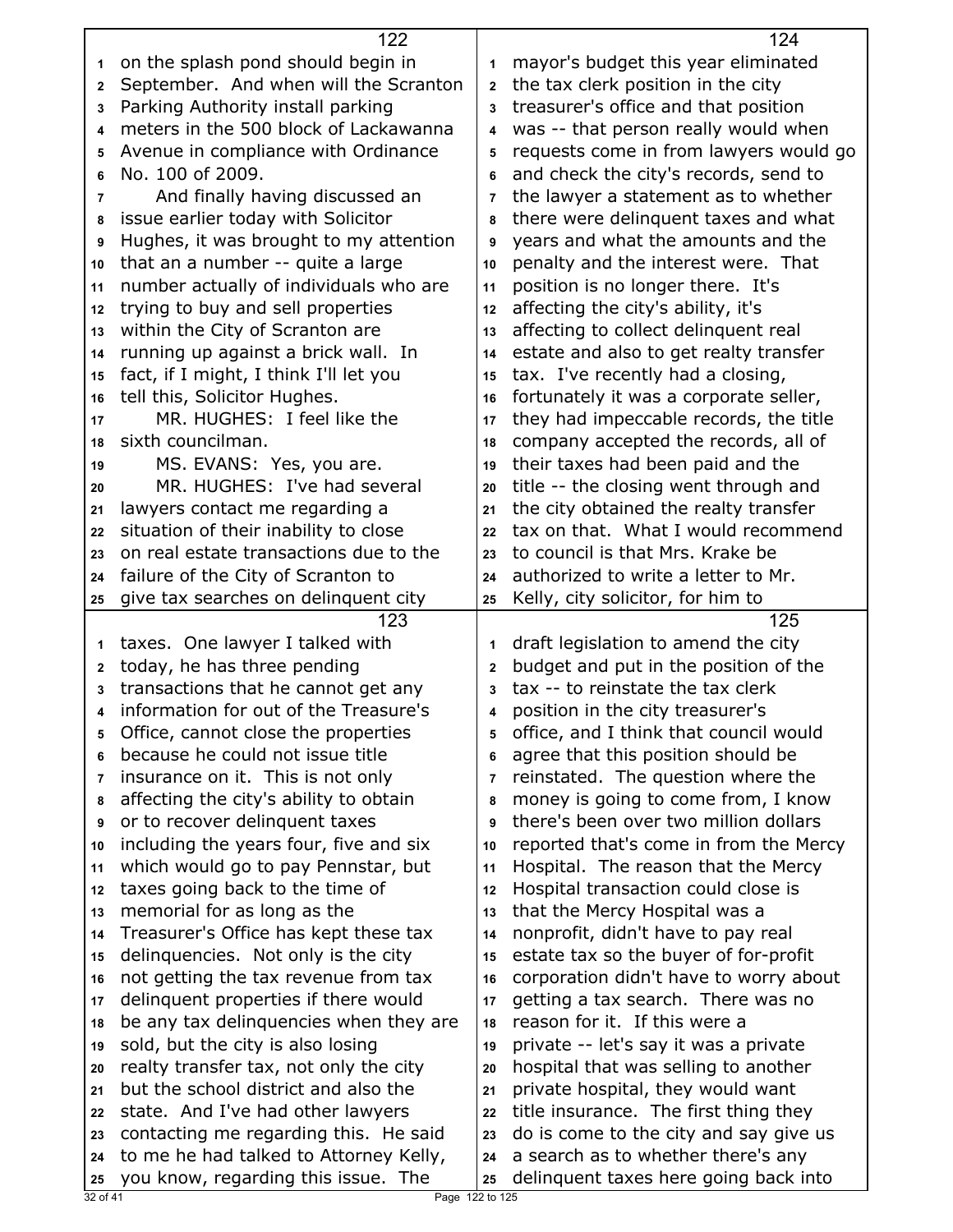|              | 126                                    |                       | 128                                    |
|--------------|----------------------------------------|-----------------------|----------------------------------------|
| 1            | the twenties or add far back they      | 1                     | Mr. Boland to determine if it is, in   |
| $\mathbf{2}$ | wanted to go. It could have held up    | $\mathbf{2}$          | fact, a personnel issue that is        |
| 3            | in transaction and it is holding up    | 3                     | causing the delays in doing this?      |
| 4            | transaction. So my recommendation      | 4                     | MS. EVANS: Actually I believe          |
| 5            | would be that the council consider     | 5                     | our office, specifically Mrs. Krake,   |
| 6            | putting that position back in the      | 6                     | had been in contact with him on        |
| 7            | budget, requesting the Solicitor's     | 7                     | several occasions and he, himself, has |
| 8            | Office to draft that legislation,      | 8                     | stated that, you know, there is -- -   |
| 9            | restore the position and to the salary | 9                     | we, in fact, addressed it at a         |
| 10           | that it was and I certainly think that | 10                    | previous council meeting many weeks    |
| 11           | the person who has that position would | 11                    | back that a backlog of over a          |
| 12           | create -- would very soon generate,    | 12                    | 100 cases at that time had emerged     |
| 13           | you know, monies from the delinquent   | 13                    | because of the absence of this tax     |
| 14           | taxes and realty transfer taxes from   | 14                    | clerk and that because Mr. Boland, for |
| 15           | closing that aren't taking place.      | 15                    | example, being relatively new to the   |
| 16           | That's my recommendation.              | 16                    | position, you know, he could have used |
| 17           | MS. EVANS: And thank you,              | 17                    | the assistance of someone who was very |
| 18           | Solicitor Hughes. And so I would ask   | 18                    | familiar with the process and to have  |
| 19           | Mrs. Krake that we send a letter to    | 19                    | eliminated that has really caused, as  |
| 20           | the mayor and the city solicitor       | 20                    | I said, tremendous problems,           |
| 21           | requesting that the city solicitor     | 21                    | tremendous backlogs and it's causing a |
| 22           | amend the 2011 operating budget to     | 22                    | problem for purchasers and sellers of  |
| 23           | reinstate the tax clerk, the position  | 23                    | properties and we're losing tax        |
| 24           | of tax clerk in the Treasurer's        | 24                    | revenue as a result --                 |
| 25           | Office.                                | 25                    | MR. MCGOFF: I did have somebody        |
|              | 127                                    |                       | 129                                    |
| $\mathbf 1$  | And I just wanted to add that          | 1                     | call me about the same issue. I was    |
| $\mathbf{2}$ | having had a brief conversation with   | $\mathbf{2}$          | wondering if we had talked to Mr.      |
| 3            | one of the department heads within the | 3                     | Boland.                                |
| 4            | last two weeks, it was suggested that  | 4                     | MS. EVANS: Yes.                        |
| 5            | all of our requests from every council | 5                     | MR. MCGOFF: Thank you. Thank           |
| 6            | member be forwarded to the mayor along | 6                     | you, Mrs. Krake.                       |
| 7            | with the department to which we're     | $\overline{7}$        | MS. EVANS: Yes, this had been I        |
| 8            | directing the request because the      | 8                     | think quite while back.                |
| 9            | mayor has stated during cabinet        | 9                     | MR. HUGHES: It's my                    |
| 10           | meetings that if our requests are not  | 10                    | understanding from the attorneys I've  |
| 11           | made first to him, that the department | 11                    | talked to that when they make at the   |
| 12           | heads are not to take care of anything | 12                    | Treasurers's Office, they're told that |
| 13           | that we have requested. So if we can   | 13                    | there's no one there that can do it.   |
| 14           | make sure -- I know it's tedious, I    | 14                    | So that it -- I mean, this is          |
| 15           | know it seems like a terrible waste of | 15                    | critical. I mean, it's affecting --    |
| 16           | paper and time but that's been the     | 16                    | it's affecting the public. It's        |
| 17           | mayor's response that he wants to      | 17                    | affecting, you know, people who want   |
| 18           | adhere to the Home Rule Charter and so | 18                    | to sell a house and people who want to |
| 19           | council certainly will continue to do  | 19                    | buy a house, and it's a major problem. |
| 20           | that and along with any requests made  | 20                    | They're frozen that they can't sell    |
| 21           | tonight by anyone and going forward    | 21                    | their property because they can't get  |
| 22           | make sure that the mayor has           | 22                    | title insurance. Now, somebody who     |
| 23           | everything he needs, please.           | 23                    | doesn't need -- that wants to buy it   |
| 24           | MR. MCGOFF: I just wanted to ask       | 24                    | without title insurance, if it's a     |
| 25           | if anybody has been in contact with    | 25<br>Page 126 to 129 | cash transaction, they're not going    |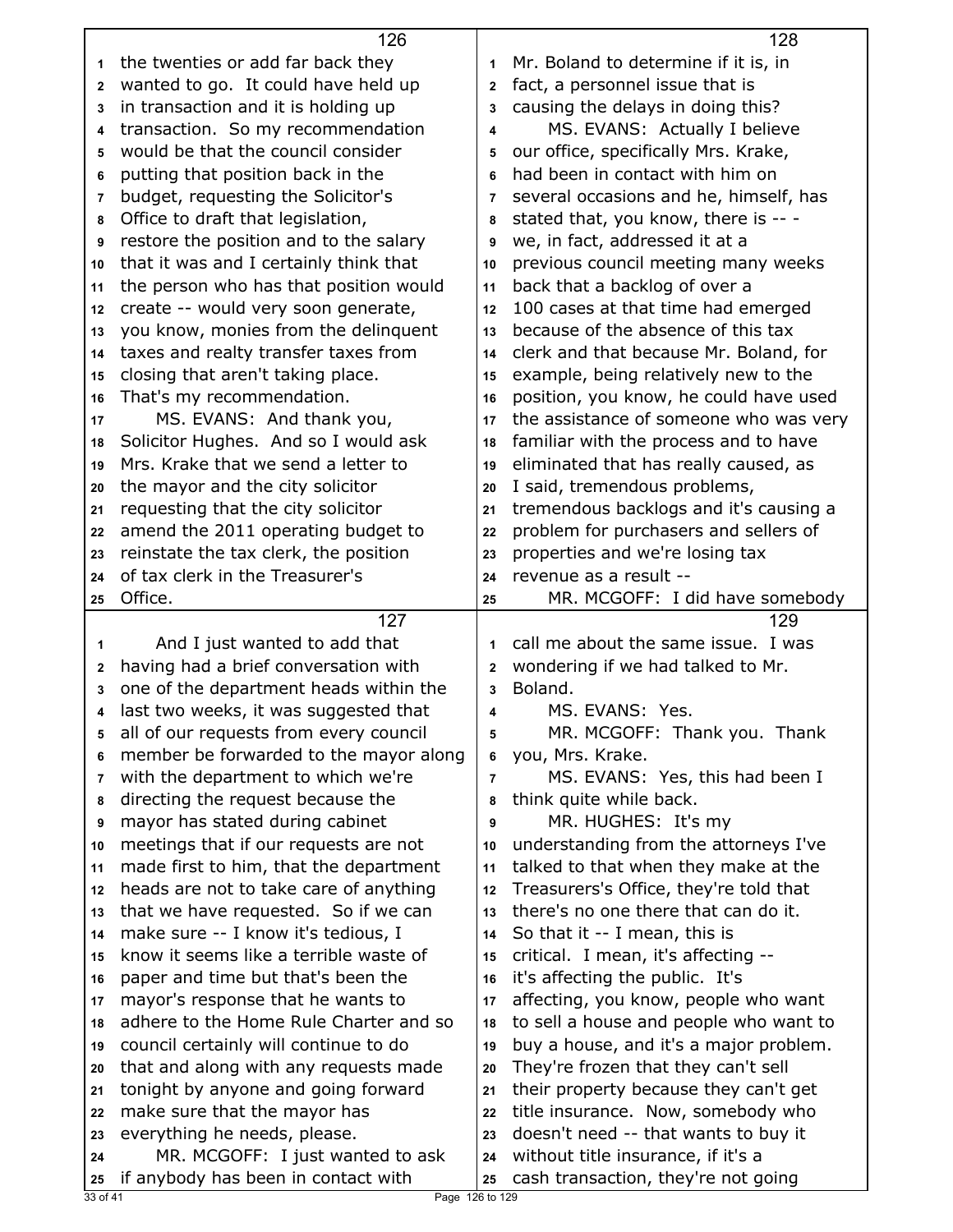|                | 130                                                                       |                | 132                                                            |
|----------------|---------------------------------------------------------------------------|----------------|----------------------------------------------------------------|
| 1              | through a bank that requires, you                                         | 1              | afford it at this time to be adding                            |
| 2              | know, title insurance or a lending                                        | $\overline{2}$ | any additional property in terms of                            |
| 3              | insurance, they can take place.                                           | 3              | coverage so perhaps if the city gets                           |
| 4              | Fortunately the one I had talked                                          | 4              | the insurances corrected, then we can                          |
| 5              | about, that was a cash transaction and                                    | 5              | entertain this but I would say -- and                          |
| 6              | it was between two corporations, it                                       | 6              | that's why basically I kept it off the                         |
| 7              | was a cash transaction. There was no                                      | 7              | agenda because I thought it was a                              |
| 8              | mortgage involved. There was title                                        | 8              | project certainly that is worth the                            |
| 9              | insurance involved but fortunately the                                    | 9              | consideration of city council but                              |
| 10             | people had the records that were                                          | 10             | because of, you know, this outstanding                         |
| 11             | necessary.                                                                | 11             | and significant problem we have, we're                         |
| 12             | MR. JOYCE: And if I might add,                                            | 12             | facing with the broker of record and                           |
| 13             | we're talking about adding a tax clerk                                    | 13             | city insurances and the fact that some                         |
| 14             | which is probably give or take a few                                      | 14             | things are as was noted covered --                             |
| 15             | thousand dollars here or there. It's                                      | 15             | insured inappropriately. I don't                               |
| 16             | probably about a 31 or \$32,000                                           | 16             | think we want to add anything to that                          |
| 17             | position.                                                                 | 17             | list right now. So if council, add,                            |
| 18             | Just to give you a snapshot of                                            | 18             | would rather bring it to the agenda                            |
| 19             | where we are because I know personally                                    | 19             | and a vote more quickly rather than                            |
| 20             | I look over Mr. McGowan's reports to                                      | 20             | waiting to see if we can do the right                          |
| 21             | the state every year and so far with                                      | 21             | thing on the city insurance, we can                            |
| 22             | the collection of delinquent real                                         | 22             | put it on the agenda, but I would say                          |
| 23             | estate taxes, we are significantly                                        | 23             | at this time because of that I                                 |
| 24             | below where both council and the                                          | 24             | wouldn't be able to support it.                                |
| 25             | administration suggested in both the                                      | 25             | Is there any type of feedback                                  |
|                |                                                                           |                |                                                                |
|                |                                                                           |                |                                                                |
|                | 131                                                                       | 1              | 133                                                            |
| 1<br>2         | operating budget and subsequent budget                                    | $\overline{2}$ | from council members on what you would                         |
| 3              | amendments. And -- well, actually<br>current real estate tax were about a | 3              | like to do with the placement of this                          |
| 4              |                                                                           | 4              | legislation on the agenda?<br>MR. ROGAN: I have no preference. |
| 5              | million over but delinquent real<br>estate tax, I believe the number is   | 5              | I think we have a lot bigger problems                          |
| 6              | maybe five or \$600,000 under what has                                    | 6              |                                                                |
| 7              | been projected for the year. So the                                       | $\overline{7}$ | to tackle than another park<br>personally, so.                 |
| 8              | addition of the tax clerk for \$30,000                                    | 8              | MR. MCGOFF: I just -- the people                               |
| 9              | to actually realize a couple \$100,000                                    | 9              | that I talked to would -- wanted to                            |
| 10             | more worth of revenue is definitely                                       | 10             | move forward on the project. I know                            |
| 11             | worth it in my opinion.                                                   | 11             | the neighbors have been waiting for --                         |
| 12             | MS. EVANS: Thank you.                                                     | 12             | it was going to be community build and                         |
| 13             | MR. MCGOFF: Were you finished?                                            | 13             | the neighbors were waiting for the                             |
| 14             | MS. EVANS: Oh, yes.                                                       | 14             | funding and, you know, to move forward                         |
| 15             | MR. MCGOFF: I did want to ask                                             | 15             | with it because they thought it would                          |
| 16             | one question unrelated to that. I                                         | 16             | be beneficial to their neighborhood.                           |
| 17             | meant to ask it before.                                                   | 17             | Also, maybe I'll look into the                                 |
| 18             | Somebody had asked me -- and it                                           | 18             | insurance part of it and what                                  |
| 19             | was mentioned, the Perry Street                                           | 19             | insurance is needed but I would assume                         |
| 20             | Playground, will we be seeing                                             | 20             | that if other playgrounds are insured                          |
| 21             | legislation for that grant?                                               | 21             | that at this time, that this also                              |
| 22             | MS. EVANS: My concern with that                                           | 22             | would be -- would come under the same                          |
| 23             | legislation is that without having the                                    | 23             | coverage, so.                                                  |
| 24             | city's insurance matter straightened                                      | 24             | MS. EVANS: Well, I imagine it                                  |
| 25<br>34 of 41 | out, we really can't -- we can't<br>Page 130 to 133                       | 25             | would be added to it, but we don't                             |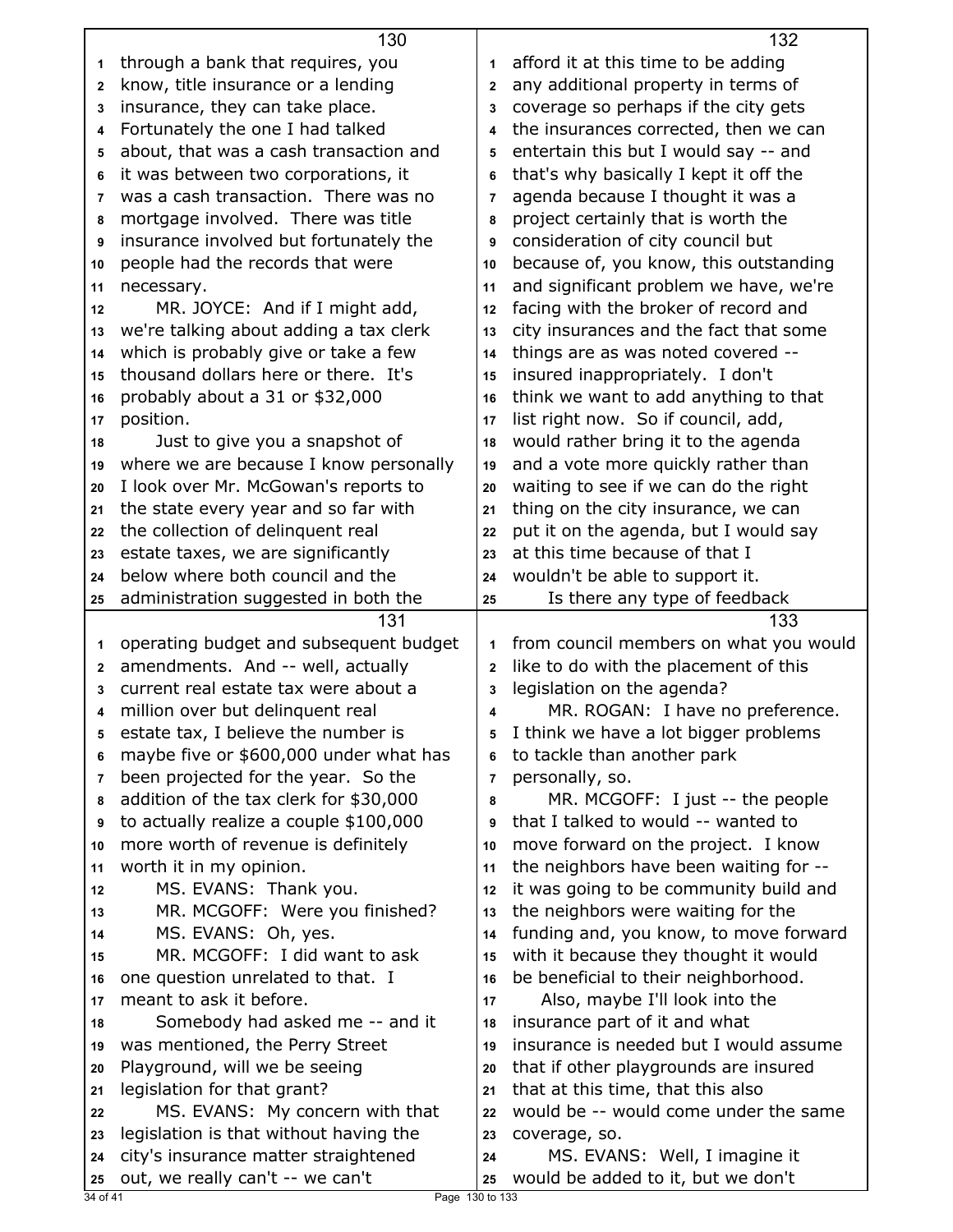|                | 134                                                      |              | 136                                    |
|----------------|----------------------------------------------------------|--------------|----------------------------------------|
| 1              | even know with the coverage that we                      | 1            | bring in as much money as we can, to   |
| 2              | have for any of the existing parks is                    | 2            | save as much money as we can, I really |
| 3              | appropriate. So it's a very -- it's a                    | 3            | should be saying. But in addition to   |
| 4              | very difficult situation.                                | 4            | that, I think we also have to be       |
| 5              | Is there anyone else with any                            | 5            | mindful of related expenses and        |
| 6              | input?                                                   | 6            | maintenance throughout the years, and  |
| 7              | MR. JOYCE: Yes. One thing I                              | 7            | it's going to be, I think, a           |
| 8              | would like to know is the city                           | 8            | considered decision.                   |
| 9              | required -- I know it's a \$50,000                       | 9            | And, Mrs. Krake?                       |
| 10             | grant. I know Mr. McGoff you said at                     | 10           | MS. KRAKE: 5B. AUTHORIZING THE         |
| 11             | a previous meeting, I'm not sure at                      | 11           | MAYOR AND OTHER APPROPRIATE OFFICIALS  |
| 12             | this point and excuse me for being a                     | 12           | OF THE CITY OF SCRANTON TO ENTER INTO  |
| 13             | little ignorant on it, is the city                       | 13           | LEASE AGREEMENTS WITH VARIOUS LITTLE   |
| 14             | required to match funds on the 50,000?                   | 14           | LEAGUE, TEENER LEAGUE, MISS-E LEAGUE,  |
| 15             | MR. MCGOFF: No.                                          | 15           | AND JUNIOR AND/OR MIDGET FOOTBALL      |
| 16             | MR. JOYCE: That's all I wanted                           | 16           | LEAGUE ASSOCIATIONS FOR USE            |
| 17             | to know.                                                 | 17           | OF CITY OWNED PROPERTY IN CONNECTION   |
| 18             | MR. LOSCOMBE: And I just -- this                         | 18           | WITH APPROVED LITTLE LEAGUE, TEENER    |
| 19             | is not on this. I just wanted to add                     | 19           | LEAGUE, MISS-E LEAGUE, AND JUNIOR      |
| 20             | because I wasn't able to get in                          | 20           | AND/OR MIDGET FOOTBALL LEAGUE          |
| 21             | before. On the Tax Office issue -- or                    | 21           | ACTIVITIES FOR A THREE-YEAR PERIOD     |
| 22             | the Treasurer's Office issue that I                      | 22           | COMMENCING APRIL 15, 2011 AND ENDING   |
| 23             | was in there personally last week, and                   | 23           | APRIL 14, 2014.                        |
| 24             | I did see the backlog of searches that                   | 24           | MS. EVANS: At this time I'll           |
| 25             | they're unable to get to because                         | 25           | entertain a motion that Item 5B be     |
|                |                                                          |              |                                        |
|                | 135                                                      |              | 137                                    |
| 1              | they're dealing on a regular basis                       | 1            | introduced into its proper committee.  |
| 2              | with other phone calls, with people                      | $\mathbf{2}$ | MR. ROGAN: So moved.                   |
| 3              | paying tickets, it's a continuous flow                   | 3            | MR. JOYCE: Second.                     |
| 4              | in there, and they did point them out                    | 4            | MS. EVANS: On the question? All        |
| 5              | to me. So I think this is an                             | 5            | those in favor of introduction signify |
| 6              | excellent solution.                                      | 6            | by saying aye.                         |
| 7              | MR. MCGOFF: On the legislation,                          | 7            | MS. EVANS: Aye.                        |
| 8              | I will look into coverages and if                        | 8            | MR. ROGAN: Aye.                        |
| 9              | it's -- if we have insurance for the                     | 9            | MR. JOYCE: Aye.                        |
| 10             | playground and I will get in touch                       | 10           | MR. MCGOFF: Aye.                       |
| 11             | with you and if we can put it on the                     | 11           | MR. LOSCOMBE: Aye.                     |
| 12             | agenda, if everything meets approval,                    | 12           | MS. EVANS: Opposed? The ayes           |
| 13             | then hopefully we can get it on the                      | 13           | have it and so moved.                  |
| 14             | agenda as soon as possible. Thank                        | 14           | MS. KRAKE: 5C. AUTHORIZING THE         |
| 15             | you.                                                     | 15           | MAYOR AND OTHER APPROPRIATE CITY       |
| 16             | MS. EVANS: And that's, I think,                          | 16           | OFFICIALS TO ENTER INTO A CONTRACT FOR |
| 17             | a good resolution. We'll hold it                         | 17           | PROFESSIONAL SERVICES WITH NORTHEAST   |
| 18             | until we do some further investigation                   | 18           | REVENUE SERVICES, LLC AND              |
| 19             | into it but I have to add that I think                   | 19           | CAVERLY, SHEA, PHILLIPS AND RODGERS,   |
| 20             | it is essential right now that the                       | 20           | LLC FOR THE COLLECTION OF DELINQUENT   |
| 21             | city put the broker of record out to                     | 21           | REAL ESTATE TAXES FOR THE              |
| 22             | bid. Short of that, I can't see                          | 22           | COLLECTION YEARS 2004, 2005, 2006,     |
| 23             | making any additions to any of                           | 23           | 2007 AND 2008.                         |
| 24             | coverage and particularly in light of                    | 24           | MS. EVANS: At this I'll                |
| 25<br>35 of 41 | this budget deficit, we're looking to<br>Page 134 to 137 | 25           | entertain a motion that Item 5C be     |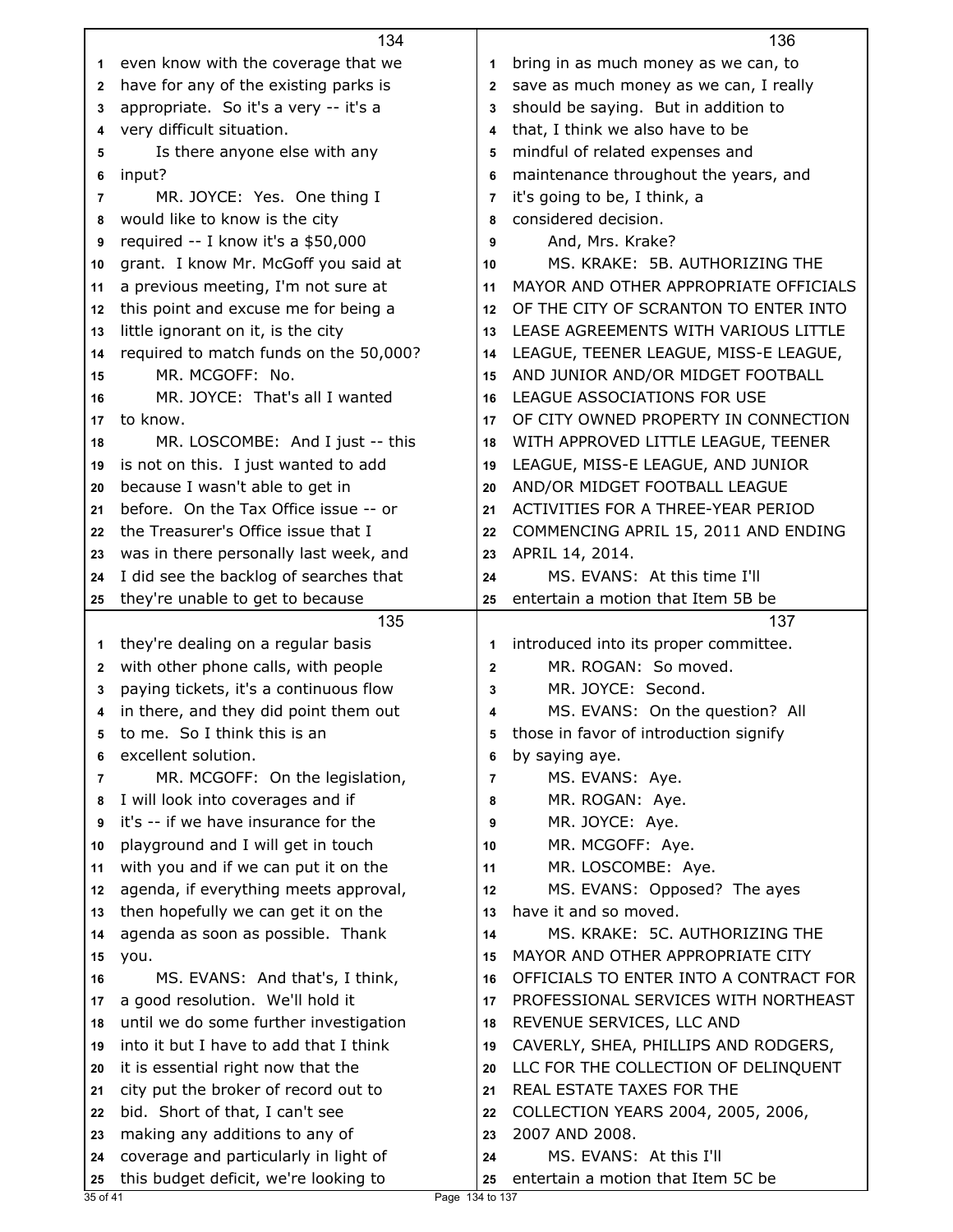|                | 138                                                       |                | 140                                    |
|----------------|-----------------------------------------------------------|----------------|----------------------------------------|
| 1              | introduced into its proper committee.                     | 1              | probably the person that you're        |
| $\mathbf{2}$   | MR. ROGAN: So moved.                                      | $\overline{2}$ | alluding to who brought it up year     |
| 3              | MR. JOYCE: Second.                                        | 3              | after year after year going back to    |
| 4              | MS. EVANS: On the question?                               | 4              | the year 2004, 2005. The big issue I   |
| 5              | MR. MCGOFF: Yes. This seems to                            | 5              | think from 2007 going forward have     |
| 6              | be a somewhat confusing bit of                            | 6              | been those 23 additional costs, fines, |
| 7              | legislation and also the purpose of                       | 7              | et cetera, that were attached to the   |
| 8              | it, there's some confusion there. I                       | 8              | collection -- the face value of        |
| 9              | would like to vote for -- to introduce                    | 9              | collection of the delinquent taxes and |
| 10             | it but I think before it moves any                        | 10             | having spoken at length with our       |
| 11             | further that we should look to have a                     | 11             | solicitor about that topic, he felt    |
| 12             | caucus with Mr. McGowan and perhaps,                      | 12             | that that certainly should not have    |
| 13             | you know, people involved with the                        | 13             | been the case, that it may -- those    |
| 14             | Northeast Revenue Services to see                         | 14             | types of additions may have been in    |
| 15             | exactly what the purpose of this is                       | 15             | violation of law. And so at least      |
| 16             | and, you know, what the plans are and                     | 16             | with the new company, Northeast        |
| 17             | how it's going to be proceed                              | 17             | Revenue Services, that type of         |
| 18             | especially for, you know, the 2007 and                    | 18             | agreement is not going to be part of   |
| 19             | 2008 years and I know it's also                           | 19             | this. There will not be those 23       |
| 20             | mentioned in the backup that they have                    | 20             | additional fees, costs, et cetera      |
| 21             | offered to collect 2009 delinquent                        | 21             | attached to this. That's not to        |
| 22             | taxes without fees. So I just would                       | 22             | defend it, but I'm just explaining     |
| 23             | like to know more about it before we                      | 23             | that, you know, already we seem to     |
| 24             | would, you know, move any further                         | 24             | have taken a step forward in that.     |
| 25             | than, you know, introduction.                             | 25             | That has been eliminated. Council      |
|                | 139                                                       |                | 141                                    |
| 1              | MS. EVANS: We can certainly do                            | 1              | will not allow that to recur. But I    |
| $\mathbf{2}$   | that.                                                     | $\mathbf{2}$   | do agree with Mr. McGoff that it's     |
| 3              | MR. ROGAN: I would also say                               | 3              | certainly a good idea to bring in all  |
| 4              | there's -- I'm going to vote no only                      | 4              | of the parties for a public caucus. I  |
| 5              | because in the past we've had a lot of                    | 5              | can tell you as well that our          |
| 6              | problems with having delinquent taxes                     | 6              | solicitor is going to be reviewing the |
| 7              | collected. For instance, NCC, if you                      | $\overline{7}$ | legislation very carefully, and I      |
| 8              | look through the last five year --                        | 8              | anticipate that it is very likely that |
| 9              | well, the last multiple years of                          | 9              | council will be amending this          |
| 10             | council meetings, I moved that NCC has                    | 10             | legislation before it is legally and   |
| 11             | been brought up every year. I think                       | 11             | lawfully adopted.                      |
| 12             | the purpose of having a Tax Office is                     | 12             | MR. MCGOFF: And just to add. I         |
| 13             | to collect taxes. This company,                           | 13             | don't think we have done a good --     |
| 14             | Northeast Revenue Services will take                      | 14             | we've just talked about the problems   |
| 15             | 15 percent of revenue which doesn't                       | 15             | that, you know, the Treasurer's Office |
| 16             | seem like a huge amount to do the                         | 16             | is having with personnel and doing the |
| 17             | collections. I am open to persuasion                      | 17             | jobs that they have now and collection |
| 18             | but normally I would vote yes like Mr.                    | 18             | of delinquent taxes is something that  |
| 19             | McGoff said on the first vote to move                     | 19             | I don't think that they're equipped to |
| 20             | it along but given the city's history                     | 20             | do or have the personnel to do which   |
| 21             | with companies of these sorts, it's                       | 21             | is why I think it's -- we need to look |
| 22             | going to take a lot to convince me to                     | 22             | at something of this nature.           |
| 23             | vote yes for this.                                        | 23             | MS. EVANS: Actually as of the          |
| 24             | MS. EVANS: I think probably what                          | 24             | budget this year, that's exactly where |
| 25<br>36 of 41 | exacerbated that situation because I'm<br>Page 138 to 141 | 25             | its at meaning, I believe, we amended  |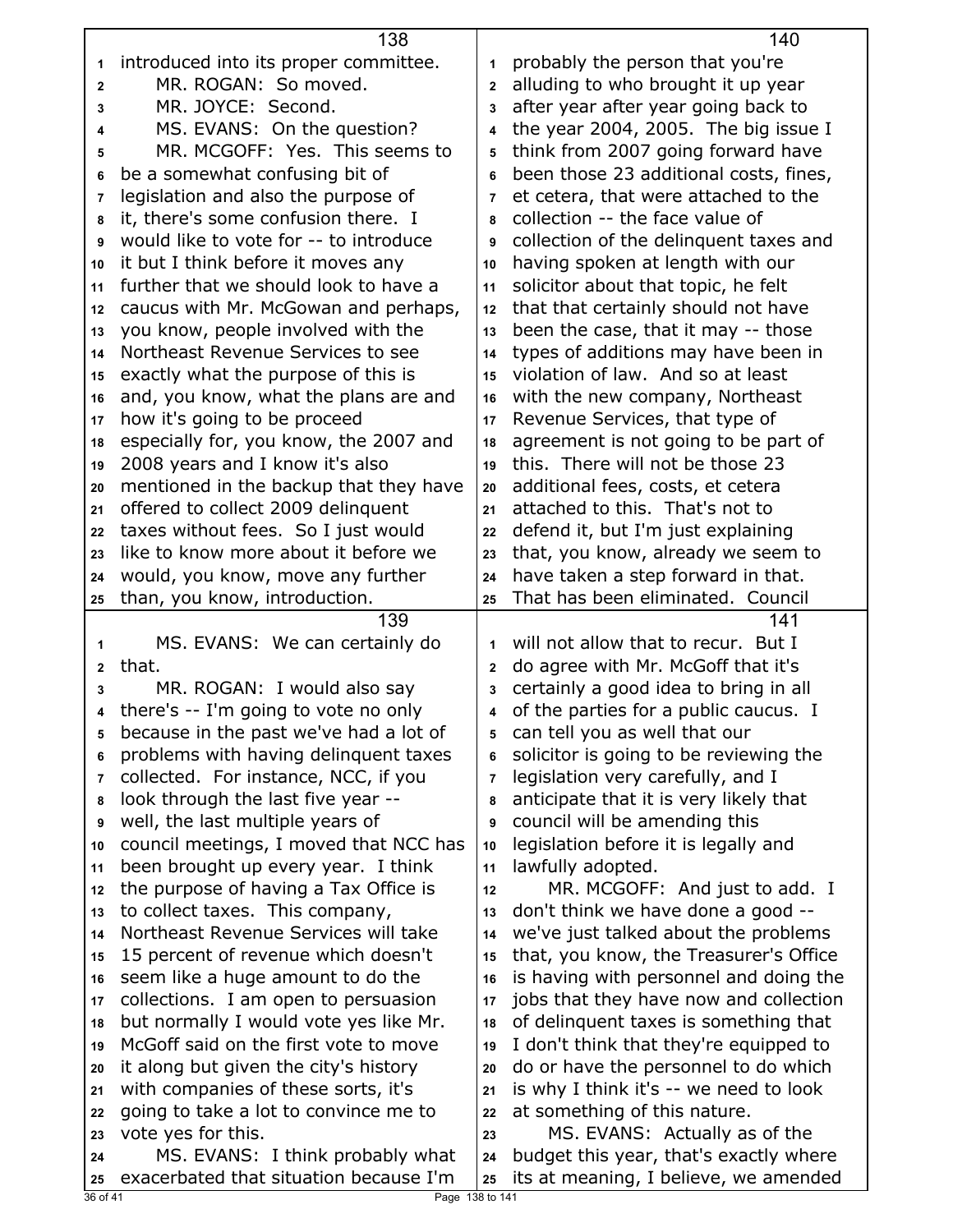|              | 142                                                                  |              | 144                                    |
|--------------|----------------------------------------------------------------------|--------------|----------------------------------------|
| 1            | the legislation so that the Single Tax                               | 1            | not comply with the law and would      |
| $\mathbf{2}$ | Office was collecting 2010                                           | $\mathbf{2}$ | impose any fees that are not permitted |
| 3            | delinquencies and then 2009 and prior                                | 3            | by law, it would be my opinion to      |
| 4            | was going to be collected at the                                     | 4            | council that it should be vetoed. The  |
| 5            | Treasure's Office and basically we                                   | 5            | legislation that's being introduced    |
| 6            | thought the removal of 2010 would make                               | 6            | tonight, I've reviewed it, it complies |
| 7            | it easier for the Treasurer's Office                                 | 7            | with the Tax Delinquent Act, there's   |
| 8            | and hopefully since the tax collector                                | 8            | none of the fees in there that NCC was |
| 9            | has that traffic in and out of his                                   | 9            | charging. It also does not include     |
| 10           | office for current payments, it would                                | 10           | the sheriff's sale of any property.    |
| 11           | encourage payments with that type of                                 | 11           | So this is really a collection and     |
| 12           | in your face reminder that you owe                                   | 12           | that's a discussion for another time   |
| 13           | 2010 to increase those revenues. So I                                | 13           | as to whether council wants to         |
| 14           | think, you know, what you're saying is                               | 14           | authorize the public sale of property  |
| 15           | correct in that we're finding it's                                   | 15           | for taxes. But that is not included    |
| 16           | very difficult right now at least for                                | 16           | in this legislation and that is why    |
| 17           | the Treasurer's Office to assume the                                 | 17           | instead of all fees being added on,    |
| 18           | collection of all those years of                                     | 18           | that the collection agency, that they  |
| 19           | delinquencies, you know, at least                                    | 19           | are receiving 15 percent of the taxes  |
| 20           | until I think they would have more                                   | 20           | that are collected.                    |
| 21           | help and would be more familiar with                                 | 21           | MS. EVANS: Thank you, Solicitor        |
| 22           | the process.                                                         | 22           | Hughes. Anyone else on the question?   |
| 23           | MR. ROGAN: I would just add when                                     | 23           | MR. JOYCE: I'll just say that I        |
| 24           | we have the caucus if we can invite                                  | 24           | echo some of the same concerns that    |
| 25           | our tax collector as well because if                                 | 25           | Mr. McGoff and Mrs. Evans brought up   |
|              |                                                                      |              |                                        |
|              | 143                                                                  |              | 145                                    |
| 1            | they could do it out of the Tax                                      | 1            | and I think Mr. Rogan also brings up a |
| 2            | Office.                                                              | 2            | viable point with the Tax Office as    |
| 3            | MS. EVANS: Sure.                                                     | 3            | well. So it would be best to have a    |
| 4            | MR. ROGAN: Obviously I don't                                         | 4            | caucus in here with our business       |
| 5            | know. I know he's doing a great job                                  | 5            | administrator and the parties          |
| 6            | with his job. I don't know if he                                     | 6            | involved. That's all.                  |
| 7            | wants to take on more work but, you                                  | 7            | MS. EVANS: And to include Mr.          |
| 8            | know, just whatever is the best option                               | 8            | Courtright, please.                    |
| 9            | is for the taxpayers and we wouldn't                                 | 9            | MS. EVANS: All those in favor of       |
| 10           | lose the 15 percent.                                                 | 10           | introduction, signify by saying aye?   |
| 11           | MR. HUGHES: Madame President, I                                      | 11           | MS. EVANS: Aye.                        |
| 12           | would state in accordance with the                                   | 12           | MR. JOYCE: Aye.                        |
| 13           | comments of council, I did tell                                      | 13           | MR. MCGOFF: Aye.                       |
| 14<br>15     | Attorney Kelly that any legislation<br>that was submitted to collect | 14<br>15     | MR. LOSCOMBE: Aye.                     |
| 16           | delinquent taxes if it was set up                                    | 16           | MS. EVANS: Opposed?<br>MR. ROGAN: No.  |
| 17           | sooner to NCC would not pass council.                                | 17           | MS. EVANS: The ayes have it and        |
| 18           | Any collector of taxes whether they --                               | 18           | so moved.                              |
| 19           | the taxes are sold outright, without                                 | 19           | MS. KRAKE: 5D. APPOINTMENT OF          |
| 20           | recourse or whether the city uses a                                  | 20           | WAYNE HILLER, 303 SEYMOUR AVENUE,      |
| 21           | tax collector, those people stand in                                 | 21           | SCRANTON, PENNSYLVANIA, 18505, TO THE  |
| 22           | the shoes of the city. They can only                                 | 22           | BOARD OF THE SCRANTON PARKING          |
| 23           | impose the fee by law that the City of                               | 23           | AUTHORITY FOR AN ADDITIONAL FIVE (5)   |
| 24           | Scranton can impose. I told them any                                 | 24           | YEAR TERM. MR. HILLER'S CURRENT TERM   |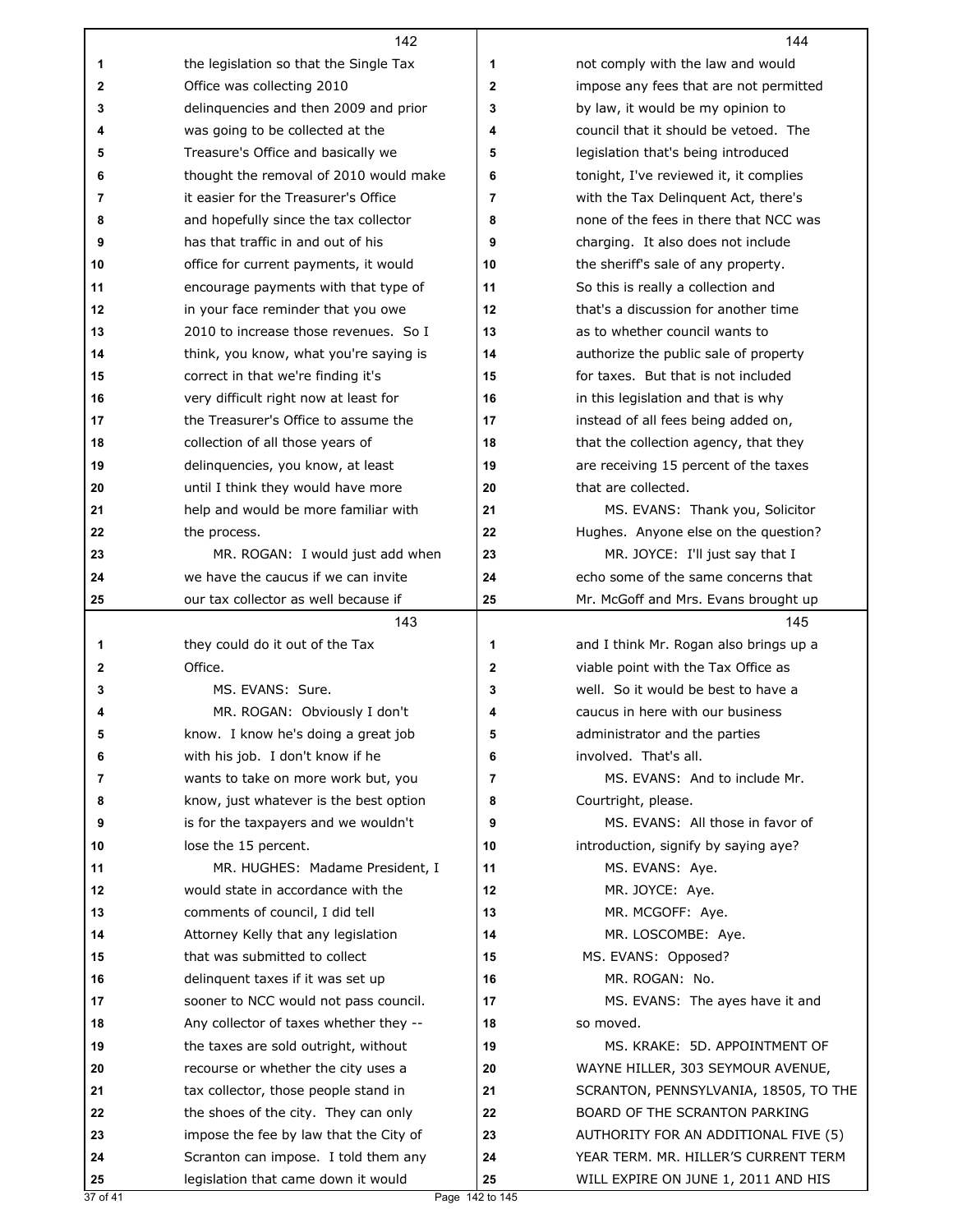|              | 146                                    |              | 148                                    |
|--------------|----------------------------------------|--------------|----------------------------------------|
| 1            | NEW TERM WILL EXPIRE ON JUNE 1, 2016.  | 1            | MRS. CAROL OLESKI, 1124 ROCK STREET,   |
| $\mathbf{2}$ | MS. EVANS: At this time I'll           | $\mathbf{2}$ | SCRANTON, PENNSYLVANIA, 18504 AS A     |
| 3            | entertain a motion that Item 5D be     | 3            | MEMBER OF THE SCRANTON                 |
| 4            | introduced into its proper committee.  | 4            | MUNICIPAL RECREATION AUTHORITY TO      |
| 5            | MR. ROGAN: So moved.                   | 5            | SERVE THE UNEXPIRED TERM OF JAMES      |
| 6            | MR. JOYCE: Second.                     | 6            | MCDONNELL THROUGH DECEMBER 31, 2013.   |
| 7            | MS. EVANS: On the question? All        | 7            | MS. EVANS: At this time I'll           |
| 8            | those in favor of introduction signify | 8            | entertain a motion that Item 5F be     |
| 9            | by saying aye.                         | 9            | introduced into its proper committee.  |
| 10           | MS. EVANS: Aye.                        | 10           | MR. ROGAN: So moved.                   |
| 11           | MR. ROGAN: Aye.                        | 11           | MR. JOYCE: Second.                     |
| $12 \,$      | MR. JOYCE: Aye.                        | 12           | MS. EVANS: On the question? All        |
| 13           | MR. MCGOFF: Aye.                       | 13           | those in favor of introduction signify |
| 14           | MR. LOSCOMBE: Aye.                     | 14           | by saying aye.                         |
| 15           | MS. EVANS: Opposed? The ayes           | 15           | MS. EVANS: Aye.                        |
| 16           | have it and so moved.                  | 16           | MR. ROGAN: Aye.                        |
| 17           | MS. KRAKE: 5E. APPOINTMENT OF          | 17           | MR. JOYCE: Aye.                        |
| 18           | ARIANNE N. SLOCUM, 2104 NORTH          | 18           | MR. MCGOFF: Aye.                       |
| 19           | WASHINTON AVENUE, SCRANTON,            | 19           | MR. LOSCOMBE: Aye.                     |
| 20           | PENNSYLVANIA, 18509, TO THE CIVIL      | 20           | MS. EVANS: Opposed? The ayes           |
| 21           | SERVICE COMMISSION EFFECTIVE JANUARY   | 21           | have it and so moved.                  |
| 22           | 14, 2011. MS. SLOCUM WILL BE           | 22           | MS. KRAKE: 5G. APPOINTMENT OF          |
| 23           | REPLACING REV. REGINALD MCLAIN, WHO    | 23           | JOSEPH A. MURPHY, 610 DEPOT STREET,    |
| 24           | RESIGNED EFFECTIVE JANUARY 13, 2011.   | 24           | SCRANTON, PENNSYLVANIA 18509, AS A     |
| 25           | MS SLOCUM'S TERM WILL EXPIRE WITH THE  | 25           | MEMBER OF THE SCRANTON CITY PLANNING   |
|              | 147                                    |              |                                        |
|              |                                        |              | 149                                    |
| 1            | TERM OF MAYOR CHRISTOPHER A.           | 1            | COMMISSION TO SERVE THE UNEXPIRED TERM |
| $\mathbf{2}$ | DOHERTY.                               | $\mathbf{2}$ | OF THOMAS PREAMBO. MR. MURPHY'S TERM   |
| 3            | MS. EVANS: At this time I'll           | 3            | WILL BE EFFECTIVE MARCH 22, 2011       |
| 4            | entertain a motion that Item 5E be     | 4            | THROUGH DECEMBER 31, 2015.             |
| 5            | introduced into its proper committee.  | 5            | MS. EVANS: At this time I'll           |
| 6            | MR. ROGAN: So moved.                   | 6            | entertain a motion that Item 5G be     |
| 7            | MR. JOYCE: Second.                     | 7            | introduced into its proper committee.  |
| 8            | MS. EVANS: On the question?            | 8            | MR. ROGAN: So moved.                   |
| 9            | MR. MCGOFF: Just briefly.              | 9            | MR. JOYCE: Second.                     |
| 10           | Perhaps council could send a letter to | 10           | MS. EVANS: On the question? All        |
| 11           | Rev. McLain thank him for his service. | 11           | those in favor of introduction signify |
| 12           | MS. EVANS: Absolutely.                 | 12           | by saying aye.                         |
| 13           | MR. JOYCE: I agree. Absolutely.        | 13           | MS. EVANS: Aye.                        |
| 14           | MS. EVANS: Thank you, Mr.              | 14           | MR. ROGAN: Aye.                        |
| 15           | McGoff.                                | 15           | MR. JOYCE: Aye.                        |
| 16           | All those in favor of                  | 16           | MR. MCGOFF: Aye.                       |
| 17           | introduction signify by saying aye.    | 17           | MR. LOSCOMBE: Aye.                     |
| 18           | MS. EVANS: Aye.                        | 18           | MS. EVANS: Opposed? The ayes           |
| 19           | MR. ROGAN: Aye.                        | 19           | have it and so moved.                  |
| 20           | MR. JOYCE: Aye.                        | 20           | MS. KRAKE: Sixth Order, no             |
| 21           | MR. MCGOFF: Aye.                       | 21           | business at this time.                 |
| 22           | MR. LOSCOMBE: Aye.                     | 22           | Seventh Order, 7A. FOR                 |
| 23           | MS. EVANS: Opposed? The ayes           | 23           | CONSIDERATION BY THE COMMITTEE ON      |
| 24           | have it and so moved.                  | 24           | FINANCE FOR ADOPTION-RESOLUTION NO.1,  |
| 25           | MS. KRAKE: 5F. APPOINTMENT OF          | 25           | 2011(AS AMENDED) - AUTHORIZING THE     |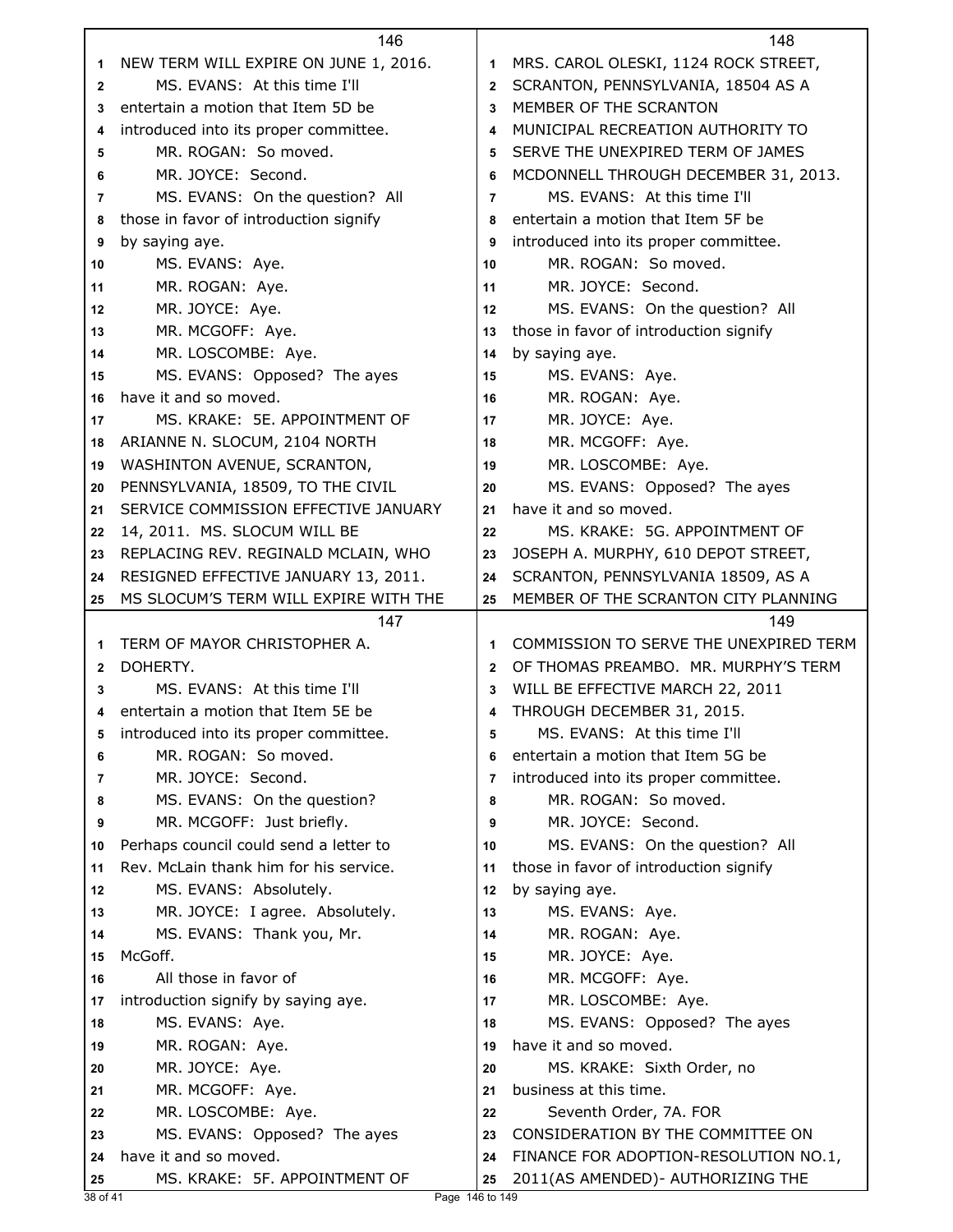|              | 150                                                                  |        | 152                                                                           |  |
|--------------|----------------------------------------------------------------------|--------|-------------------------------------------------------------------------------|--|
| 1            | MAYOR AND OTHER APPROPRIATE CITY                                     | 1      | whether you agree or disagree with the                                        |  |
| $\mathbf{2}$ | OFFICIALS TO EXECUTE AND ENTER INTO A                                | 2      | legislation, I think Attorney Hughes                                          |  |
| 3            | CONTRACT, NOT TO EXCEED THE SUM OF ONE                               | 3      | hit the nail on the head that the                                             |  |
| 4            | DOLLAR, (\$1.00), WITH KNOWLES                                       | 4      | mayor only has ten days to veto a                                             |  |
| 5            | ASSOCIATES, L.L.C., FOR INSURANCE                                    | 5      | piece of legislation and, you know,                                           |  |
| 6            | BROKERAGE SERVICES FOR INSURANCE WITH                                | 6      | this was done months later. It wasn't                                         |  |
| 7            | GREAT AMERICAN, CNA, INDIAN HARBOR                                   | 7      | even really a veto. He just struck                                            |  |
| 8            | INSURANCE COMPANY/XL INSURANCE,                                      | 8      | his name out, wrote rescinded on it.                                          |  |
| 9            | PHILADELPHIA INDEMNITY INSURANCE                                     | 9      | I was on the phone with Mrs. Evans and                                        |  |
| 10           | COMPANY, ARCH INSURANCE COMPANY AND                                  | 10     | Attorney Hughes for a length of time                                          |  |
| 11           | NAUTILUS INSURANCE COMPANY FOR CITY                                  | 11     | trying to understand this. It's                                               |  |
| 12           | INSURANCE COVERAGES FOR THE                                          | 12     | something that's probably never                                               |  |
| 13           | PERIOD JANUARY 1, 2011 THROUGH JUNE                                  | 13     | happened ever in the city.                                                    |  |
| 14           | 30, 2011 AND TO RATIFY ANY AND ALL                                   | 14     | MS. EVANS: Not to my knowledge.                                               |  |
| 15           | ACTIONS AND SERVICES PERFORMED SINCE                                 | 15     | MR. ROGAN: So it's not a, you                                                 |  |
| 16           | THE EXPIRATION OF THE PRIOR INSURANCE                                | 16     | know, standard we pass legislation,                                           |  |
| 17           | CONTRACT.                                                            | 17     | the mayor vetoed it, ten days later                                           |  |
| 18           | MS. EVANS: This is a motion to                                       | 18     | it's back in front of us. This is                                             |  |
| 19           | override or sustain the mayor's veto.                                | 19     | something that happened four months                                           |  |
| 20           | What is the recommendation of the                                    | 20     | ago and it was filed of Council No. 1.                                        |  |
| 21           | chairperson for the committee on                                     | 21     | MS. EVANS: Yes, No. 1 of 2011.                                                |  |
| 22           | finances?                                                            | 22     | MR. ROGAN: No. 1 of 2011. So                                                  |  |
| 23           | MR. JOYCE: As chairperson for                                        | 23     | this isn't something that was passed                                          |  |
| 24           | the Committee on Finance, I recommend                                | 24     | two weeks ago. And just as a                                                  |  |
| 25           | that city council override the mayor's                               | 25     | procedure, the mayor was -- he was out                                        |  |
|              |                                                                      |        |                                                                               |  |
|              |                                                                      |        |                                                                               |  |
|              | 151                                                                  |        | 153                                                                           |  |
| 1            | veto of Item 7A as amended.                                          | 1      | of line by striking his name. You                                             |  |
| $\mathbf{2}$ | MR. ROGAN: Second.                                                   | 2      | sign the legislation, the ten days is                                         |  |
| 3<br>4       | MS. EVANS: On the question?                                          | 3<br>4 | up, it becomes law whether we vote --                                         |  |
|              | MR. MCGOFF: I guess what I would                                     |        | no matter how this vote goes, the law,                                        |  |
| 5            | like to know if the work of Knowles --                               | 5      | it still passed.                                                              |  |
| 6<br>7       | if Knowles Associates has basically                                  | 6<br>7 | MS. EVANS: Yeah. That's a very                                                |  |
| 8            | completed the brokerage work for the                                 | 8      | good point.<br>MR. HUGHES: I don't want to                                    |  |
| 9            | year and whether the premiums for                                    | 9      |                                                                               |  |
| 10           | these insurances have been paid for                                  | 10     | belabor the point. The only thing is                                          |  |
| 11           | the entire year.                                                     | 11     | just -- it appears that the mayor by                                          |  |
| 12           | MS. EVANS: Well, they may have<br>been but in that event they can be | 12     | rescinding his signature four months<br>later when he should have just signed |  |
| 13           | refund to the city as you do when you                                | 13     | it because that's what he would do                                            |  |
| 14           | pay any of insurances and you change a                               | 14     | with the original ordinance is vetoing                                        |  |
| 15           | company, you receive a reimbursement                                 | 15     | the legislation. He's withdrawing his                                         |  |
| 16           | check.                                                               | 16     | signature. He's rescinding it which                                           |  |
| 17           | MR. LOSCOMBE: It's prorated.                                         | 17     | means that he right now is vetoing it                                         |  |
| 18           | MS. EVANS: Pardon?                                                   | 18     |                                                                               |  |
| 19           | MR. LOSCOMBE: The insurance                                          | 19     | so, therefore, I think the only way<br>you can treat it is as a veto and it   |  |
| 20           | would be prorated. There's only a 25                                 | 20     | can't be done. It's like an ex post                                           |  |
| 21           | percent earned which means anything                                  | 21     | facto -- I don't know ex post facto                                           |  |
| 22           | after three months is refunded and                                   | 22     | law but that applies to only criminals                                        |  |
| 23           | we're beyond the three months.                                       | 23     | but making a crime something, you                                             |  |
| 24           | MR. ROGAN: I would just like to                                      | 24     | know, instead of the legislation                                              |  |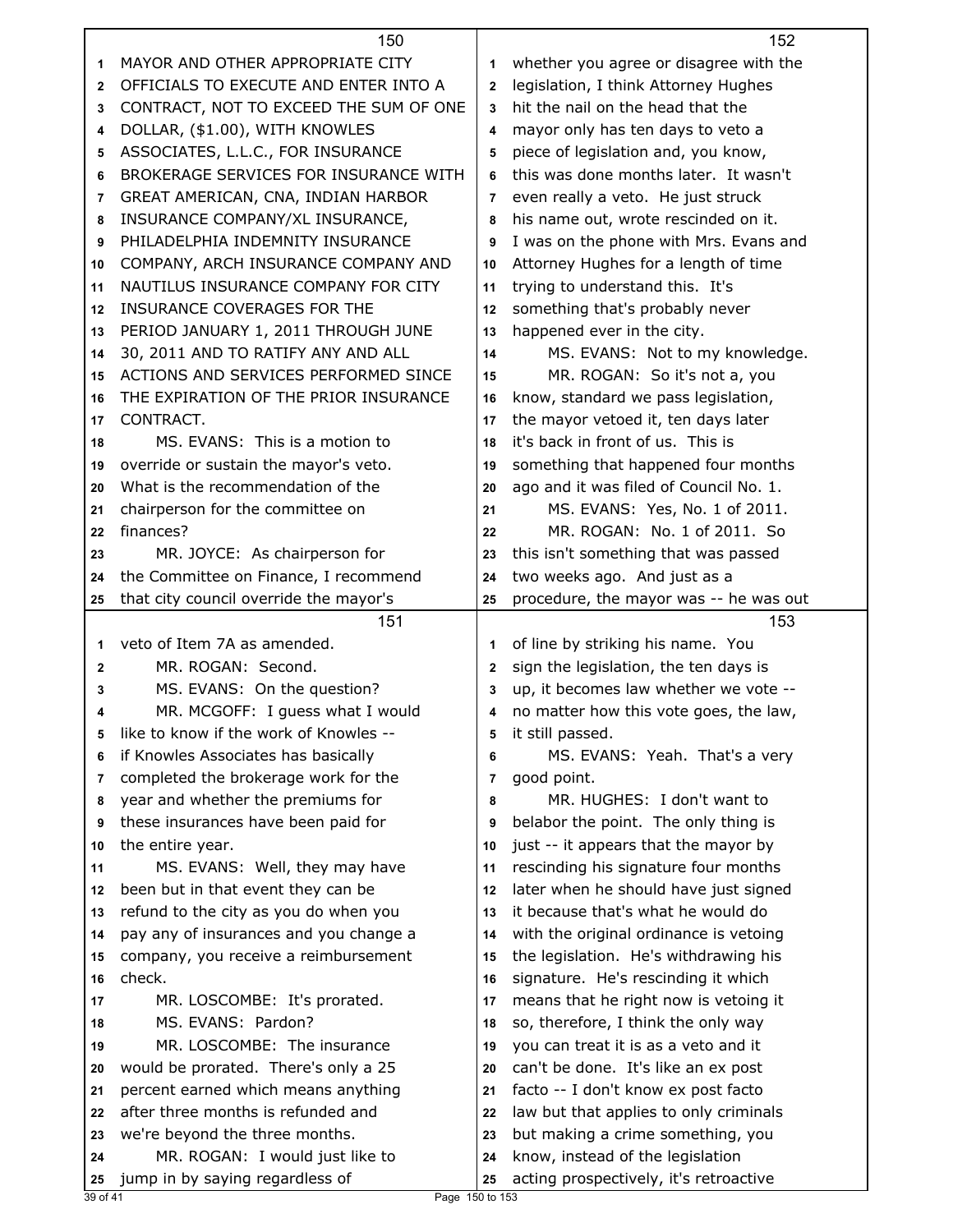|              | 154                                    |              | 156                             |
|--------------|----------------------------------------|--------------|---------------------------------|
| 1            | and you're saying, hey, back then it   | 1            | adjourned.                      |
| $\mathbf{2}$ | was legal and now it's illegal. So, I  | $\mathbf{2}$ | (Proceedings concluded at 9:25) |
| 3            | mean, it's a bad analogy with the ex   | 3            | $p.m.$ )                        |
| 4            | post facto law but, you know, the      | 4            |                                 |
| 5            | thing here is is that I believe what   | 5            |                                 |
| 6            | he's trying to do is saying is I'm     | 6            |                                 |
| 7            | rescinding my signature and I'm        | 7            |                                 |
| 8            | vetoing the legislation four months    | 8            |                                 |
| 9            | later after he can do it. So I         |              |                                 |
|              | believe that it is in order to         | 9            |                                 |
| 10           | override his veto which is really      | 10           |                                 |
| 11           | override his rescission which in       | 11           |                                 |
| 12           | effect is a veto.                      | 12           |                                 |
| 13           |                                        | 13           |                                 |
| 14           | MS. EVANS: Thank you. Anyone           | 14           |                                 |
| 15           | else on the question? Roll call,       | 15           |                                 |
| 16           | please. Pardon?                        | 16           |                                 |
| 17           | MR. HUGHES: That's a lot of            | 17           |                                 |
| 18           | double talk.                           | 18           |                                 |
| 19           | MS. EVANS: Well, I think the           | 19           |                                 |
| 20           | fact of the matter is here this        | 20           |                                 |
| 21           | shouldn't have happened. This cannot   | 21           |                                 |
| 22           | be allowed to occur and it is never to | 22           |                                 |
| 23           | occur again in the future. And so,     | 23           |                                 |
| 24           | you know, it's not meant to set any    | 24           |                                 |
| 25           | precedent tonight but the mayor must   | 25           |                                 |
|              | 155                                    |              |                                 |
| 1            | understand that he cannot take such    |              |                                 |
| $\mathbf{2}$ | action. It's -- he is inventing a law  |              |                                 |
| 3            | or granting himself a power that he is |              |                                 |
| 4            | not given by law. So it has to end     |              |                                 |
| 5            | tonight.                               |              |                                 |
| 6            | Anyone else on the question?           |              |                                 |
| 7            | Roll call, please.                     |              |                                 |
| 8            | MS. CARRERA: Mr. McGoff?               |              |                                 |
| 9            | MR. MCGOFF: Yes.                       |              |                                 |
| 10           | MS. CARRERA: Mr. Rogan?                |              |                                 |
| 11           | MR. ROGAN: Yes.                        |              |                                 |
| 12           | MS. CARRERA: Mr. Loscombe?             |              |                                 |
| 13           | MR. LOSCOMBE: Yes.                     |              |                                 |
| 14           | MS. CARRERA: Mr. Joyce?                |              |                                 |
| 15           | MR. JOYCE: Yes.                        |              |                                 |
| 16           | MS. CARRERA: Mrs. Evans?               |              |                                 |
| 17           | MS. EVANS: Yes. I hereby               |              |                                 |
| 18           | declare and the mayor's veto of Item   |              |                                 |
| 19           | 7A, File of Council No. 1, 2011, as    |              |                                 |
| 20           | amended legally and lawfully           |              |                                 |
| 21           | overridden.                            |              |                                 |
|              | If there is no further business,       |              |                                 |
| 22           | I'll entertain a motion to adjourn.    |              |                                 |
| 23           | MR. JOYCE: Motion to adjourn.          |              |                                 |
| 24           |                                        |              |                                 |
| 25           | MS. EVANS: This meeting is             |              |                                 |